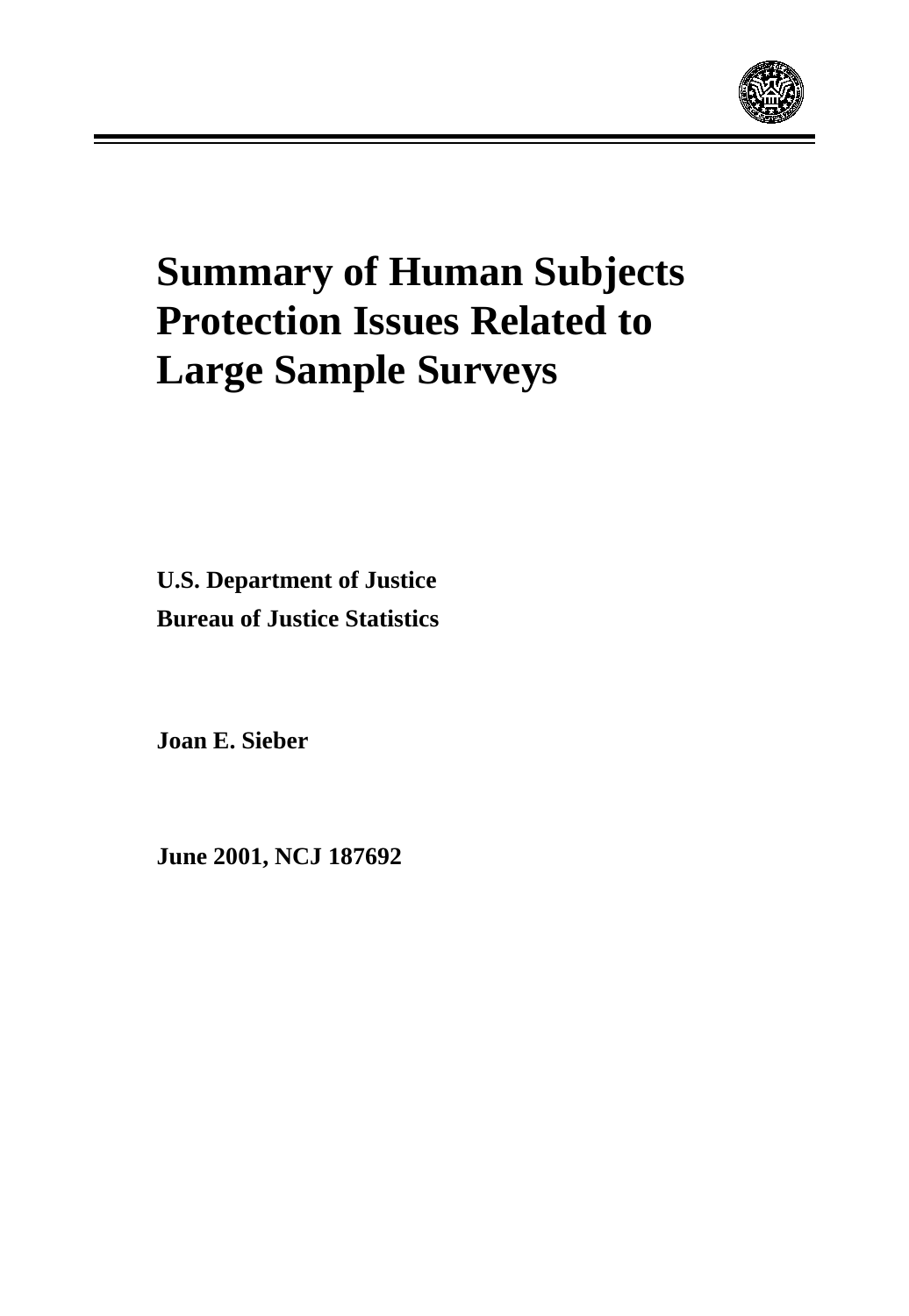# **U.S. Department of Justice**

Office of Justice Programs

John Ashcroft Attorney General

Bureau of Justice Statistics Lawrence A. Greenfeld Acting Director

Report of work performed under a BJS purchase order to Joan E. Sieber, Department of Psychology, California State University at Hayward, Hayward, California 94542, (510) 538-5424, e-mail jsieber@csuhayward.edu.

The author acknowledges the assistance of Caroline Wolf Harlow, BJS Statistician and project monitor. Ellen Goldberg edited the document.

Contents of this report do not necessarily reflect the views or policies of the Bureau of Justice Statistics or the Department of Justice.

This report and others from the Bureau of Justice Statistics are available through the Internet — **http://www.ojp.usdoj.gov/bjs**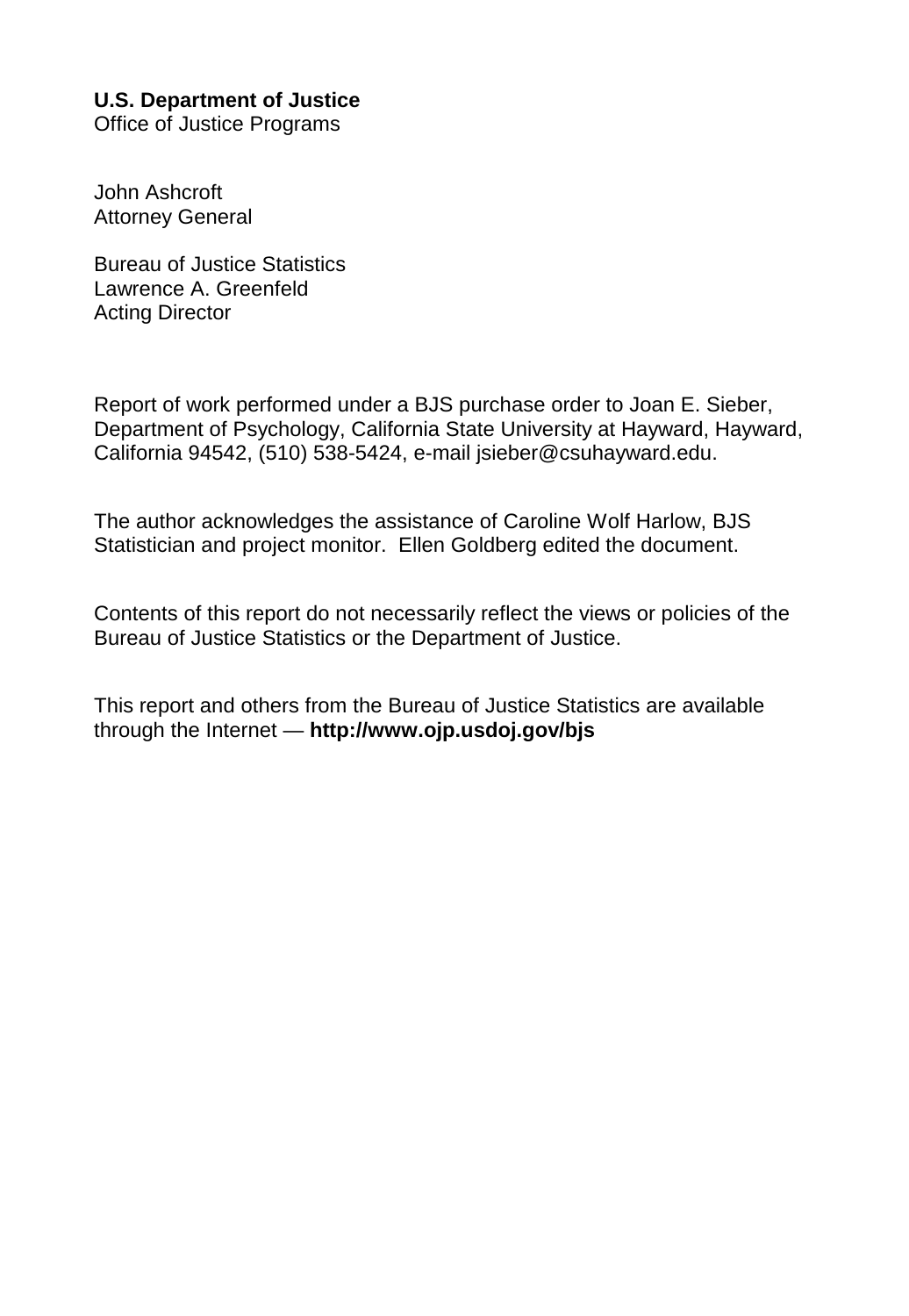# **Table of Contents**

| 1. Introduction                                                                                                                                                                                                                                             | $\mathbf{2}$                                 |  |  |  |  |
|-------------------------------------------------------------------------------------------------------------------------------------------------------------------------------------------------------------------------------------------------------------|----------------------------------------------|--|--|--|--|
| Limitations of the Common Rule with respect to survey research                                                                                                                                                                                              | $\overline{2}$                               |  |  |  |  |
| 2. Risks and benefits of participation in sample surveys                                                                                                                                                                                                    | $5\phantom{.0}$                              |  |  |  |  |
| Standard risk issues, researcher responses, and IRB requirements<br>Long-term consequences<br>Background issues                                                                                                                                             | 5<br>6<br>6                                  |  |  |  |  |
| 3. Procedures to protect privacy and maintain confidentiality                                                                                                                                                                                               | 9                                            |  |  |  |  |
| Standard issues and problems<br>Confidentiality assurances and their consequences<br>Emerging issues of privacy and confidentiality                                                                                                                         | 9<br>21<br>22                                |  |  |  |  |
| 4. Other procedures for minimizing risks and promoting benefits                                                                                                                                                                                             | 23                                           |  |  |  |  |
| Identifying and minimizing risks<br>Identifying and maximizing possible benefits                                                                                                                                                                            | 23<br>26                                     |  |  |  |  |
| 5. Procedures for responding to requests for help or assistance                                                                                                                                                                                             | 28                                           |  |  |  |  |
| Standard procedures<br>Background considerations<br>A specific recommendation: An experiment within the survey                                                                                                                                              | 28<br>28<br>32                               |  |  |  |  |
| 6. Procedures for responding to mandates to report                                                                                                                                                                                                          | 34                                           |  |  |  |  |
| Child maltreatment<br>Elder abuse<br>Intent to harm oneself or others                                                                                                                                                                                       | 34<br>37<br>38                               |  |  |  |  |
| 7. Vulnerable populations: Risks and special protections                                                                                                                                                                                                    | 40                                           |  |  |  |  |
| <b>IRB</b> concerns<br>Children and teenagers<br>Pregnant women<br>Cognitively impaired persons<br><b>Elderly persons</b><br><b>Minorities</b><br>Students, employees, and institutionalized persons<br>Economically or educationally disadvantaged persons | 40<br>40<br>42<br>42<br>43<br>44<br>44<br>45 |  |  |  |  |
| 8. Efforts to minimize refusals to participate in sensitive surveys                                                                                                                                                                                         | 46                                           |  |  |  |  |
| Efforts to induce participation<br>Efforts to evoke answers to sensitive questions                                                                                                                                                                          | 46<br>48                                     |  |  |  |  |
| 9. Survey procedures for informed consent with special procedures for obtaining<br>consent for respondents under age 18<br>53                                                                                                                               |                                              |  |  |  |  |
| Regulatory requirements<br>Informed consent as practiced in survey research                                                                                                                                                                                 | 53<br>54                                     |  |  |  |  |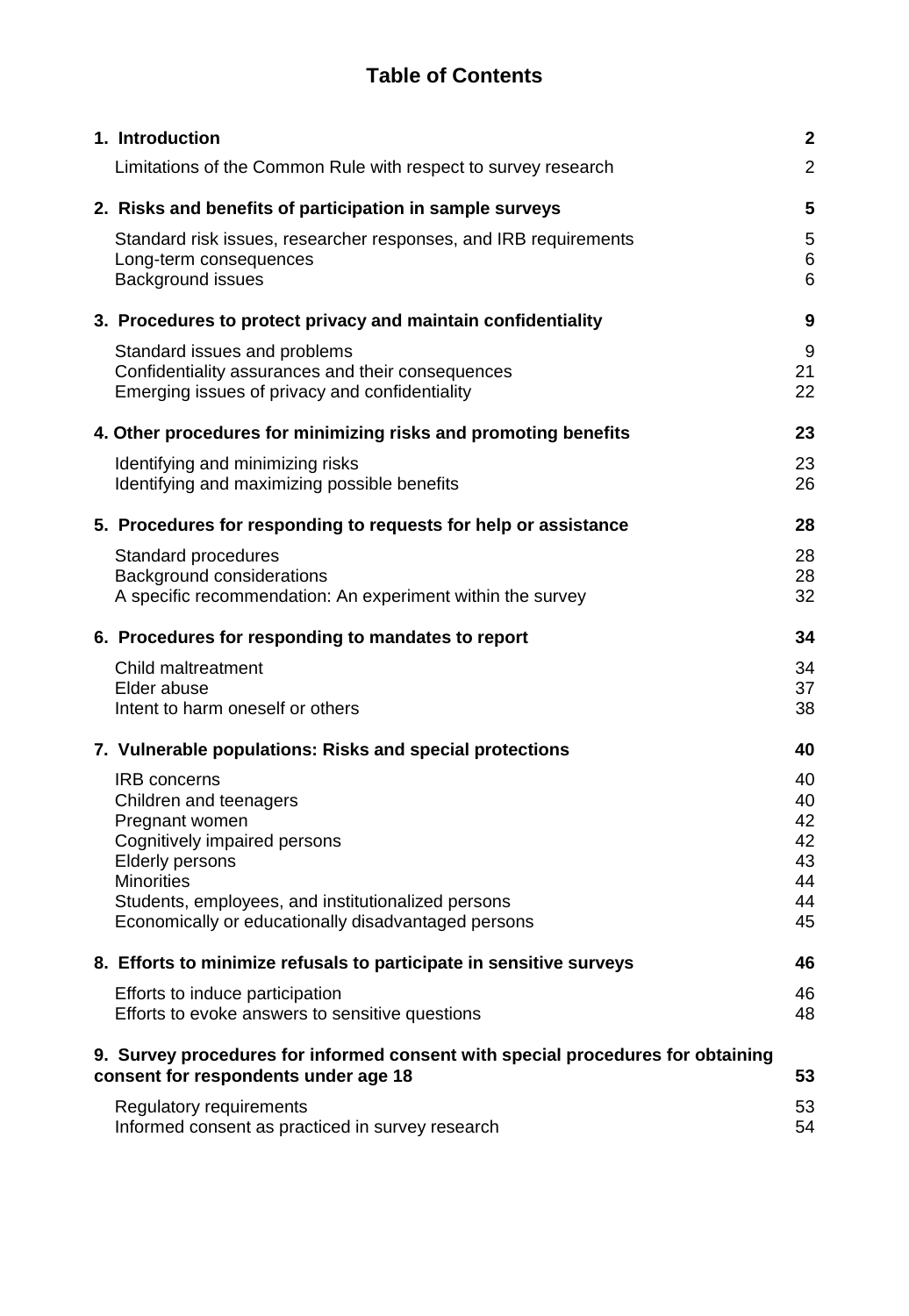| 10. Effects of signed consent on response rates and other aspects of conducting a<br>survey or other study    | 58                         |
|---------------------------------------------------------------------------------------------------------------|----------------------------|
| Regulatory issues<br>Background considerations                                                                | 58<br>59                   |
| 11. Researching ethical questions                                                                             | 61                         |
| The experiment within a study<br>The focus group<br>Ethnography<br>Meta-communication in the research process | 62<br>63<br>65<br>66       |
| 12. Keeping abreast of new developments and answering questions                                               | 67                         |
| On-line resources<br>Meetings<br>Journals<br>Informal local groups<br>Office of Human Research Protections    | 67<br>67<br>68<br>68<br>68 |
| 13. Briefly annotated bibliography of literature cited                                                        | 69                         |
| Appendix A. State phone numbers for reporting child maltreatment                                              | 80                         |
| Appendix B. Using focus groups                                                                                | 81                         |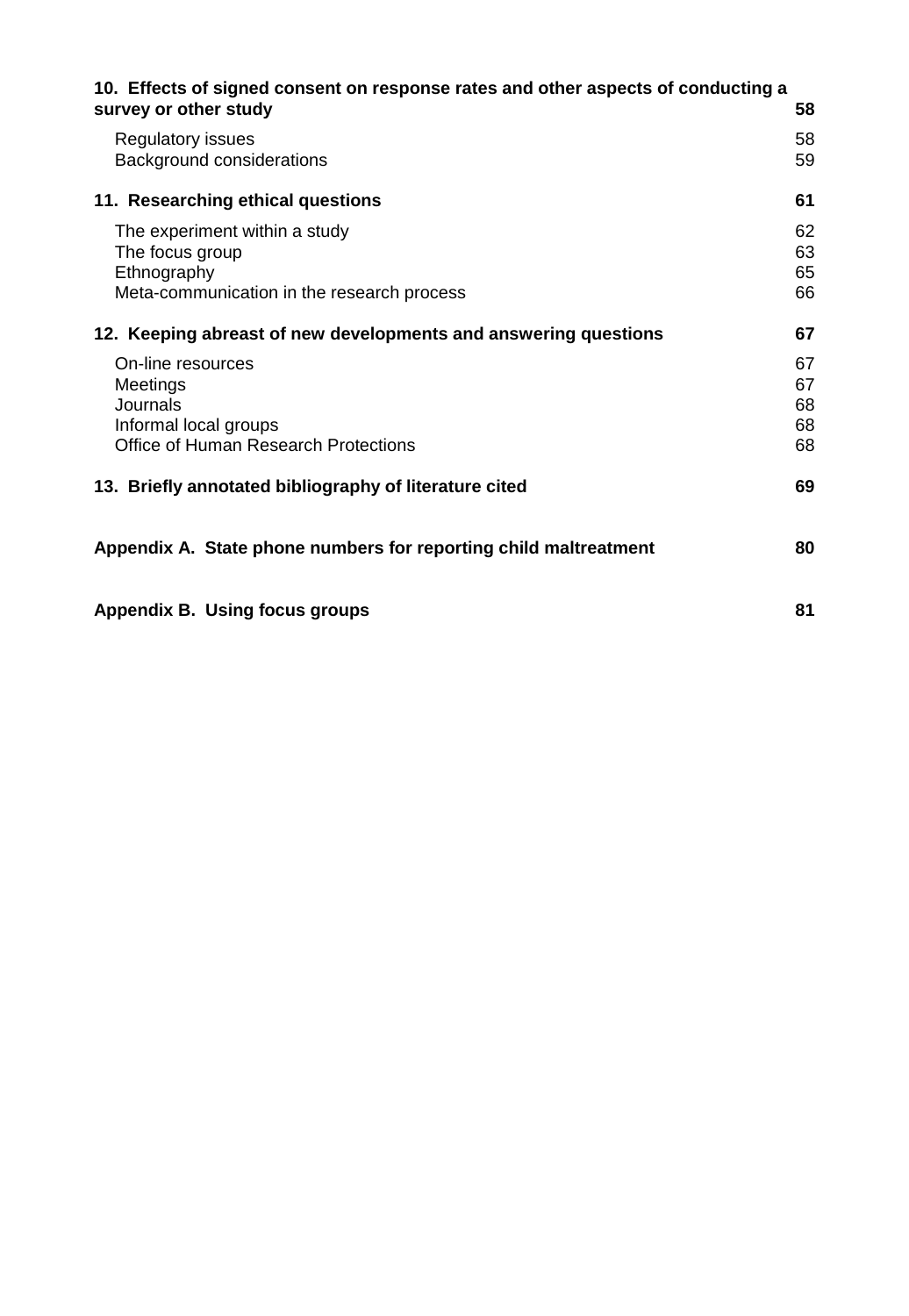This report identifies best practices to ensure that large sample surveys such as the National Crime Victimization Survey (NCVS) are ethically sound and compliant with the Common Rule. There are three approaches used in this report to identify best practices:

- Identify regulations and statutes governing each question, and the position of the Office of Human Research Protections (OHRP) and of major Institutional Review Boards (IRBs) and investigators who oversee large sample survey research*.*
- *•* Recognize that these are general guidelines. Federal regulations recognize that broad areas of investigator and IRB discretion are required to validly investigate sensitive topics. The IRB's mandatory reasoned discussion and decision-making must be based on a broad understanding of the issues, and the IRB must document its decision process in its minutes.
- Provide resources that would enable the Bureau of Justice Statistics (BJS) to increase its sophistication and to evolve as issues change with new regulatory requirements and interpretations and with changes in the country's social or political environment.

This report addresses the following nine issues:

- The risks and benefits of participating in sample surveys on sensitive topics.
- Procedures to protect respondent privacy and ensure the confidentiality of data.
- Procedures to minimize risks and promote benefits to respondents.
- Procedures to respond to requests for help or assistance.
- Procedures to respond to revelations of a situation that interviewers must, by statute, report to appropriate authorities.
- Dangers and safeguards for vulnerable populations, including children and teenagers, pregnant women, mentally disabled persons, and persons confined to an institution, particularly correctional facilities.
- Efforts to minimize refusals to participate in surveys concerned with sensitive topics.
- Survey procedures for informed consent; special procedures for obtaining consent for respondents under age 18.
- Effects of signed consent forms on response rates and other aspects of conducting a survey or other study.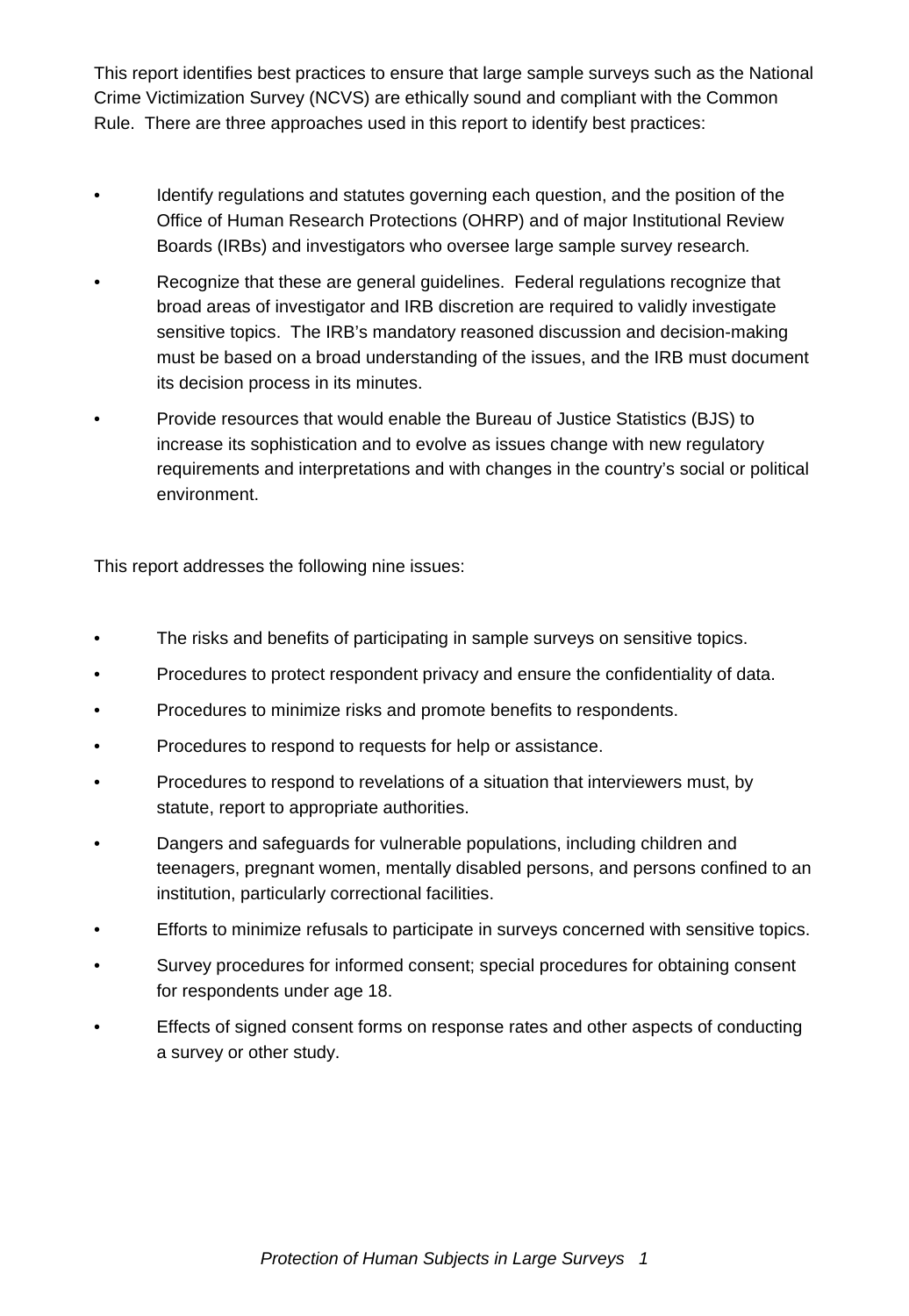### **1. Introduction**

The NCVS, sponsored by the Bureau of Justice Statistics (BJS), is conducted and analyzed by the U.S. Census Bureau which then provides summary statistics and data files to BJS. This survey asks sensitive questions of the same set of respondents every 6 months over 3 years (seven times); respondents include all members of a given household who are at least age 12. Over 40,000 households or living groups are surveyed. This research is exempt from IRB review and from the Common Rule (45 CFR 46, subpart A). However because the NCVS involves complex ethical issues, BJS has requested this review of issues pertinent to the ethics and regulatory requirements of large-scale sample surveys that ask sensitive questions and study vulnerable populations.

The federal policy for the protection of human subjects, which formerly pertained only to Health and Human Services research (45 CFR 46, Subpart A), has now been incorporated into the regulatory structure of 17 federal agencies, eight of which have additional human subject protections.<sup>1</sup> Subpart A, which is now known as the Common Rule, as well as the rest of 45 CFR 46 (Subparts B, C, and D), may be found at **http://ohrp.osophs.dhhs.gov/** under Policy Guidance. Briefly, the Common Rule sets forth the role and operation of the IRB, the required elements of the research protocol and the informed consent, and general criteria for IRB review and approval. The Department of Justice regulation is found at 28 CFR Part 46.

#### **Limitations of the Common Rule with respect to survey research**

The Common Rule poorly defines privacy and confidentiality in survey research. It promotes the prevalent misconception that self-report research is necessarily less risky than experimental or observational research. For example, it exempts anonymous surveys of adults from IRB review (45 CFR 46.101(b)(2)), on the premise that adults can freely protect their privacy by refusing to answer. In fact, self-report questions can induce respondents to reveal far more personal and sensitive aspects of their lives than can be studied ethically by observational or experimental methods (see section 2). Subjects should at least give informed consent based on an accurate understanding of the kinds of questions that will be asked.

<sup>1</sup> These agencies and their relevant regulations are: Housing and Urban Development (24 CFR 60), Justice (28 CFR 46 with additional protections in 28 CFR 512 and 28 CFR Part 22), Transportation (49 CFR 11), Veterans Affairs (38 CFR 16 with additional protections in 38 CFR 17.85, M-3, Part 1, Chapters 9 and 15), Consumer Product Safety (16 CFR 1028), Environmental Protection (40 CFR 26), International Development (11 CFR 225), NASA (14 CFR 1230), NSF (46 CFR 690), Agriculture (7 CFR 16), Commerce (15 CFR 27), Defense (32 CFR 219, plus 12 additional regulatory protections), Education (with extensive additional protections to privacy and confidentiality as noted below), Energy (10 CFR 745), Health and Human Services (45 CFR 46 Subpart A), Social Security (P.I. 103-296), and CIA (Executive Order 12333); the last three agencies also employ Subparts B, C, and D of 45 CFR 46.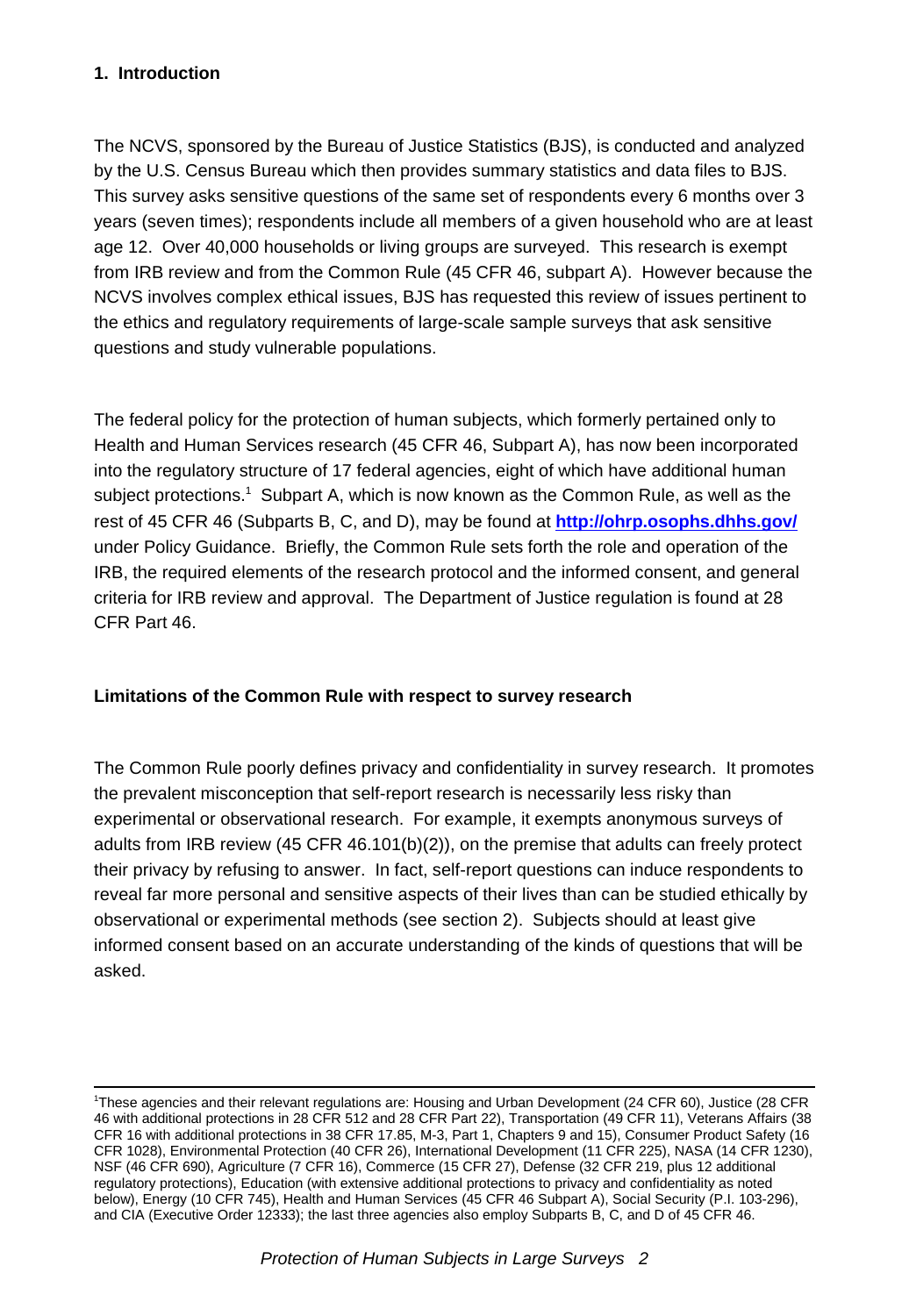The Common Rule specifically requires that informed consent include a statement about how the researcher will maintain confidentiality. However it leaves to the IRB and the researcher the subtle matter of understanding what confidentiality is and how it relates to privacy. The Common Rule defines privacy obliquely by reference to private information, as follows:

*Private information includes information about behavior that occurs in a context in which an individual can reasonably expect that no observation or recording is taking place, and information which has been provided for specific purposes by an individual and which the individual can reasonably expect will not be made public (for example, a medical record). (45 CFR 46.102(f)(2))*

This oblique reference to privacy confuses it with confidentiality (an understanding or agreement about the disclosure or nondisclosure of identifiable information to others) and fails to convey the notions of personal privacy (discussed in section 3) that are important to ethical research. It also implies that everyone has the same concerns about others' access to themselves and to identifiable data about themselves, and that researchers and IRBs can accurately assess what others situated differently from themselves would consider as private.

Based on this confusing set of definitions, the Common Rule states that:

(*7) When appropriate, there are adequate provisions to protect the privacy of subjects and to maintain the confidentiality of data. (45 CFR 46.111(a)(7))*

Unfortunately, this requirement assumes a level of sophisticated knowledge concerning privacy and confidentiality that most IRBs and researchers do not possess.

Given these limitations of the Common Rule, the conscientious survey researcher might look beyond the Common Rule to Subparts B, C, or D of 45 CFR 46 for guidance. Subpart B pertains to biomedical research on fetuses, pregnant women, and human in vitro fertilization, and Subpart C pertains to persons under correctional supervision. Neither of these sections are relevant to the NCVS. However Subpart D pertains to minors and is sensitive to children's personal privacy interests. It requires the child's active assent (when assent would be meaningful) and parental permission, with either party having veto power. It recognizes that there are contexts in which parental permission is not a reasonable requirement to protect the subjects (such as neglected or abused children), and also recognizes a range of circumstances in which parental permission may be waived. The parental permission requirement respects the parents' right to control the conditions of their child's life and their ability to judge the degree of acceptable risk for their child to take. Subpart D requires IRB approval when the research involves minors and anonymous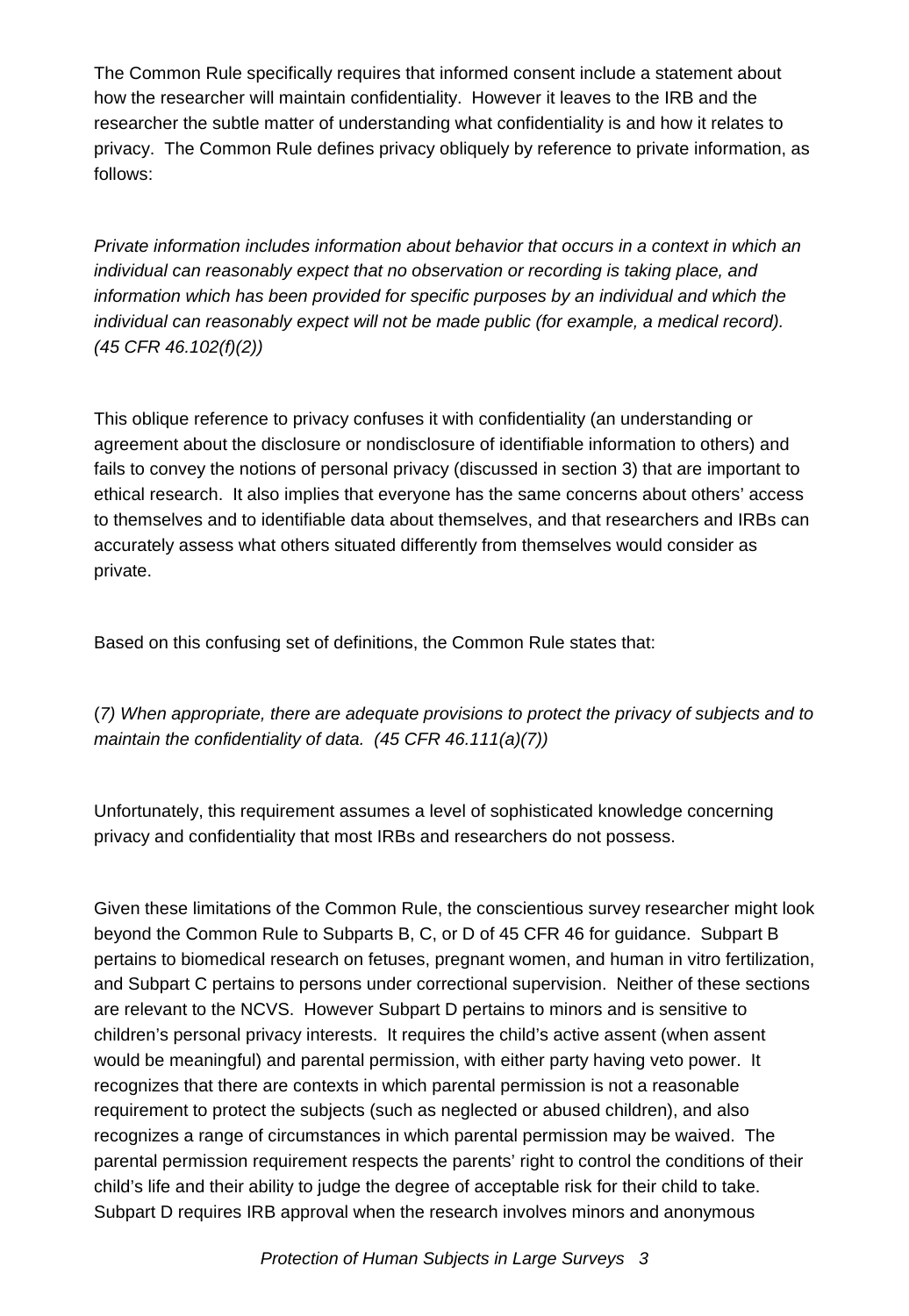surveys, interviews, and observation of public behavior in which the investigator participates in the activities being observed. It limits a child's exposure to risk, even if there is parental permission and the child's assent.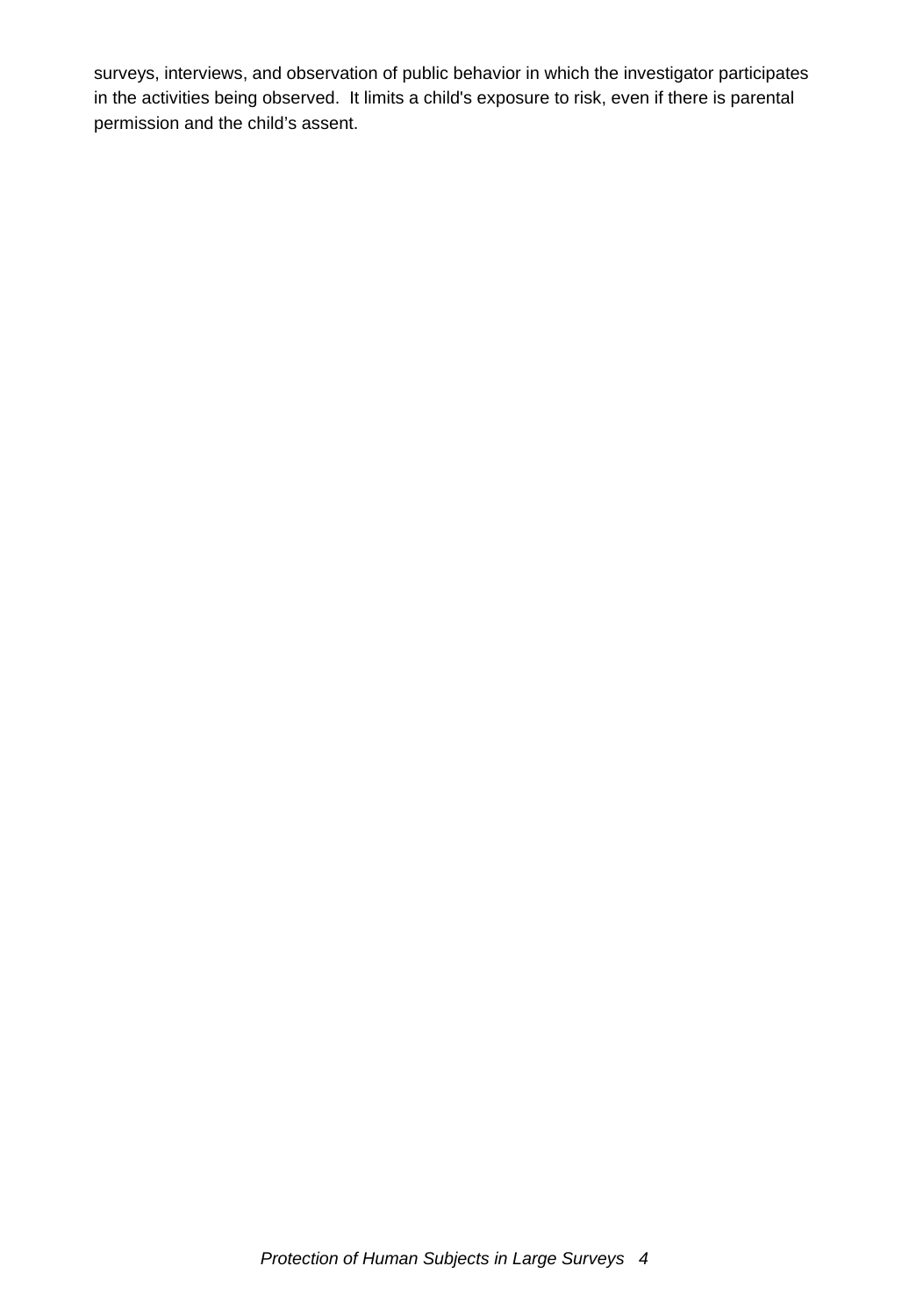#### **2. Risks and benefits of participation in sample surveys**

Risks to privacy and confidentiality have long been deemed the main risks in sample survey research. However the scope and magnitude of this risk has increased as more sensitive topics are studied, and as researchers begin to oversample vulnerable and marginalized populations. As Bersoff and Bersoff (2000) point out, surveys raise issues of privacy that are rarely found in other research. There is the potential for self-report research to glean clinically sensitive data and put it in the hands of non-clinicians. Even if the survey is anonymous, researchers should not ignore the potential for violation of confidentiality and for severe emotional upset to respondents.

## **Standard risk issues, researcher responses, and IRB requirements**

To prepare a research project for review by an IRB, researchers must provide appropriate discussion of risks and benefits in the protocol and in the informed consent documentation. The IRB is required to evaluate the adequacy of researchers' recognition of potential risk and benefit, their plans for reducing or preventing risk and enhancing benefit, and the appropriateness with which this information is presented in the informed consent.

The risks that can arise in survey research are the same basic risks that can arise in other research:

- Mere inconvenience when a survey is administered at an inconvenient time or place or simply takes too long to administer.
- Emotional or psychological risk when a survey causes upset, or worry, warranted or not, about breach of confidentiality.
- Social risk due to stigma or other negative social outcomes of breach of confidentiality.
- Physical risk if revelations about others get back to those persons, particularly when researchers study domestic violence, gang activity, or other phenomena concerning violence-prone individuals.
- Financial risk if revelations result in loss of employment or insurance coverage.
- Legal risk when illegal activities are disclosed.

Most researchers do not catalog every conceivable risk in their consent document or in their protocol, nor do IRBs expect them to do so. However IRBs are mindful of the risks that researchers may overlook, including those described above. Most of the risks have to do with breach of confidentiality or fear or worry about a possible breach. The IRB is likely to want to know specifically how confidentiality is handled, whether limits to confidentiality are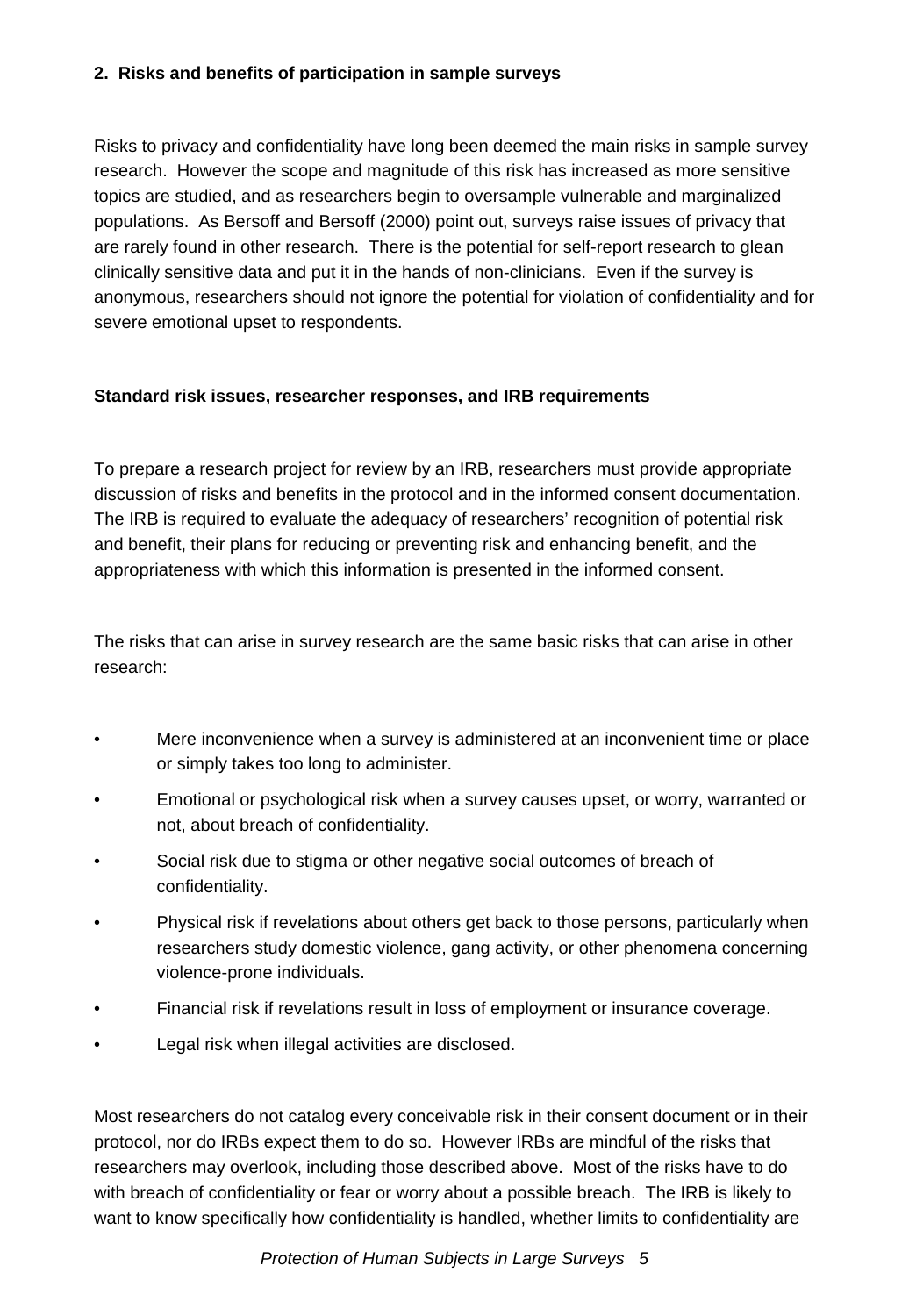adequately disclosed, and whether promises of confidentiality can actually be guaranteed. IRBs are attuned to issues of "secondary subjects," who are identifiable persons about whom the respondent is asked sensitive questions. These "secondary subjects" are considered subjects of survey research because they are identified and researchers obtain information about them. If feasible, investigators should obtain their informed consent as they too may be placed at risk. If it is deemed impractical or impossible to obtain their informed consent, the waiver of informed consent should meet the requirements specified in the Common Rule, and the IRB must document its discussion and decision in its minutes.

#### **Long-term consequences**

A sensitive matter is usually a troubling one. It may be a matter the respondent fears to discuss lest others learn about their particular situation. Fears of social or economic reprisals can cause respondents to lie, refuse to answer, or answer honestly but worry for a long time afterward. IRBs should recognize the importance of accurately identifying the kinds of unwarranted fears respondents are likely to have, as well as the actual risks. They require investigators to take steps to reduce both kinds of fears, and to ensure that researchers can keep promises of confidentiality.

Some matters are so sensitive that the respondent may relive it when discussing it. For example events such as physical assault are so traumatic that the respondent would reexperience old pain by retelling the details yet again. IRBs customarily require that researchers who inquire about sensitive issues such as rape have referral information and even availability of several free therapy sessions for respondents who recount traumatic events and would welcome such assistance in restoring their emotional well being.

The benefits to respondents of participation in surveys (not to be confused with financial incentives, which are discussed in section 8) are usually limited to the benefits of an interesting exploration of some topic, an informative and satisfying exchange in the debriefing process, and some written information pertinent to the topics discussed. (See section 4 for other appropriate and feasible additional benefits.)

Depending on the particular survey, the IRB will question whether vulnerable populations, non-English speakers, children, and persons whose autonomy is somehow constrained are accorded due protection and respect. These issues are discussed in section 7.

#### **Background issues**

As most skilled interviewers have learned, getting in the door to interview an individual is not as hard as getting out. A well-constructed survey and a skilled interviewer can create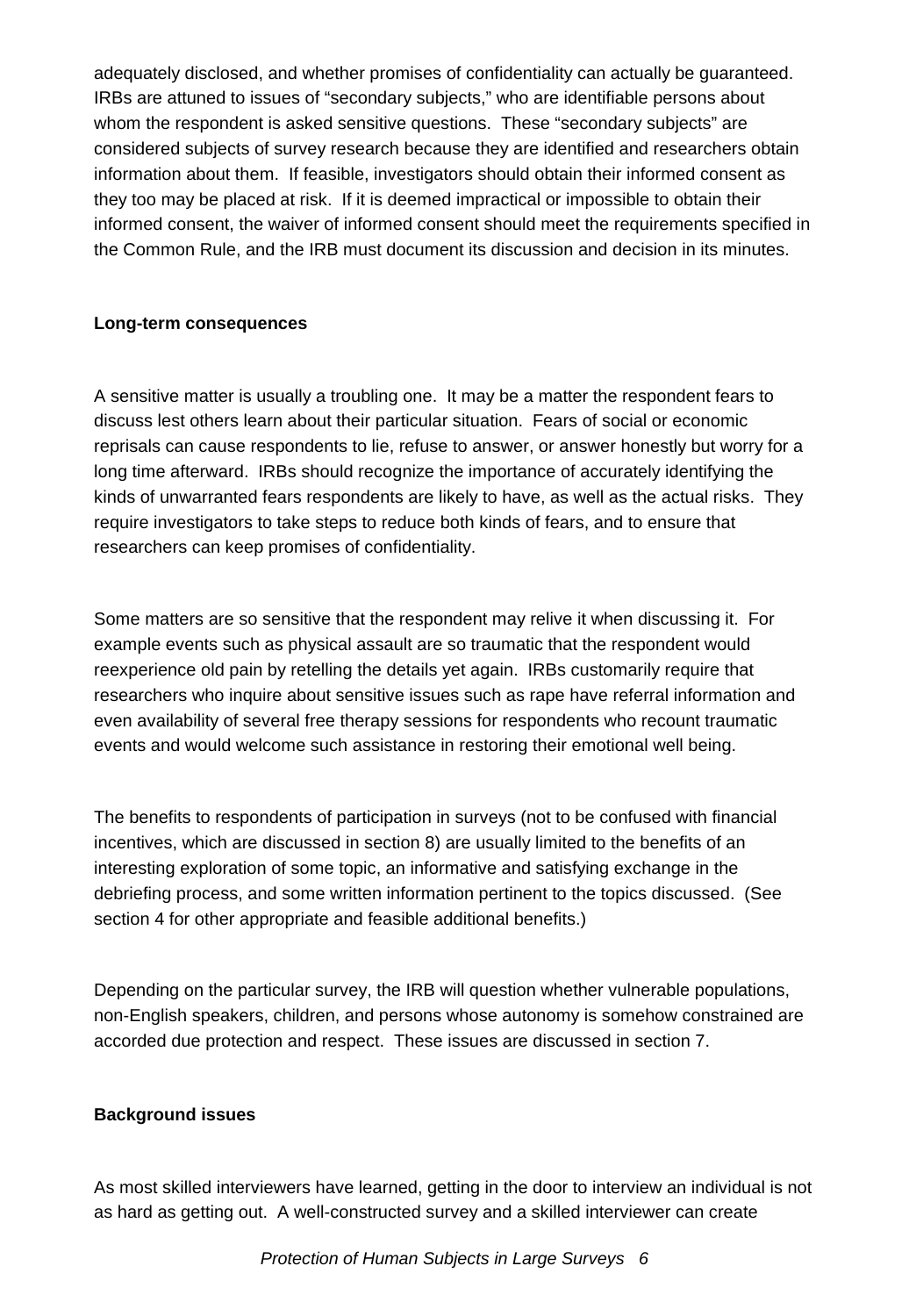powerful motivation to discuss personal matters. This is a source of both benefit and risk, especially with repeated-measure surveys (such as the NCVS) in which a relationship is built up over time. Properly constructed surveys begin with easy, non-threatening questions. Each new topic is initiated with a general, non-threatening question and followed by increasingly specific and sometimes more sensitive questions. This funneling from general to specific makes for easy recall of related information, good comprehension of related questions, and rapid responding. It also makes respondents comfortable with questions they otherwise would refuse to answer. Lonely or troubled respondents are especially likely to welcome the attention of a respectful and skilled interviewer who promises confidentiality.

Respondents may find the interview session interesting, and perhaps even a therapeutic opportunity to recall and reflect upon their experiences or to get some things "off their chest." The ethical and well-prepared interviewer is a good listener and keeps private information confidential. In response to a request for help or to signs of problems, or simply as a routine part of debriefing, the interviewer may provide useful feedback, referrals, or reference materials.

It would seem apparent that the respondent can readily refuse to answer any question that is too personal. Answering a question seems tantamount to informed consent, hence it is often assumed that there is little risk involved. This assumption of respondent autonomy and ease of refusing to answer questions is somewhat illusory given what is known about the "foot in the door" technique (Freedman and Fraser, 1966). Once persons agree to a small and benign request, they can be gotten to agree to a larger and less benign request which they would ordinarily never agree to, or to which persons who did not receive the first benign request would not agree. Interviewers can lead respondents who would ordinarily refuse to answer highly personal or embarrassing questions about some aspect of their personal life to answer such questions by first asking them to answer a rather tame question on the same topic. The underlying principle is that people want to appear consistent and cooperative and hence will continue to answer questions even when they would otherwise judge it ill-advised to do so (Cialdini, 1993; Orne, 1962).

The power of the well-constructed survey to yield answers to sensitive questions is a good thing in the hands of an ethical, sensitive, well-trained interviewer, but it can be dangerous otherwise. There are several possibly serious risks. Details of some of these risks and associated risk prevention strategies are discussed in subsequent sections. Respondents may:

- reveal reportable criminal activities,
- reveal information damaging to their social or financial standing, employability, or reputation which the researcher fails to treat as confidential,
- reveal information that is treated with appropriate confidentiality but which nevertheless causes the respondent to worry about the confidentiality of the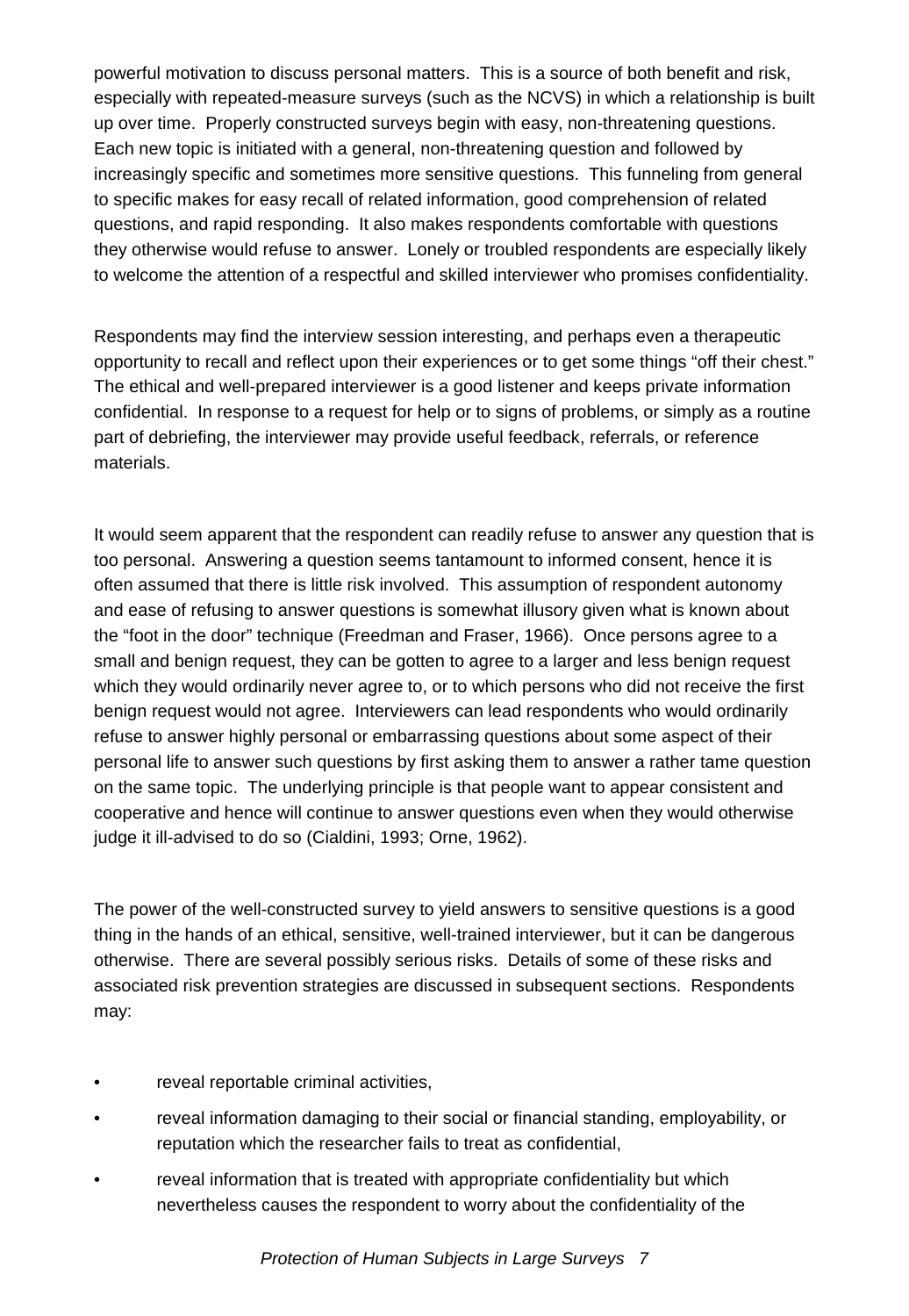disclosure or to feel embarrassed,

- reach out for help such as by revealing suicidal ideation to an insensitive interviewer whose inappropriate response confirms the respondent's sense of hopelessness,
- reach out for help but then feel betrayed or embarrassed that the interviewer took stronger action than was expected,
- recall and ruminate about unresolved issues that the interviewer fails to recognize or respond to appropriately,
- reveal information in a family, community, or organizational setting where their privacy or the privacy of others in that group is not accorded due respect, or reveal potentially damaging information about another identified person (the secondary subject),
- respond to emotionally charged topics that may cause them to focus long afterward on painful memories such as brutal crime victimization, or
- experiment with socially unacceptable behavior in response to an interviewer who uses the "everybody does it" approach to evoking answers about unacceptable behavior.

The appropriate safeguard is not to weaken the power of the survey to gather information, but to strengthen the protections offered. The IRB frequently identifies the possible risks, and helps the researcher become sensitive to possible signs of risk and to plan appropriate safeguards.

In addition to safeguards to confidentiality, investigators should consider how to conclude the interview. The respondent should have an opportunity to express reactions or ask questions. The conclusion should be a two-way conversation and should not be carried out in a perfunctory manner. It should adequately settle any questions or concerns the respondent may have, and return the respondent to a positive, satisfied state of mind.

Many interviewers are unprepared for risks even after they are sensitized to their possible occurrence. Researchers should develop referral and feedback information that might be generally useful to all respondents. They should also locate institutional or outside resources that can respond appropriately to respondents who reach out for help or indicate distress. There should be competent professionals who are available to researchers for consultation when issues arise which the researcher (interviewer) feels unprepared to handle. However the investigators must always respect the wishes of the respondent and keep promised conditions of confidentiality. Giving more help than is wanted is often harmful, not helpful. Moreover the interviewer should not attempt to help beyond providing referrals or other written resource information. These topics are discussed further in sections 3 through 7.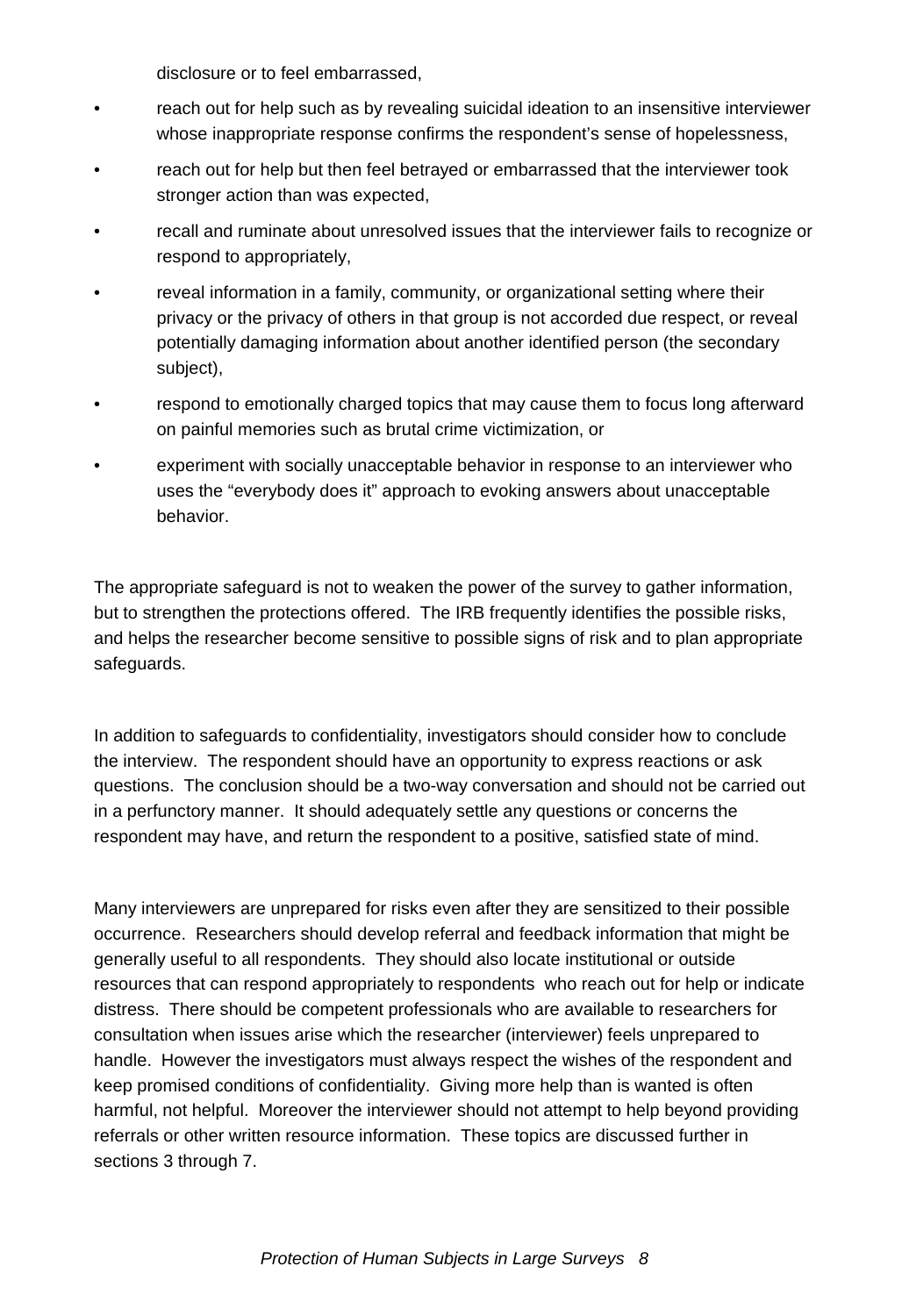#### **3. Procedures to protect privacy and maintain confidentiality**

The Common Rule and most guidelines for IRBs emphasize the importance of privacy and confidentiality but are neither specific nor detailed in their recommendations. There is a superb literature on approaches to respecting privacy and confidentiality with which survey researchers should be familiar.

#### **Standard issues and problems**

The Common Rule leaves much to the judgment of IRBs with respect to privacy and confidentiality, so that the same degree of caution need not be imposed on all research. 45 CFR 46.111 (a)(1) states that "Risks to subjects are minimized: (i) By using procedures which are consistent with sound research design, and which do not unnecessarily expose subject to risk," and 45 CRF 46.111(a)(7) states that "When appropriate, there are adequate provisions to protect the privacy of subjects and to maintain the confidentiality of data."

How do IRBs identify the relevant issues? Invasion of personal privacy is a subjective matter, and IRB members judge invasion of privacy on their own sense of propriety and on the particular circumstances of the study. This can be an inadequate basis for judgment.

Confidentiality is an objective but complex matter and involves many possible judgments depending on the research. Confidentiality pertains to data on identifiable persons. In recent times, IRBs have become increasingly concerned about what constitutes an identifiable respondent of survey research. When is a survey truly anonymous? Even when the names of respondents are never attached to their data, there is increasing concern about deductive identification of otherwise anonymous respondents on the basis of such elements of their data as birth date, occupation, zip code, race, and gender. The issue of an "identifiable subject" also arises if the researcher wants access to existing records to identify persons suitable for the proposed study; if the data being sought are sensitive, the IRB may judge that consent of subjects should be obtained for accessing those existing data. If existing school data are sought on youngsters, the Buckley Amendment (the General Education Provisions Act (20 USC 1232)) requires parental permission for release of identifiable information about children in public schools.

IRBs do not consider sample survey research anonymous (and hence exempt from IRB review) if identifiers that accompany the data are later stripped from the data. If a unique identifier was attached to it at some point in the process — for purposes of respondent selection and interviewing or for recontacting selected subjects by a supervisor checking on the work of the interviewer — it is not an anonymous survey. A survey that involves any identifiable data at any point in the research process is subject to IRB review.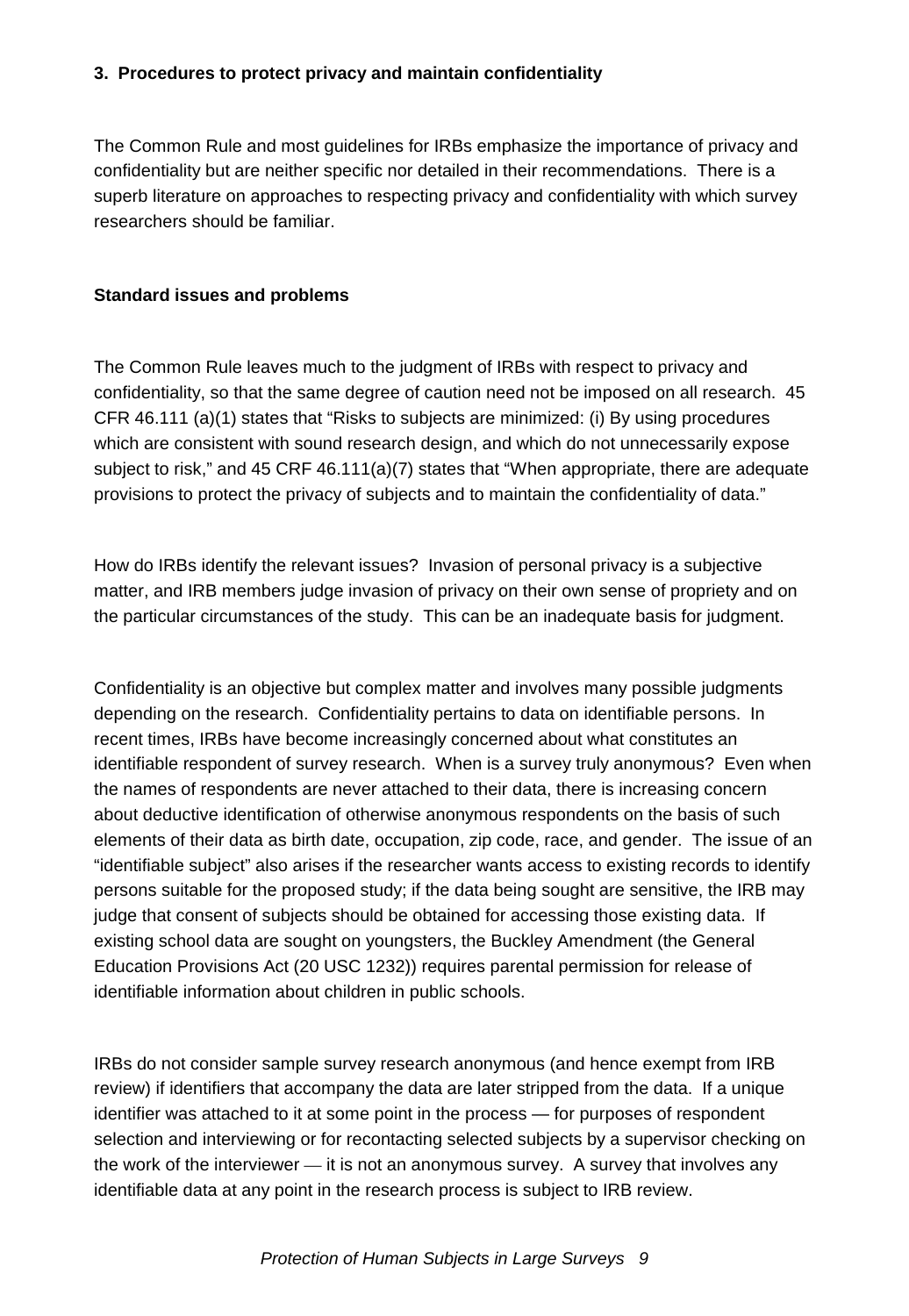If researchers are collecting sensitive survey data about identified individuals, the IRB will inquire whether there are provisions for protecting the confidentiality of the data. Such provisions typically include substituting codes for identifiers and storing the code key elsewhere, removing face sheets (typically containing such information as names, phone numbers, or addresses), destruction of identifying information such as computer sheets, keeping data in locked files, impressing on research assistants the importance of confidentiality, and limiting access to the data by various means. Data from large sample surveys are normally stored electronically for easy access and analysis. Whenever identifiers accompany these data or when deductive identification would be easy, there is major concern about the security of the computer system on which the data are stored, and researchers must satisfy these concerns.

A particularly difficult issue has to do with the training and supervision of interviewers and research assistants. Where possible, the research staff should not be persons who might know some of the respondents, though this is difficult to ensure. Researchers who are concerned about the cultural and linguistic matching of interviewers with subject populations should consider hiring and training local people. However, there is the risk that the interviewer will know the respondent.

The Common Rule defines and discusses privacy and confidentiality in ways more appropriate to biomedical research than to survey research. It fails to recognize both the aspects of personal privacy that the effective interviewer must respect and the individual subjectivity and diversity of people's sense of privacy. With respect to confidentiality, it gives no hint of the vast technical literature on methods of ensuring confidentiality in survey research.

#### *Privacy*

The difficulty of defining invasion of one's own privacy is evocatively expressed by Melton (1992, p. 66):

*'I know it when I feel it.' A gut sense of personal violation may be the tie that binds such disparate events as being subjected to a body search, being the subject of gossip, having one's mail read, being asked one's income, or having one's house entered without permission. It should come as no surprise that such an intensely personal construct is difficult to define.*

It is difficult to define, understand, and respect the privacy of other persons situated differently from ourselves. Without a useful definition or theory of privacy to guide them, researchers and IRBs must depend on their own culture-bound notions of privacy. They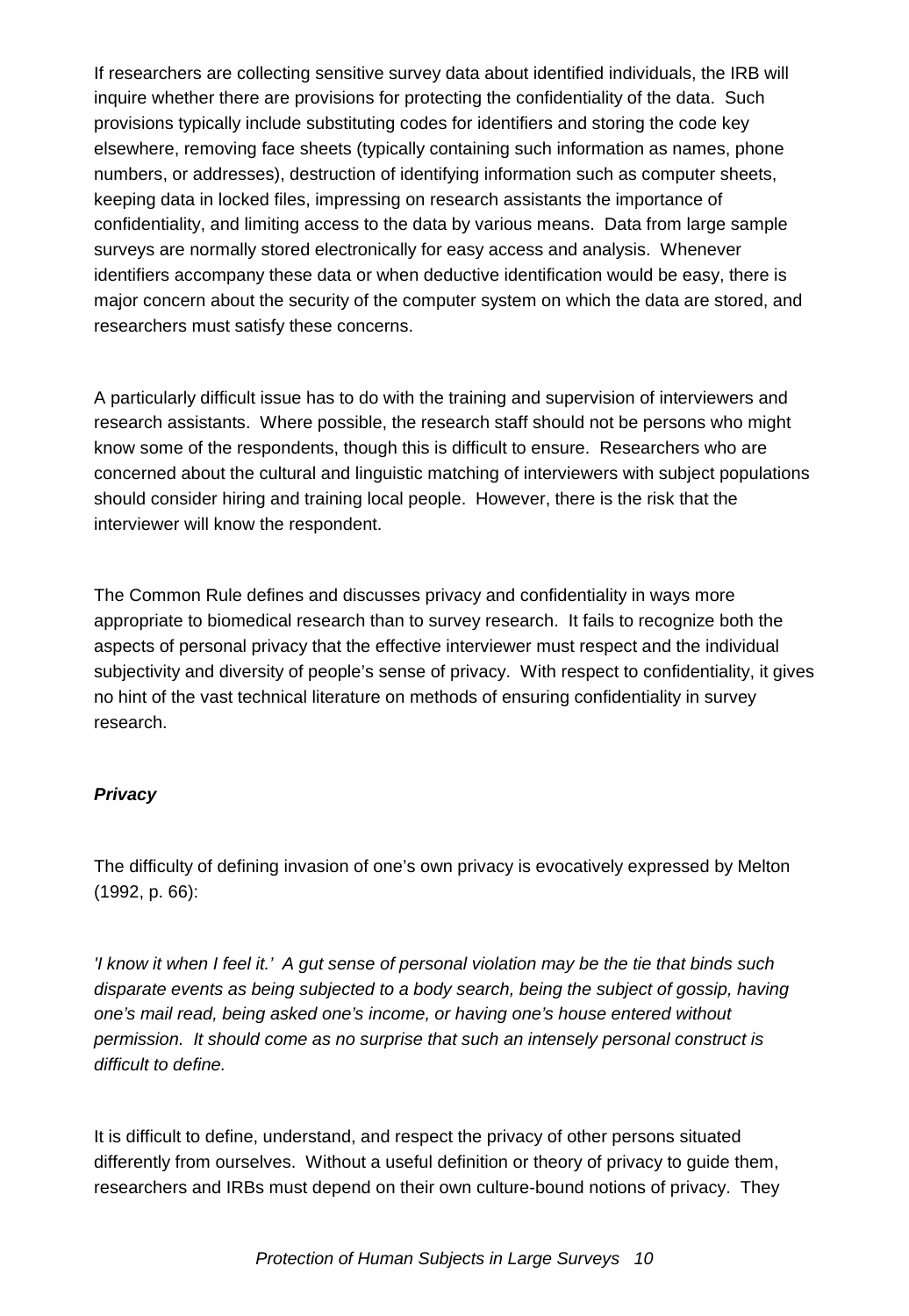invoke their personal and idiosyncratic definitions, resulting in a capricious standard of protection.

The meaning of privacy in survey research inheres in the culture and personal circumstances of the particular subject, the context and nature of the research, and the social and political environment in which the research occurs. A useful definition of privacy that recognizes these manifold elements is borrowed from, and based on, the elegant theory of personal privacy developed by Laufer and Wolfe (1977):

*Privacy refers to persons and to their interest in controlling the access of others to themselves.*

This theory of personal privacy recognizes the manifold cultural, developmental, and situational elements by which individuals orchestrate their privacy. It recognizes that people have an interest in (a) controlling the time, place, and nature of the information they give to others, and (b) controlling the information or experiences that are proffered to them. Thus informed consent serves as a control mechanism, provided the prospective subjects of survey research are adequately informed of what it is they will be asked and what they may experience.

Laufer and Wolfe's theory would be highly useful to efforts to educate IRBs; to design ethical elements of recruitment, consent, location, circumstances, and content of surveys; and to train interviewers. Laufer and Wolfe's theory embodies four dimensions of privacy:

*The self-ego dimension* refers to the development of autonomy and personal dignity. Young children have an aversion to being alone. By middle childhood, children seek time alone to establish a sense of self and to nurture new ideas, creating a basis for self-esteem, personal strength, and dignity. By age 6 or 7, children have a need and right to privacy not found in infants and younger children. Teenagers are intensely private, as they seek to forge an identity separate from that of their parents. Teenagers would be embarrassed to be interviewed about personal matters in the presence of their parents or others, and in the presence of their parents would most likely refuse to be interviewed or lie in their answers. Adults continue to need time alone and develop many means of protecting that privacy.

*The environmental dimension* includes socio-physical, cultural, and life-cycle dimensions. Socio-physical elements are physical or technological elements that offer privacy; more affluent individuals tend to have more of such barriers to unwanted intrusion. Cultural elements include norms for achieving privacy; for example some cultures permit lying while others permit persons to have private rooms and telephones. Life-cycle elements vary with age, occupation, available technology, and changing socio-cultural patterns. The ways one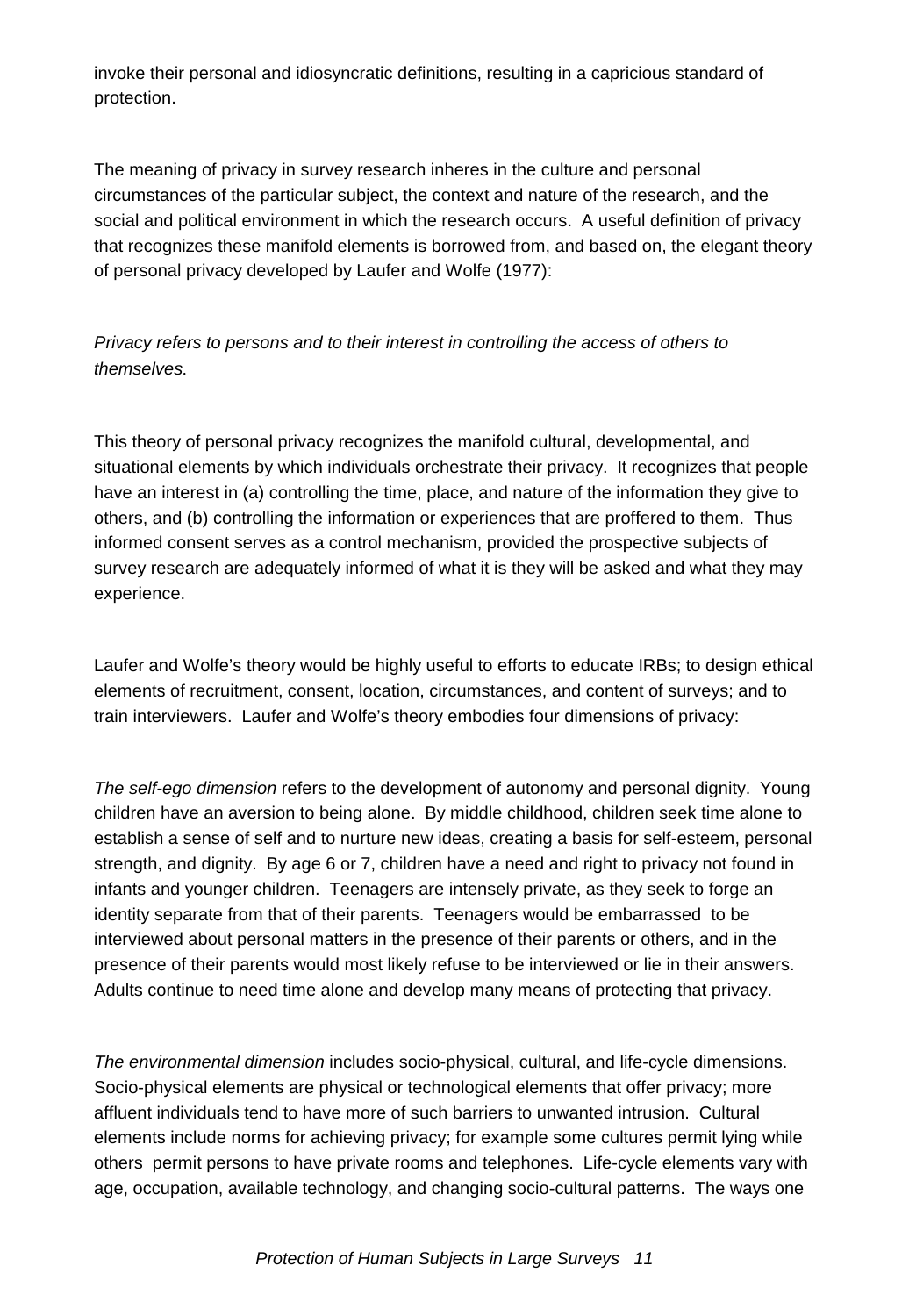establishes privacy at one age, under one set of circumstances, may be unsatisfactory or unavailable at a later stage.

*The interpersonal dimension* refers to how interaction and information are managed. One's social setting and its physical characteristics provide options for managing social interaction; physical and social boundaries can be used to control people's access to one another.

*The control/choice dimension* grows out of the other dimensions. Young children have no control over their privacy except through hiding. They learn to use personal, cultural, and physical resources to control their privacy. Events that would threaten one's privacy early in the development of control/choice are later so easy to control that they are no longer considered a threat to privacy.

#### *Understanding and respecting the privacy of others*

How do the researcher and IRB learn about the privacy interests of persons situated differently from themselves? Networks of local researchers, educators and outreach workers such as social workers, farm agents, and public health nurses can share valuable information about the most appropriate ways to approach members of various cultures. Interviewers who are of the same culture and backgrounds are vital to some sensitive research in some kinds of communities. Focus groups and other forms of community consultation are useful ways to learn about a culture, how the individuals within that community perceive the research, and how the research that would be objectionable to them can be made acceptable. The community meetings held by Fisher and Wallace (2000) are a good example of learning the views and suspicions of members of inner-city African Americans about studies of adolescent risk behavior. The community consultation discussed in Melton et al. (1988) is a dramatic example of the explosive acquaintance process of AIDS activists with AZT researchers. While only the Fisher and Wallace account focuses on survey research, there is much that survey researchers could learn from both accounts about the importance of understanding the perspective of one's subjects in fieldbased applied research.

Community consultation can also ameliorate fears among potential respondents who feel a need to avoid strangers. For example, a large-scale survey of the housing needs of the elderly required that interviewers go to the homes of elderly people, who are fearful of scam artists, robbers, and burglars. The interview teams began by making well-advertised visits to senior centers in the neighborhoods where they would be conducting their survey. They explained their project, answered questions, and made certain that the local newspaper carried the story of their presentation and project, along with photographs of them. Their first contact with their prospective respondents was by letter, and it included a copy of the newspaper article with the pictures of the interviewers. The interviewers then phoned to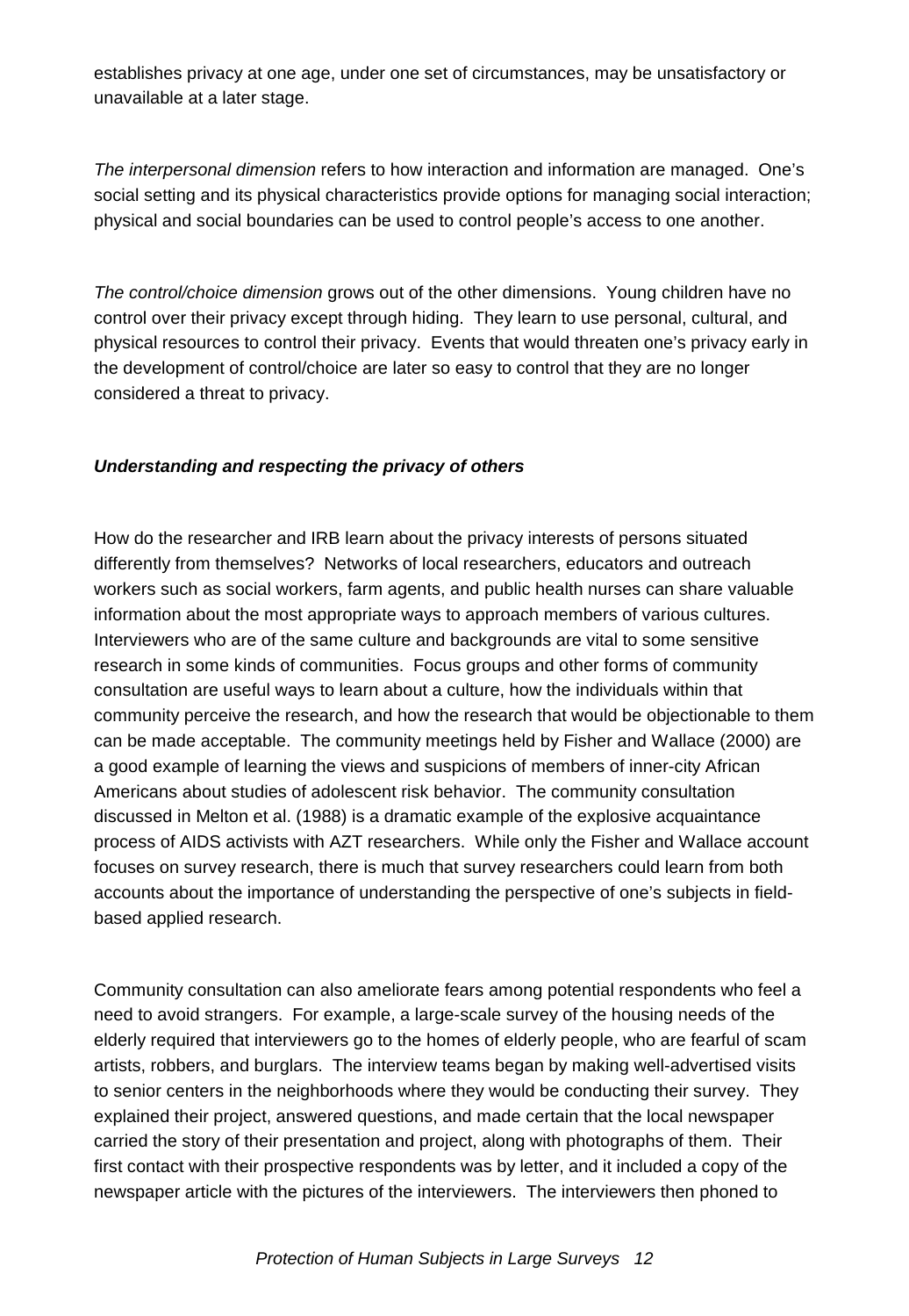make an appointment for their visit. When they appeared at the door, they carried with them a copy of the newspaper article so that the respondents could see that they were indeed the designated interviewers.

# *Confidentiality*

The following definition of confidentiality is adapted from that developed by Boruch and Cecil (1979):

*Confidentiality is an extension of the concept of privacy; it refers to (a) identifiable data (some information about a person that would permit others to identify the specific person, such as a non-anonymous survey, notes or a videotape of the person) and (b) agreements about how those data are to be handled in keeping with respondents' interest in controlling the access of others to information about themselves.*

The two critical elements of this definition — identifiable data and agreement about the handling of the data — indicate the critical role of informed consent, which states how the researcher will control access to the data and secures the respondent's agreement to participate under these conditions. This definition further underlines the importance of planning before gathering sensitive data. It is important that researchers make early plans regarding techniques to ensure confidentiality. They should incorporate these plans into the methodology and into any consent agreements with respondents or contractual agreements with subsequent users of the data, including funders who may wish to audit the data. Investigators should include all of these details in the IRB protocol.

This definition of confidentiality leads naturally to the literature on procedural, methodological, statistical, and legal approaches to ensuring the confidentiality of survey research data.

*Methods and procedures of ensuring confidentiality*<sup>2</sup>

Approaches to ensuring confidentiality of survey research fall into seven categories:

- Procedures that eliminate linkage of data to unique identifiers
- Intersystem linkage
- Statistical strategies

<sup>2</sup> Portions of this section are drawn from an unpublished paper that was commissioned by the National Bioethics Advisory Commission: J. E. Sieber, *Privacy and Confidentiality: As Related to Human Research in Social and Behavioral Science*, 2000.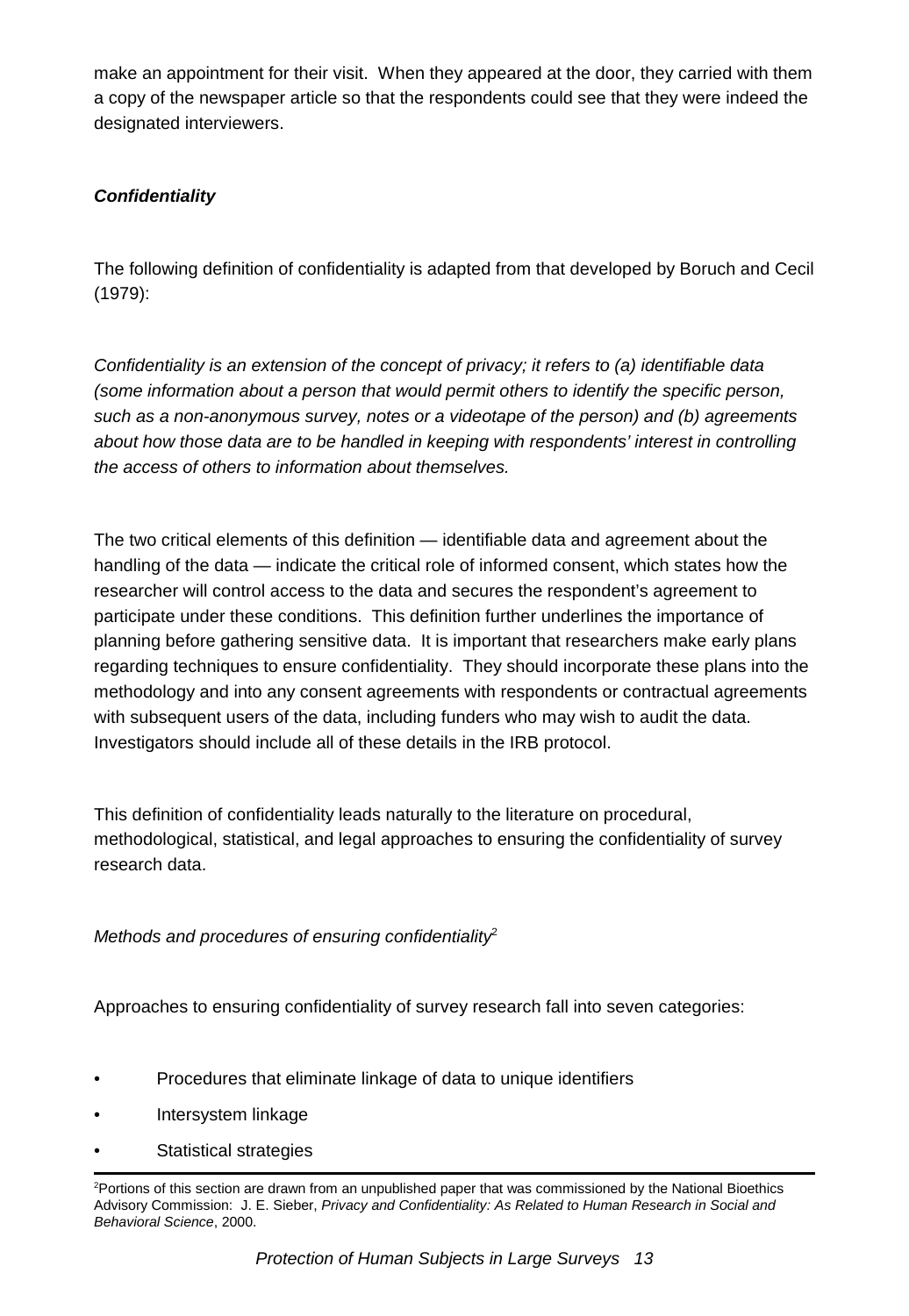- Agreements: Data sharing, secondary analysis, or audit of data
- Legal protections
- Descriptive statistics and raw data releases
- Internet research

**Procedures that eliminate linkage of data to unique identifiers.** Anonymity offers the best insurance that disclosure of subjects' responses will not occur. Researchers have developed dozens of techniques that are responsive both to the need for anonymity and to other research needs. Different kinds of data — cross-sectional, longitudinal, and data from multiple sources — bring with them different research requirements and different ways of meeting those without using unique identifiers of subjects. The following brief summary is illustrative, not comprehensive. See Boruch and Cecil (1979) for a comprehensive review.

*Cross-sectional surveys*, in their simplest form, require just one data collection session. Anonymity in which even the researcher is at all times ignorant to the identity of subjects protects the respondent from legal prosecution, social embarrassment, and concern that the data may fall into the wrong hands. However it may be desirable to have some form of follow-up to test for sampling validity, response validity, or to do further research on some or all subjects. These refinements are impossible with complete anonymity, but can be achieved through temporarily identified responses with subsequent destruction of identifiers, or through use of brokers to provide anonymous data to the researcher after completing one or more of these refinements.

*Longitudinal surveys* track individual subjects over time*.* There are many ways in which aliases or arbitrary identifiers can be used as a basis for linking observations over time while preserving the confidentiality of individual responses. For example, subjects may choose an easily remembered alias and use it on repeated occasions. Some approaches are quite complex. For example, research by the American Council on Education (Austin and Boruch, 1970) on political activism among American college students used the following three-file linkage system:

- 1. Initial data collection:
- File A contains each subjects' data and arbitrary account number (X).
- File B pairs each subject's name with a second arbitrary account number (Y). File C matches the two sets of account numbers, X and Y.
- File C is shipped to a researcher in a foreign country.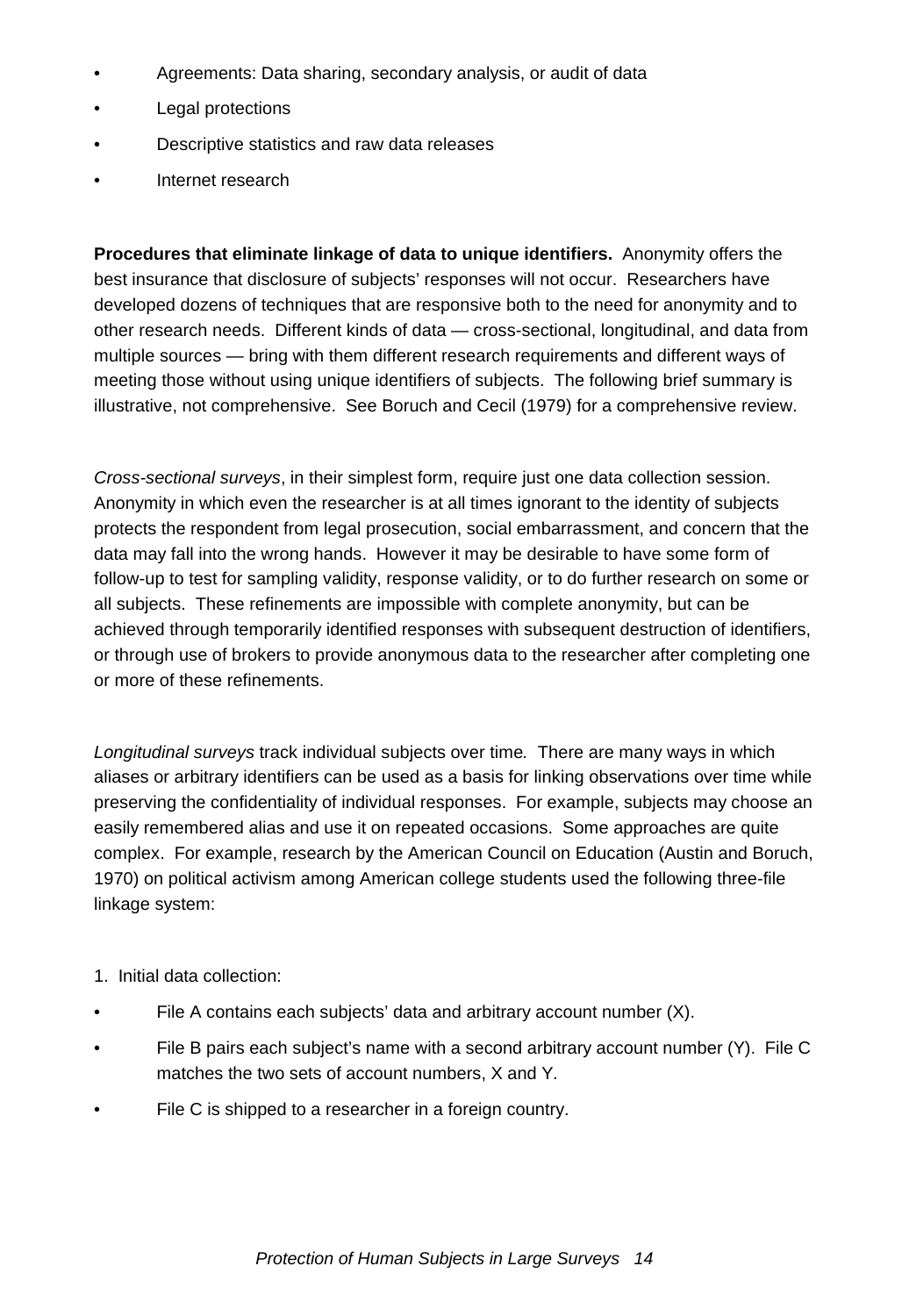- 2. Second data collection:
- Second set of identifiable longitudinal data are gathered.
- Names are replaced by their Y account number; this file is shipped to the foreign researcher.

#### 3. Data analysis:

- Foreign researcher substitutes X account numbers with corresponding Y numbers.
- Each set of data files is returned to the data analysts.
- Data are organized in longitudinal sequences; the identity of each subject is unknown.
- The longitudinal data are analyzed.
- Foreign researcher destroys File C; the three files can never be merged to learn subject identities.

Thus the data were safe. Conceivably, foreign discovery procedures could be used to obtain some of the identifiable data before File C is destroyed. Therefore a Certificate of Confidentiality (see below) could be obtained to preclude that unlikely event.

**Intersystem linkage.** Intersystem linkage is sometimes necessary to link research records on subjects with other, independently stored records on the same individuals. In the case of highly sensitive data such as psychiatric or police records, a linkage strategy may be needed so that the researcher does not have access to any identified records.

One such method is as follows:

- 1. Researcher wishes to link data on 50 subjects with information from their police records.
- 2. Subject provides data and an alias (no name) to the researcher.
- 3. Subject provides to the archive (police) his name and alias.

4. Archive provides the requested police information with the aliases (not the names) attached

5. Researcher analyzes relationship between his research data and the police record data.

This brief summary is merely illustrative of some of the many specific procedures for preserving anonymity or confidentiality. The actual literature on this topic is immense. (See Boruch and Cecil (1979), and Campbell, Boruch, Schwartz, and Steinberg (1977). See also current U.S. Census Bureau papers on this topic.)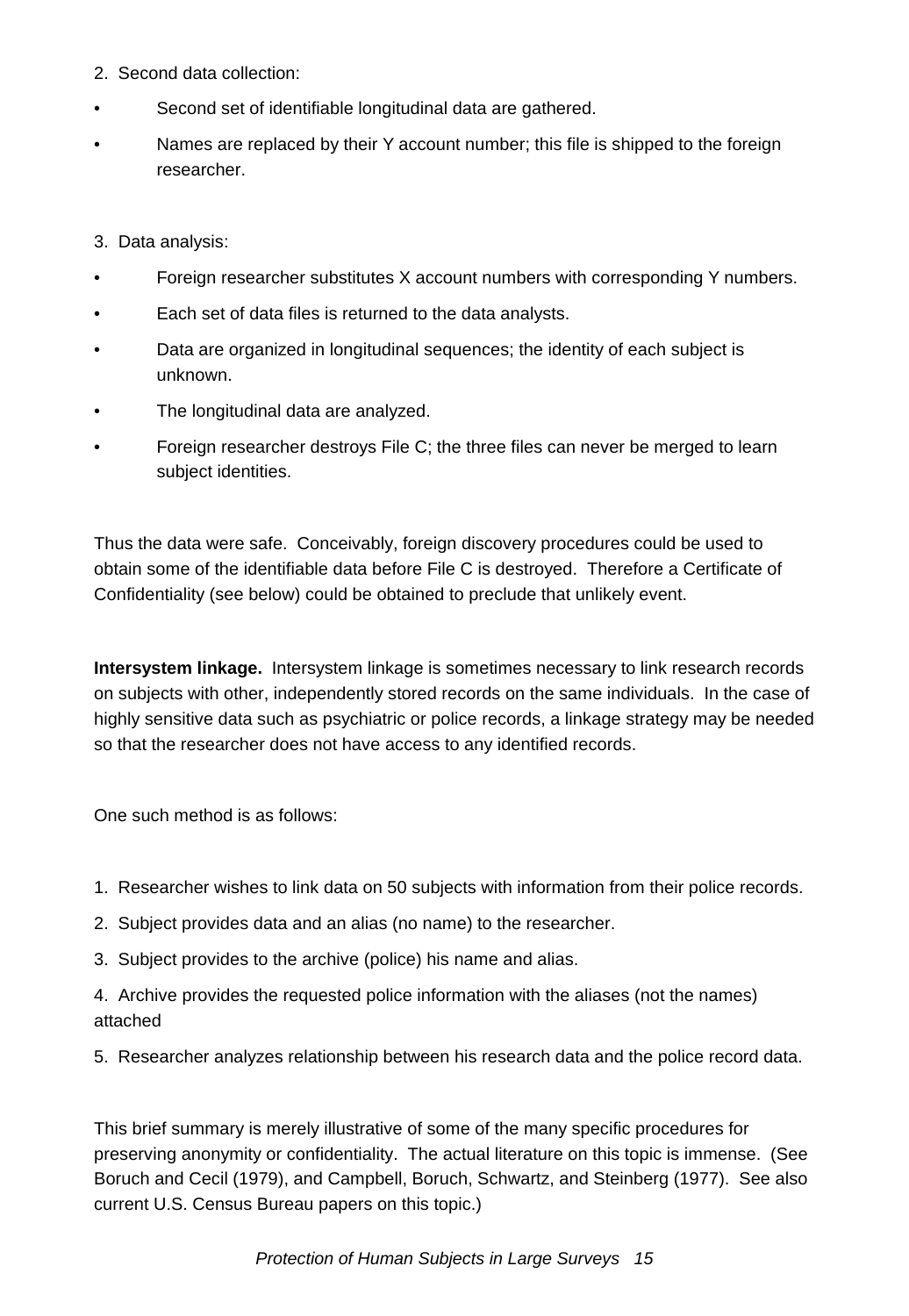**Statistical strategies.** Researchers have developed various statistical strategies to eliminate any direct link between the respondent's identity and his true answer. All of these methods involve the injection of a specified amount of random error into the dataset so that researchers cannot ascertain an individual's true identity but can still perform a useful statistical analysis of the data.

The statistically elegant randomized response method is used in direct interview to protect privacy and to ensure confidentiality. The following is an oversimplified example: Suppose the researcher wished to ask whether respondents had struck their child in anger this week or cheated on their income tax this year — obvious invasions of respondents' privacy. Each respondent is instructed to roll a die in his cupped hands and observe which number came up without showing it to the researcher. If the predetermined number was rolled, the respondent is to respond "yes," irrespective of the true answer. By an algebraic removal of the expected number of false "yes" answers from the data, the researcher can determine the true proportion of "yes" responses. Neither the researcher nor anyone else besides the respondent knows who gave a true "yes" response.

The randomized response method has been in use since 1965, and researchers have developed many statistical variations of it. Although it has been tested in many settings, the jury is still out on its usefulness. It tends to produce somewhat more admissions of undesirable behavior than traditional face-to-face interviewing, but brings with it many disadvantages. It is difficult for subjects to understand and believe, and time-consuming to explain. The interviewer has an important role in establishing trust and understanding, and respondents of limited ability have difficulty understanding and trusting the procedure (Landsheer, van der Heijden, and van Gils, 1999). It injects random error necessitating larger samples. Without understanding the reasons why people might refuse to give candid answers, the routine use of a difficult method such as this seems inappropriate. For critical evaluations of the randomized response method, see Linden and Weiss (1994), Umesh and Peterson (1991), and van der Heijden, van Gils, Bouts, and Hox (2000).

Methodologists have designed statistical strategies for use with longitudinal and multiple source data; see Boruch and Cecil (1979).

**Agreements: Data sharing, secondary analysis, and audit of data.** Concern for the integrity of data and for extending the analyses of important datasets brings with it the need to do so without risk to privacy or confidentiality. The simplest solution is to render the data anonymous. However anonymity may render the data useless to the secondary user or auditor. To satisfy the needs of secondary users while also protecting the interests of respondents, the researcher can employ procedures that diminish (a) outright breach of confidentiality, (b) likelihood of deductive identification, (c) the sensitivity of the information to which the secondary users have access, or (d) the need for the secondary user to actually take possession of the data (see Boruch and Cecil, 1979). Researchers and IRBs need to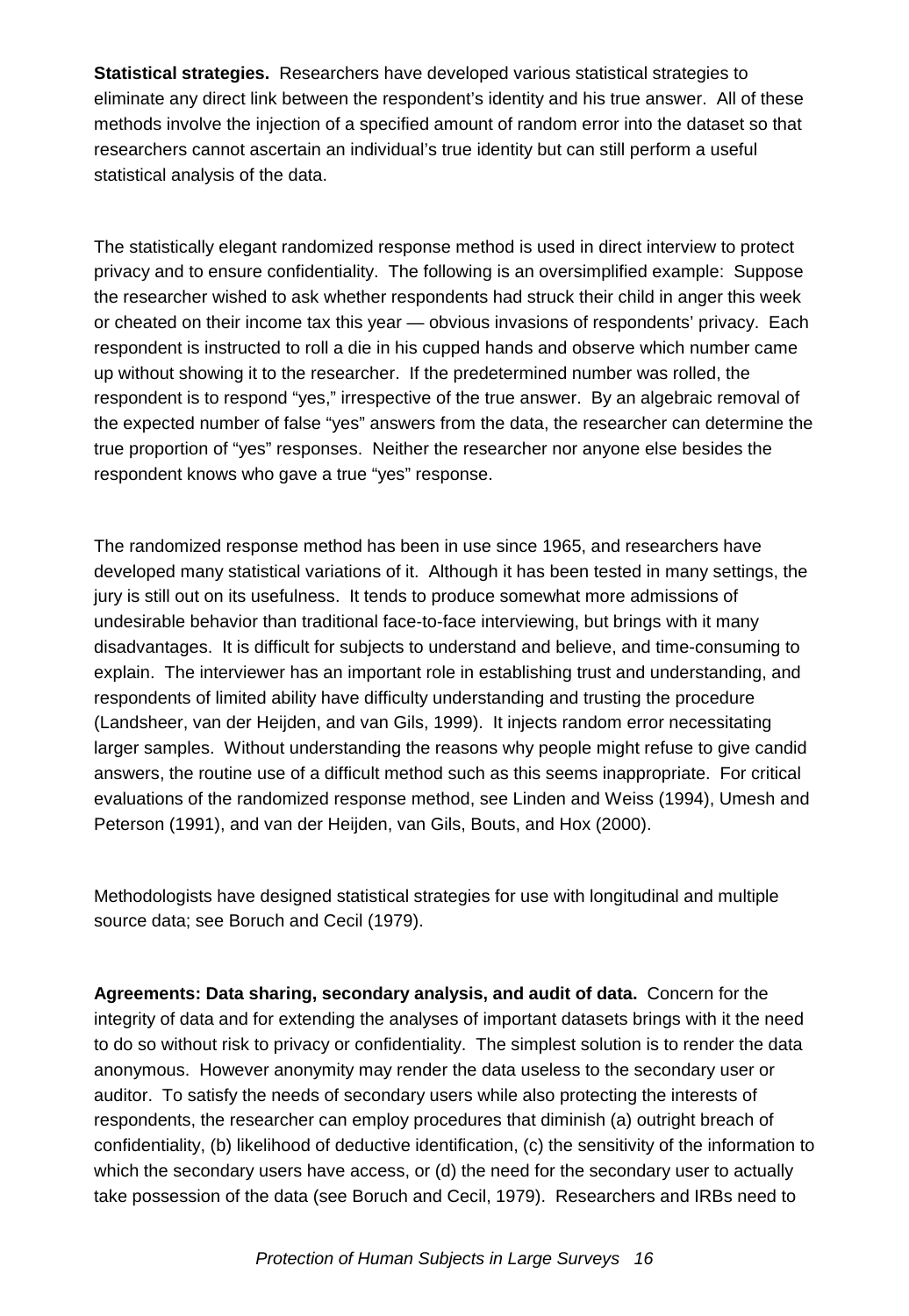develop contractual agreements with funders who require audits and secondary analysts with whom they share data about how they will ensure confidentiality. They should also include information in the informed consent so that potential subjects understand what researchers will do with the data subsequent to the initial project.

**Legal protections of confidentiality.** Statutory protection of research data enables researchers to protect the confidentiality of research records on identifiable individuals from subpoena. Subpoena of social research data is rare. However if vulnerable data could not be protected from subpoena, there would be a chilling effect, especially on criminological and delinquency research. There is growing use of Certificates of Confidentiality. However researchers and IRBs are often unclear about the protections these provide and their limitations.

*Certificates of Confidentiality.* The Public Health Service Act (PHSA) was amended (1970) to authorize researchers to withhold information concerning the identity of participants in research on use and effect of drugs. The Secretary of the Department of Health and Human Services grants this authority by issuing Certificates of Confidentiality. A 1988 amendment broadened its scope to include mental health, biomedical, clinical, behavioral, and social research. Under this amendment, the Secretary of DHHS may

*authorize persons engaged in biomedical, behavioral, clinical, or other research (including research on mental health, including research on the use and effect of alcohol and other psychoactive drugs), to protect the privacy of individuals who are the subject of such research by withholding from all persons not connected with the conduct of such research the names or other identifying characteristics of such individuals. Persons so authorized to protect the privacy of such individuals may not be compelled in any federal, state, or local civil, criminal, administrative, legislative, or other proceedings to identify such individuals. (42 U.S.C. 242a(b)(1989))*

Various institutes within DHHS are authorized to issue certificates. Since 1993 DHHS can grant certificates for research that is not federally funded. DHHS regards a certificate's protection to supercede State law; this position has been challenged and upheld in the New York Court of Appeals (*People* v. *Newman*, 32 N.Y.2d 379, 298 N.E.2d 651, 345 N.Y.S.2d 502, 1973) (Boikess, 2000).

A certificate does not protect identifiable data of "secondary subjects," a point which researchers may fail to clarify in the informed consent. The certificate only protects researchers against compelled disclosure of subjects' names or other identifiers, coupled with their data. It does not protect subjects who voluntarily consent to disclose their research records, nor preclude a researcher from reporting the identity of subjects who disclose intentions to harm themselves or others. Moreover the language of PHSA is imprecise, which gives rise to uncertainty. It offers protection to "names and other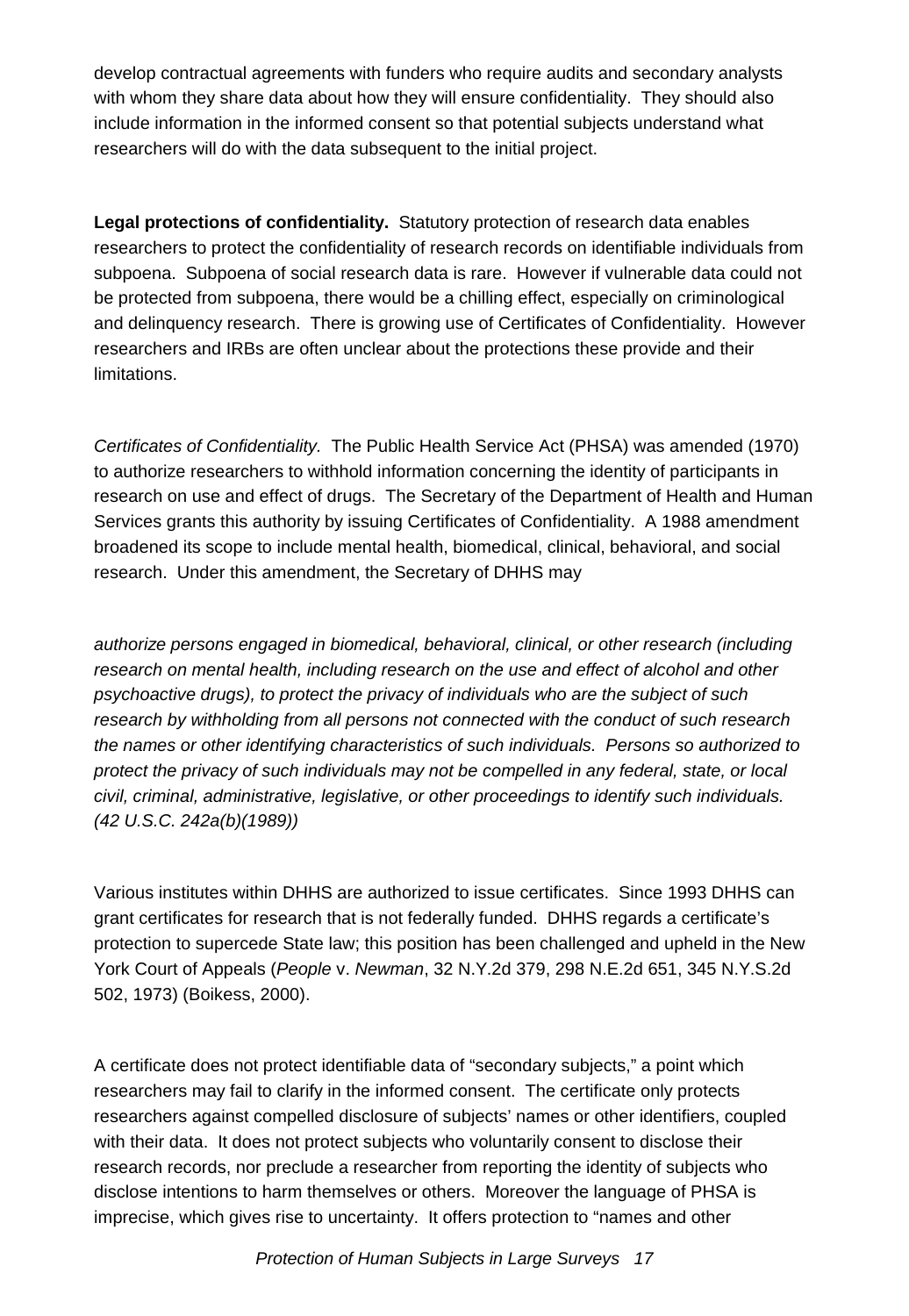identifying characteristics," but the data of a known subject may not necessarily be protected. Melton (1992, p. 81) provides an example of this possible loophole:

*[I]n one of my own studies, all of the children in a particular county who are involved in criminal child abuse prosecutions are invited to participate. Knowing that fact, a defense attorney might seek the data of a particular child (not the names of participants) as a fishing expedition for information intended to impeach the child's testimony. A literal interpretation of the statute would suggest that the subpoena might be enforceable if the data could be shown in some way to be relevant to the proceeding. Although it is also possible — perhaps even probable — that a court would interpret the statute more broadly in keeping with Congressional intent, the uncertainty prevents unequivocal offers of confidentiality to participants and, therefore, should be eliminated by a technical amendment.*

It is also unclear whether child abuse reporting laws are abrogated by a Certificate of Confidentiality. Is such reporting a "legal proceeding" that cannot be mandated under a certificate?

Researchers must request the certificate before each research undertaking. Subpoenas typically occur for reasons unrelated to the study itself and therefore are not reasonably foreseeable by either the subjects or the investigator. Hence the protections offered by a certificate may be unavailable when needed. Researchers sometimes send data to a foreign country, although this does not always guarantee protection.

Placing data in a foreign country and laws governing foreign discovery.<sup>3</sup> Many survey researchers believe that sending confidential data to a foreign country — such as to a colleague in Canada — protects the data from subpoena. However this is only a deterrent from subpoena, not a guarantee of protection. Federal Rules of Civil Procedure govern the procedures for discovery, including foreign discovery. Rule 26(b) states that parties may obtain discovery of anything that is relevant, not privileged, and admissible or "reasonably calculated to lead to the discovery of admissible evidence." Rule 34 states:

*(a) Scope. Any party may serve on any other party a request (1) to produce and permit the party making the request, (2) to inspect and copy, any designated documents, or (3) to inspect and copy, test or sample any tangible things which constitute or contain matters within the scope of rule 26(b) and which are in the possession, custody, or control of the party upon whom the request is served.…*

<sup>&</sup>lt;sup>3</sup>l am indebted to Dr. Joe Cecil and Jason Gilbert, Federal Judicial Center, for providing me with their detailed summary and analysis of these issues.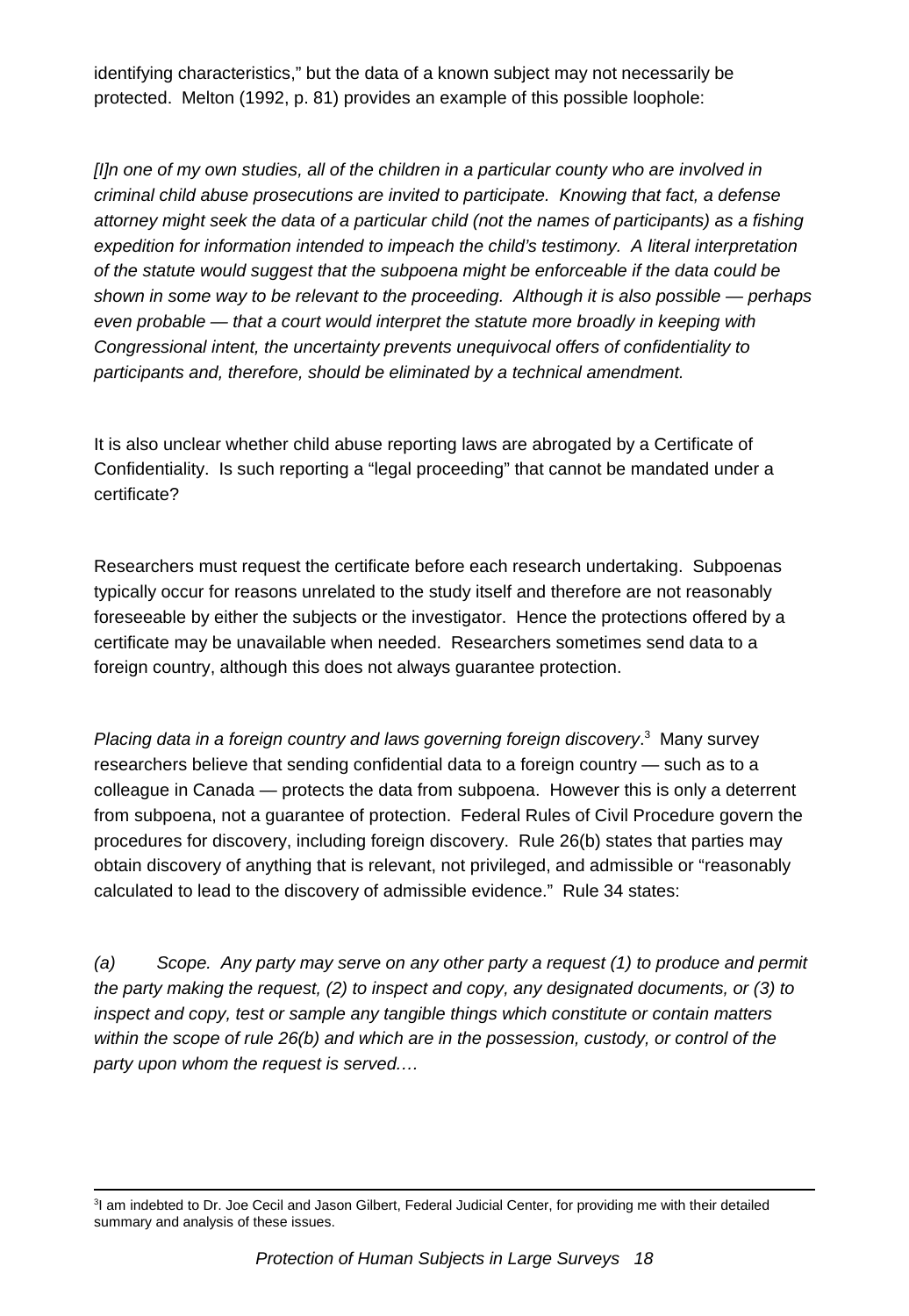*(c) Persons Not Parties. A person not a party to the action may be compelled to produce documents and things or to submit to an inspection.*

The courts cannot compel a party to produce data if the party does not have "possession, custody, or control" of the documents, but it is unclear what constitutes "control." If a researcher sends data out of the country for the express purpose of preventing subpoena, does this qualify as loss of control in the eyes of a court? Jason Gilbert (2000), a legal intern at the Federal Judicial Center, offers the following analysis of this question:

*While the courts seem to have settled on defining control as when a party has a legal right to obtain something, questions remain for the researcher seeking to give up control of research data to a foreign colleague in an attempt to protect it from being disclosed. Legal rights to possession can come from a variety of sources, particularly when one is considering intellectual property such as research data. If a researcher were to create a set of data, when exactly would he or she no longer have a legal right to that set of data? What if the researcher gave one part of the data to a colleague? What if the researcher only gave up a small "key" to the data that allowed the individuals who participated in the study to be identified? What if the researcher gave part, or even all, of the data to a colleague but still continued to collaborate with that colleague to perform analysis on the data even though it was not in the researcher's possession? Would that researcher still have a legal right to get back what he or she had surrendered? While the concept of giving away the legal right of possession is relatively straightforward, the mechanics of how exactly a researcher can give away the legal right to possess his own data (particularly if one does not allow for a sale or some type of contract) remains unclear.*

Gilbert also reminds us of some other implications of "loss of control" of data. (1) Transfer of all data out of the country would mean loss of all electronic or hard copies in the researcher's possession. (2) A researcher must never transfer data after receiving a subpoena. Even if it is done as a safeguard beforehand, the researcher may still be found to have acted not in good faith and be cited for contempt of court. (3) If the research is done under a contract requiring that the researcher maintain control of the data, relinquishing control to a foreign colleague would constitute a breach of that contract. (4) The researcher's professional code of ethics or a future journal editor may require that the researcher maintain control of the data.

A researcher who loses control of data by sending it to a foreign colleague places that colleague at risk of receiving a subpoena for the data and of having to seek legal means of protecting confidentiality. However the rules and procedures of foreign discovery are complex, expensive, and time-consuming. If the colleague who controls the subpoenaed information is a foreign national residing outside of the United States, the party seeking the data must follow appropriate procedures for foreign production. The United States has ratified various treaties concerning obtaining of evidence from foreign countries, and each country has its own procedures. Discovery in a foreign country involves sending a formal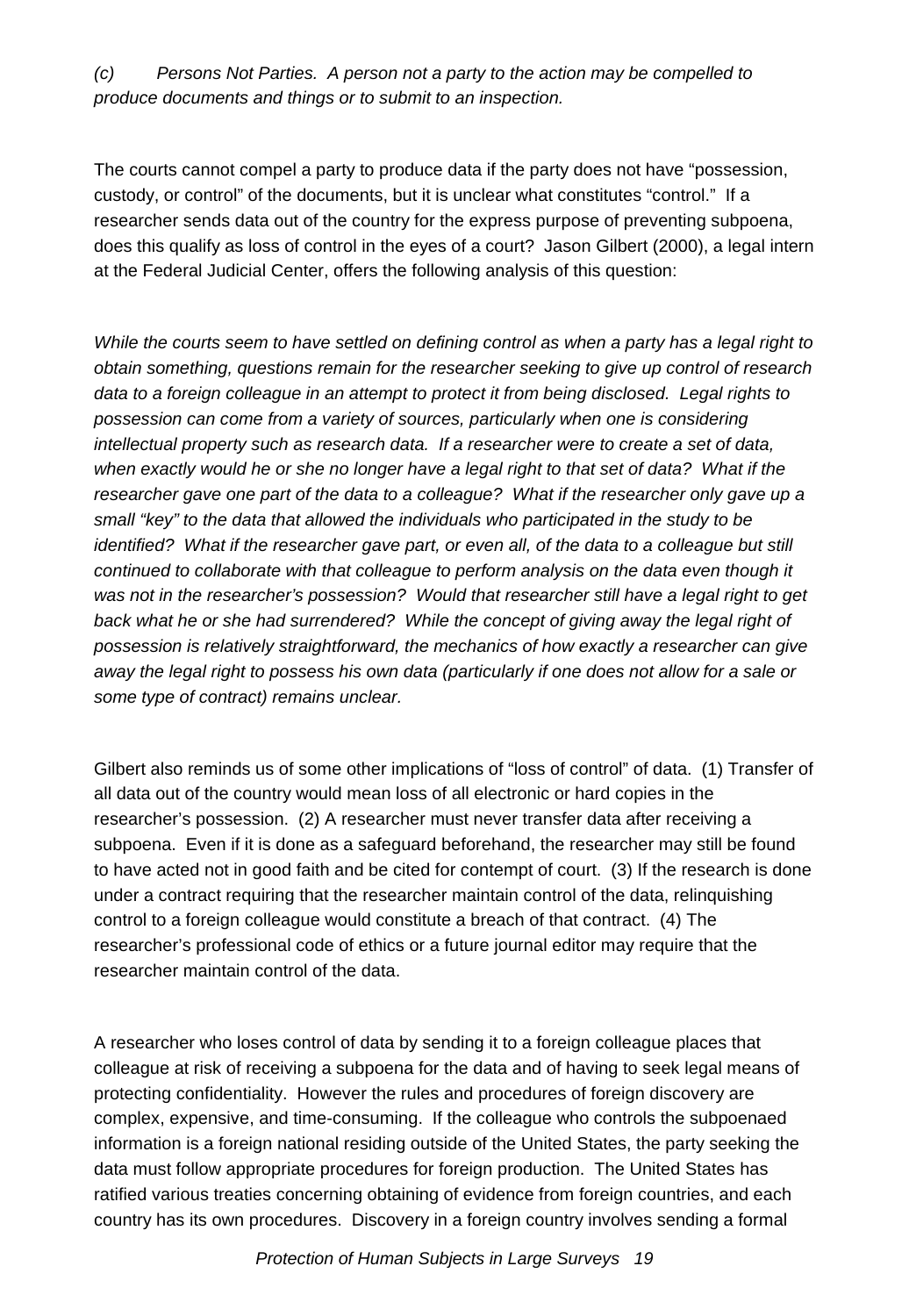"letter of request" by the court where the action is pending to a court in the foreign country. This letter requests the foreign court to request documents of the person in possession of the desired information. There are various diplomatic and legal approaches to delivering such a request and accomplishing the discovery. These may make discovery of the information too unattractive to pursue.

**Descriptive statistics and raw data releases.** Statisticians in governmental agencies in the United States, Great Britain, and Sweden have developed practices of adjusting tabular presentations so that deductive identification is not possible. Deductive identification could occur if one knew some facts about an individual, perhaps in conjunction with their zip code. By searching the files for that zip code and locating the individual whose data matched those known facts one could deduce additional information from the other data associated with that individual. For example, if an 84-year-old Hispanic woman from the 01373 zip code area was known to have had quite a few husbands and to have become quite wealthy, it would confirm quite a few suspicions to learn that there was an 84-year-old Hispanic woman at that zip code whose annual interest income was in seven figures and who had had 20 husbands.

The most common way to prevent deductive disclosure is to broaden categories so that data from unique individuals or from groups of data containing some unique individuals such as top income earners or persons involved in high-profile criminal victimization are not apparent. Another is error inoculation so that no individual case could be assumed to be correct (as in the random-response method).

When the U.S. Census Bureau's Disclosure Review Board reviews NCVS datasets in anticipation of their release to the InterUniversity Consortium for Political and Social Research (ICPSR), the Review Board's primary role is to scrutinize data for extreme cases that might uniquely identify the individuals involved or even subject them to criminal investigation. Thus, instead of showing that a given 84-year-old Hispanic woman had been widowed 20 times and had an interest income of over \$1,000,000, it might show that the person had been widowed more than four times and had an annual interest income of over \$100,000.

**Internet research.** There is rapidly emerging literature on various kinds of Internet research, associated methods of solving problems of privacy and confidentiality, and uncertainties or vulnerabilities connected with these "solutions." Researchers' insouciant claims that Internet data are anonymous or that confidentiality will be protected are reminiscent of such promises regarding non-web research of several decades ago.

This area of research will grow rapidly since it enables researchers to reach far-flung subjects quickly, inexpensively, round-the-clock, and without a research staff. The problems and solutions to issues of privacy and confidentiality will change rapidly as new technologies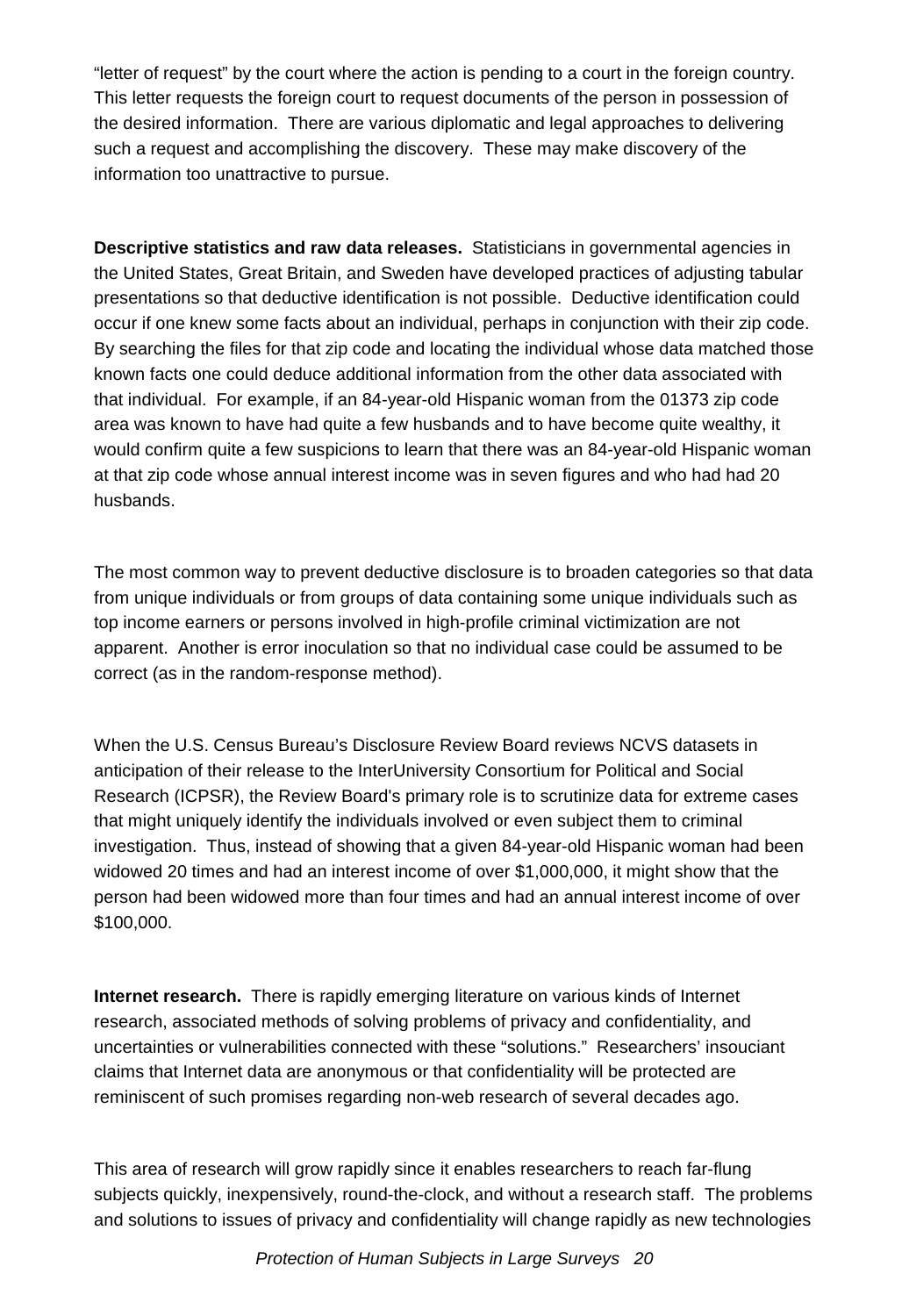render old problems and old solutions obsolete. Some of the rapidly evolving issues include:

- How to ensure that researchers do not study children under rules that pertain to adults.
- How to ensure anonymity of responses given that web page software logs as header lines the IP address of the machine from which the respondent accessed the researcher's web page.
- How to store an on-line data file so that unauthorized persons cannot access it.

The advice offered by OHRP and generally heeded by IRBs is that the safest practice is to use the Internet for purposes of recruitment and screening. After locating a qualified respondent, a researcher can e-mail the survey and a respondent return it as an attachment.

Given the uncertainties, especially with regard to assurances of confidentiality, it is reasonable at this stage to recommend that assurances of confidentiality contain appropriate disclaimers.

#### **Confidentiality assurances and their consequences**

The link between promises of confidentiality and willingness to participate in surveys is tenuous. Researchers' promises of confidentiality are not always effective in producing trust in research participants. Such promises cannot always be kept due to faulty data management practices and other possible compulsory disclosures. Moreover, the relationship between faith in confidentiality promises and participation in survey research is not what most suppose it to be.

Singer, Mathiowetz, and Couper (1993) investigated the relationship between concerns about confidentiality and mail returns to the 1990 census. Such concerns have only a very slight effect on survey participation, and this relationship holds even when demographic variables known to be related to concerns and survey participation are controlled. Similarly assurances of confidentiality have unexpected effects. Singer, VonThurn, and Miller (1995) conducted meta-analysis of 30 research reports on the relationship between various forms of confidentiality assurances (anonymity, use of the randomized response method, and verbal assurances). They found that the effect of confidentiality assurances on willingness to respond is small, positive, statistically significant, and robust in the presence of various control variables, but only when sensitive questions are asked. The effect is small and negative when the questions asked are not sensitive ones. Elaborate assurances of confidentiality defeat their purpose when the contents of the survey are not sensitive. Apparently such assurances of confidentiality heighten respondents' perceptions of the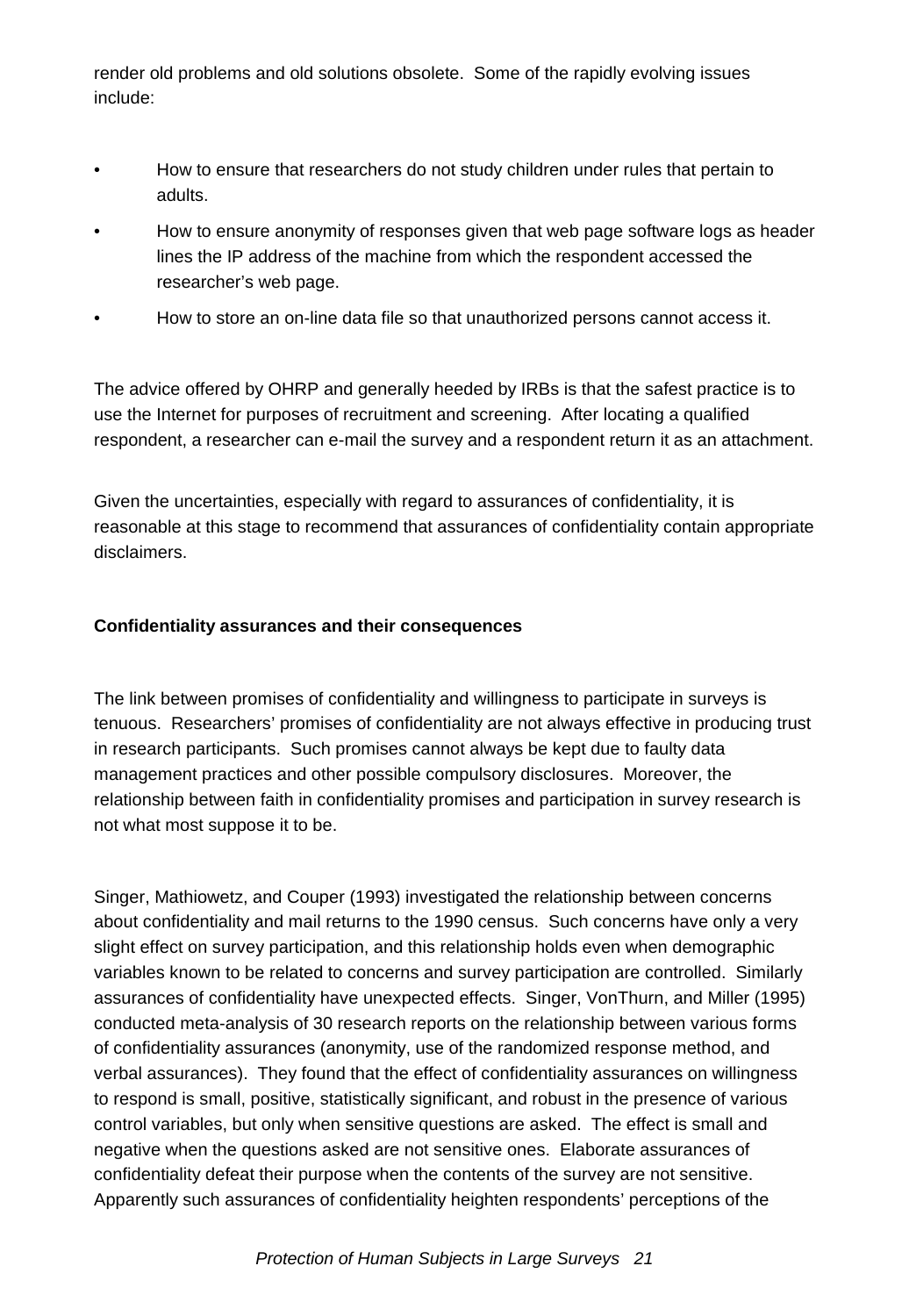sensitivity or threat of the survey or arouse their suspicions (Singer, Hippler, and Schwarz (1992)).

### **Emerging issues of privacy and confidentiality**

Electronic data collection and storage practices are changing rapidly. Interviewers and their subjects need not meet face-to-face and may even reside in different parts of the world. Emerging issues of confidentiality are more varied and dangerous than current policy makers can easily anticipate. Soon issues of confidentiality will be transformed in ways we cannot imagine today. There are already digital communication networks on a global scale, and hackers with a laptop computer and Internet technology could download any electronic data stored on any server anywhere in the world. There are also emerging technologies for protecting communication and personal identity, and there is a whole new cohort of technology-sophisticated privacy activists. Governments are developing and testing new laws that protect data, and globalization of culture and policy processes is occurring. The American Association for the Advancement of Science, the National Science Foundation, and various Internet research groups are now actively exploring these issues. Scientific societies concerned with the protection of social and behavioral research data — the American Statistical Association, American Psychological Association, and American Sociological Association — will continue discussing these issues at their annual meetings for years to come.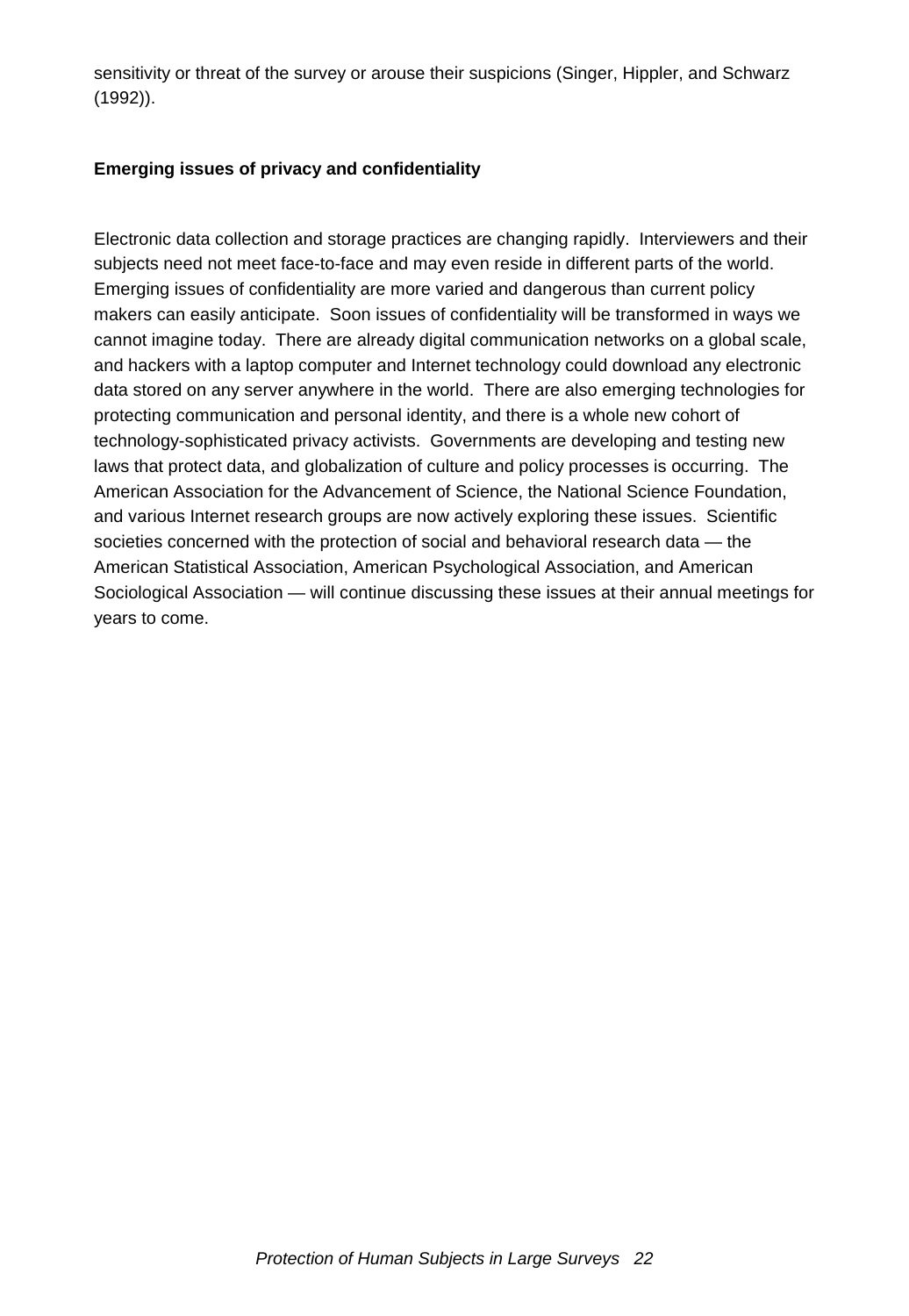#### **4. Other procedures for minimizing risks and promoting benefits**

One cannot begin to minimize risks or promote benefits unless the risks and benefits are first identified. Although conducting a risk and benefit assessment is a fundamental concept in the planning of ethically responsible research, some of the possible risks and benefits are not immediately obvious. Possible risks and benefits are virtually unlimited.

#### **Identifying and minimizing risks**

In section 3, six kinds of risk were identified: inconvenience, physical risk, psychological or emotional risk, social risk, economic risk, and legal risk. They are but one dimension of the risk matrix that is presented here (figure 1). A second dimension is the location within the research process where the risk might occur. A third dimension is the specific vulnerability of the individual subject; for example, public figures are vulnerable, but in a different way than those engaged in illegal activities or those who are institutionalized.

The six kinds of risk could be elaborated or conceptualized in various ways. In section 3, we viewed them simply as subsets of risk related to invasion of privacy or breach of confidentiality. They are also issues of personal safety or well being. Some of these risks can come about through misunderstanding, outright deception or concealment in the way the survey is administered, and inequitable treatment by the researchers. Researchers can address these risks in the communication process of informed consent (with informed consent being regarded as an ongoing communication process, not simply a consent form). Issues of ownership of the data and the knowledge are also relevant. If shared, are the data shared responsibly? Is the new knowledge used in a way that benefits the respondents or harms them? What is the relationship of the project to the gatekeepers who facilitated the recruitment process, and to the opinion leaders who will create attitudes toward the project and the respondents?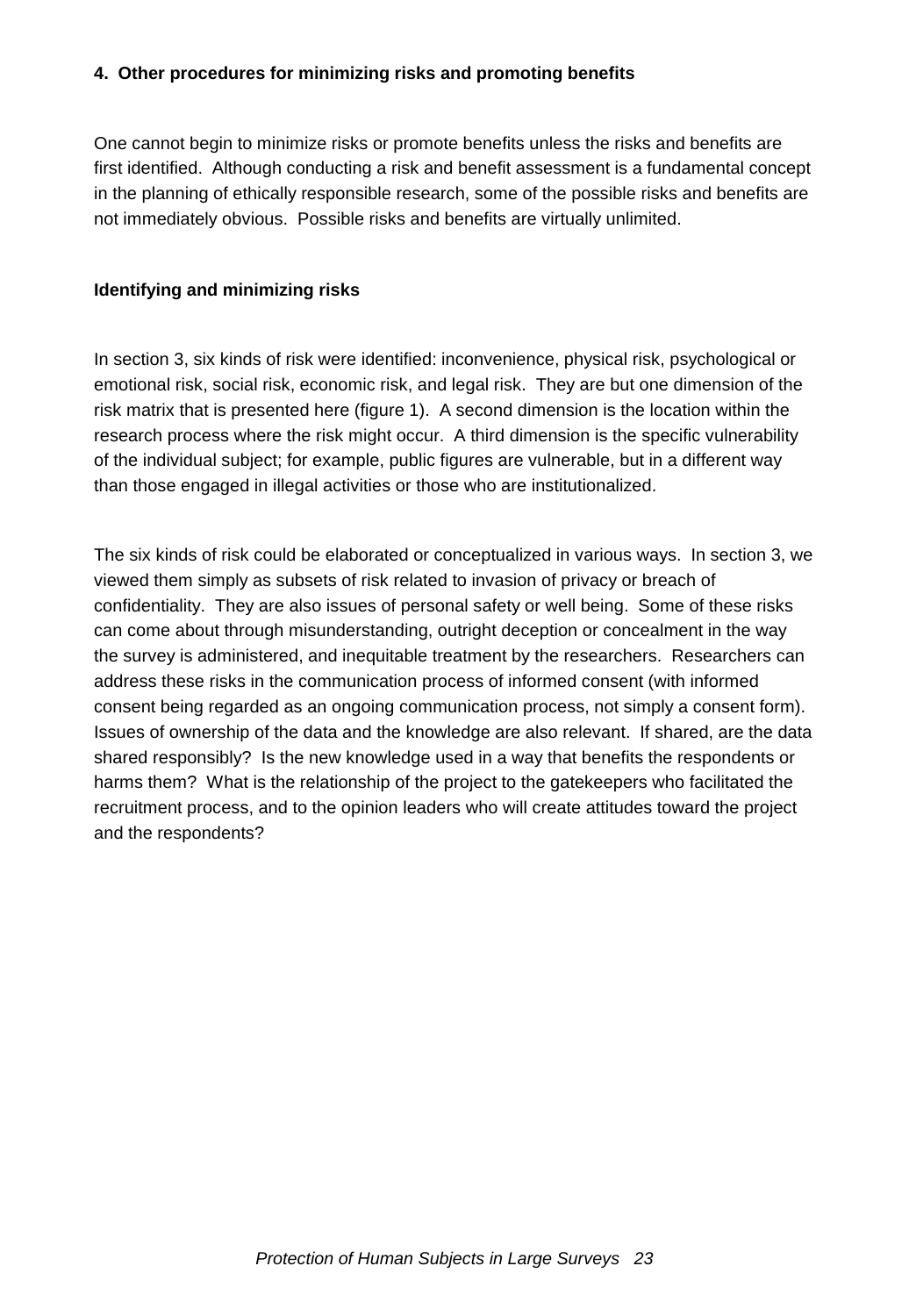Figure 1. Risk matrix, by part of the research process at which risk occurs and by type of respondent

|                               | Kind of risk |          |         |        |          |       |
|-------------------------------|--------------|----------|---------|--------|----------|-------|
| Part of research process and  | Inconve-     |          | Psycho- |        |          |       |
| type of respondent            | nience       | Physical | logical | Social | Economic | Legal |
|                               |              |          |         |        |          |       |
| The theory or idea            |              |          |         |        |          |       |
| Public figure                 |              |          |         |        |          |       |
| Lack autonomy                 |              |          |         |        |          |       |
| Lack resources                |              |          |         |        |          |       |
| Stigmatized                   |              |          |         |        |          |       |
| Criminal                      |              |          |         |        |          |       |
| Secondary subject             |              |          |         |        |          |       |
| Disabled                      |              |          |         |        |          |       |
| The research process itself   |              |          |         |        |          |       |
| Public figure                 |              |          |         |        |          |       |
| Lack autonomy                 |              |          |         |        |          |       |
| Lack resources                |              |          |         |        |          |       |
| Stigmatized                   |              |          |         |        |          |       |
| Criminal                      |              |          |         |        |          |       |
| Secondary subject             |              |          |         |        |          |       |
| Disabled                      |              |          |         |        |          |       |
|                               |              |          |         |        |          |       |
| The setting in which the      |              |          |         |        |          |       |
| research occurs               |              |          |         |        |          |       |
| Public figure                 |              |          |         |        |          |       |
| Lack autonomy                 |              |          |         |        |          |       |
| Lack resources                |              |          |         |        |          |       |
| Stigmatized                   |              |          |         |        |          |       |
| Criminal                      |              |          |         |        |          |       |
| Secondary subject             |              |          |         |        |          |       |
| Disabled                      |              |          |         |        |          |       |
| The use or dissemination of   |              |          |         |        |          |       |
| the findings<br>Public figure |              |          |         |        |          |       |
| Lack autonomy                 |              |          |         |        |          |       |
| Lack resources                |              |          |         |        |          |       |
| Stigmatized                   |              |          |         |        |          |       |
| Criminal                      |              |          |         |        |          |       |
| Secondary subject             |              |          |         |        |          |       |
| Disabled                      |              |          |         |        |          |       |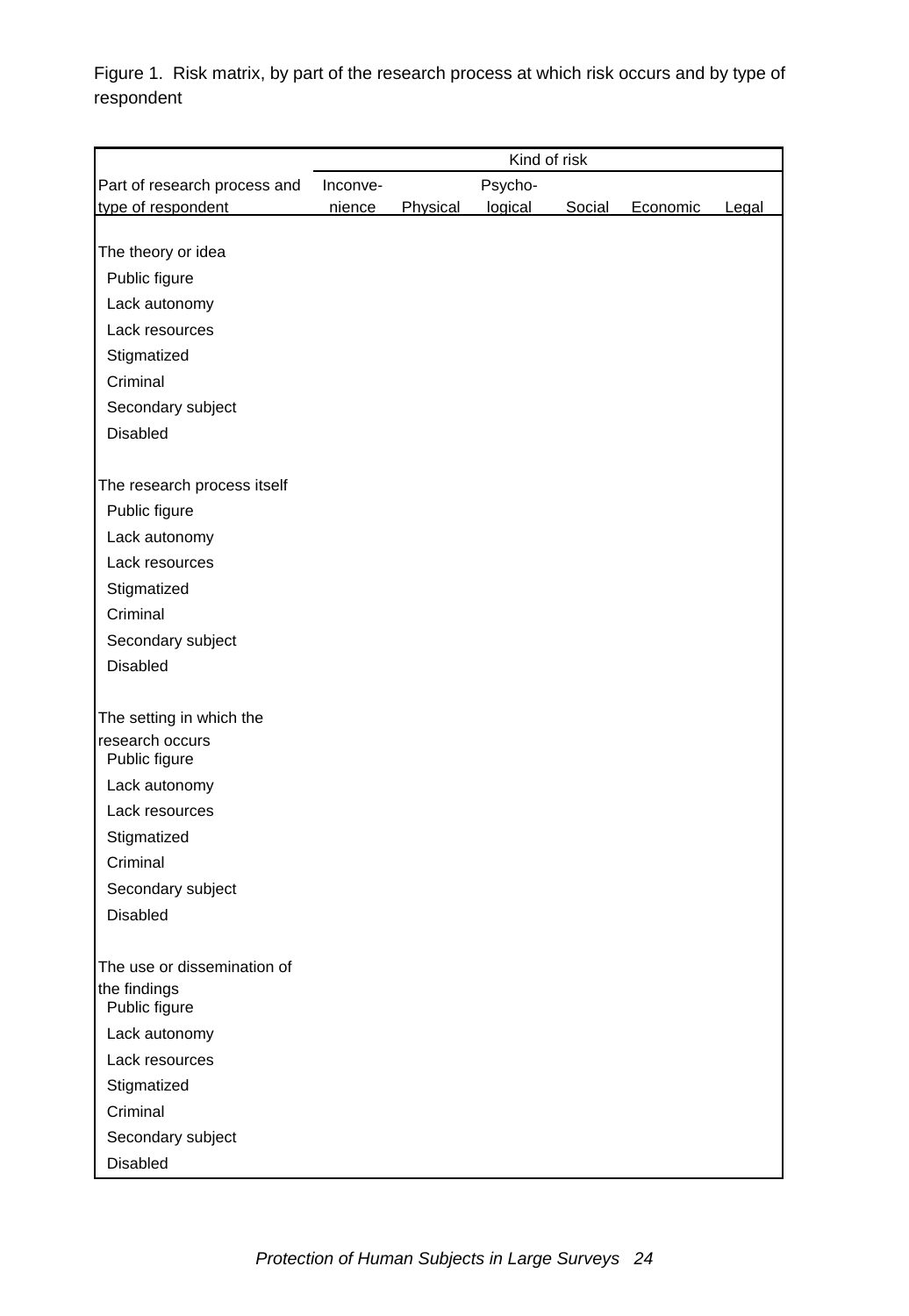Researchers may conceptualize the scientific or research activity as having four parts, each of which has risks (as well as benefits):

- 1. The *idea, theory, or hypotheses* that drives the design of the survey, sampling of populations of interest, and analysis and interpretation of the results. A new idea can affect individuals and change cultural values in fundamental ways. The idea may not be correct but it might be falsely confirmed by faulty analysis and interpretation. The idea may be correct, but be disseminated in a way that does harm. The researcher has four ways to reduce the risk of false confirmation or dissemination of damaging ideas: recognize that the null hypothesis could be true; design the research so that each possible theoretical orientation is tested fairly; remember the limitations of the models and measures employed and warn that application and generalization to other populations must be done with caution; and share the documented data with other scientists who want to verify the findings or test alternative hypotheses.
- 2. The *research itself* has several stages, each of which could involve risks: the recruitment, the induction, the consent and survey, the debriefing, data analysis, and data sharing.
- 3. The *institutional, community, or group setting* of the research. Research is rarely only a matter between researcher and respondent; there are usually third parties involved. Every setting has its members, structure, culture, and interests. Most settings have gatekeepers who impose rules on the research transaction. All of these elements may impose pressures and risks on both the respondents and the researcher. Because individuals vary in their degree of personal autonomy and institutions in their degree of control and coercive power, the kinds of harm that may result from research in those settings also range greatly.
- 4. *Uses of the research findings*. In their enthusiasm to use what is learned, investigators can overlook that many findings are based on measures of dubious reliability or account for so little of the variance that they should not be considered practically useful. Researchers can misuse findings that are useful for one purpose but harmful for other purposes.

Respondent vulnerabilities are covered in section 7. The following are some examples of the range of vulnerabilities researchers should consider when engaging in risk assessment. Respondents who are public figures are especially exposed to attention and criticism; for them privacy is a sought-after luxury. Those lacking in autonomy or resources to protect their privacy lack the usual means of preventing intrusions from others; these may include children and the mentally and emotionally disabled. Scapegoats and targets of prejudice, such as homosexuals, persons with HIV infection, and some racial minorities, are especially sensitive to researchers' interpretation of their lives and their data. Institutionalized persons lack the normal degree of autonomy and may also be stigmatized. Persons engaged in illegal activities have many fears concerning disclosure of information about themselves.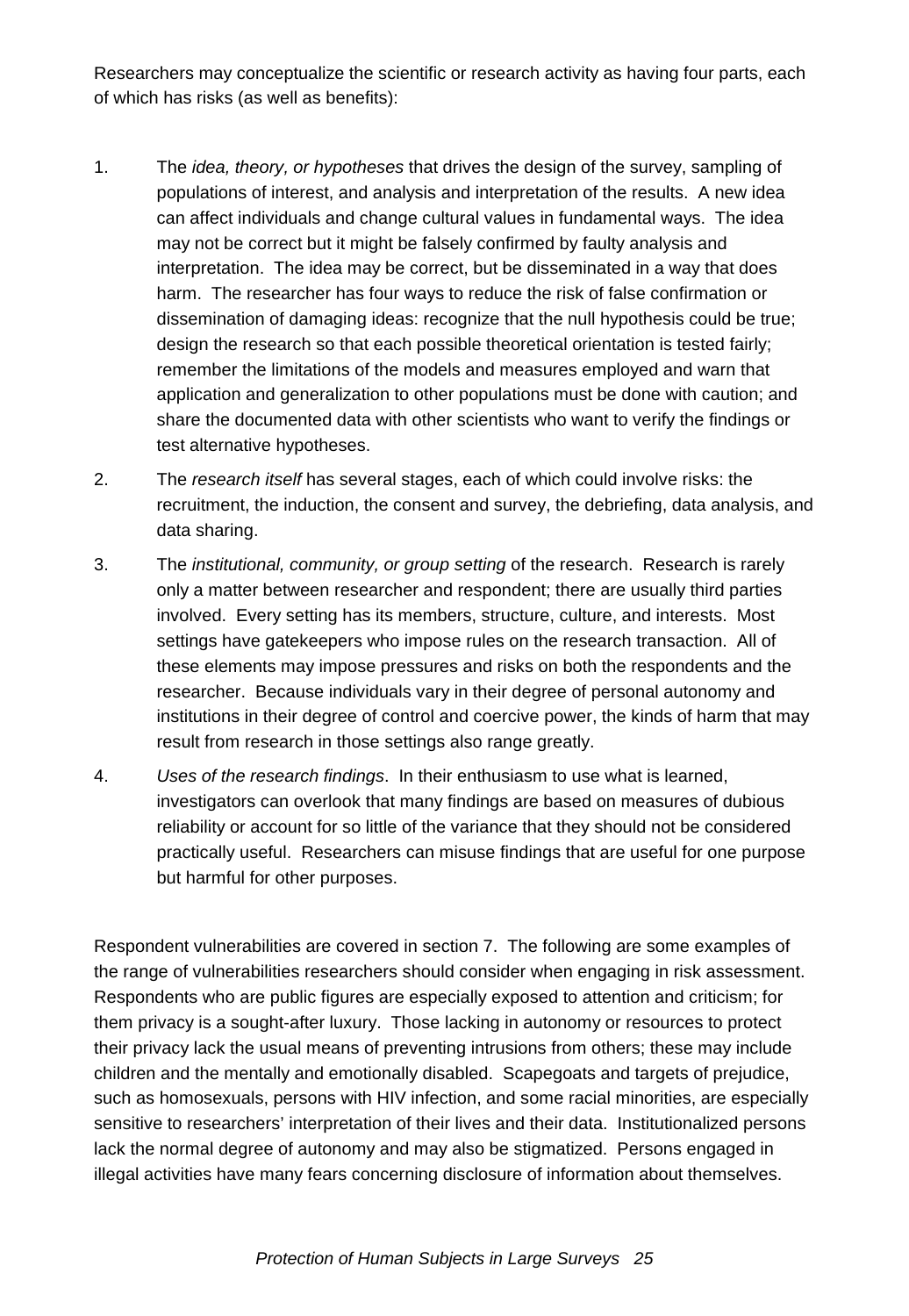Persons damaged by the respondents' revelations, the "secondary subjects," are harmed often without any knowledge of the harmful disclosure.

The risk matrix serves to sensitize researchers and IRBs to the kinds of risks they may anticipate (figure 1). Once risks are identified the quest for safeguards or protections can begin. Researchers can minimize some of the risks identified by this matrix by use of approaches that respect privacy and ensure confidentiality. Researchers can minimize other risks through mindfulness of the possible harms that may result from the research findings.

#### **Identifying and maximizing possible benefits**

Survey research is typically considered to benefit respondents by giving them an opportunity to discuss a topic relevant to their life, and by providing valuable information to organizations and to society in general. However there are other benefits to the respondents and their community that are typically overlooked (figure 2).

Figure 2. Benefit matrix for survey respondents and their community

| <b>Benefit</b>       | <b>Respondents</b>                                                 | Community                                                      |
|----------------------|--------------------------------------------------------------------|----------------------------------------------------------------|
| <b>Relationships</b> | Gain rapport with respectful                                       | Create ties to the project                                     |
| Knowledge            | researcher<br>Conduct informative debriefing,                      | Understand victimization issues                                |
| Material resources   | having one's questions answered.<br>Provide informational handouts | relevant to community improvement<br>Provide brochures, books, |
|                      |                                                                    | videotapes, and other                                          |
|                      |                                                                    | communication media                                            |
| Training             | Develop relationship between<br>some of the respondents and the    | Teach crime deterrence                                         |
|                      | community-based project                                            |                                                                |
| Earn esteem          |                                                                    | Earn praise for program                                        |
| Empowerment          |                                                                    | Earn prestige from an effective                                |
|                      |                                                                    | program                                                        |

Cultural anthropologists have pioneered in thinking about ways to benefit the respondent's community partly for practical reasons. Without making the research a win-win situation for themselves, respondents, and the host community, researchers would quickly lose support from the hosts. Anthropologists such as Pertti Pelto (described in Sieber, 1991) have hired selected community members as research assistants, then shared their data with the host community so that it can be used for public policy purposes. Thus they have left behind a cadre of new researchers who can remain in contact with the investigator or can continue to build on and analyze the dataset on behalf of their community.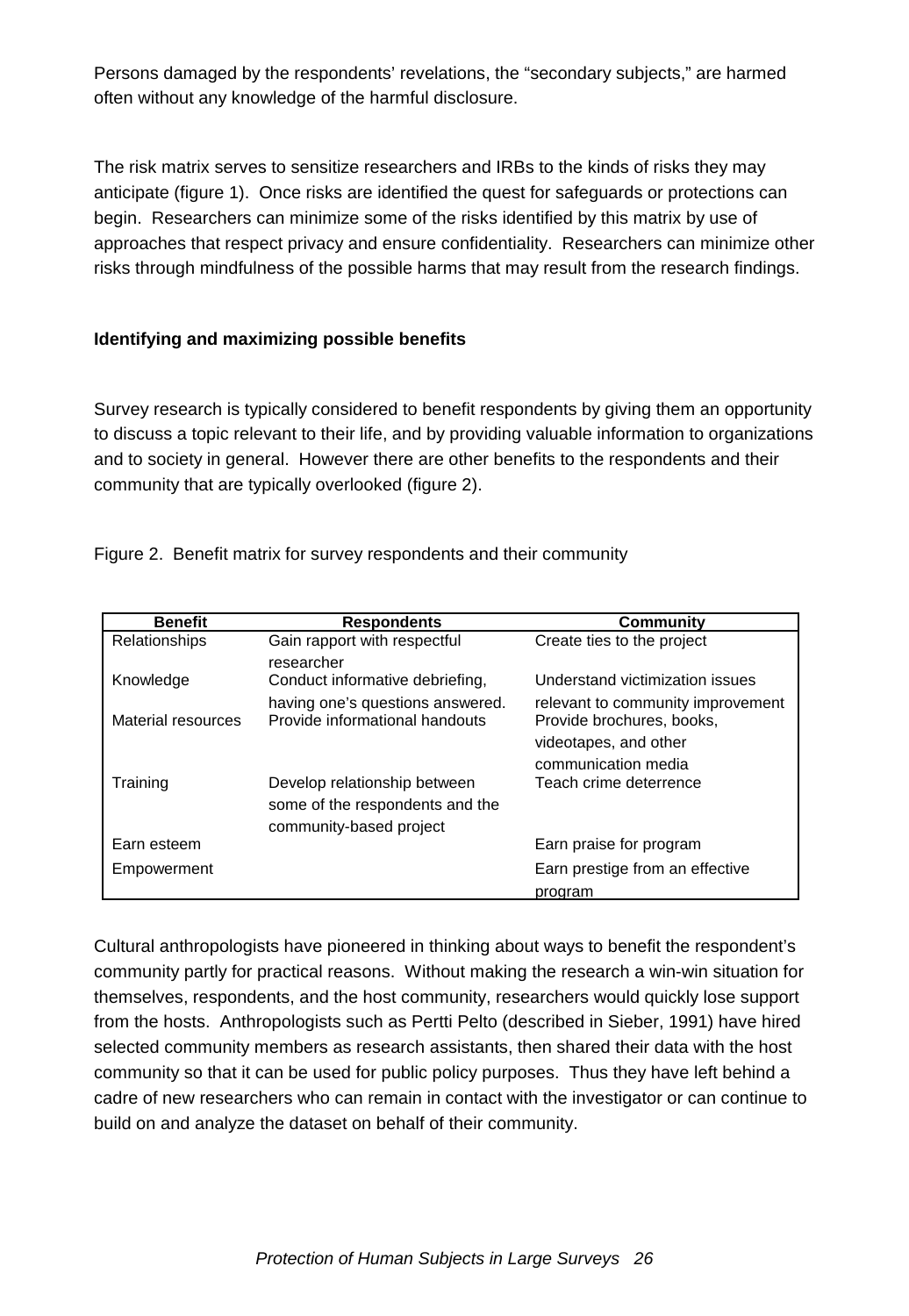With this model in mind, researchers should consider the potential value in employing and training members of some target communities to assist with some aspect of the NCVS interviews or dissemination of information. Conceivably, once researchers interview a cohort seven times and the project is ready to move on, researchers could distribute information on crime prevention to the particular respondents and to the community, and to assist the community (via the police department or other agencies) in helping its citizens make optimal use of that information.

Researchers should use both the risk and benefit matrices early in the research planning process to generate ideas. They can then translate the resultant assessment of possible risks and benefits into actual operations.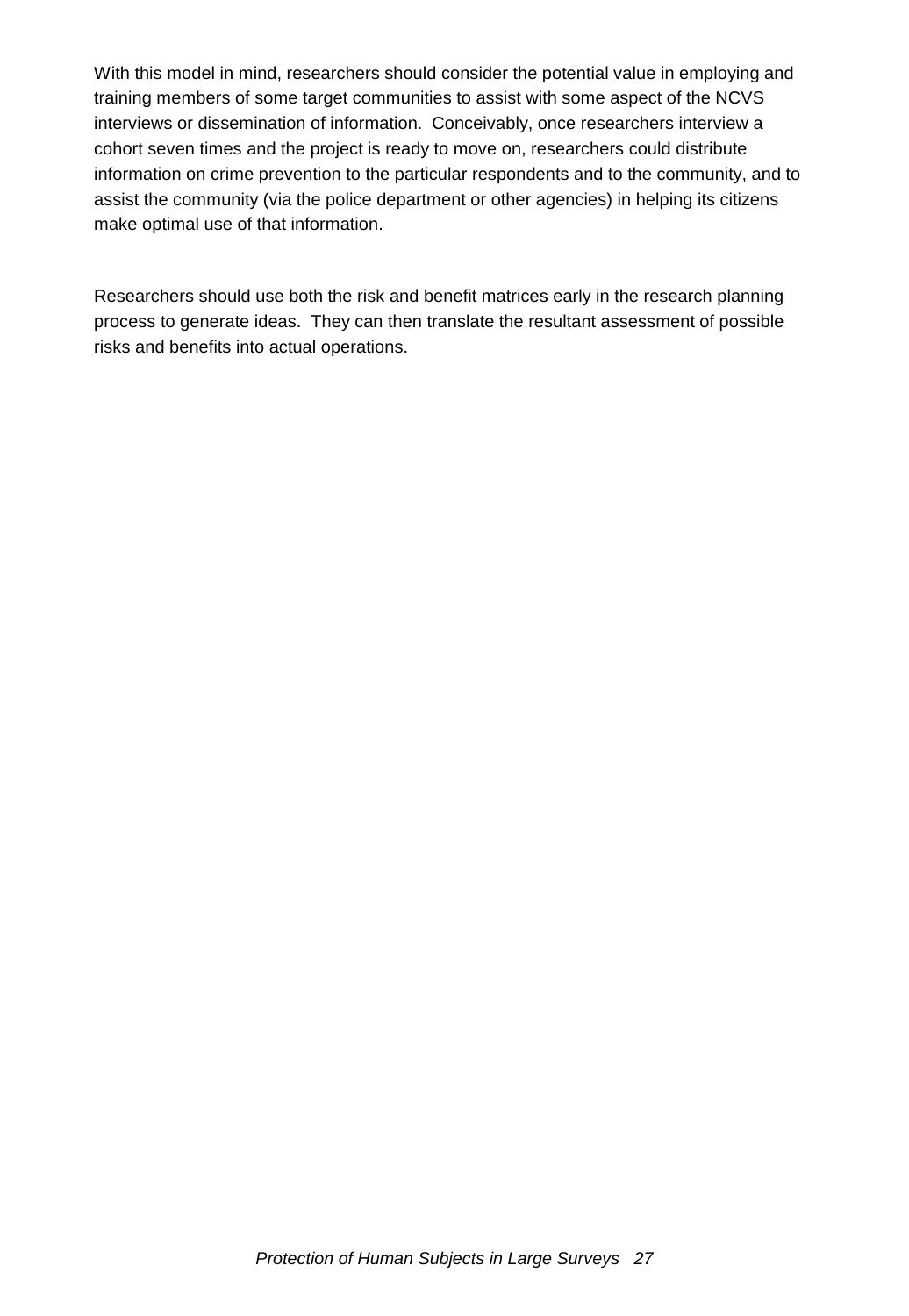#### **5. Procedures for responding to requests for help or assistance**

Effective interviewers are skilled at establishing trust and rapport. These qualities tend to instill in respondents a sense that the researcher is a responsive and capable professional. When the interview topic is a sensitive one that evokes concerns in a troubled respondent, it is not unusual for that person to reach out to the interviewer for help. The interviewer is often only that — a paid interviewer, not a helping professional. However because of the sensitivity of such situations — this may be the first time the individual has dared to reach out for help — it is important that the interviewer not rebuff or ignore the request, and respond in an appropriate and helpful manner without getting personally involved.

#### **Standard procedures**

When researchers work with vulnerable populations or in situations where they may be asked to provide help or assistance, it is standard for IRBs to require that the researchers prepare a set of referrals. The required response varies with the type of research. In some cases researchers give respondents an information sheet (that may include referrals) to thank them for participating and as part of the debriefing. In other cases, researchers develop various referral sheets, depending on the kind of help that is requested. In research with vulnerable participants who are at high risk, the researchers establish a relationship with specific professionals and arrange for the referred respondents to have several sessions with the professional. In the case of high-risk respondents, IRBs may require appropriate training to help interviewers recognize and interpret responses indicative of need for help.

Research institutions that engage in research with high-risk populations usually require their interviewers to handle requests for help as follows: If the request comes at the beginning or during the interview, the interviewer is to ask if the interview can continue and promise to give help or assistance when the interview is concluded. At the end of the interview, the interviewer gives the respondent the appropriate referral information. If the respondent simply cannot wait for the end of the interview, the interviewer provides assistance, thanks the respondent for the information provided so far, and discards the interview responses. Researchers may write the costs of the professional's services into grant support for the project or into the research institute's budget.

#### **Background considerations**

It is important to understand the degree of response that might be appropriate in a given project. When should interviewers actively intervene in the lives of persons who need help and when should they simply provide referral information? It is useful to consider a range of kinds of high-risk respondents.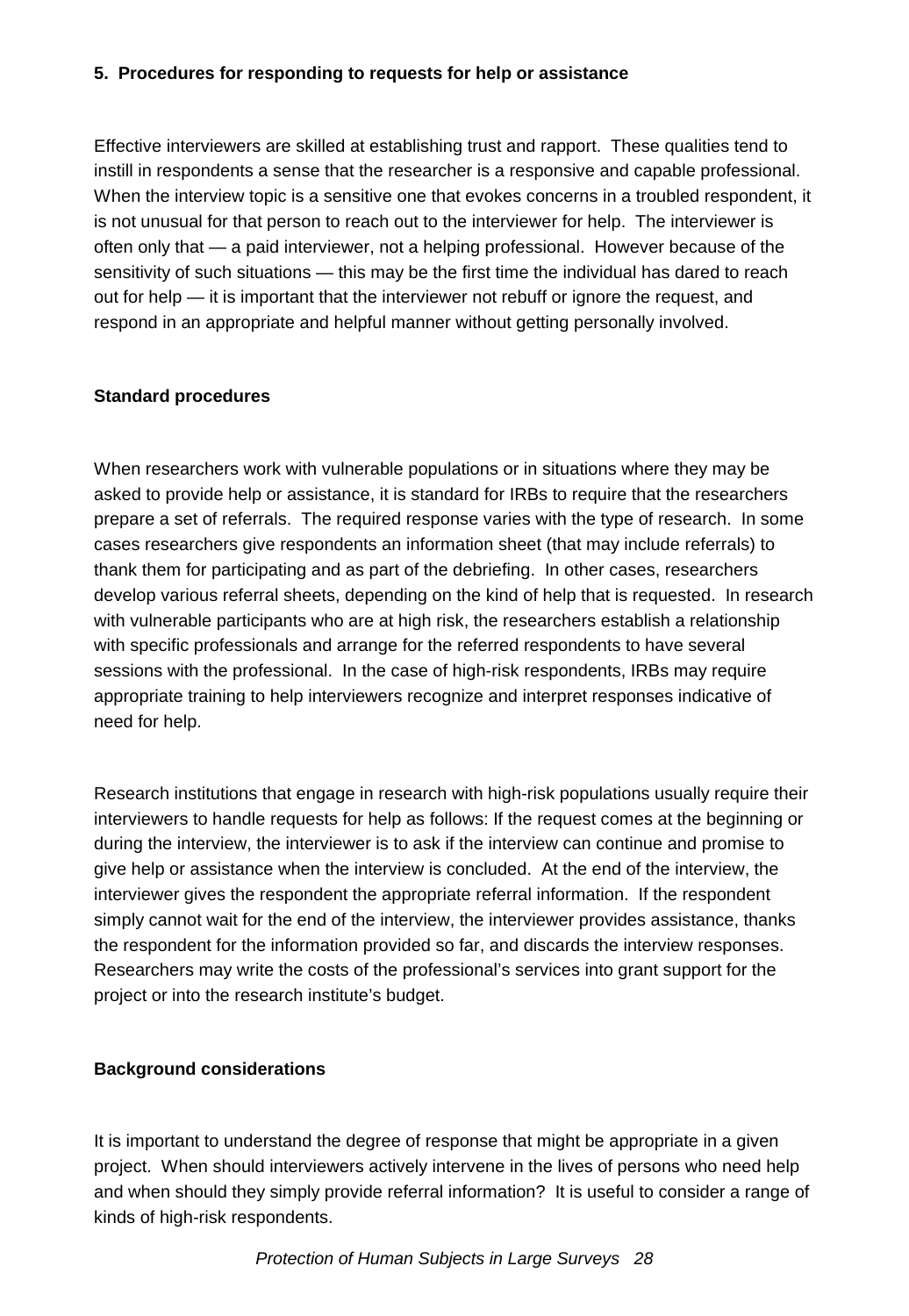Survey researchers who study social psychological aspects of HIV infection and injection drug use have faced the ultimate challenges of responding appropriately to requests for help. Hence investigators now apply, when appropriate, a range of practices that were developed in survey research on HIV infection and drug treatment to other high-risk settings.

Interviewers in the HIV and drug treatment fields receive HIV post-test counseling to acquaint them with the feelings, concerns, and behaviors of persons who have recently learned that they have HIV, who fear that they may have HIV, or who have significant others who have HIV. Contacts for counseling and treatment are set up prior to the interviews so that the referral process can work seamlessly. This includes a police contact.

In survey research in the HIV and drug treatment fields there is now a routine that is followed quite strictly. If an interviewer encounters someone who is distressed, or someone the interviewer is worried about, the interviewer has a telephone number and perhaps a cell phone he can use to call for help right away or give to the respondent to use right away.

When survey research is conducted on the streets, projects require that a team member accompany the interviewer to the interview, even if there is only one interview scheduled. The team approach is used for the safety of both the respondent and the interviewer. If the interview is held in the project's field office, another team member is always present when a respondent is in the office. For very immediate emergencies the interviewer helps the recruiter or receptionist until assistance arrives. Again, everyone has prearranged telephone numbers.

Ultimately, such field survey projects must rely upon the skill, humanity, and insight of their staff to sense incipient problems and to deal with them. This is one reason why researchers seek staff members who have related prior experience, including knowledge of this culture in their own lives and prior work with emergency situations. As one project director commented: "We seek staff among people who live on the edge. There is no substitute for experience."

Some of the same precautions are often used with survey research on prostitutes, drug dealers, and other members of street cultures. However most survey research is not conducted "on the edge." Interviewer training and preparedness remain important but the emergencies they may face are often more subtle, less immediate, and less frequent.

A "cry for help" may be implicit or explicit. Examples of implicit responses include statements indicating desperation, suicidal ideation, or a high score on a depression scale. Explicit responses might be a statement of extreme duress such as "My spouse has threatened to kill me," accompanied by a request for help or advice. It could be about someone else in danger, for example "My spouse threatened to kill his boss. What should I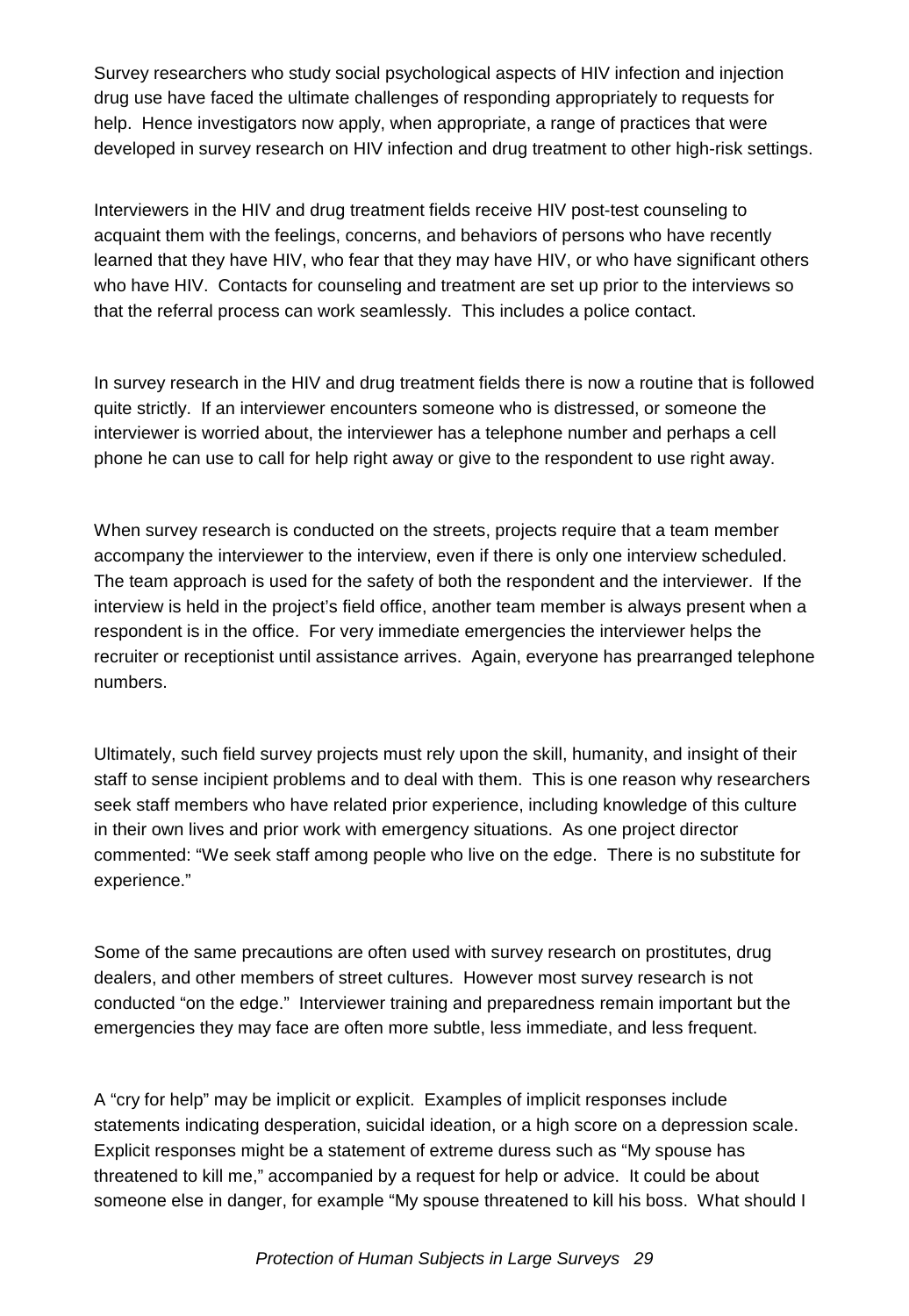do? Can you help me?" (There are also requests for help that would trigger mandated reporting to authorities; see section 6.) It may come from a respondent to an anonymous survey, from an identified survey respondent, or face-to-face in an interview. Interviewers have effective and responsible ways to answer such cries for help but must take appropriate precautions.

### *Implicit request*

The ethical requirement of beneficence (National Commission for the Protection of Human Subjects of Biomedical and Behavioral Research, 1979) and the code of ethics of the American Psychological Association (1992) would seem to endorse the responsibility of researchers to intervene when serious distress is discovered or caused by the research procedure, but may conflict with the principles of respect for autonomy and privacy. If the researcher is to take any steps in response to apparent need, should the respondent be warned in the consent statement that such action would be taken? If this is done, what effect would such a warning have on willingness to participate or to be candid?

This set of questions was answered quite effectively in an experiment by Stanton, Burker, and Kershaw (1991) on the effects of researcher follow-up of distressed subjects. Since researchers studying depression often encounter respondents in serious preexisting distress, these investigators sought to study the ethical responsibilities of such researchers. A literature search revealed that researchers' responses to such subjects range from doing nothing to recontacting both the distressed subject and a significant other. Stanton et al. studied whether respondents adjust their reports of distress on three standardized measures of depression as a function of their expectation of experimenter follow up. The content of their informed consent was manipulated to reflect four levels of researcher intervention: (1) no intervention, (2) provision of a list of treatment resources to all subjects, (3) follow-up contact by the researcher with distressed subjects, and (4) follow-up contact by the researcher with the distressed subject and a significant other. Their results were quite dramatic and consistent across all three measures of depression. Respondents reported the highest average level of distress in condition 2, in which all subjects were to receive a list of treatment resources. The next highest average level of distress was reported in condition 1 (no intervention). Mean distress measures were markedly lower when subjects expected the researcher to recontact distressed subjects (condition 3), and much lower when they expected the researcher to recontact them and their significant other. Some of these effects were slightly stronger for men than for women, but the gender differences were minor.

The implications for survey researchers are quite clear:

• Respondents do not want to receive personal help unless they ask for it. However they appreciate receiving information that would enable them to better understand their situation or to seek help for themselves.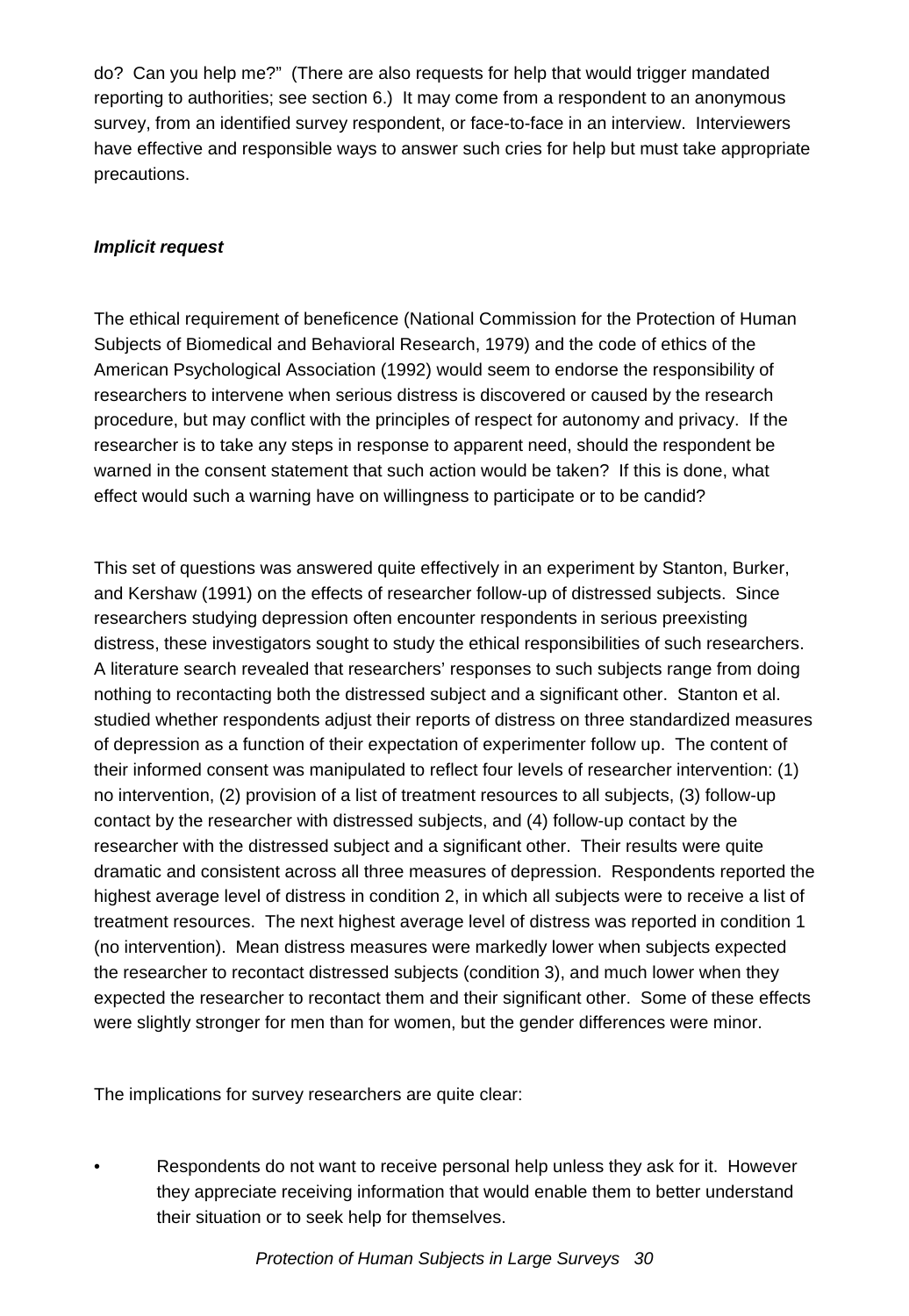- The expectation that the researcher might intervene personally is so distasteful to most that respondents will falsify their answers to avoid this.
- The expectation that the researcher might contact family members or significant others is even more objectionable.

Obviously, the simple provision of information to all subjects both provides the desired kind of assistance and respects privacy and autonomy. Moreover it is easy to administer and the interviewer will not need any specialized training.

The anonymous survey that may reveal serious distress is a related issue. Researchers may administer anonymously surveys of topics such as mental health, stress and coping, high-risk behaviors, health concerns, and experience of abuse or violence due to the unwillingness of many respondents to reveal personal or embarrassing details about their lives. How does one intervene to help anonymous persons in serious difficulty? The Stanton et al. study emphasizes that personal or clinical intervention by the researcher is unwelcome if not requested. Researchers have used the following approaches. The interviewer may provide:

- a list of treatment resources, self-help guides, or useful factual information to all respondents,
- ample opportunity for debriefing in which the respondent can express any concerns or interests and receive a referral slip (with no name or other identifier) for a nearby clinic if the respondent so desires,
- an admission ticket to a nearby workshop or panel on the topic, or
- web addresses to constructive web discussion groups on the topic.

If respondents come from identifiable groups such as classrooms or workplaces the researcher may arrange for the organization to provide an appropriate educational program to the whole group.

#### *Explicit request*

The interviewer can respond less awkwardly to an explicit request for help because there is less chance of offending the individual by proffering assistance. The interviewer can offer assistance in proportion to the nature of the request. In extreme situations, the interviewer may step in, provide a therapeutic debriefing, and arrange for immediate referral. However interviewers must avoid getting drawn into the dual role of therapist/helper and interviewer. They must be prepared to explain to the respondent that they are not qualified to help but can provide the services of a competent caring person who can.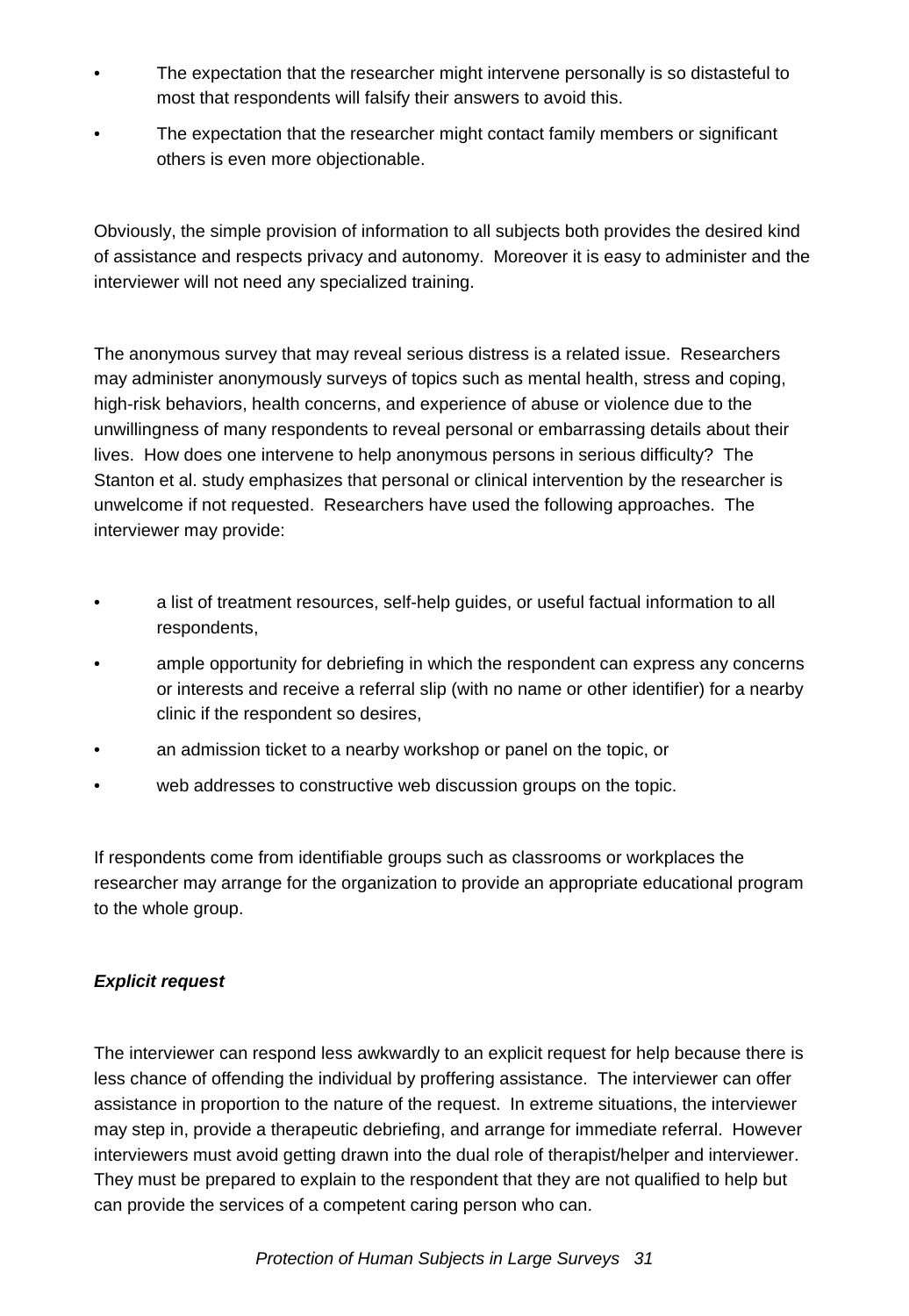## **A specific recommendation: An experiment within the survey**

The U.S. Census Bureau faces an unusual dilemma regarding response to requests for assistance because its interviewers return to the same group seven times to study its members' experience of crime victimization. By offering referral information on any of the first six interviews, Census may alter the phenomenon that it seeks to study. Census interviewers currently respond to requests for help only after the last interview unless the individual is in truly dire circumstances. In those extreme cases the interviewer responds earlier in the sequence of interviews, but then drops that household from the survey, replacing it with a demographically similar household.

However the current Census practice raises several questions. How much difference does a referral actually make in the life of a respondent who asks for help? Is it helpful? Harmful? Does the person who asked for help actually use the referral? What if researchers provided a list of referrals to all respondents for all of the sorts of crime victimization surveyed? Does the making of a referral, requested or otherwise, impact the nature of the data subsequently gathered from that household? With what frequency are requests made for assistance?

There are several implicit concerns in this discussion: (a) concerns for statistical accuracy of estimates of amount of crime victimization, (b) concerns to learn whether providing a referral actually changes the course of events in a victim's life (other than impacting the kind of data Census seeks to gather), (c) concern to help someone who reaches out, (d) concern to provide possibly useful referral information to all respondents in return for their participation, (e) concern about the frequency and nature of requests for assistance, and (f) concern that Census avoids criticism for failure to help.

If interviewers do not already record the incidence and nature of requests for assistance, they should do so. What is the relative frequency of the various kinds of requests? What are the demographic characteristics of respondents who make each kind of request? How do requests change in relation to changes in crime rates? These baseline data would provide a useful backdrop for the following experiments:

*Experiment 1. Effects of referral sheets given to all respondents*. Researchers would draw a stratified random sample of respondents and divide them into experimental group members and matched controls. After the first interview, researchers would give all experimental group members a referral sheet recommending local sources of assistance for each of the kinds of crime victimization surveyed. Control group members would receive no referral sheet. At the end of the 3 years and seven interviews, interviewers would reinterview members of both groups to learn whether there were kinds of relevant assistance they had desired, whether they sought assistance, how they went about it, and with what result. Interviewers would note whether the experimental (referral) group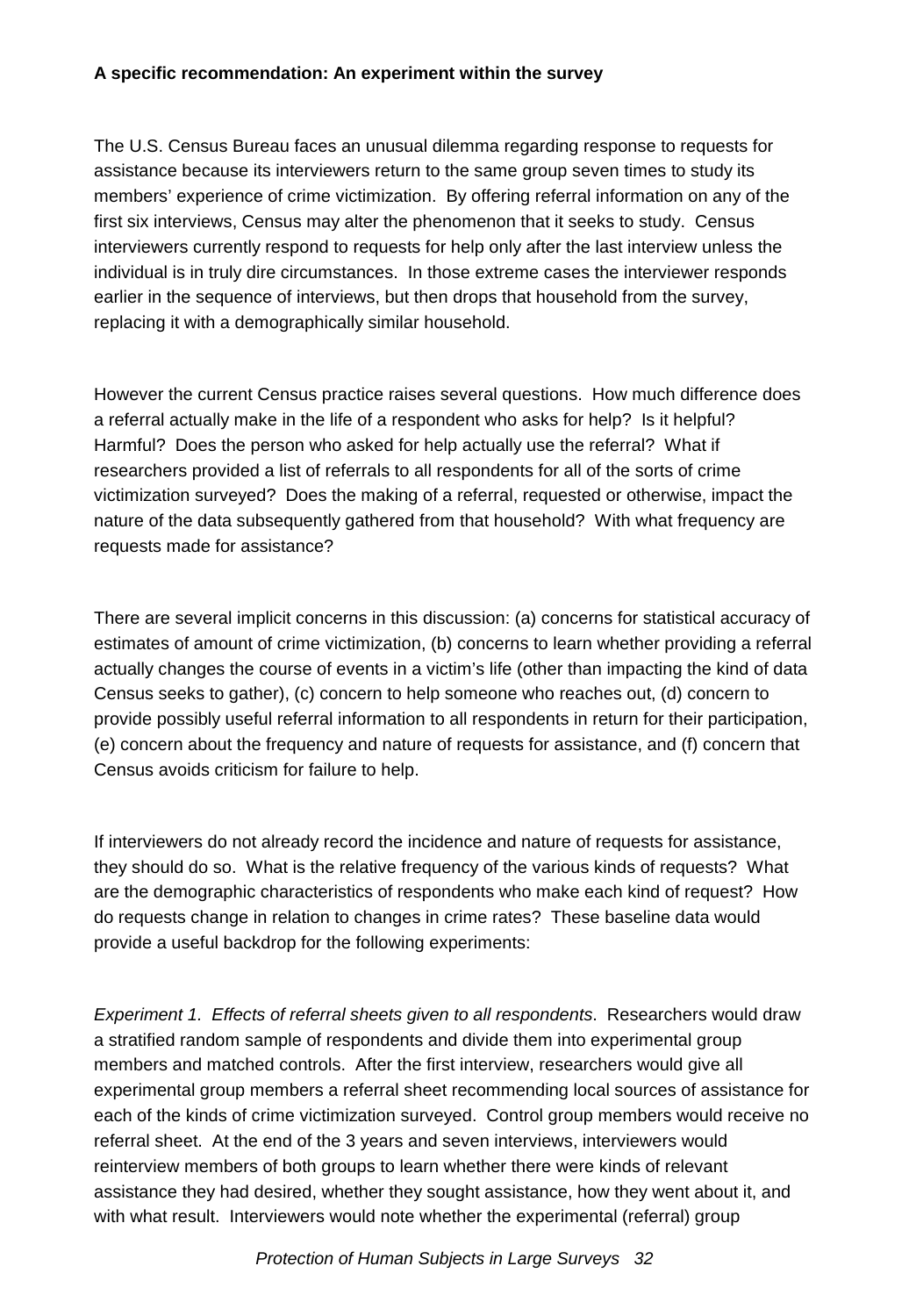members mentioned the referral sheet, used it, were more likely to seek referral of any kind, and whether their data reflected a lowered rate of victimization than matched controls.

*Experiment 2. Effects of appropriate referrals provided in response to requests for help.*  When interviewers are asked for help they would use a randomizing procedure to decide whether to offer a referral — on odd dates give referral, on even dates do not. Interviewers would use this random assignment procedure in all but the most extreme cases where failure to make a referral would place the respondent in serious jeopardy. Interviewers would note who asked for help and other pertinent details, including whether the respondent was assigned to the experimental or control group, the kind of help requested, when in the sequence of interviews the request was made, and other relevant details. At the end of the seven interviews, interviewers would reinterview all members of the experimental and control groups to learn whether they had sought and obtained assistance, how they went about it, and with what results. Researchers would compare the experimental group's subsequent rate of reported victimization with that of the control group.

A conservative version of experiment 2 would employ the replacement sampling procedure Census currently uses. Census would provide referrals, drop those household from the survey, and replace it with a matched household. However Census would continue to interview the dropped households for the entire 3-year sequence so that Census could validly compare their data with that of the remaining households. The postexperiment reinterview would be the same as that described above.

By including small-scale experiments such as these into its survey procedure, Census can learn what happens when a referral is made, whether it is helpful, if it can be made more helpful, and whether referrals significantly impact subsequently reported victimization. If referral information is helpful to persons in avoiding or dealing with victimization, but impacts statistical results, researchers might provide referral information only at the end of the 3-year sequence or in response to those kinds of requests for which referrals were found to be helpful.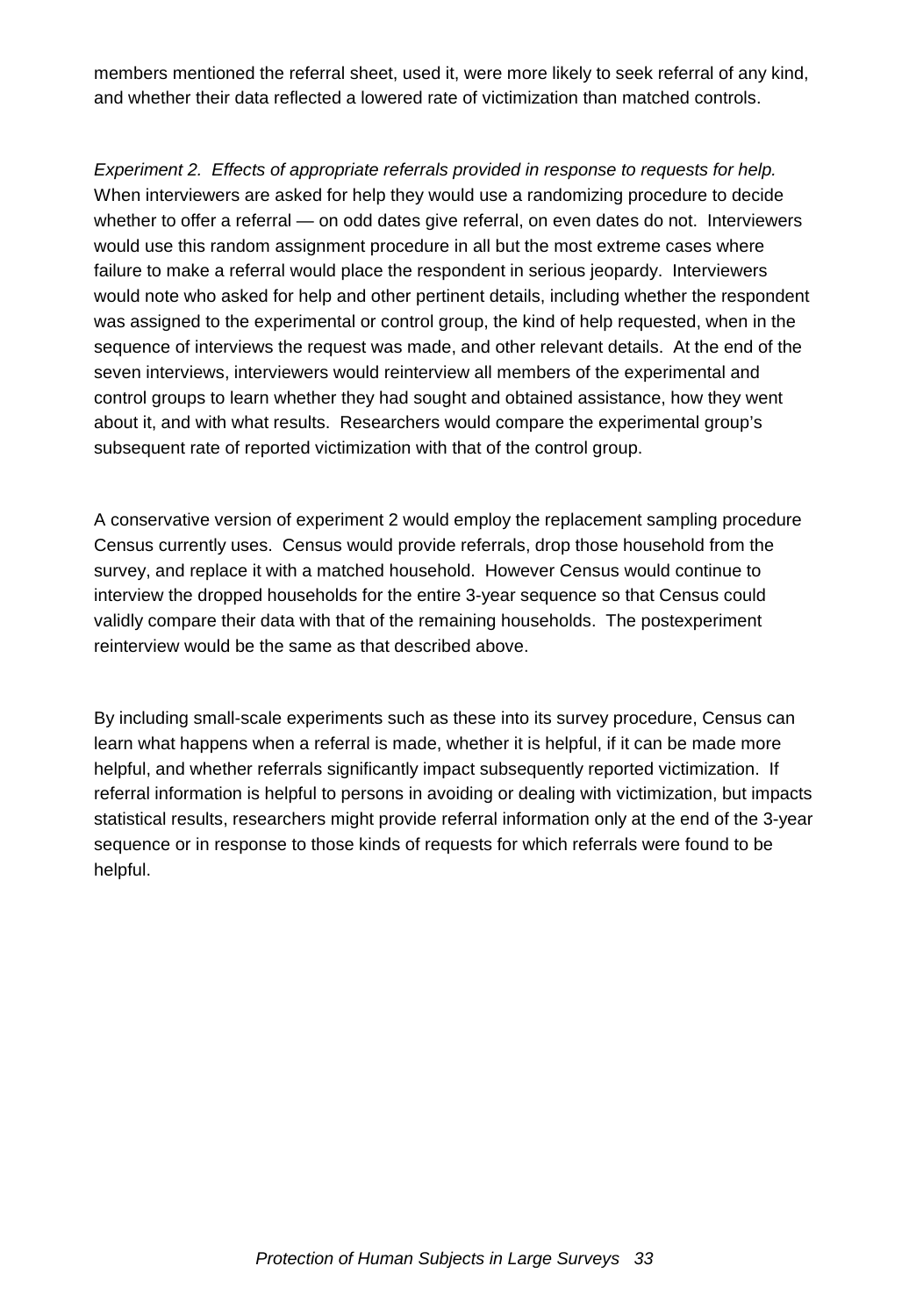#### **6. Procedures for responding to mandates to report**

There are various statutes that require researchers to report revelations of certain kinds of situations to appropriate authorities. These vary by State in terms of what must be reported and who must report. Because of the State-by-State variability of mandated reporting, national surveys that cross State boundaries must either modify their procedures for each State or adopt the most stringent reporting standard for the entire survey. The kinds of revelations that call for reporting to appropriate authorities may include child or elder abuse or neglect and intention to harm others or oneself.

It is assumed that the NCVS is exempt from mandates to report because the survey is conducted under Title 13, the U.S. Census Bureau confidentiality statute. Probably, NCVS interviewers would only report explicit verbal mention of abuse, which would occur rarely. In response to such mention, the interviewer could encourage the individual to self-report. The interviewers might have with them the 800 number of a nearby appropriate agency in that State. (See appendix A for State phone numbers to obtain local agency information and phone numbers.) This would satisfy both the moral duty to respond and the legal duty to abide by conditions of Title 13.

Researchers should anticipate (rather than respond to) possible revelations. In the interest of confidentiality, researchers should include a warning of the limits of confidentiality in the informed consent for surveys or interviews that might conceivably reveal evidence of reportable situations such as child abuse. While this might distort the random sampling scheme and jeopardize generalizability by eliminating those who decline to participate, it provides a higher level of confidence in those who choose to participate and eliminates the legal and ethical horrors of having to consider breaching confidentiality to comply with the law. If this procedure raises significant generalizability concerns, the researcher may consider conducting a parallel study of parents who have been convicted of child abuse.

## **Child maltreatment**

The Federal Child Abuse Prevention and Treatment Act of 1974 required that each State establish child protective services and develop its own mandated reporting laws. By 1978, State reporting laws were in place; Levine and Levine (1983) include the history of these laws. State laws mandate the kinds of situations that must be reported and the kinds of persons who must report — helping professionals only or anyone. There is considerable State-to-State variability of laws and unpredictability of court decisions. Because most large sample surveys cross State boundaries, IRBs and survey researchers must know the relevant State laws and trends in court decisions, and should have policies and procedures in place for interpreting those laws correctly. Specifically, researchers should consider State law in the formulation of the informed consent statement about the limits of confidentiality, in the education the IRB provides concerning kinds of evidence that require reporting, and in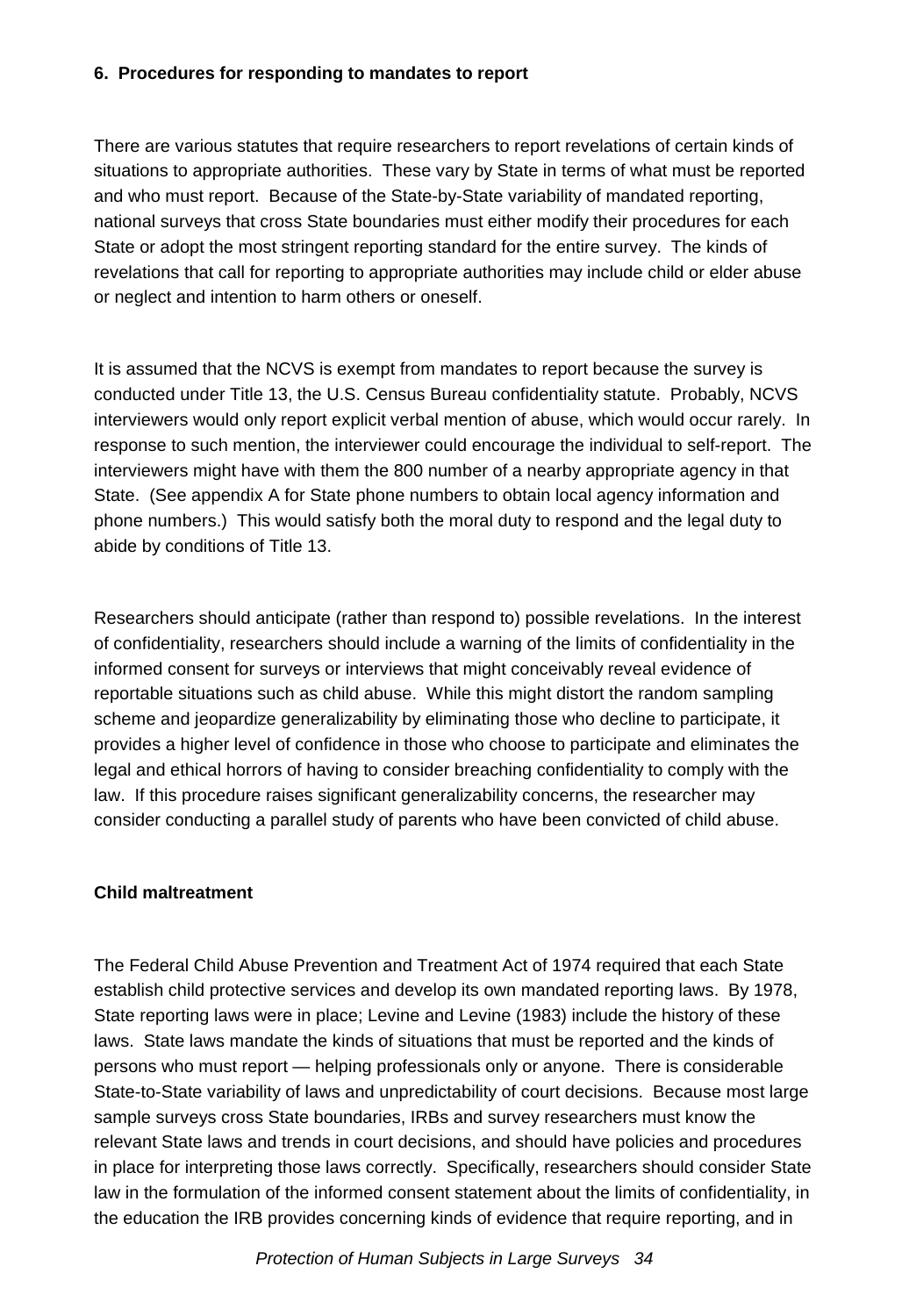the plans and consultation arrangements that the researcher and IRB develop for handling such cases. See Kalichman (1999, pp. 14-23) for the definitions of abuse and requirements to report that are excerpted from the reporting statutes of each State.

All States require reporting by certain helping professionals such as physicians, psychiatrists, clinical psychologists, counselors, teachers, nurses, and social workers. Some also require reporting by pharmacists and religious healers. In their efforts to locate makers of child pornographic films, Colorado and Illinois require reporting by commercial film developers.

Anyone who has reason to suspect child maltreatment must report in the following nine States: Florida, Indiana, Kentucky, Minnesota, Nebraska, New Hampshire, New Jersey, New Mexico, and North Carolina. Obviously, interviewers working in these States are operating under a different mandate than those working in the remaining States. However the likelihood of their discovering reportable cases is largely limited to situations in which they are explicitly told about the maltreatment, an event which would be exceedingly rare.

In evaluating a given protocol the IRB must consider whether there is a chance that the researcher will find reasonable evidence of a reportable situation. Reporting laws vary among States with respect to how one learns about the suspected abuse. In some States, a report is required even if the reporting individual learns of it through a third party. Most statutes require the reporting individual to testify in court proceedings, include a criminal penalty for failure to report, and permit civil action against a professional whose failure to report resulted in injury to the child. However all statutes provide immunity from a suit when a report made in good faith turns out to be unfounded (Levine, 1982).

If the IRB believes that a reportable revelation might occur, it will require that the informed consent statement include a warning about the limits of confidentiality. A statement adapted from one developed by David Ruja (Gil, 1982) is:

*What is discussed during our session will be kept confidential with two exceptions: I am compelled by law to inform an appropriate other person if I hear and believe that you are in danger of hurting yourself or someone else, or if there is reasonable suspicion that a child, elder or dependent adult has been abused*.

The same sort of warning must appear in the parental permission for research on a child. The problems of coping with mandatory reporting have resulted in creative approaches to recruitment and consent procedures. One researcher who wished to study the responses of non-abused children to anatomically correct dolls resorted to the following screening procedure. She told parents that children could not participate who: (a) were under treatment by a mental health worker, (b) did not speak English, (c) had been sexually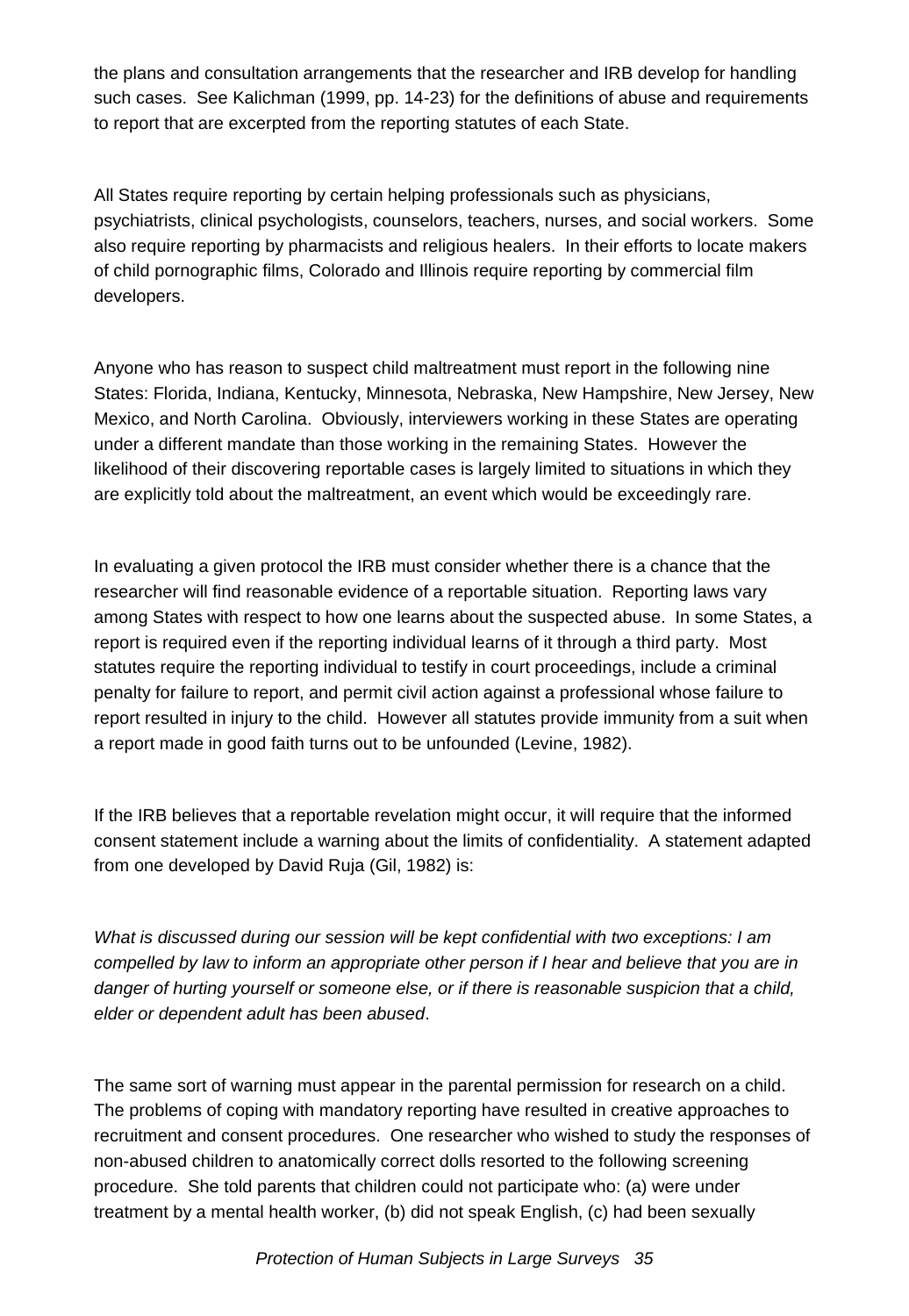abused, or (d) had an infectious disease. Thus she could rule out children who had been abused without knowing who they were.

The major problem faced by IRBs and investigators is not the State-by-State variability of laws but the lack of clarity about their interpretation. It is not clear whether "reason to believe" refers to a clinical hunch or to firm evidence, nor do these laws define what constitutes abuse. This leaves researchers to consider cultural differences and to weigh these against the possibility that the legal bureaucracy may be more harmful to the victim than are their seemingly abusive relatives. The difficulties of defining abuse are many. Estimates of the amount of child abuse vary from 1% to 30% of all children depending on one's definition (Weis, 1989). How is the act perceived by the child — to teach an important lesson (Corbin, 1987), to cure a disease (Gray and Cosgrove, 1985), or out of malice? Thus, added to the costs of breaching confidentiality is the possibility that reporting will harm both the "victim" and the "perpetrators."

What is ethically responsible research behavior with respect to reporting? Should the researcher stop and warn the subject who starts to mention abuse that it is reportable information? Should the researcher actively seek and report evidence of abuse and neglect? BJS and U.S. Census Bureau researchers do not have to solve this dilemma. Census interviewers can respond to mention of abuse by encouraging the respondent to self-report and by providing an appropriate phone number.

For investigators who do not have statutory protection such as Title 13, this is an area in which IRBs and researchers need consultation. They should establish relationships with social workers, pediatric nurses and physicians, or clinical psychologists who are competent to judge evidence that may trigger reporting. Some IRBs may not recognize when there is risk of uncovering evidence of reportable activity. If risk is recognized, the ambiguity of State laws concerning reporting can lead to extreme IRB decisions such as rejecting the entire protocol or suggesting poor solutions. If the IRB does not have a knowledgeable clinician among its members, it should call upon such a person for advice as needed. Clinically trained practitioners know how to interpret verbal or behavioral communications and are able to determine the appropriate action. They probably are acquainted with the Child Protective Services agency in their area and with the strengths and weaknesses of its professional staff. They will know how to report suspected abuse in a way that maximizes the likelihood of a beneficial outcome.

IRBs that frequently review protocols for research that might happen upon evidence of abuse should arrange permanent institutional resources to advise and support researchers in this area. Without a trained clinician to advise on what constitutes "reasonable evidence," a risk-averse researcher or IRB may overreport to protect themselves from possible prosecution. Their duty is to make a considered decision in consultation with others qualified to advise, not to jump to conclusions and report without consultation or sound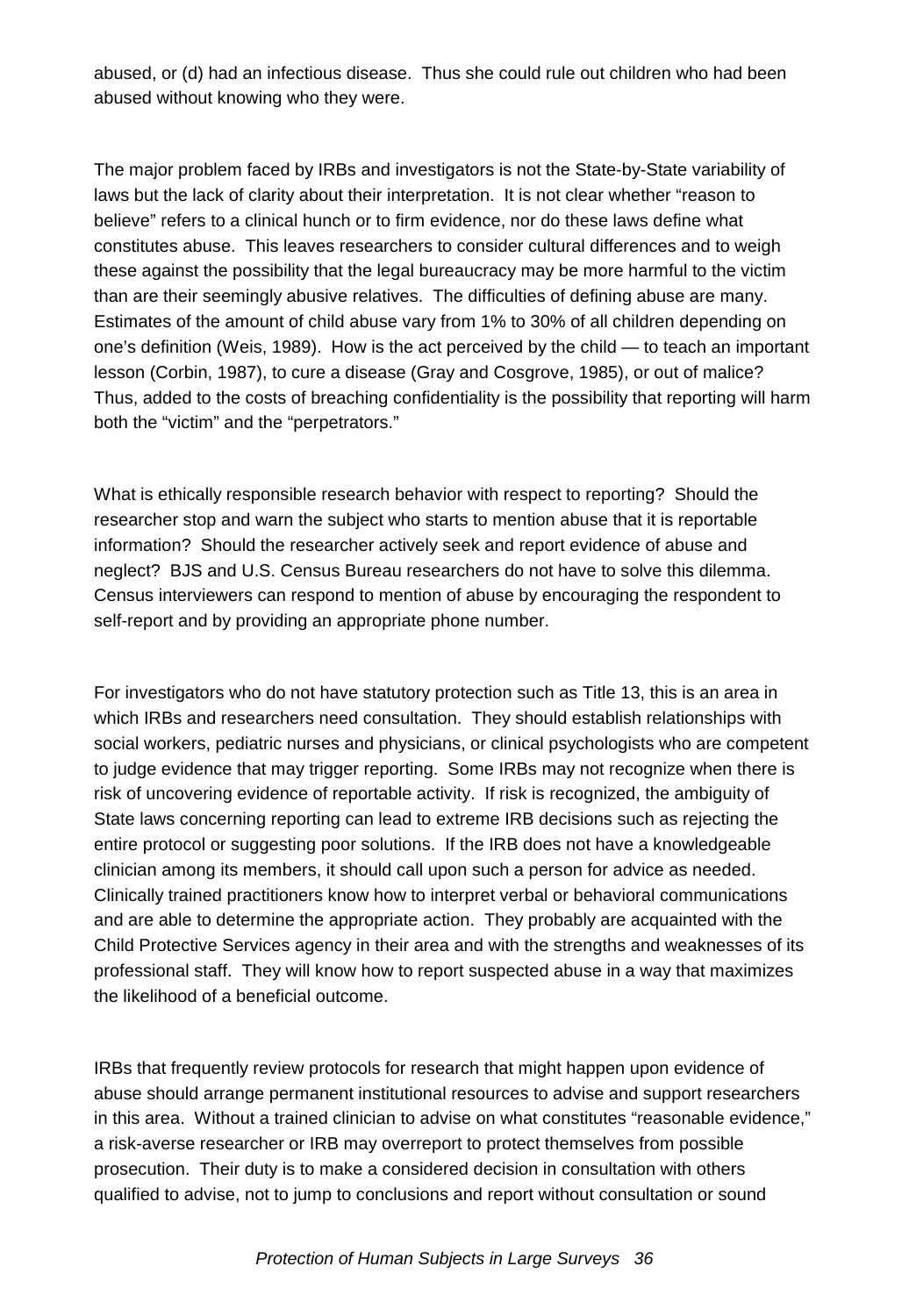advice. IRBs should develop guidelines for reporting that are tailored to the specific State and local situation and to the resources available to them for consultation.

It is important that investigators at risk of discovering reportable abuse understand the significance of warning respondents of their duty to report. Federal regulations regarding confidentiality require that researchers warn subjects of mandatory reporting requirements, and researchers must be ready to respond appropriately to signs of abuse. Realistically, however, this requirement protects researchers and not victims. Moreover it does not apply to the U.S. Census Bureau.

The most authoritative, comprehensive and helpful source of information on mandated reporting of child abuse is Kalichman (1999), who provides comprehensive reporting requirements.

## **Elder abuse**

Elder abuse is a significant problem, and elderly respondents may self-report to NCVS interviewers. In 1996 a national incidence study found that over 500,000 elders experienced abuse that year, 75% of which was unreported. In 90% of cases, the perpetrator was a family member, two-thirds of whom were adult children or spouses. The generally accepted definitions of elder abuse include:

- Physical abuse which is the willful infliction of physical pain or injury, including slapping, bruising, sexually molesting, or restraining
- Sexual abuse which is non-consensual sexual contact of any kind.
- Financial exploitation which is using the resources of an older person without their consent for someone else's benefit.
- Neglect which is failure of caretaker to provide goods or services necessary to avoid physical harm, mental anguish, or mental illness.

The Administration on Aging (AoA), Department of Health and Human Services, is the only federal agency dedicated to policy development, planning, and delivery of supportive services to elders. There are also State elder abuse prevention programs. There is now federal legislation requiring that States develop legislation similar to that for child maltreatment. However this legislation is relatively new and the mandated programs are not fully developed.

AoA funds the National Center on Elder Abuse, which is located at 1225 I Street, N.W., Suite 725, Washington, D.C.; phone 202-898-2683; e-mail **NCEA@nasua.org**. Their web site,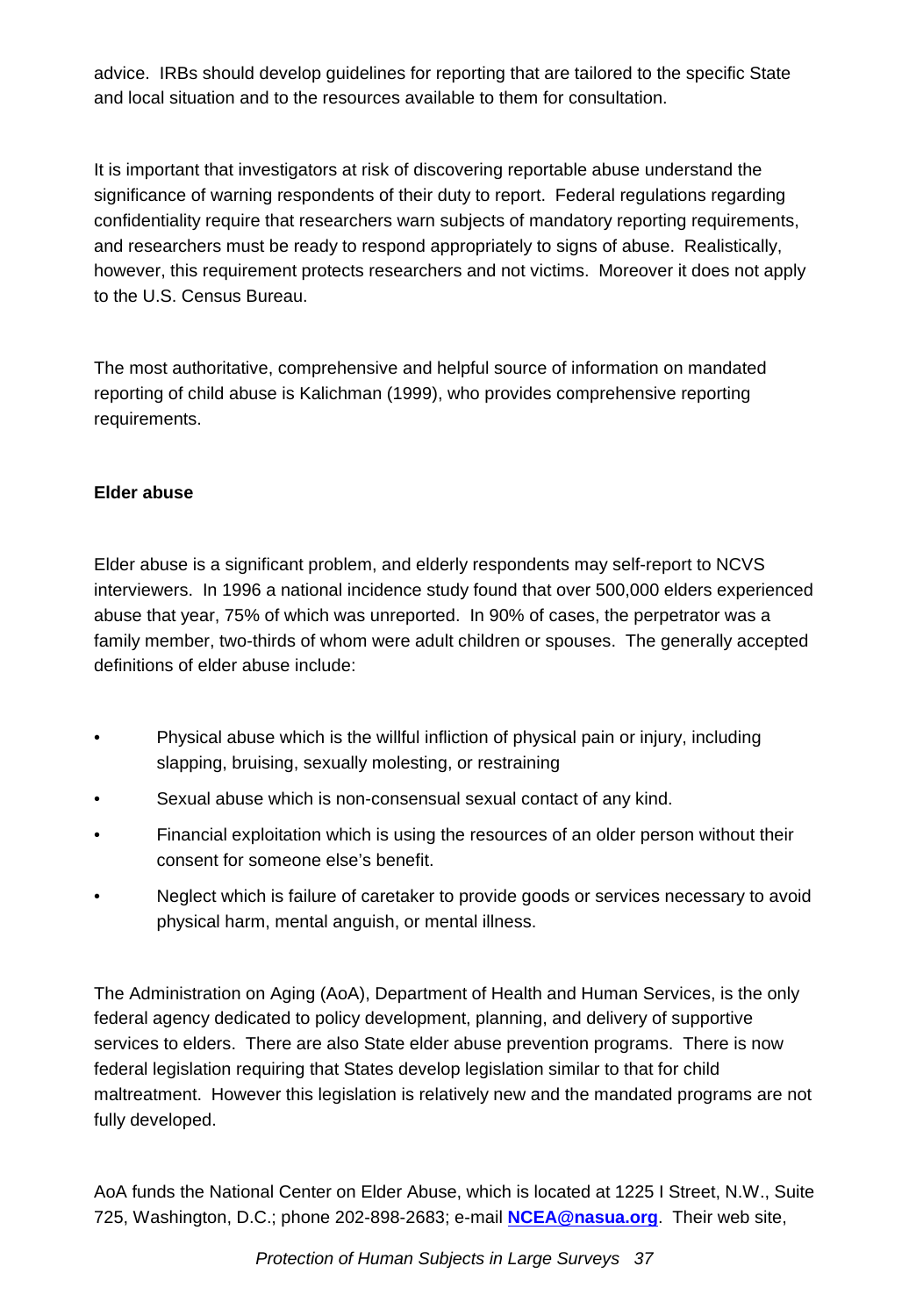**http://www.elderabusecenter.org**, includes a State-by-State listing of toll-free phone numbers for reporting elder abuse. Additionally, this web site contains comprehensive information on elder abuse.

After reporting, the agency screens calls for potential seriousness, keeping the information confidential. If the agency decides there is violation of State elder abuse laws, the agency assigns a case worker (in emergencies, usually within 24 hours). If the victim needs crisis intervention, services are available. If no abuse is substantiated, most agencies will work as necessary with other community agencies to obtain any needed social or health services for the elder. The elder has the right to refuse services offered.

As with child maltreatment, NCVS interviewers could respond to evidence of elder abuse appropriately by urging self-reporting and providing the appropriate State hotline numbers.

#### **Intent to harm oneself or others**

The intent to harm oneself or others are issues that primarily impact mental health clinicians who probe into the motives and intentions of their clients. However it is conceivable that feelings of despair or anger evoked in an interview on crime victimization could give rise to statements about harming oneself or others.

Intent to harm oneself is discussed in section 5. An appropriate response is to urge the individual to seek help and to give them an appropriate referral (phone number).

Intent to harm another is an issue that rarely arises in either psychotherapy or social/behavioral research. However there are a few State laws governing the duty of psychotherapists to respond to such a threat by warning the intended victim. Consequently psychotherapists have had to include in their informed consent a warning of their duty to report such events. The disposition of courts to find that there is a duty to warn an intended victim has spread throughout the country. Despite the rarity of statements about intent to harm another, the cases in which actual harm has arisen resulted in some surprising court decisions and tremendous amounts of publicity. Under the protection of Title 13, the U.S. Census Bureau need not warn of a duty to report and may not report. However the U.S. Census Bureau may want to consider the kinds of referral information that it could provide to individuals who are planning to take justice into their own hands. This might include a range of alternatives that include counseling, mediation, and referral to appropriate law enforcement agencies.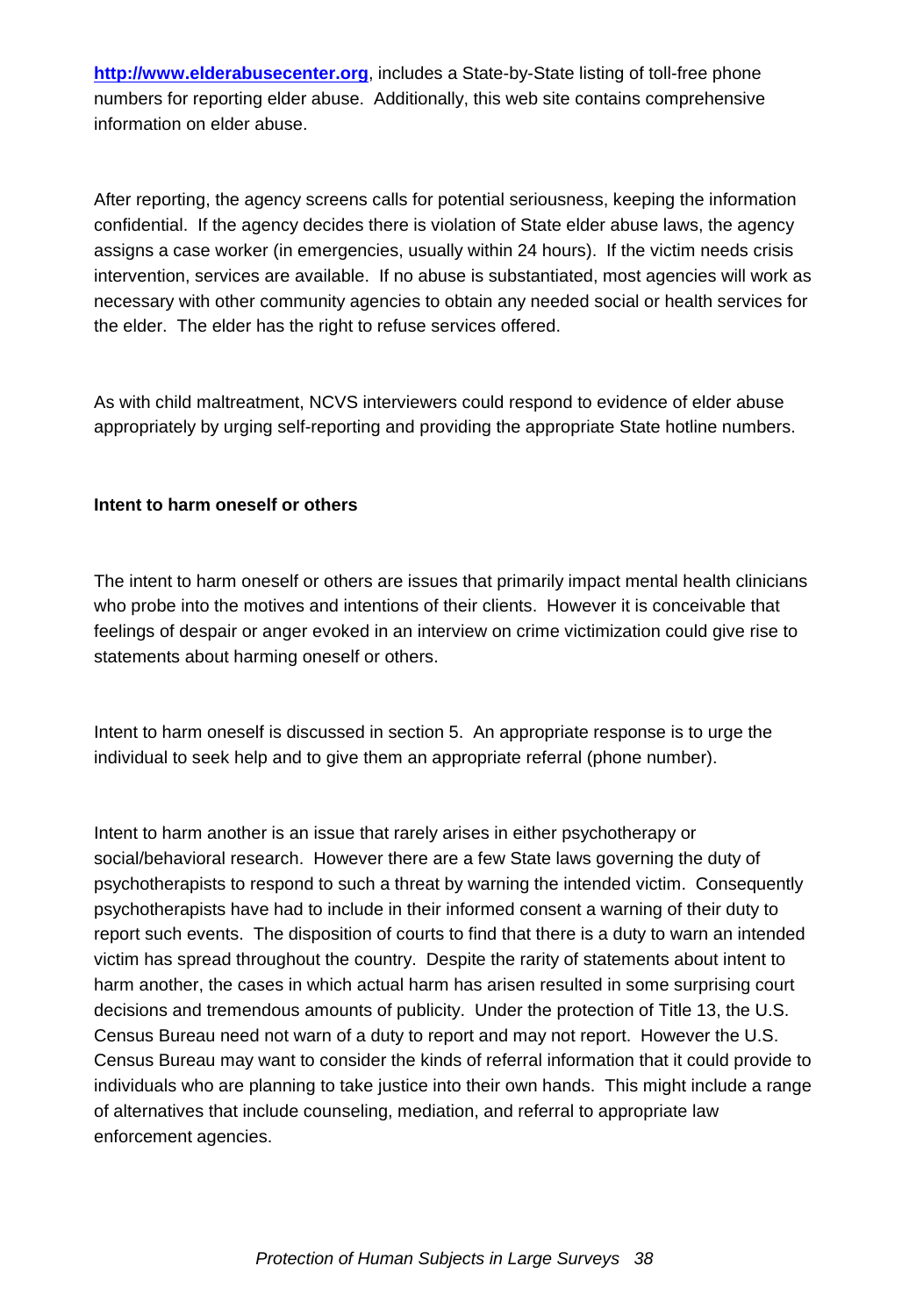The U.S. Census Bureau should stay current about the development and spread of legal mandates to warn intended victims. The case of *Tarasoff* v. *University of California Regents* is instructive. A University of California Berkeley graduate student, Prosenjit Poddar, revealed to a campus psychologist his pathological intent to kill Tatiana Tarasoff, who had spurned his affections. The psychiatrist notified the police, who found the man rational. Poddar understandably did not return to therapy, and stabbed Tarasoff to death. Through a series of appeals, the Tarasoff family persuaded the California Supreme Court (1976) that mental health professionals have a duty to intervene in such cases.

Depending on the case, intervention can include warning the intended victim, notifying authorities, or securing an involuntary commitment. Although some therapists and researchers consider this an unacceptable infringement on their duty to hold professional information confidential, the Tarasoff law mandates that professionals must intervene effectively when the client in therapy, including those in research on the therapeutic process, reveals an intent to harm another.

Other States have copied the Tarasoff law in various forms. Even in States that do not have "Tarasoff" law, it is reasonable to consider whether victims or their families might seek to apply the Tarasoff principle if a person indicates intent to harm and then commits a violent act. According to existing law, the Tarasoff principle applies only to therapists. However many IRBs require that researchers report to appropriate authorities any disclosure of intent to seriously harm another, irrespective of whether the researcher is a therapist.

Some researchers seek to protect themselves from lawsuits for breach of confidentiality by including in the informed consent a statement such as "Your data will be kept confidential within the limits of the law." This is inadvisable. Recent court cases have upheld respondents' rights to an informed consent that they can understand. IRBs are now increasingly careful about how they state their obligation to report.

On their IRB's web site, the University of Chicago provides the following example of a possible statement for inclusion in a consent document regarding a survey of persons with depressive symptoms:

*Some of the questions in the written forms and the interview ask about how you are feeling now. If your answers make us think that you might harm yourself or others, we are required to notify the proper authorities of this risk.*

The Census Bureau and BJS should prepare policy regarding a response to evidence of child or elder maltreatment, or threats of harm to oneself or others with appropriate referrals, and be sensitive to the requirements of investigators who do not operate under Title 13.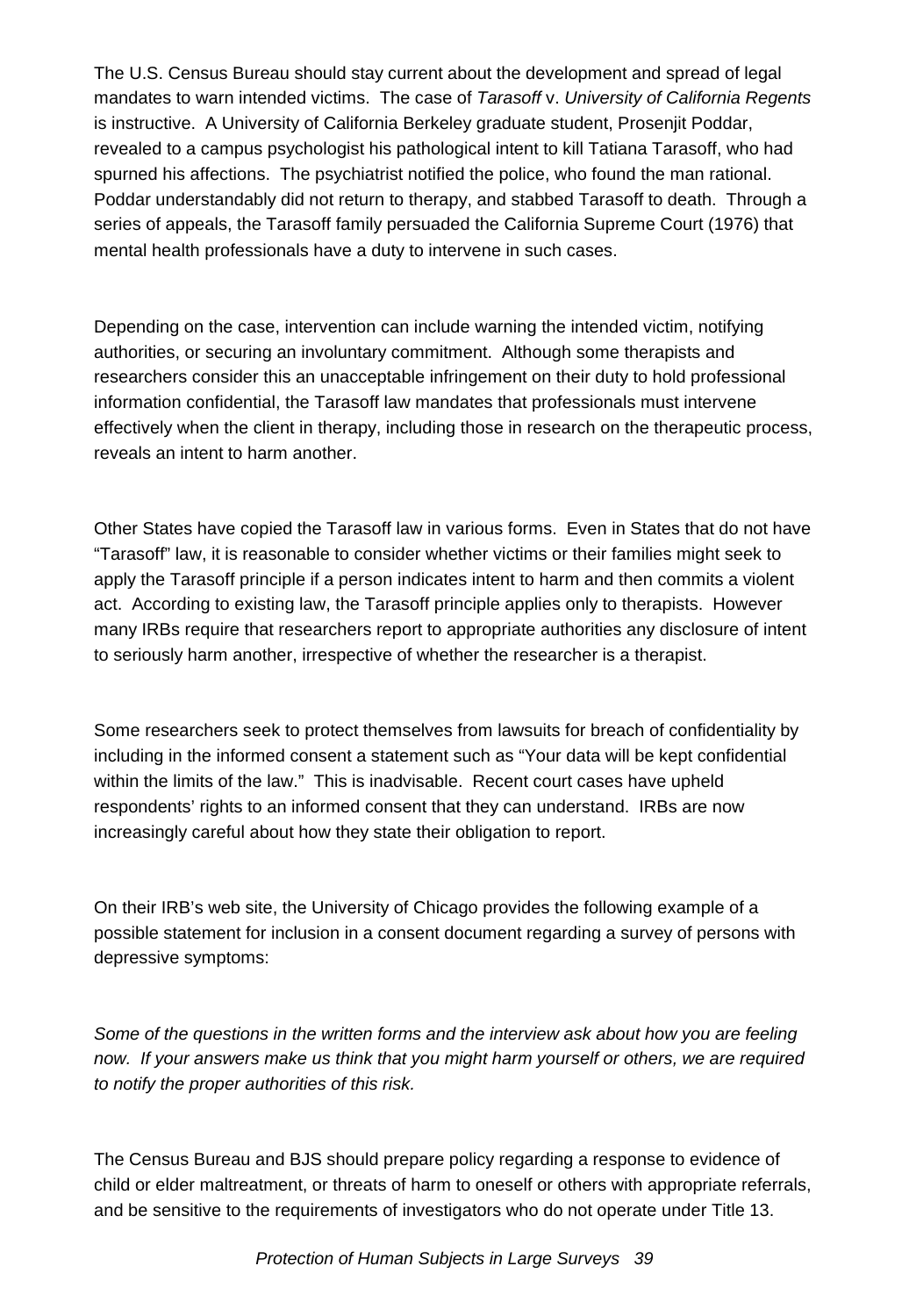## **7. Vulnerable populations: Risks and special protections**

Vulnerable populations normally include children, teenagers, pregnant women, cognitively impaired persons, and institutionalized or imprisoned persons. For purposes of the NCVS and most other social surveys, the vulnerable populations requiring special precautions to minimize risks probably also include the elderly, minorities, economically or educationally disadvantaged persons, and other "institutionalized" groups such as students recruited as research subjects by their teachers and employees recruited as research subjects by their employer/supervisor.

## **IRB concerns**

In the case of prisoners and children, Subparts C and D of 45 CFR 46 permit IRBs to approve research that involves no more than minimal risk, or that may involve somewhat more risk but will benefit the participants. Subpart C is pertinent to survey research in that it provides extensive safeguards to confidentiality and against coercion so that prisoners are afforded autonomy in their role as research subject. Subpart D is pertinent to survey research in that it requires both parental approval and the child's assent, except as noted in section 9.

In the case of each of these populations, IRBs are sensitive to whether it is appropriate to include the given population, consent is informed and autonomous, participation is free of coercion, and the language and presentation are appropriate to the needs of the particular population. Privacy and confidentiality have special significance for each population and researchers should safeguard them appropriately. Specific fears, not necessarily warranted, are germane to each group and investigators should learn and dispel them. Each group has its own culture and language characteristics, which researchers need to understand and respect.

## **Children and teenagers**

The privacy needs of children and teenagers change markedly as they grow from early childhood through the teen years. Thompson (1982) presents an excellent review of these changes, showing that popular ideas about vulnerability decreasing linearly with age are inaccurate. Older children and teenagers are more easily embarrassed, more concerned about personal and informational privacy, and more likely to feel upset if they reveal more than they intended. As they approach their teens children become sensitive and skeptical about situations in which an interviewer might conceal or withhold information and upset at the prospect of being deceived. In their efforts to forge their own sense of identity, youngsters approaching and in their teen years would not want to be interviewed on a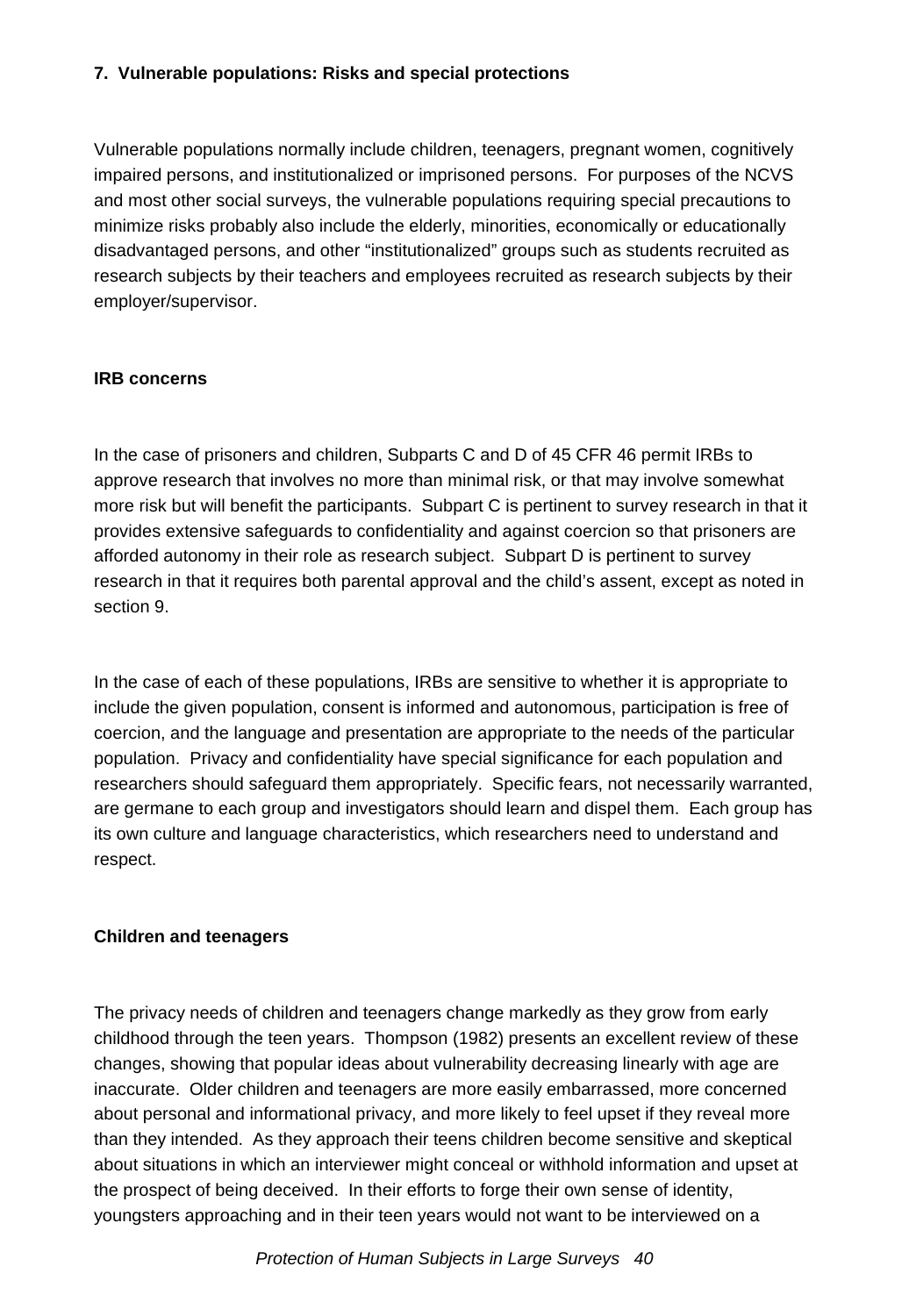sensitive topic in front of their parents. They might even offer to disclose information only on the condition that the interviewer not reveal it to their parents. Because NCVS interviewers are exempt from mandatory reporting under Title 13, this is less of a dilemma for them than for other researchers. If appropriate, the NCVS interviewer might provide referral information to a troubled teen or urge that they confide in their parents, but need not take the matter farther.

Older children and teenagers are developing means of controlling their privacy. In middle childhood, children begin to want to have private places of their own, and are likely to post a sign on the door to their room saying "KEEP OUT." By the teen years, youngsters are intensely private, easily embarrassed, and interested in issues of informational privacy. Some will refuse to provide information if they feel intruded upon. Having a private place to be alone, or to communicate with friends in privacy becomes extremely important. For the teenager, promises of confidentiality are extremely important.

In contrast, young children, up to about age 7, are not easily embarrassed and have an insouciant charm and candor that comes from lack of self-awareness. Their means of protecting themselves from unwanted intrusion is their parent's protection of their privacy. Younger children's sense of privacy is enhanced when their parent is present during an interview. By the same token, the requirement of a parent's permission to have the child interviewed serves to protect the overly shy or emotionally unstable child from the researcher's intrusion.

The younger the child, the more important it is for investigators to pilot test consent (assent) information and surveys to determine whether children can understand the language. Young children, under age 6, usually do not understand statements dealing with hypothetical situations, and have difficulty with quantifiers and relational concepts. As children mature, they develop increased understanding of the hypothetical or conditional. The use of long sentences that would be understandable to an adult is problematic with younger respondents. Some guidelines for communicating with children in survey research follow:

- Use short sentences with easy words to improve comprehension.
- Avoid unnecessary clauses that complicate the question.
- Avoid use of the passive voice.
- Examine the child's understanding of words. The interviewer might ask "Tell me what a …..is?"
- Make sure the child understands the context of the question, perhaps by prefacing a question with a statement like: "Remember the time when (such and such) happened."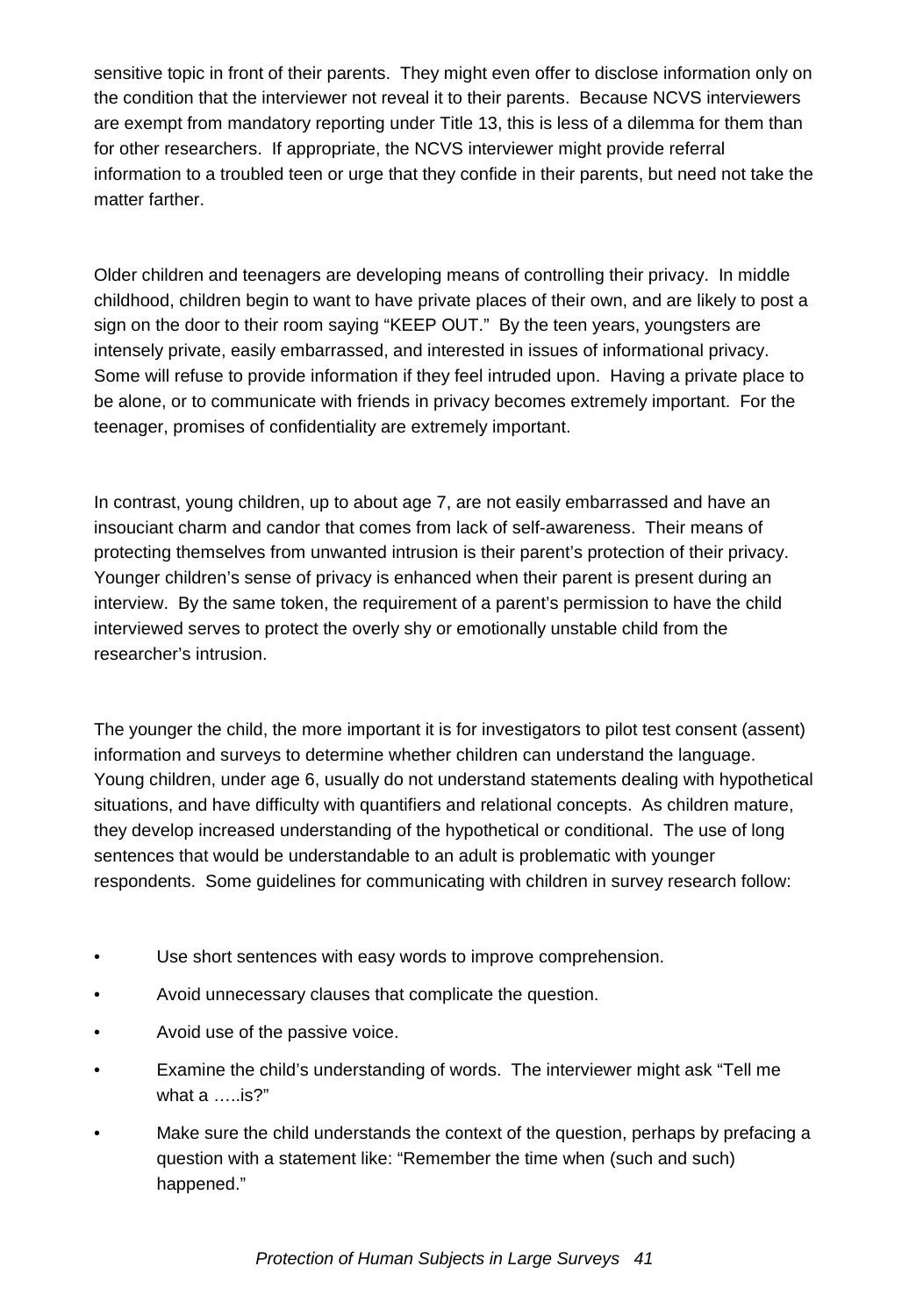- Avoid asking a young child "why" they did something, which the child will likely perceive as critical and make the child feel defensive. It may work better to rephrase the question as a "what" question such as "What made you feel that way?"
- Rephrase questions to check for comprehension when the child seems to lack comprehension.

#### **Pregnant women**

Since it is conceivable that pregnant women's experience of crime victimization may differ from that of others, there is clear justification for their inclusion. The only regulatory issue pertaining to their inclusion is whether their participation in any way jeopardizes their health or that of their fetus. This is unlikely to happen in survey research.

#### **Cognitively impaired persons**

Although there are no regulations pertaining to research on the cognitively disabled, there has been considerable discussion and concern (see at **http://ohrp.osophs.dhhs.gov/**, go to IRB Handbook) about interpretation of the regulations in their case. The primary concern is that persons with psychiatric, cognitive, or developmental disorders, or persons who are substance abusers may lack capacity to understand what interviewers are asking them to do or to make a reasoned decision about participation. Many in this population are institutionalized, which further compromises their ability to exercise free choice. Institutionalized persons may want to participate in research to appear "rational" and "cooperative" to those who make decisions about their release.

There is a growing consensus among ethicists that researches should select cognitively disabled persons as subjects only when the research bears some relationship to their situation. In the case of the NCVS, the choice of those cognitively disabled persons who are competent to respond to the survey may be highly appropriate since they may be particularly vulnerable to certain forms of victimization. However from a researcher's point of view the issue is whether they are competent to respond accurately to the survey. This underlines the more fundamental issue that the interviewers, the investigators, and the IRB need to work closely with persons who are knowledgeable about and experienced in working with cognitively impaired populations to decide whether and how to include them in the research.

Most that has been written on this topic pertains to biomedical and pharmaceutical research, and it is not easy to apply the same ideas to survey research such as the NCVS. OHRP's primary concern is that incompetent subjects with court-appointed legal guardians provide consent in a responsible fashion. Persons deemed incompetent to decide about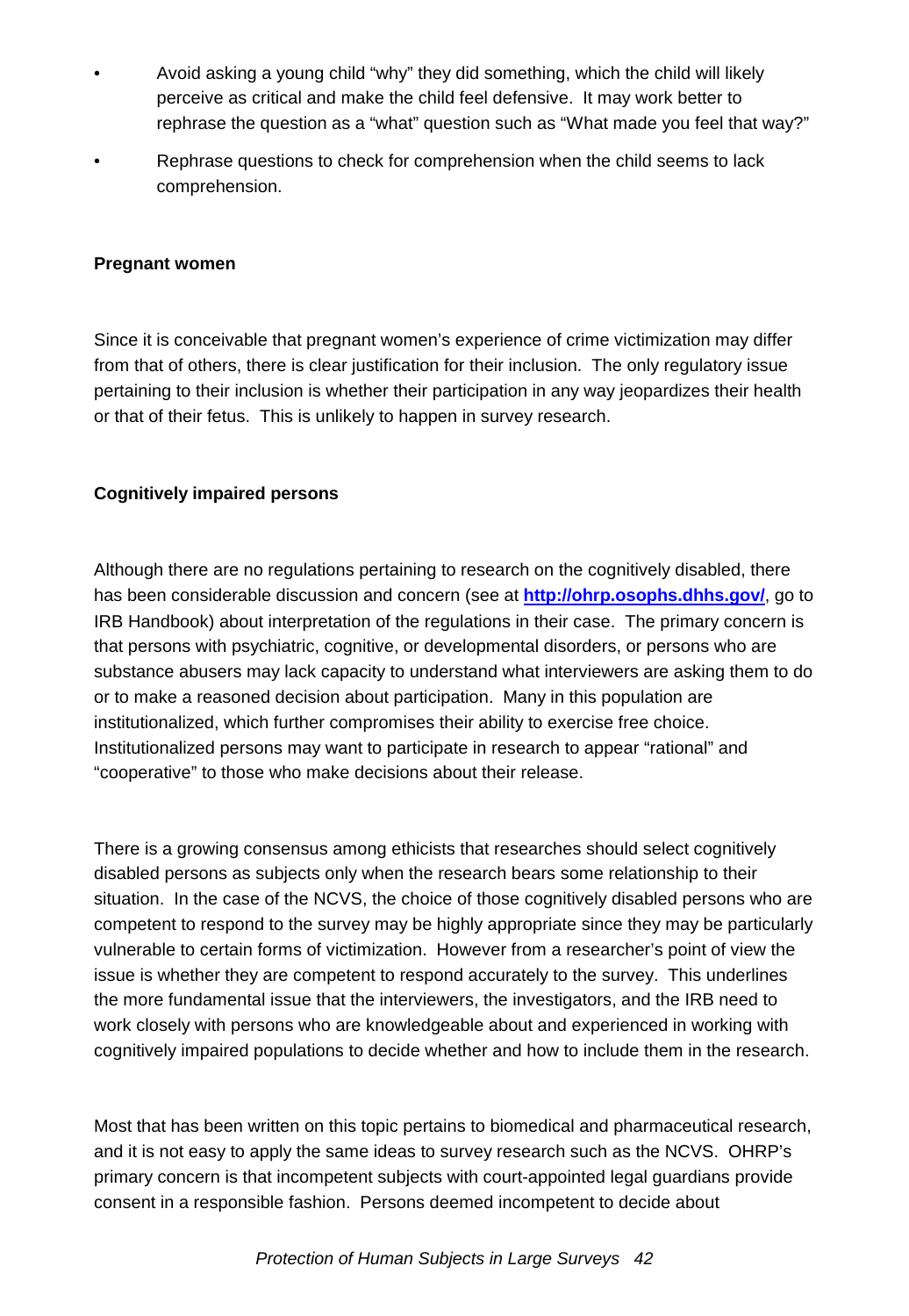participation probably would also be incompetent to participate in survey research. Conceivably, family members could provide a more accurate account of the crime victimization of cognitively impaired persons. However persons having minor cognitive impairment who are not institutionalized might be deemed competent to participate in the NCVS. They might be included, with advice and guidance from persons who are knowledgeable and experienced in administering similar instruments to cognitively impaired individuals.

#### **Elderly persons**

The elderly are a heterogeneous group, not usually in need of special protections, except under circumstances of cognitive impairment and institutionalization. However investigators sometimes fail to include them in research because of difficulties in recruiting them. Older persons tend to avoid events that interrupt their daily routine, are inconvenient, or do not directly benefit them (Sachs and Cassell, 1990, p. 236). They are more likely than younger persons to drop out of studies so that investigators may need to recruit more elderly to account for this. Elderly persons who live alone tend to have warranted fears of scam artists and others who would harm them. The use of gatekeepers such as directors of senior centers may provide useful assistance in identifying the investigator as someone it is safe to associate with. Elderly persons who live with younger relatives have a different problem keeping parts of their life private from younger members of their family. Researchers need to recognize this problem. The interviewer should ensure that the interview takes place in a private setting and that they can conduct a phone interview under conditions of privacy at the elder's end of the line.

Even those elders who are well educated and have kept abreast of news and changes in our culture may use a somewhat different vocabulary than younger cohorts and may be unfamiliar with some new concepts. The interviewer needs to be sensitive to these possibilities and be prepared to rephrase questions.

Elders may have hearing and vision problems that interfere with responding to a survey. Hence elders may require more time, large-print material, and patient explanation until the hard of hearing are able to accurately understand.

The very elderly, on average, are far less educated than younger cohorts. Those who have had little formal schooling are not test wise. Some of the formats of written surveys such as item ranking, Likert scales, and multiple choice items are foreign to them, hence difficult for them to use (Levine, 1982). Generally, education, health status, and inadequate communication about the research, rather than age, are responsible for lack of comprehension and recall (Sachs and Cassel, 1990, pp. 235-236). When interviewing poorly educated elderly, interviewers should use a more conversational approach to yield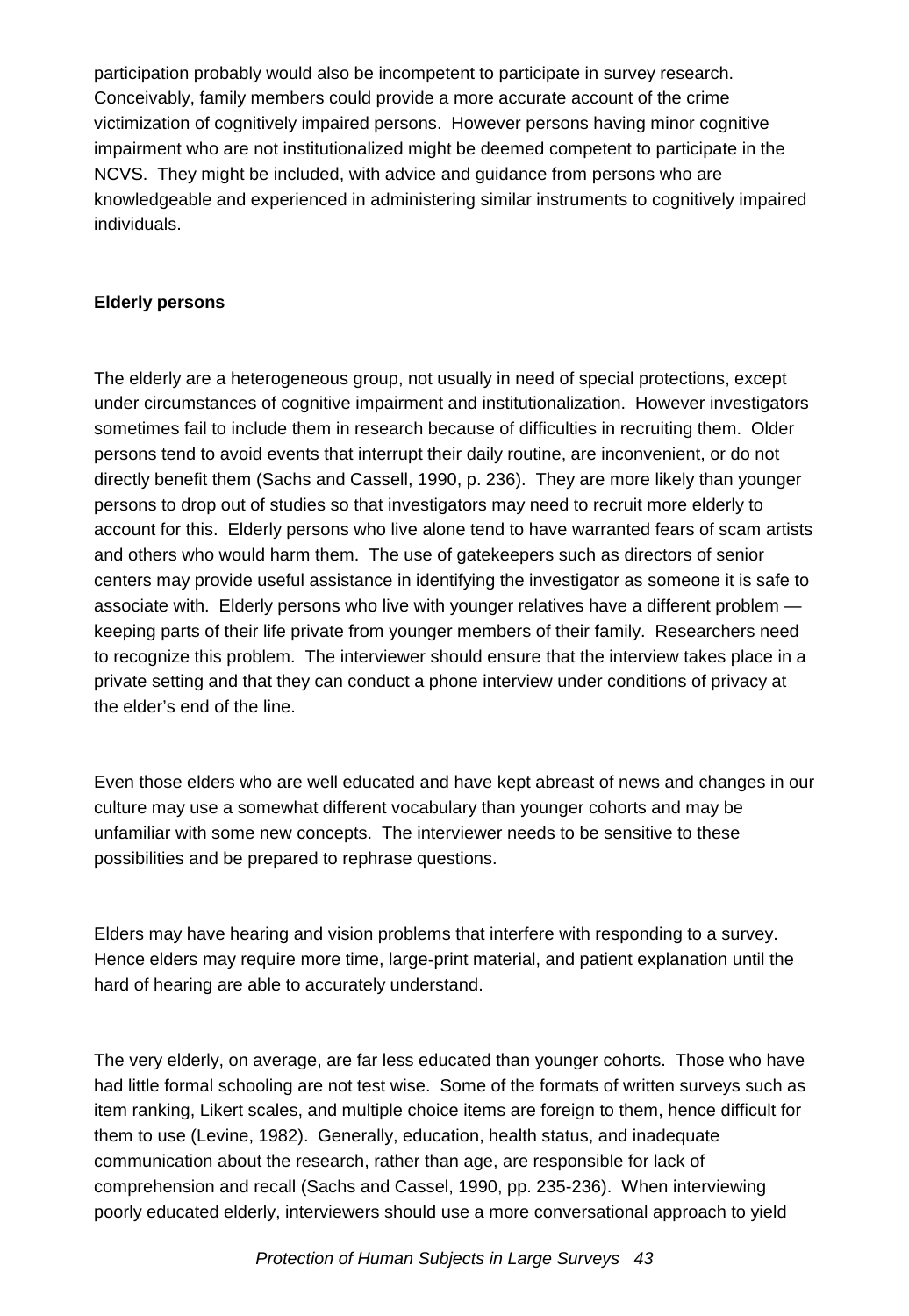more satisfactory responding. The wide-ranging demographic differences and corresponding response differences underline the importance of adequate stratified sampling, with oversampling of those segments of special scientific interest to the project.

#### **Minorities**

The inclusion of racial and ethnic minorities in national surveys is vital to the generalizability of the results. However minority groups frequently have a negative perception of research, and it can be difficult to recruit minorities because they fear lack of confidentiality. Focus groups within minority communities can provide useful communication between investigators and community members. In that context, researchers can explain the aims and process of the research and the safeguards to confidentiality. Investigators can learn the perceptions and fears of community members, correct erroneous perceptions, and allay fears. A second reason to do pilot work within the relevant minority communities is to learn about possible linguistic problems. Often it is not simply a matter of obtaining an accurate translation from standard English to another standard language. The combination of dialects and variants can make standard translations inadequate for accurate communication. For example, immigrants from Mexico may speak a variant of Spanish according to their home region, and the Spanish of Mexico itself differs from the Spanish of Central America.

Members of racial or ethnic minorities in the United States are relatively more likely to have problems of transportation and child care to participate in studies, especially when repeated interviews are required. Interviewers should be sensitive to these problems and be prepared to offer solutions.

Interviewers also need to be sensitive to cultural norms of the respondents. Researchers should include members of the given cultural group on the research team to help ensure the survey's success. Investigators should consult with other researchers, clinicians, or outreach workers who have worked with the given cultural group in a given location. Federal Regulations recommend that IRBs reviewing research involving racial or cultural minorities have a representative of that group on the IRB or invite a consultant from that group to assist with review of the protocol.

## **Students, employees, and institutionalized persons**

Issues of coercion and confidentiality arise with respect to these groups of persons. Will their gatekeeper, including their employer, teacher, physician, or jailer, pressure them to participate? Will researchers keep their responses confidential and not disclose them to the gatekeeper or others? Do the respondents perceive that they will win favor within their institution by participating in the research? Is recruitment truly a voluntary process? As a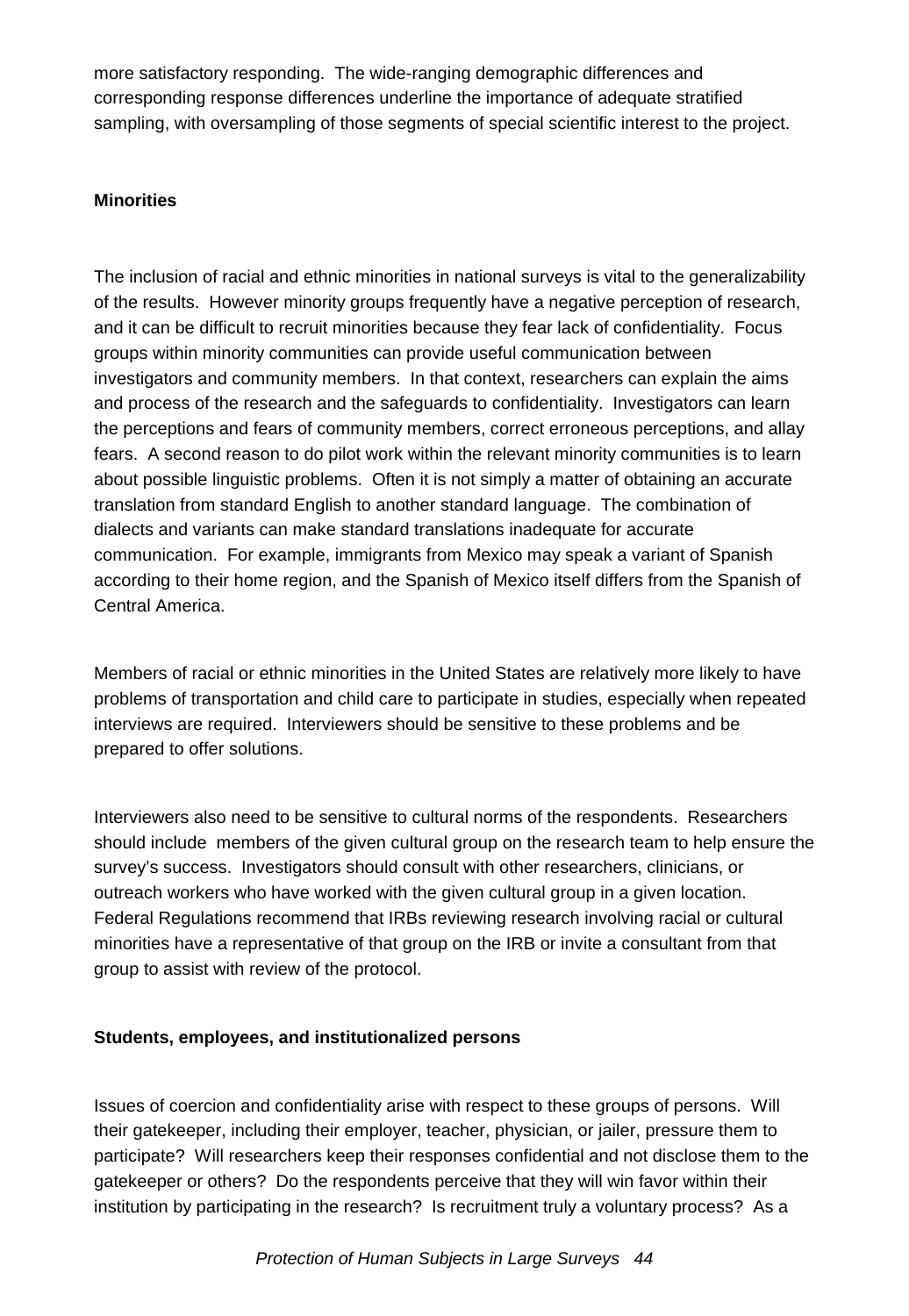safeguard, are respondents given every opportunity to refuse to participate during the consent procedure, and to discontinue their participation at any point in the procedure? If they do not complete their participation in the research, is this fact kept confidential from their gatekeepers?

## **Economically or educationally disadvantaged persons**

Economic and educational disadvantage tend to go together, but create different problems.

The economically disadvantaged person is easily recruited when large financial incentives are offered, and their advocates would argue that large financial incentives may be appropriate. However IRBs are wary of the incentive that is so large that it is coercive. Moreover, if respondents perceive that the financial incentive is contingent on completion of the interview, there is the double threat of coercion and lack of candor. Noncontingent financial incentives are more beneficial in all respects, and they also are more effective in recruitment (Singer, Groves, and Corning, 1999).

Economically disadvantaged persons may require financial incentives that are higher than those for economically secure individuals. These incentives are likely to include costs of child care and transportation.

Middle-class interviewers may be ineffective at establishing rapport and communicating effectively with poor people. Some researchers employ and train as interviewers persons who are demographically similar to the respondents. For example, Kim (1997) used poor women to survey poor women in an evaluation of federally funded job training programs to determine whether job placement rates and earnings of program participants are higher than those of nonparticipants. Kim incorporated feminist approaches, including asking openended questions rather than multiple choice, that resulted in a somewhat more qualitative set of responses. The richness of detail provided perspectives that would otherwise have been overlooked. Kim reports that the approaches she used reduced interviewer bias, improved response rates, and facilitated trust in answering sensitive questions. The poor women trained as interviewers learned about scientific inquiry and earned money.

While educational disadvantage tends to be associated with economic disadvantage, that association is not always present. The respondent who seems not to understand questions or instructions and who cannot respond appropriately in test-like formats may simply be inexperienced with school-type activities. The respondent may be perfectly capable of describing the relevant experiences and attitudes, but not in the formats presented. More seriously, the respondent may be illiterate. Many apparently middle-class people are illiterate but have developed considerable skill at faking literacy. The interviewer needs to be sensitive to this possibility and be prepared to switch to an oral format that allows the respondent to answer in a more conversational and open-ended way.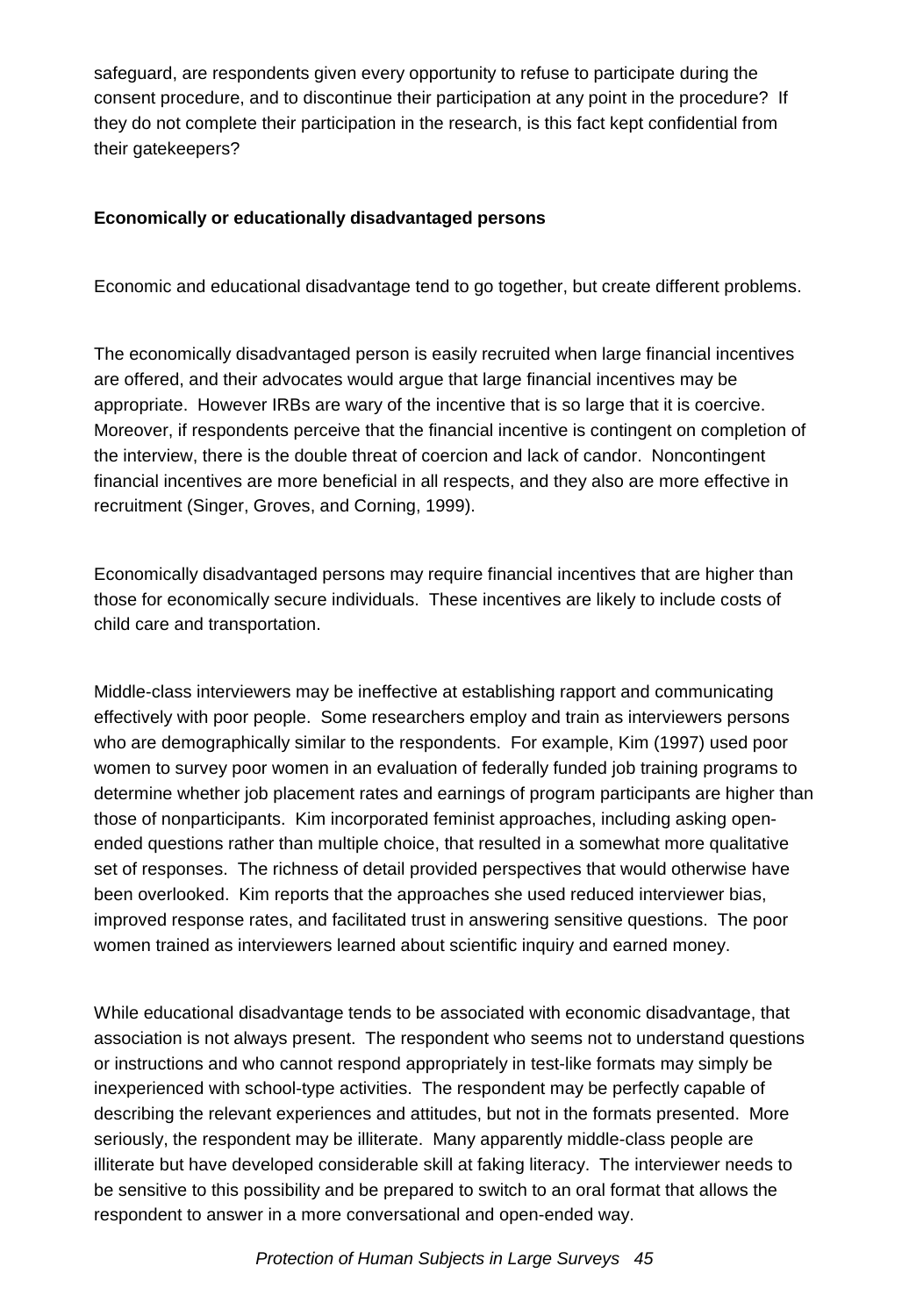#### **8. Efforts to minimize refusals to participate in sensitive surveys**

A major ethical value underlying survey research is that it yield valid and useful knowledge — a goal that is unattainable unless respondents participate candidly. However most of the human subject issues raised by IRBs and the Common Rule concern the protection of human subjects, not their willingness to participate and be candid. Consequently IRBs sometime reject approaches that seem to provide "too much" motivation to participate. For example, although it is well established that street people, particularly drug addicts, will not participate in research unless they are paid in cash, some IRBs do not want to approve this practice because such respondents will use the money to buy more drugs. IRBs do not want the monetary incentives to be more than the individual would ordinarily earn for that amount of work time. Thus airline pilots who are subjects could be paid far more to participate in a survey than a poor person, a notion to which many poor subjects and their advocates object.

There are two kinds of efforts: efforts to induce people to agree to participate in sensitive surveys, and efforts to induce them to give honest answers to sensitive questions.

#### **Efforts to induce participation**

There are two factors that consistently and substantially increase participation: payment of monetary incentives and number of contacts. Regarding number of contacts, the standard practice is to recontact nonrespondents up to three times. By the third contact, investigators get response rates that are usually at least 30% higher than they would have gotten with only one contact. This procedure is viable even with mailed anonymous surveys. Researchers include a postcard containing the respondent's name with the survey that the respondent is to drop in the mail at the same time the survey is mailed. Investigators send repeated mailings only to those who have not mailed their postcard. The postcard could also be used by the respondent to indicate which incentive they want in return for participation.

The effects of monetary incentives are more complicated and interesting. Church (1993) performed a meta-analysis of the experimental literature (38 studies) on the effects of incentives in mail surveys. He classified incentives into two categories: whether they were monetary or non-monetary, and whether they were offered with the initial mailing or made contingent on the return of the questionnaire. His conclusions were that:

- Prepaid incentives are more effective than promised incentives, such as incentives that are contingent on completion of the survey.
- Prepaid monetary incentives are more effective than gifts offered with the initial mailing.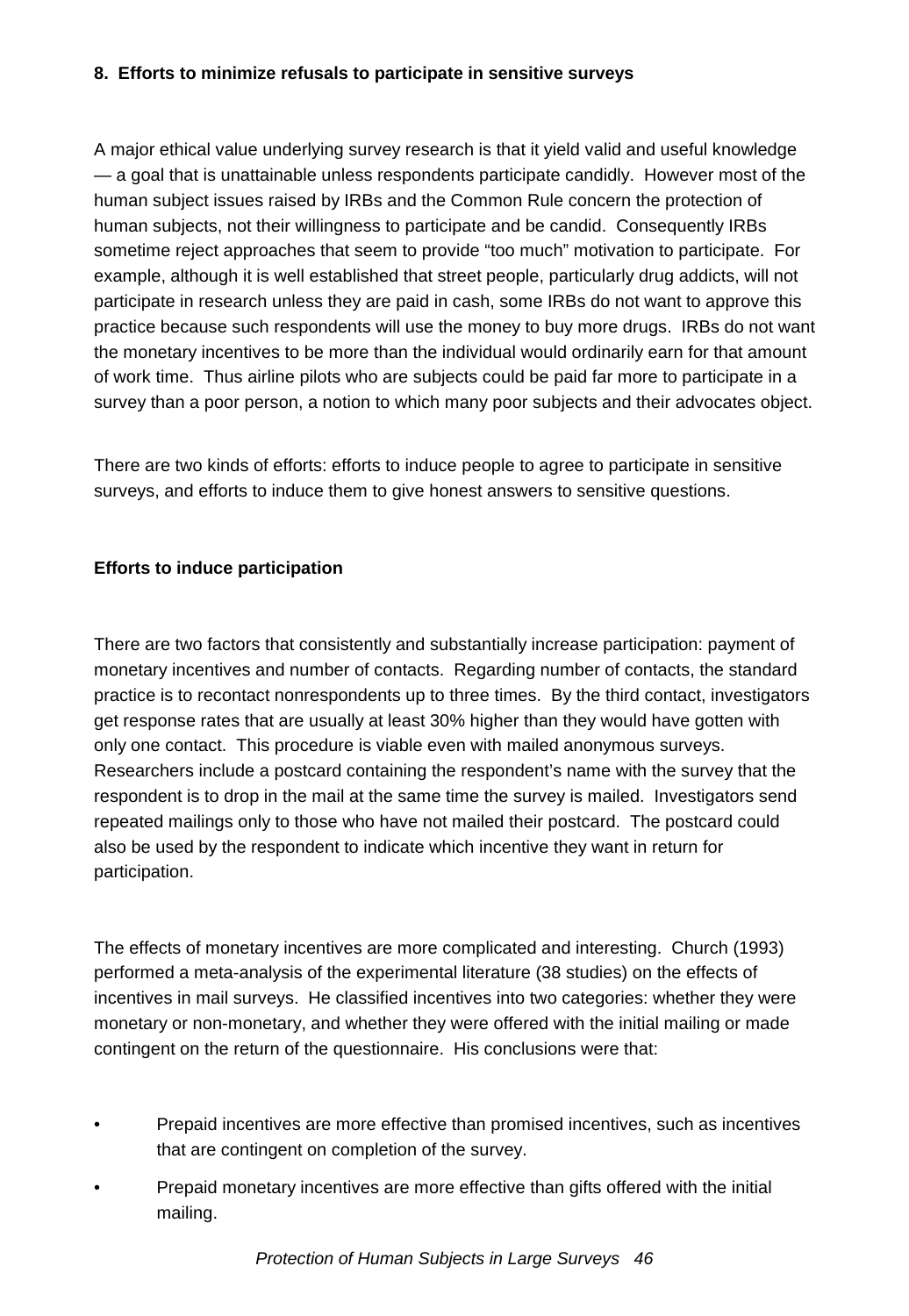- Response rates increase with increasing amounts of money
- The offer of contingent (promised) money and gifts does not significantly increase response rates.

Church's study leaves unanswered the question of whether the effects of incentives on response rates vary by mode of interviewing. Could Church's findings be replicated with face-to-face or phone interviews? Singer et al. (1999) performed a meta-analysis of 39 experiments and used the following independent variables: amount of incentive, type (gift or money), timing (before the interview or promised and given afterward), and burden (whether the interview was longer than an hour or if it included a diary, test, sensitive questions, or panel study). In addition to their main dependent variable, response rate, they also examined quality of data (nonresponse and number of words in response to open-ended questions), cost per interview, and relationship of response to incentives with demographic variables.

Singer et al. essentially replicated Church's mail survey findings with telephone and face-toface survey findings. Moreover they showed that incentives are effective in increasing response rates in both low- and high-burden studies, and for fresh respondents, panel respondents, and those who have refused to respond previously. However they found that the effects of incentives are relatively modest. Some of the details are pertinent:

- Respondents preferred prepayment to promised payment even in face-to-face interviews.
- The effects of incentives are linear within the limits of the monetary incentives offered. The money offered varied from \$1 to \$100; 60% of incentives were less than \$10; mean value was \$11.39.
- Gifts were significantly less effective, even controlling for the cash value of the incentive.
- It was expected that high-burden surveys surveys lasting more than 1 hour; surveys with ancillary tasks such as a test or diary, surveys with repeated or panel testing — would benefit more from high incentives than would low-burden surveys, but only an insignificant interaction was found.
- When low-burden phone or face-to-face interview studies were analyzed separately, they found that incentives had the same effects.
- When studies involving a diary, test, or other self-administered instrument were excluded, the effects of incentive remained significant.
- The higher the response rate to the no-incentive condition, the smaller the effect of an incentive.
- About one-third of the studies analyzed were unpublished, and Singer et al.

*Protection of Human Subjects in Large Surveys 47*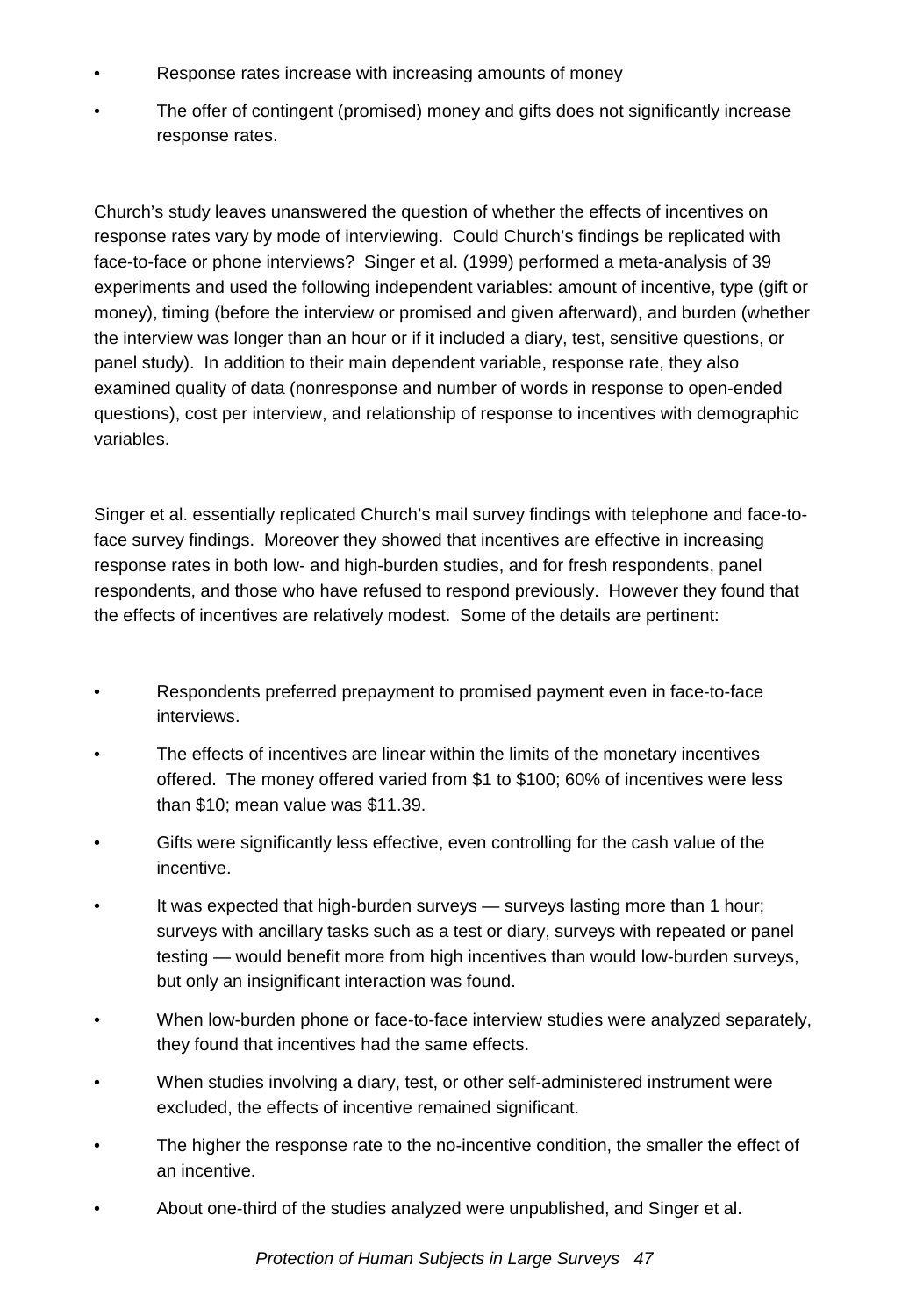compared their findings with those of the published studies. They found no differences.

- Incentives tend to yield better quality responses.
- Paying an incentive tends to produce higher numbers of respondents in demographic categories such as low income or nonwhite respondents that might otherwise be underrepresented in sample surveys.

Singer et al. note that an important question that remains unanswered is whether the costs of surveys with incentives is cost effective in relation to the savings, including fewer calls and mailings to respondents.

This elegant analysis also left unanswered the question of whether respondents would regard it as inequitable to offer a monetary incentive to non-respondents. Subsequently, Singer, Groves, and Corning (1999) studied whether cooperative respondents would perceive the use of incentives to convert refusals as inequitable, and whether those who learn of the practice will be less willing to participate in future surveys. Singer et al. found that survey respondents are sensitive to issues of fairness in the distribution of incentives, but these issues are not especially salient and are not among the factors that motivate survey participation.

## **Efforts to evoke answers to sensitive questions**

A central concept for understanding how to evoke answers to sensitive questions is the "foot-in-the-door" technique (discussed in section 2). Respondents who are first asked innocuous, then mildly sensitive, and then very sensitive questions will cooperate and answer such a sequence of questions. However they would refuse to answer the most sensitive questions if such questions were asked in isolation or near the beginning.

A second major concept has to do with obtaining honest answers to sensitive questions. This problem includes self-report bias, in which respondents underreport disapproved, embarrassing, or illegal behavior, and overreport socially approved behaviors. Persons tend to present information about themselves in a way that they believe would enhance their worth to the interviewer. Sudman and Bradburn's (1982, chapter 3) classic list of approaches to asking sensitive questions includes both of these concepts. They describe ways to manipulate the context or presentation of questions to lead from general/neutral to specific/sensitive, and ways to create a more permissive frame of reference. Current research has sought to refine these powerful techniques through experimentation.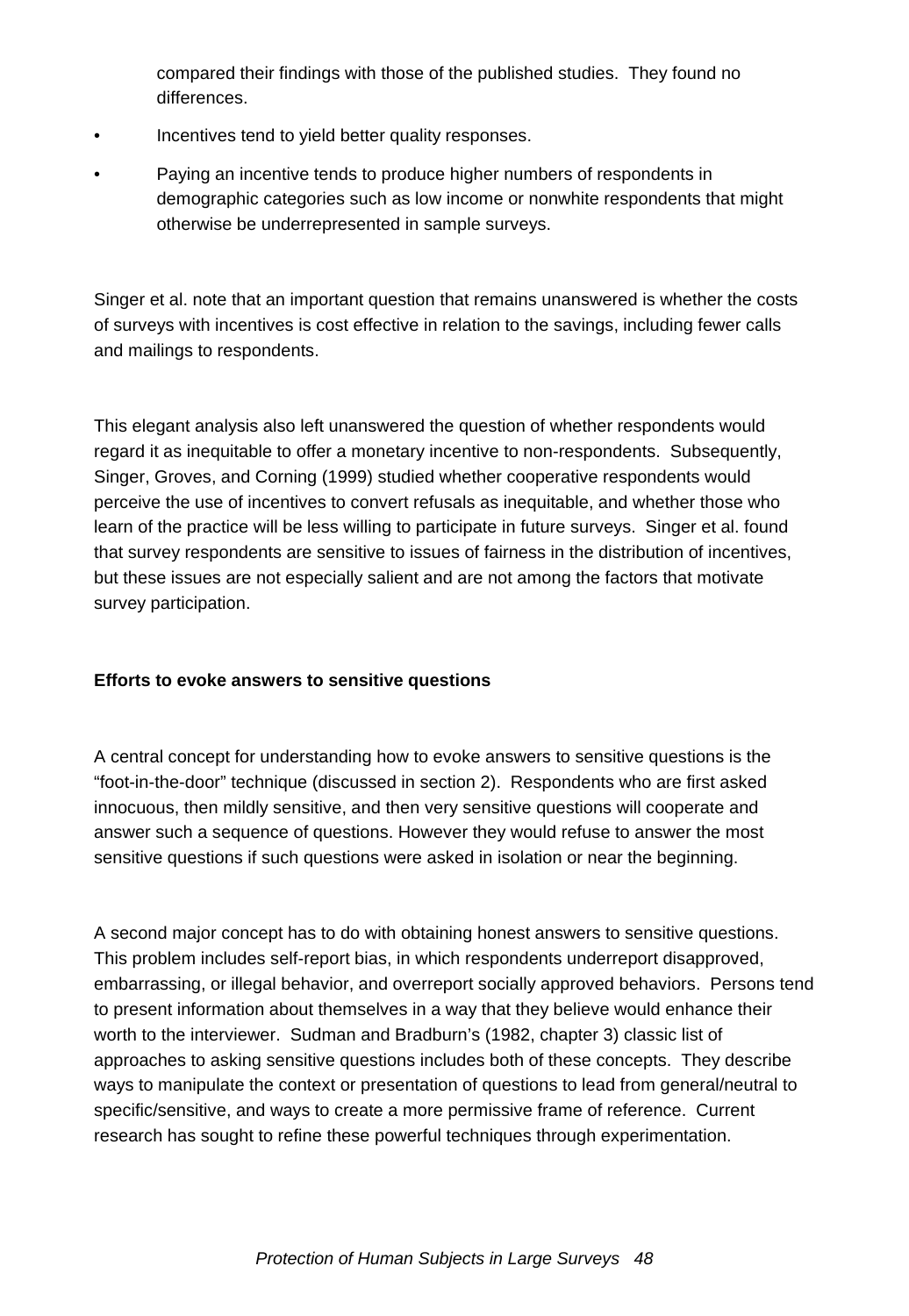A third major concept has to do with the respondent feeling respected and understood. Respondents may engage in self-report bias, lie, or refuse to answer sensitive questions if they feel badly about answering a sensitive question honestly. These problems are exacerbated when respondents feel that an "outsider" is poking insensitively into their business. Cultural sensitivity can sometimes help solve this problem. Interviewers can be matched with respondents, with respect to life experience, gender, ethnicity, dialect, or whatever other demographic factor may be relevant.

Researchers have tried various solutions to these problems, and there is a lot of literature about these issues as they pertain to survey research. Three kinds of literature are reviewed here:

- Research on data collection formats, such as computer-assisted self-administered surveys and sealed booklet surveys, which reduce self-consciousness because the respondent interacts privately with a computer, not with the interviewer.
- Research on better ways to ask sensitive questions.
- Research on interpersonal factors, including effects of presence of third parties at the interview, the data collection format, and development of better ways to ask questions.

#### *Data collection formats*

A promising way to obtain answers to sensitive questions is through self-administration of these questions. A large number of studies demonstrate that self-administration via computer increases levels of reporting compared to administration of the same questions by an interviewer. Respondents are apparently reluctant to admit to an interviewer that they have engaged in illegal or otherwise embarrassing activities.

Tourangeau and Smith (1996) reviewed many of these studies and observed that the effects of the computer are no more desirable than other kinds of self-administered survey. Moreover with a self-administered computer or written questionnaire, persons with poor reading skills will have difficulty comprehending the questions. Tourangeau and Smith propose that audio computer-assisted self-administered interviewing (ACASI) may solve this problem. ACASI may preserve the privacy of self-administration without requiring much respondent literacy. In one study, which controlled for the novelty and other aspects of computer use, they examined the willingness of respondents to admit (via computer) to extremely sensitive questions, including aspects of cocaine and marijuana use. They compared computer-assisted personal interviewing (CAPI) in which the interviewer was present, computer-assisted self-administered interviewing (CASI), and ACASI.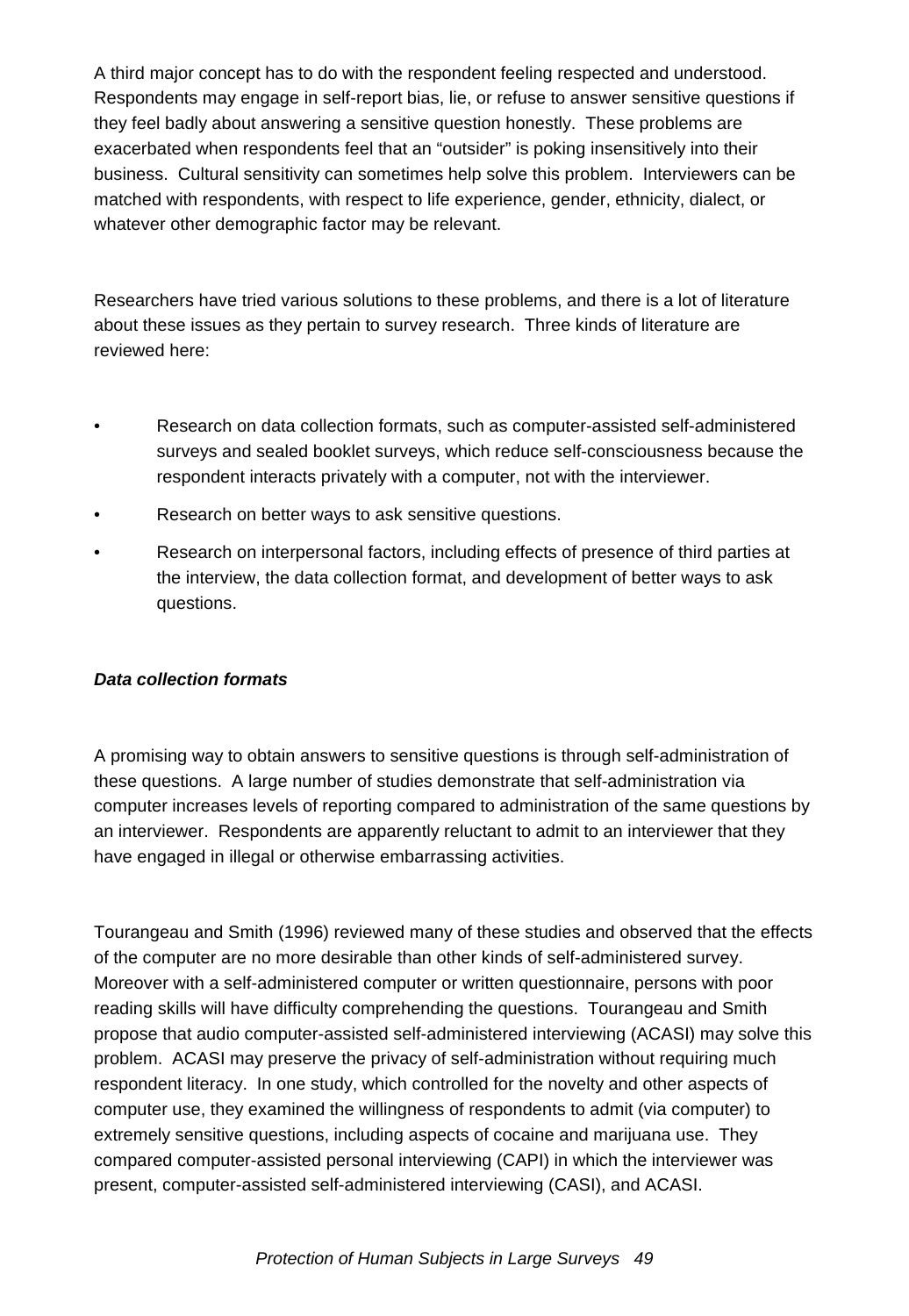With CAPI, the questions appeared on the computer screen, the interviewer read them to the respondent, the respondent answered the interviewer, and the interviewer then entered the response.

With CASI, the respondent interacted directly with the computer after the interviewer gave instructions and helped the respondent get started. With each question, the respondent receives a reminder at the top of the screen on how to back up to the prior question, go on to the next, or refuse to answer a question.

With ACASI, the information displayed on the screen is simultaneously played via earphones. With both the CASI and ACASI conditions, the interviewers were instructed not to look at the screen while the respondent completed the question, but to listen for any beeps indicating the respondent was having problems with the computer.

Tourangeau and Smith found remarkably large differences in reporting of illegal drug use and multiple sexual partners, with the largest number of instances reported with ACASI and the smallest number of instances reported with CAPI. Others have also found that ACASI is superior to other methods. Moreover it can be used in a variety of settings, including homes. For example, Lesser and O'Reilly (1997) reviewed established strategies, self-administered questionnaires, and indirect questioning techniques to examine their effect on willingness to report stigmatizing behavior. They discuss ACASI extensively, describing its features and the results it has yielded. Similarly, Kissinger et al. (1999) report positive results using video-enhanced computer-assisted interviews and ACASI.

A "low tech" approach to achieving privacy is to administer the interview using a sealed booklet which the respondent fills out in the presence of the interviewer, providing anonymity to the respondent. Compared to the face-to-face interview, this method produces greater willingness and accuracy of answering in response to sensitive questions. However it does not solve the problem of respondents having poor reading skills (Makkai and McAllister, 1992).

## *Development of better ways to ask sensitive questions*

A well-documented finding of experimental cognitive psychologists is that the way a question is framed will affect the way it is answered. Willis (1997) described a variety of developments designed to reduce response error using cognitive laboratory techniques in developing a survey. He described ways in which investigators can examine the thought processes of subjects in relation to the various ways questions are framed. The variables studied include the way respondents are introduced to the interview, if researchers test for comprehension, how researchers avoid embarrassing respondents, the effects of social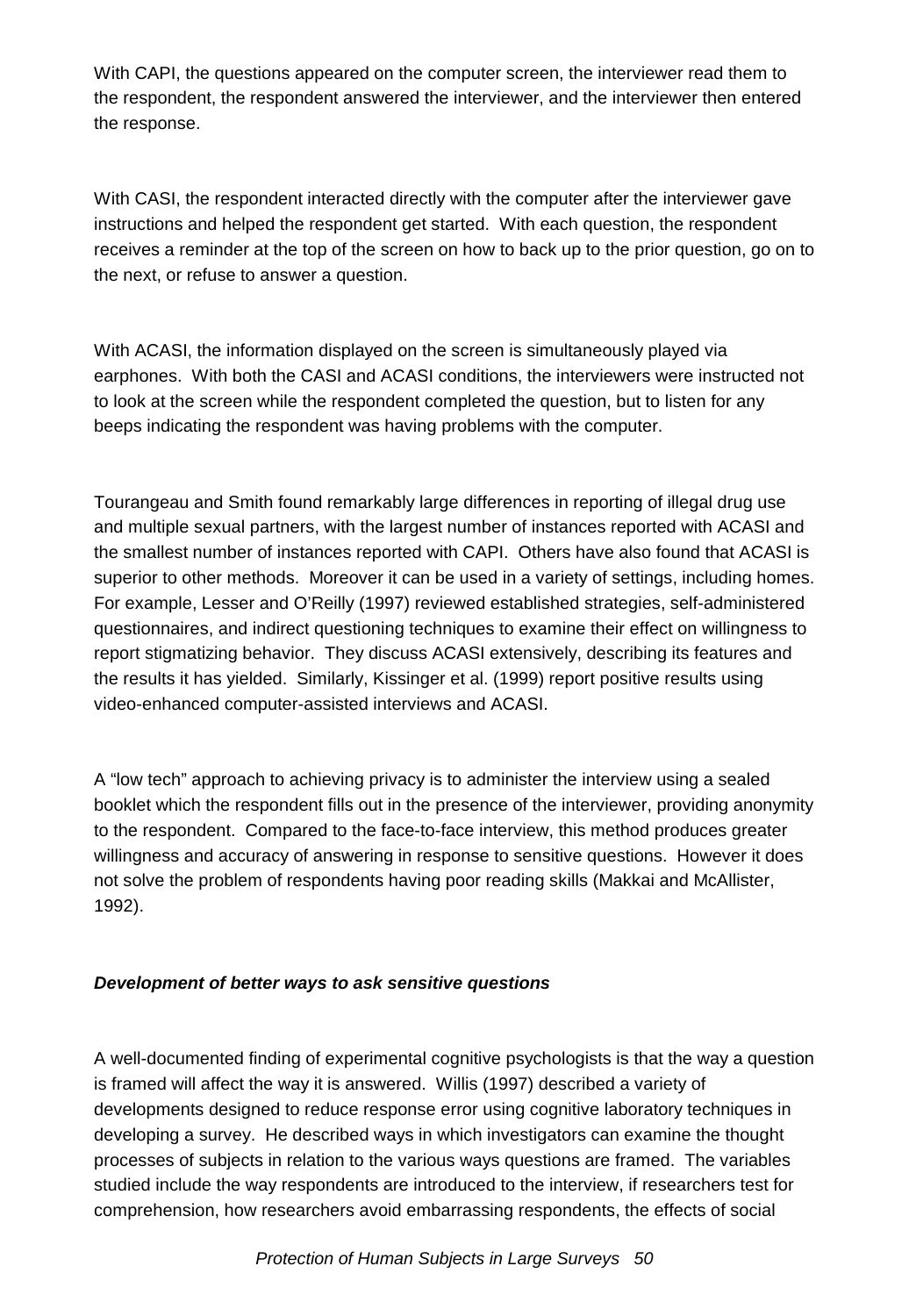cues from the interviewer, use of demographic information in formulating questions and interpreting responses, and exploration of what makes questions sensitive and for what kinds of respondents.

Research on illegal or embarrassing behaviors has systematically examined the old "everybody does it" approach developed by Kinsey et al. (1953). "Counterbiasing" means framing the question so that the particular behavior is made to seem relatively frequent, normal, or unremarkable. Researchers have studied counterbiasing in various contexts and found that it is effective in producing more admissions of socially undesirable behavior. Raghubir and Menon (1996) and Tourangeau and Smith (1996) describe counterbiasing methods in a variety of settings.

## *Interpersonal factors*

The research on the effects of interpersonal factors illustrates that the degree of sensitivity of the issue and contextual factors are critical to the results.

Johnson and Moore (1993) examined the effects of interviewer gender in a telephone survey of attitudes regarding sale and consumption of pornography. They found that interviewer gender effects were not significant.

Smith (1997) examined data from the 1994 General Social Survey (GSS) to determine whether presence of a third party such as a spouse or child effects responses to questions. For married respondents, the presence of a spouse did not effect answers to 15 questions about marriage and sexual matters. Among 13 questions about values, answers were scarcely effected by presence of a child, with one exception: Respondents appear less approving of premarital sex when a child age 6 or older is present. Self-reported items on health were somewhat affected by the presence of others. Overall the impact of third parties on survey responses was rare and small. Smith offers a host of good suggestions on ways to gain a better understanding of third-party effects. Given the similarity between his work with the GSS and the NCVS project, his comprehensive discussion of possible effects of third-party presence in such surveys would no doubt be of interest to BJS and Census.

Darrow et al. (1986) examined a series of studies of the responses of homosexual men to sensitive questions asked by physicians to learn the effects of place of interview and gender of interviewer. The difficulties of adjusting results to avoid confounding may have weakened the findings. However the conclusion was that the gender of interviewer and place of interview seemed to have little influence on the respondents. The authors speculate that the motivation to gain accurate answers and medical assistance may have overridden any deterrents to responding.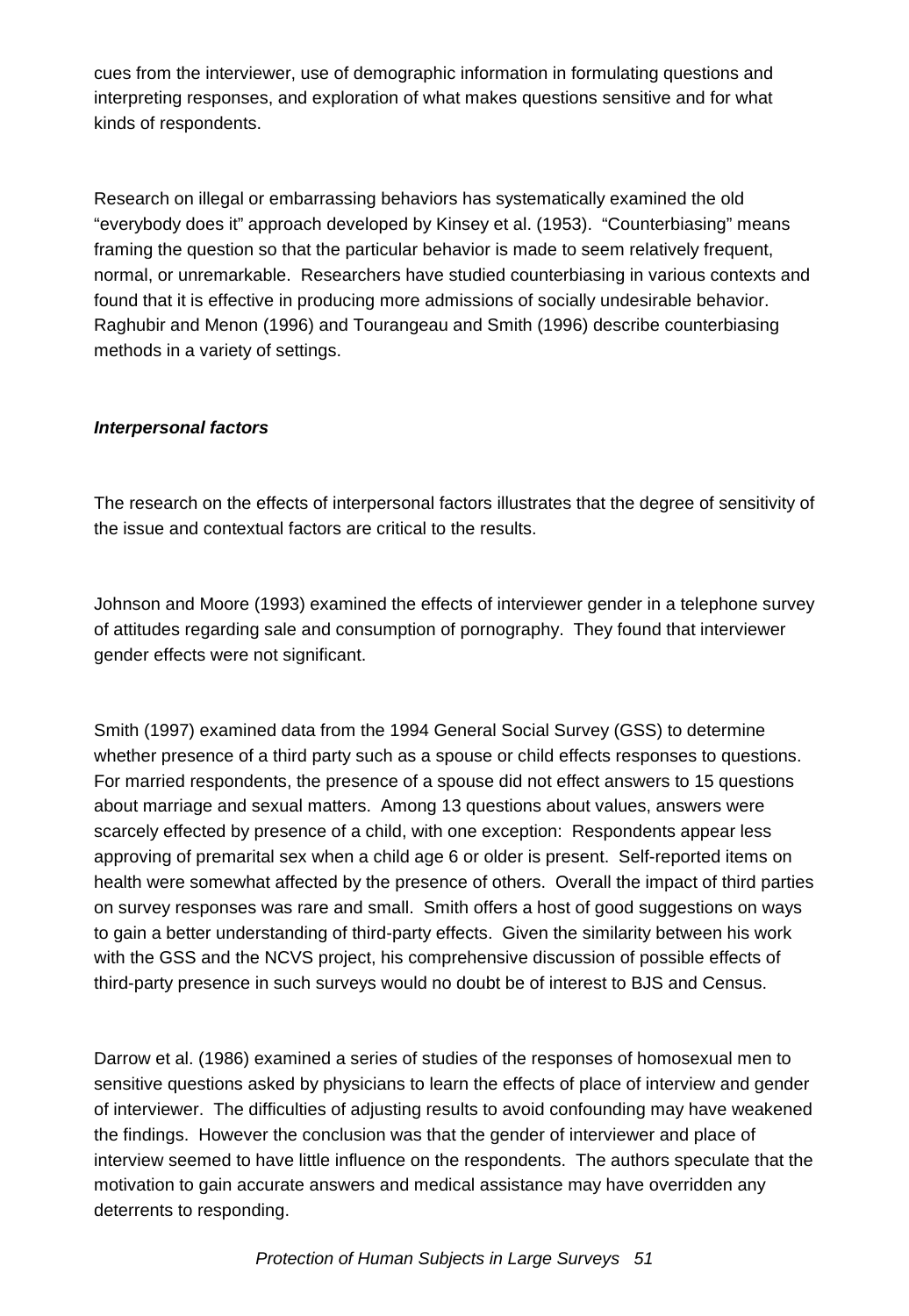Kim (1997) found that having poor women interview poor women, using an open-ended interview format, evoked more detailed information and increased willingness to answer questions (see section 7).

The study by Barker and Cooper (1996) is another example of how little difference sensitive questions make in most survey research contexts. They included a sensitive question about sexual health in half of the 600 "lifestyle" questionnaires sent to individuals in Solihull, West Midlands. After 3 weeks, nonrespondents were sent a reminder and a second questionnaire. The response rates were virtually the same for the "sensitive" and "nonsensitive" groups for both the initial and the follow-up questionnaire. However their "sensitivity" induction may not have been strong enough to reveal possible effects.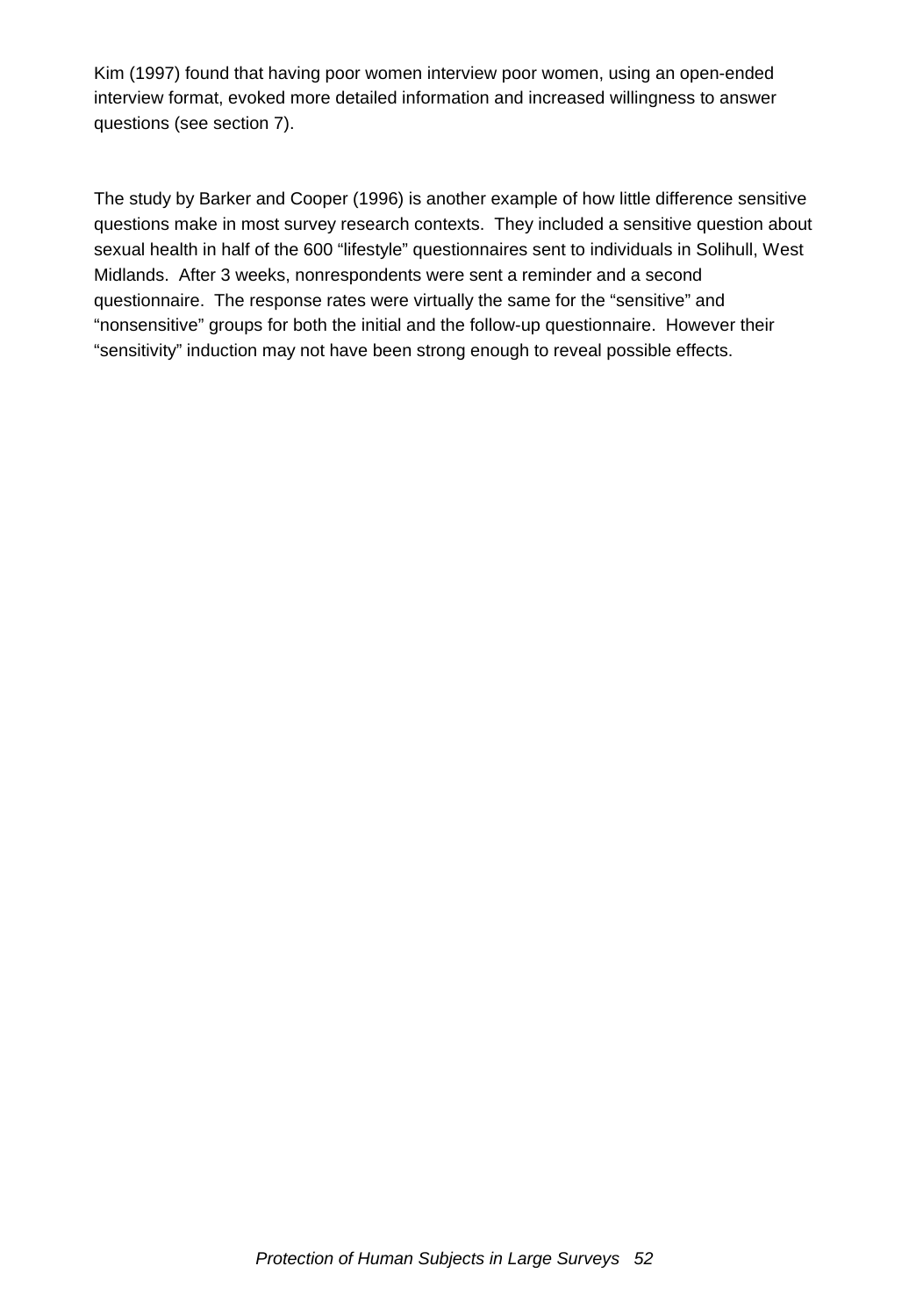# **9. Survey procedures for informed consent with special procedures for obtaining consent for respondents under age 18**

Informed consent is a primary ethical requirement of research with human participants. It expresses respect for the autonomy of persons by permitting them to make a reasoned decision of whether to participate. The process of informed consent is far more than a consent form or a one-time discussion. Informed consent should consist of friendly ongoing communication in which the individual is free to raise questions throughout the research process. In repeated-measure research such as the NCVS, the initial consent process may seem perfunctory to the respondent. As questions arise in the respondent's mind, the real informed-consent communication can take place. It is appropriate that the interviewer be prepared to engage in the ongoing communication required to continue to inform the respondent as appropriate.

## **Regulatory requirements**

The informed consent process is governed quite strictly by federal regulations (see 45 CFR 46.116(a)). Although it is intended as a respectful communication process, it is often treated as a bureaucratic formality by investigators seeking to conform to regulatory requirements.

Informed consent is legally required unless the following four conditions are met:

1. The research involves no more than minimal risk.

2. Waiver or alteration of the process will not adversely effect the rights and welfare of the subjects.

3. The research could not practicably be carried out without the waiver or alteration.

4. When appropriate, subjects are provided with additional pertinent information after they have participated in the study.

Documentation (45 CFR 46.117) involves written consent information that the subject signs, and the subject receives a copy of the consent information. Subjects tend to confuse the signed consent form with informed consent. This confusion does not make for good communication or a friendly process. It is possible to obtain informed consent that meets the criteria set forth in the federal regulations and to create a friendly, open, ongoing communication process. However the formal criteria do not foster ongoing communication.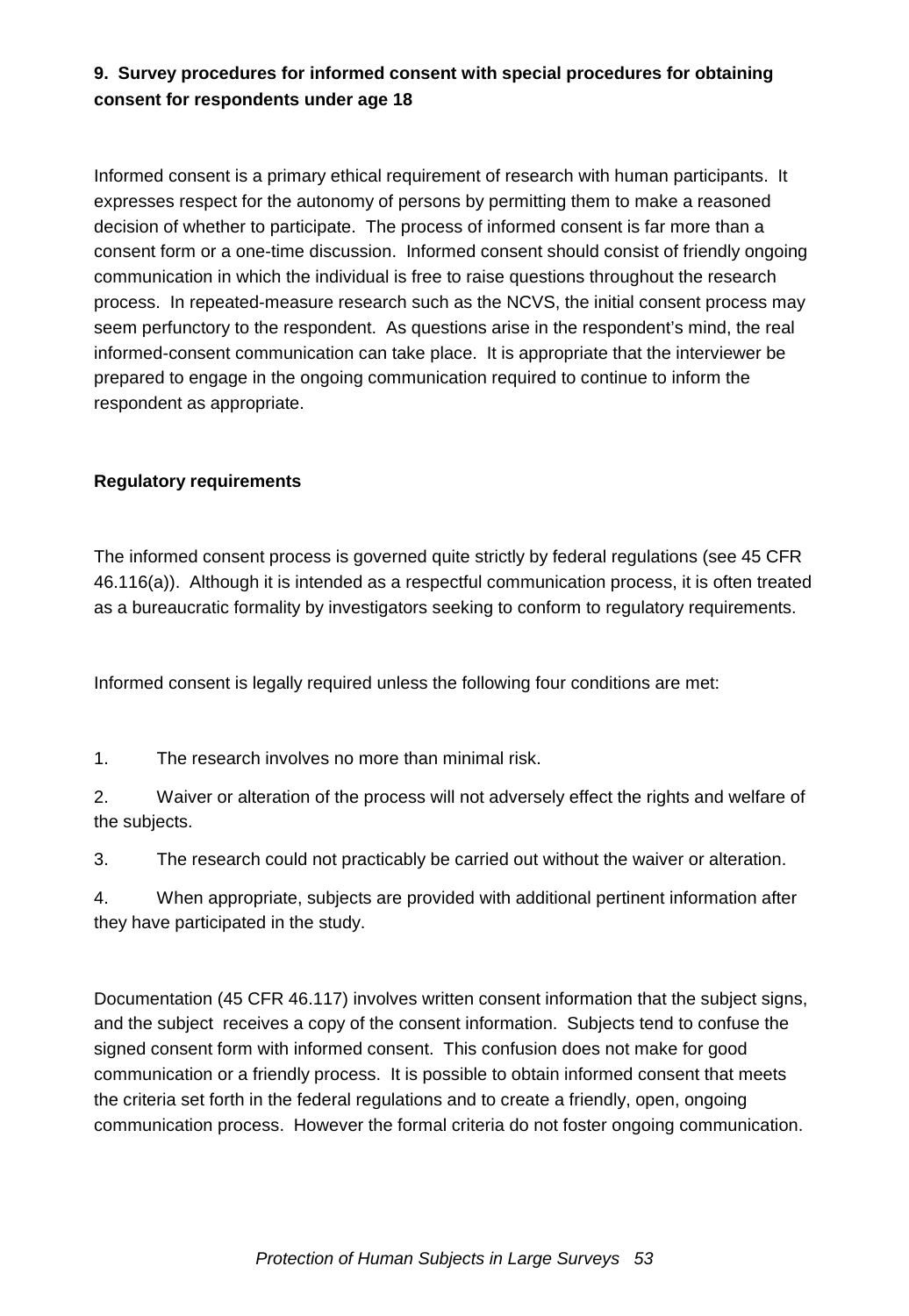As discussed in section 7, many individuals, particularly members of minority populations, do not want to sign documents but would participate in surveys otherwise. Fortunately, written documentation may be waived if (a) the documentation is the only link that identifies the subject with sensitive information, or (b) the research presents no more than minimal risk and involves procedures that do not require written consent when performed outside of a research setting (45 CFR 46.117). Most survey research meets one of these criteria.

The regulations governing informed consent were written for biomedical research. Issues that might be important to a respondent in a survey are not "risks and discomforts" or "alternative procedures or courses of treatment," but rather what will the interviewer ask, how long the survey will take, and how will investigators keep identified data confidential. The adaptation of regulatory requirements for purposes of survey research has required ingenuity.

In a perfunctory effort to comply with the federal regulations, many consent forms are written in such a legalistic, vague, or specialized (scientific) language that they are incomprehensible to most respondents. It is important that researchers keep the communication process of informed consent understandable and engaging, and that they answer the questions that are important to the respondent. Interviewers should remember that informed consent is a two-way conversation, and a cognitive process that properly involves comprehension, trust, consideration, and autonomous decision-making on the part of the participant.

When survey research is conducted with minors, parental permission and documentation of that permission, as well as assent of the minor, are normally obtained. However IRBs may waive parental permission and documentation under the conditions in 45 CFR 46.117. While the legal requirements may be relaxed, ethical and practical considerations would still require the ongoing communication process of informal informed consent. It is especially important that the interviewer explain the research to the child in age-appropriate terms the child can readily understand.

## **Informed consent as practiced in survey research**

When survey researchers attempt to follow the formal requirements for informed consent a number of questions often arise:

- How can informed consent foster respect for privacy in survey research?
- How much information do subjects want to receive?
- How much and what kind of explanation are appropriate in obtaining children's assent?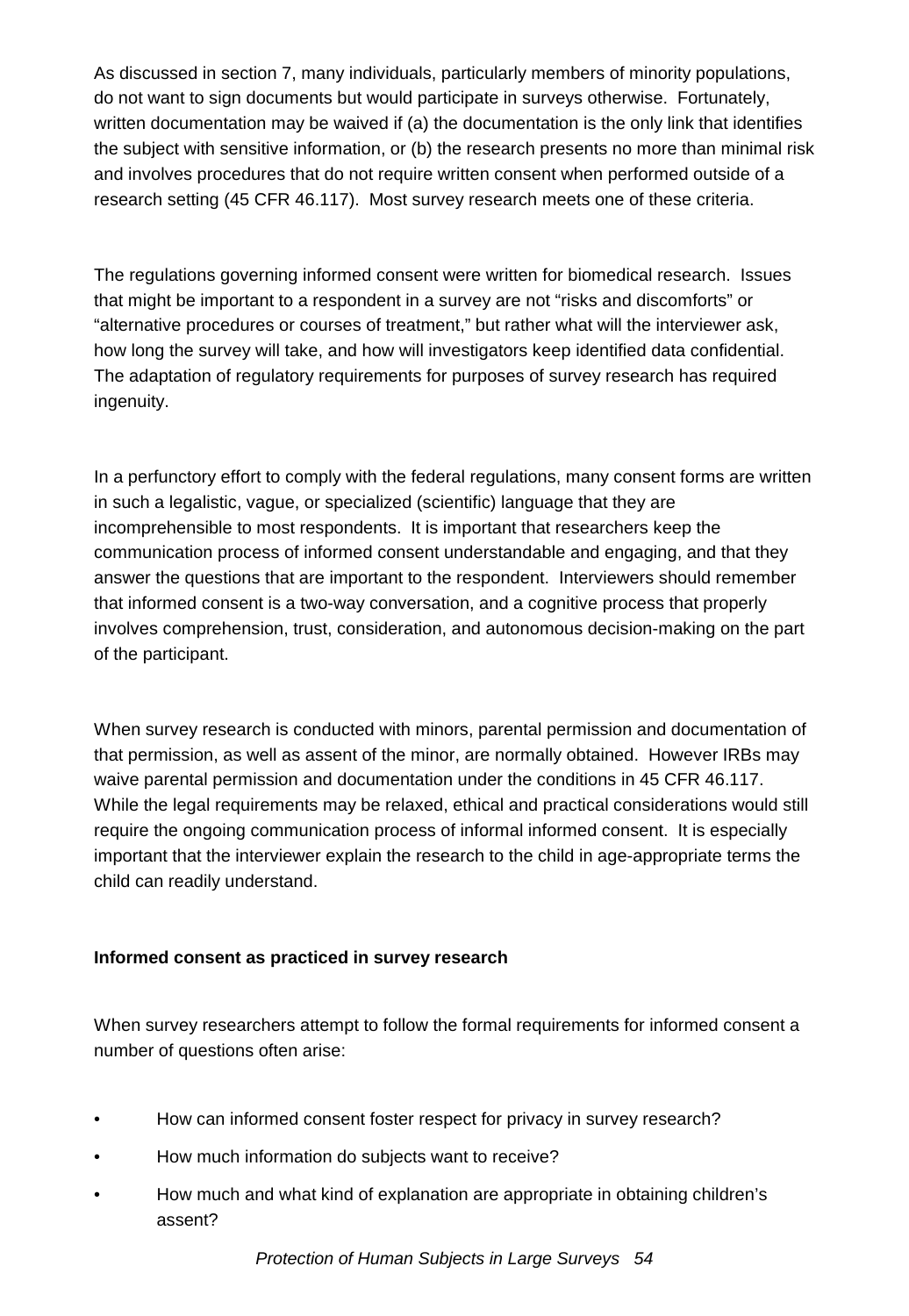- How can the researchers make a child understand complex details?
- When complex issues need to be explained, such as confidentiality and the limits to which it can be assured, how can the interviewer be sure the respondent understands?
- How can a researcher conduct and document consent in Internet surveys?

#### *Consent and privacy*

Informed consent is supposed to be a transaction, contract, or agreement between the investigator and the respondent. Moreover it is supposed to be ongoing, two-way communication in which the participant can renegotiate the agreement as needed. There are various reasons why the respondent may want to reopen the conditions of the research. For example, a survey that is conducted in a face-to-face interview or by phone may take longer or involve more unwanted experience than the respondent anticipated when initially consenting to participate.

Respect for privacy means:

- Giving persons freedom to pick and choose the time and circumstances under which facts about themselves are disclosed,
- Permitting them to share or withhold from others their attitudes, beliefs, behavior, and opinions, and
- Permitting them to reject information they do not want to receive.

All three of these conditions are pertinent to NCVS interviews. For example, setting up a phone interview about crime victimization entails some agreement about a convenient time and place and the respondent's willingness to participate. Once the interview begins, the respondent may feel constrained to answer questions that seem invasive, or that are being asked after someone else has entered the room and can overhear the conversation. The respondent may feel the questions to be upsetting. When this point is reached, the interview is damaged. A better procedure is to make sure the interview occurs under circumstances that are truly comfortable for the respondent, and for the interviewer to be sensitive enough to realize that the respondent would rather not answer or would like to resume the interview later. Such consideration on the part of the interviewer may seem costly in the short run, but in the long run it means that:

• the relationship of mutual trust and respect between respondent and interviewer is maintained and strengthened.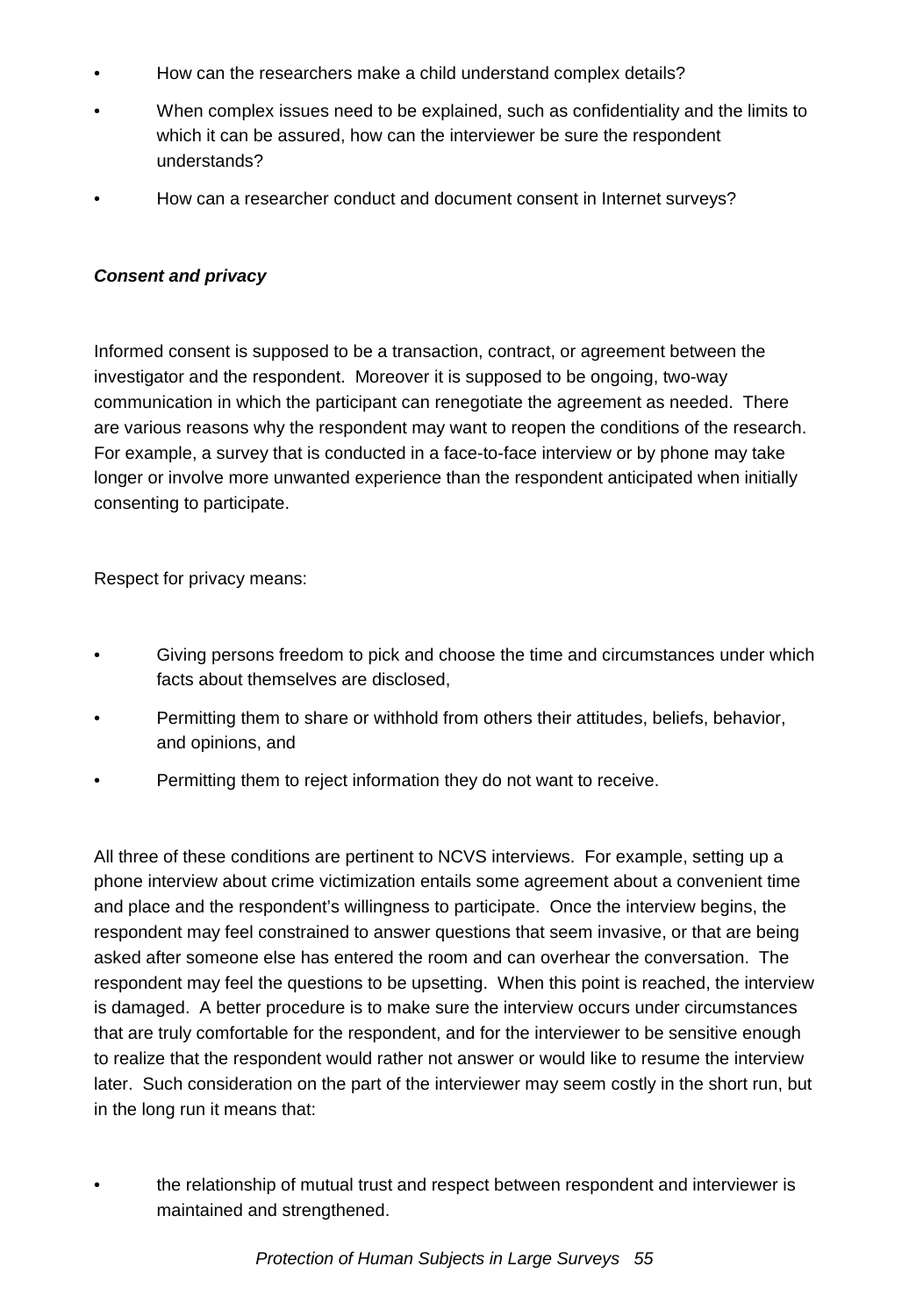- the likelihood that the respondent will remain in the study for the full cycle is increased.
- the ease of scheduling future interviews is enhanced.
- the candor and mindfulness with which the respondent answers questions is increased.
- a smaller sample that produces high-quality data can be used in place of a larger sample that produces flawed data.

#### *How much information do respondents want?*

Since the inception of IRBs, social and behavioral scientists have pointed to the importance of providing reasonable amounts of information as opposed to overwhelming respondents with lengthy and complex consent statements. Singer and Frankel (1982) studied the effects of lengthy and detailed consent compared to simpler consents and found no significant differences in response rate or quality (see section 11). Singer (1993) reviewed the literature on informed consent in surveys, most of which focuses on the effects of promises of confidentiality. While promises of confidentiality are marginally important to respondents in sensitive research, they are counterproductive in nonsensitive research.

Investigators who conduct social and behavioral research observe that the formal content of the consent is largely ignored. Respondents focus on whether they like and trust the researcher. Some physicians have remarked that physicians who have good communication skills and a caring manner don't get sued. The formality of informed consent has little or nothing to do with the way patients feel about their treatment.

## *Guidelines for obtaining children's assent*

In research on children, it is particularly important to regard informed consent as a friendly, understandable, engaging communication process. Section 7 includes guidelines for talking to children to obtain their assent. Researchers should present the information in a conversational manner that is responsive to the child's questions and comments.

IRB websites contain some good examples of assent statements designed for children. The Social and Behavioral Sciences IRB at the University of Chicago has an excellent example (**http://humansubjects.uchicago.edu/sbsirb/**).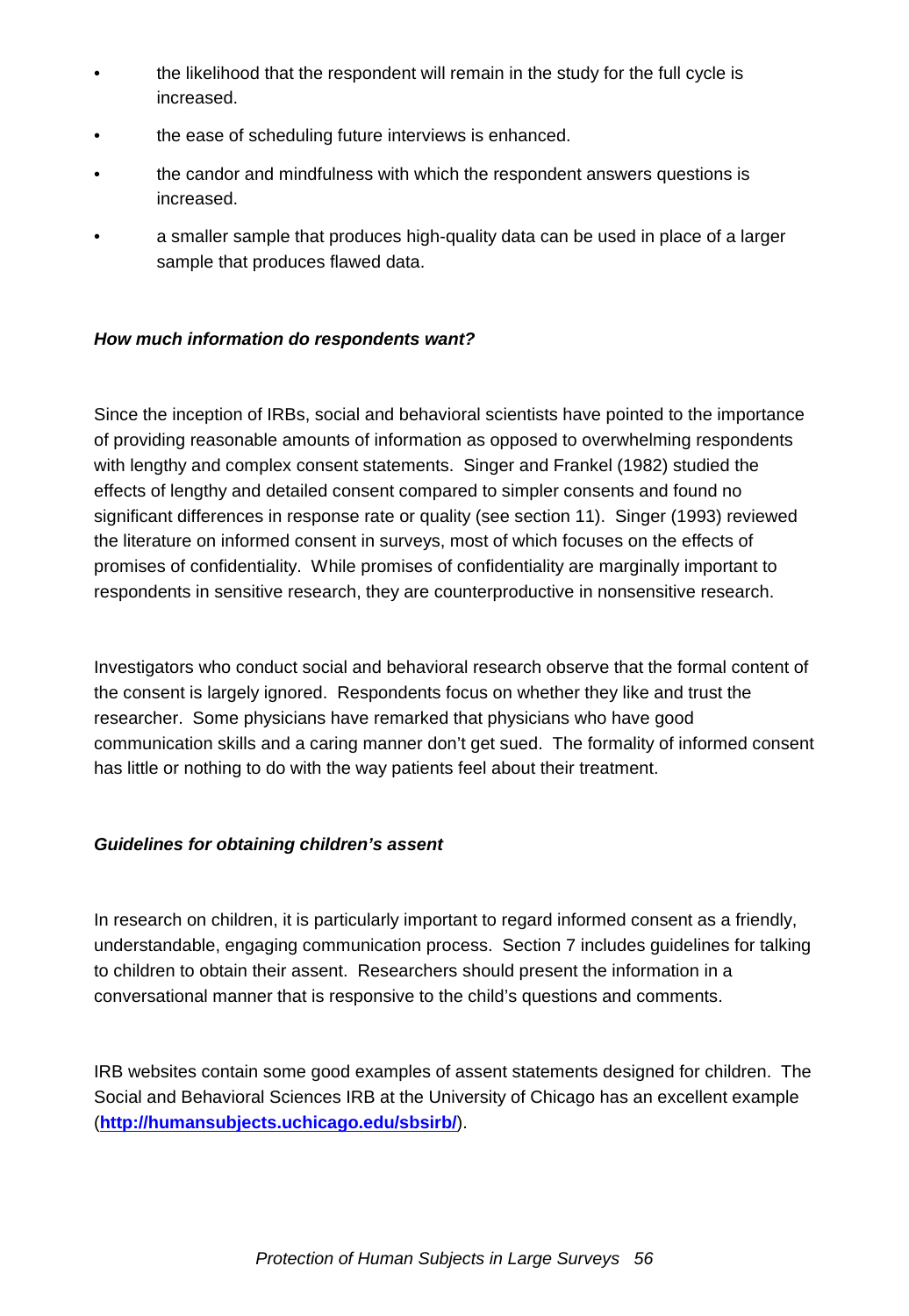Beyond oral communication, it may be useful to show children what they will be doing, and possibly show them a videotape of another child participating in the procedure.

#### *Ensuring comprehension of complex issues*

The rise of the use of computers in self-administered survey research has intriguing possibilities for providing informed consent information in a tutorial context. Although this procedure has been most seriously considered in the case of risky biomedical research, it has special potential for survey research involving computer-assisted self-administered surveys. In the case of surveys conducted on the Internet, the consent process can readily be administered on-line at the outset as an automated tutorial, so that respondents can not advance to the survey until they demonstrate comprehension of the consent statement.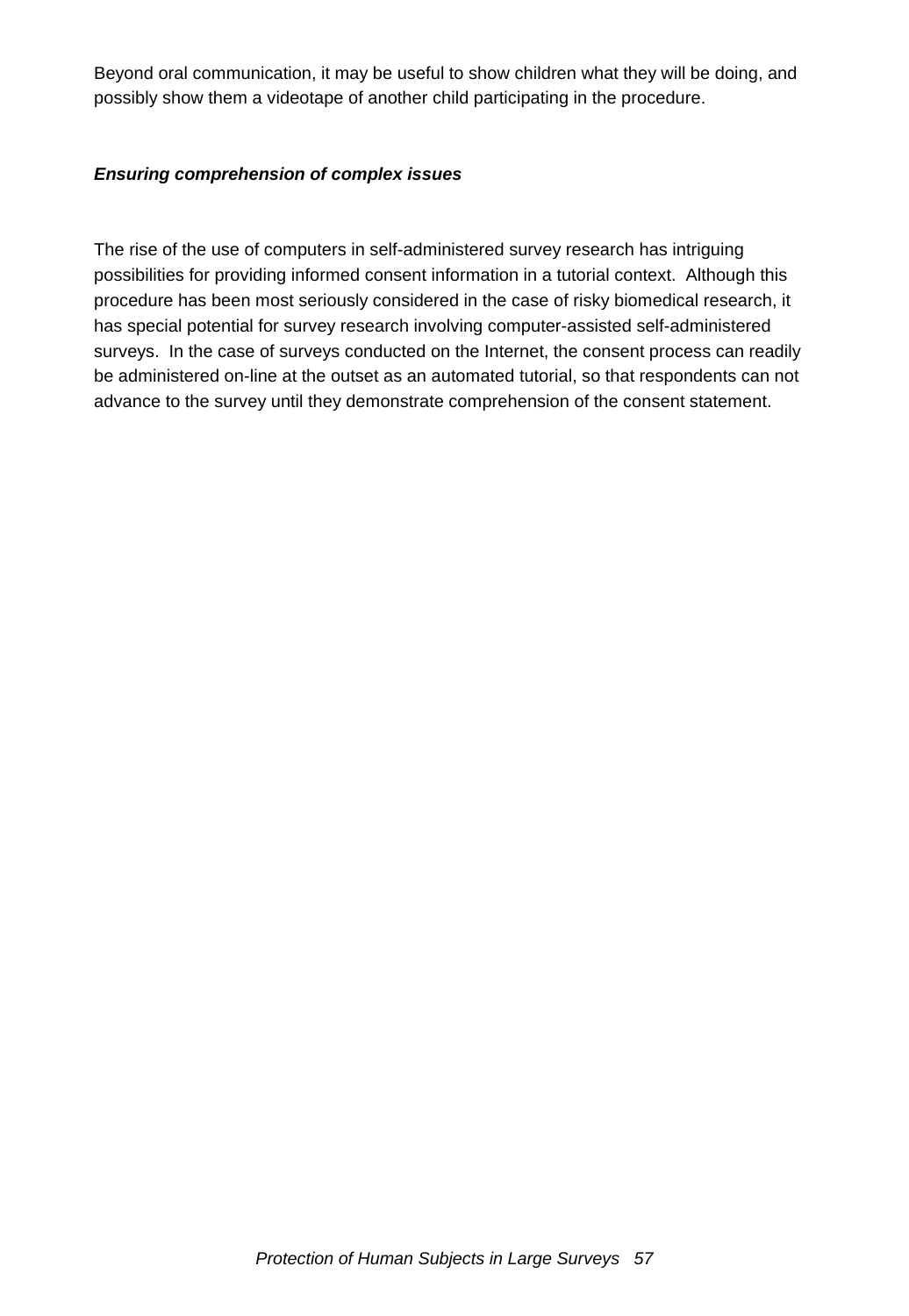# **10. Effects of signed consent on response rates and other aspects of conducting a survey or other study**

In 46.117, "Documentation of Informed Consent," the Common Rule sets forth the requirement that the interviewer read the consent form to the subject or a legally authorized representative or give the form to the subject to read, and that the subject or the representative sign the form. A number of alternative procedures are also set forth in the case of illiterate subjects or subjects who do not wish to sign a document for some reason.

Because there are various subcultures in the United States that are disinclined to sign documents, the general requirement of signed consent poses complications for research that depends on random sampling, such as sample surveys.

#### **Regulatory issues**

The issue of signed consent does not arise in some survey research for two reasons:

- *Exemption of anonymous adult surveys from the regulations. Research involving* survey or interview procedures with adult subjects is exempt from the Federal Regulations unless the information obtained is recorded in such a manner that the subjects can be identified and the data could place the subjects at risk of criminal or civil liability or damage the subjects' financial standing, employability, or reputation (45 CFR 46.101(b)(2)). However some IRBs review all surveys even if they meet the criteria for exemption.
- *Exemption from signed consent.* An IRB may waive signed consent, even when surveys are not anonymous, when the principal risks are connected with breach of confidentiality concerning the subject's participation in the research — such as in the study of sensitive topics — and the consent document is the only record linking the subject with the research (45 CFR 46.117 $(c)$ ). An IRB may waive signed consent or other elements of the consent procedure when it finds that the research involves no more than minimal risk to the subjects and involves no procedures for which written consent is normally required outside of the research context.

It is important to note that whenever an IRB exempts a survey from signed consent, including the consent of the primary or secondary subject, the IRB must record its analysis of the ways in which the protocol meets the above criteria in the documentation of its decision.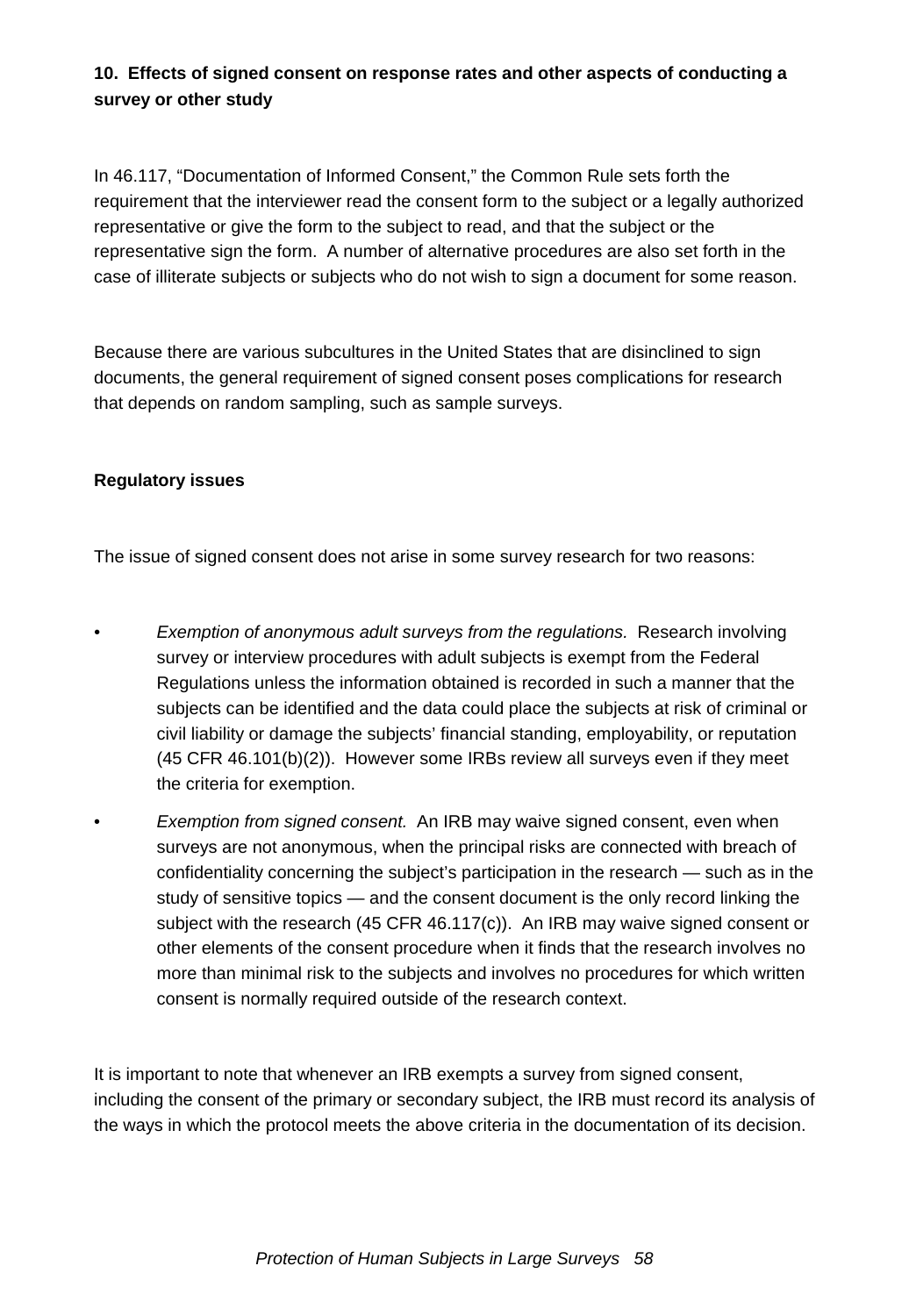In the case of high-risk interviews in which the only link to the respondent might be the signed consent, researchers can use other procedures such as witnessed consent. For example, a researcher interviewed a 16-year-old concerning his gang membership and his decision to leave the gang. Because his parents did not know about his gang involvement, researchers waived parental permission. Because his decision to discuss the gang and to contemplate leaving it could be very dangerous to him, the interview was conducted out of town at a small restaurant during non-meal hours. A colleague of the interviewer sat in an adjacent booth; overheard, witnessed, and documented the oral consent; and served as lookout in case a likely gang member entered the restaurant.

## **Background considerations**

It is well-documented that there are many groups within the United States that are very wary of participating in research and signing any documents, especially consent forms connected with a government research project. These conclusions are drawn from many sources, most notably (a) the U.S. Census Bureau which must contend with problems of undercounting among those populations that are skeptical of being enumerated, and (b) cultural anthropologists who focus primarily on those American cultures that are politically, educationally, or economically marginal.

The problems experienced by the U.S. Census Bureau are particularly relevant to this discussion. Census has had a long tradition of maintaining the confidentiality of its data, but the number of people willing to be enumerated has declined. The proportion of non-white individuals who are unwilling to be enumerated is about triple that of white individuals. Turner (1982) describes the findings of several key studies of public attitudes toward being identified in surveys, including studies by the American Statistical Association, the National Academy of Sciences, and the U.S. Census Bureau. Since that report, the undercounting situation with respect to minority populations has worsened.

Cultural anthropologist Murray Wax, in his testimony before the National Bioethics Advisory Commission (2000), poignantly described the challenges facing cultural anthropologists who seek to study unassimilated Hispanic and Indian cultures. If their IRB insists on signed consent, their research is rendered impossible. The reasons for refusal to sign documents varies. Among many Native Americans, there is a long history of losing land by signing documents they do not understand. Among members of populations who are conducting underground commerce, there is fear of identification and prosecution. Among members of many non-Western cultures, there is the belief that a person's word is what counts, and that requiring marks on a piece of paper (the signature or X) is meaningless and insulting.

Both Singer (1978) and Trice (1987) found that a significant number of respondents refused to participate in a survey if required to sign the consent form, but would participate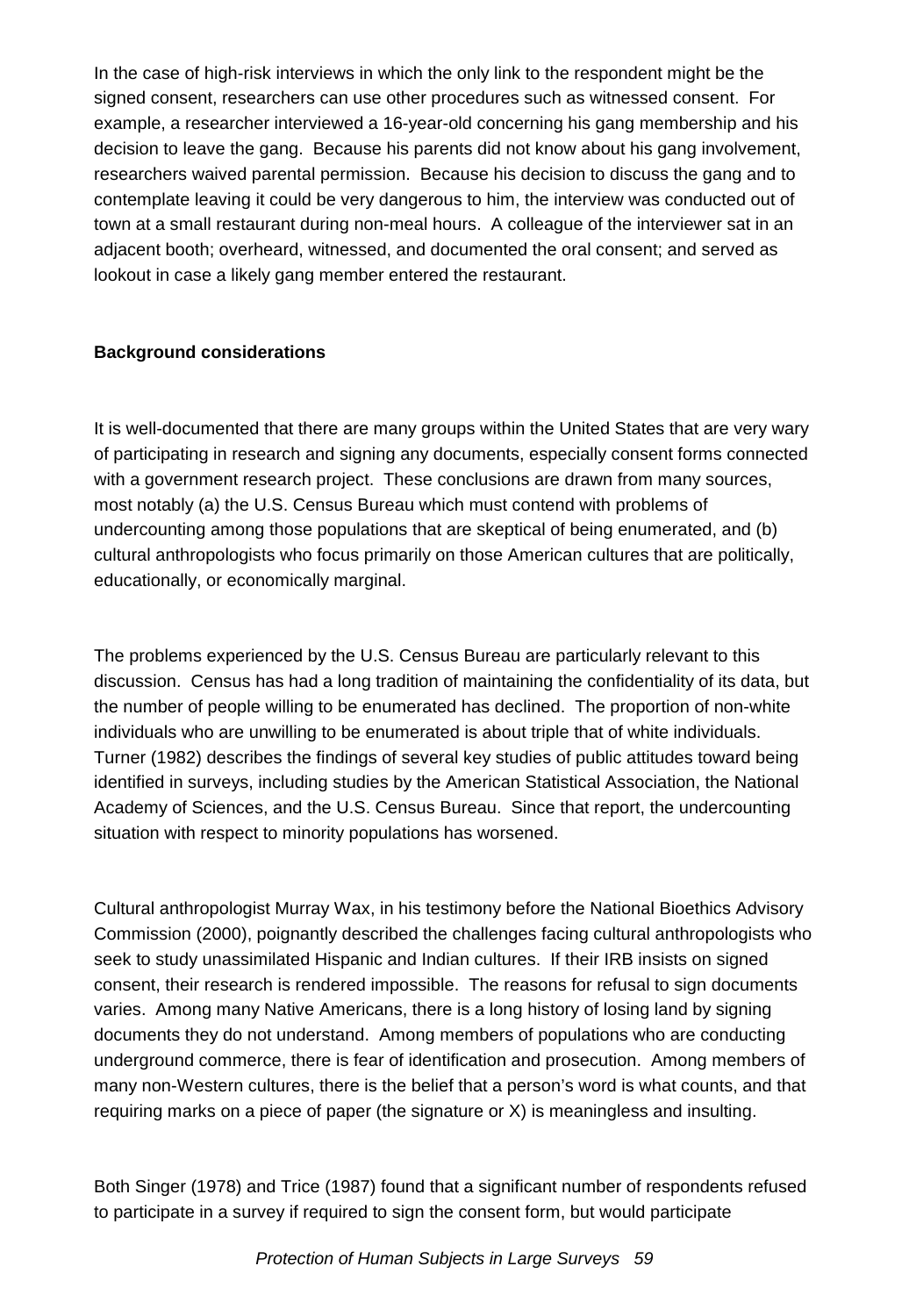otherwise. There has been no recent research on the effects of signed consent on response rates. However, if more current data were desired, specifically with respect to the NCVS, Census could readily research this. One approach would be to randomly assign a small proportion of each cultural subgroup studied to a condition in which they are asked to sign a consent form. The results of this condition could then be compared with the matched nonsigning group with respect to refusals, and perhaps also with respect to the quality (detail) of responses and the distribution of crime victimization events reported.

The NCVS might be exempt from signed consent under the Common Rule. While some of the questions may be sensitive insofar as asking respondents to recall victimization, they do not involve more than minimal risk except for a very few cases where there may be risk of some emotional upset.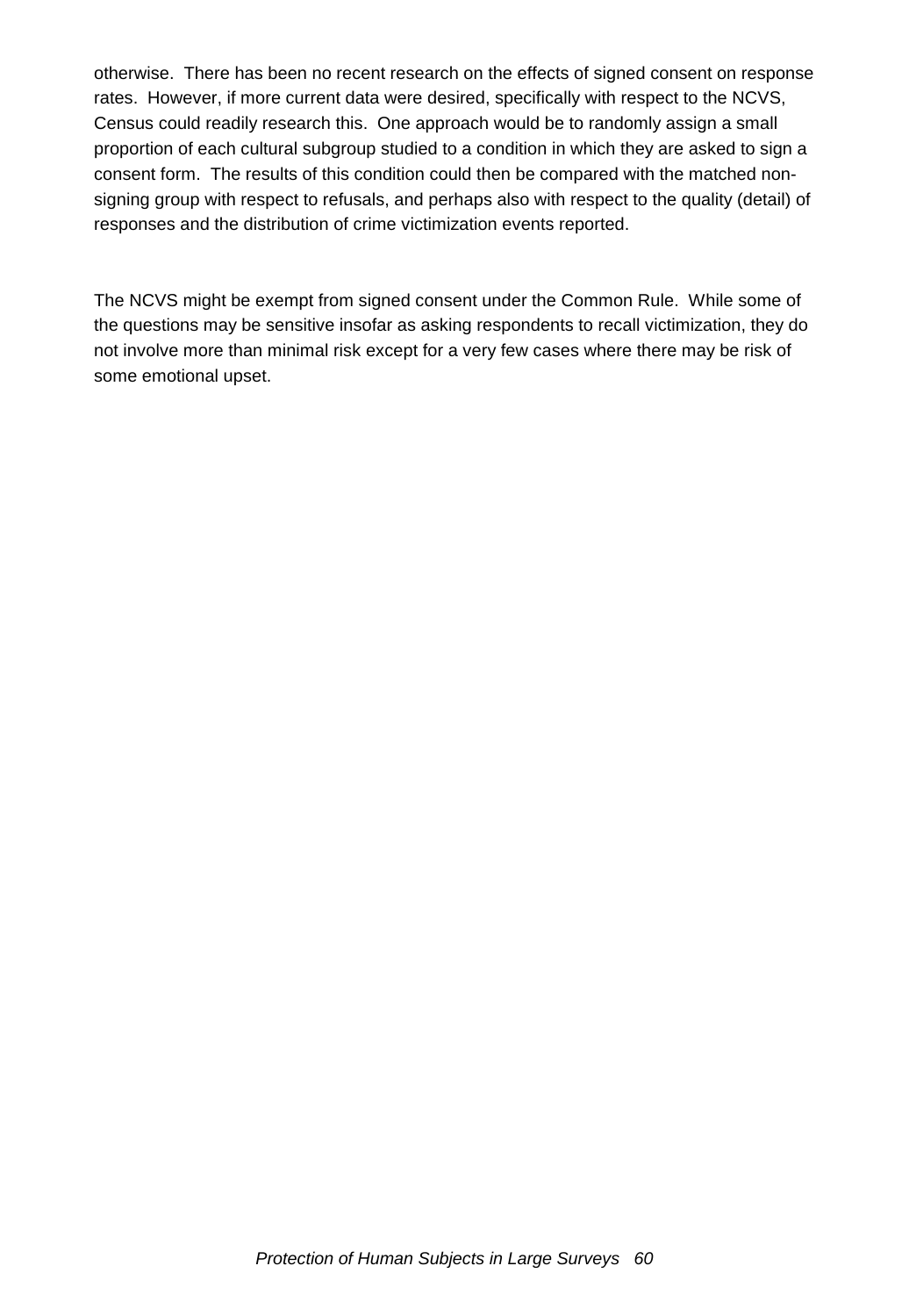#### **11. Researching ethical questions**

This report was written to provide specific answers to pertinent ethical questions, and to provide an overview of the many highly complex ethical questions to which the answer is "It depends…." Typically, the tough ethical questions pit two competing kinds of good against one another, and usually each kind of good brings with it competing bad side-effects. For example, should the informed consent be so comprehensive that it answers every question any participant might have, or would this be so long and tedious a document that respondents would tune out and be less well informed? Would comprehensiveness destroy or deter comprehension?

The research organization and its IRB quickly learn that each ethical dilemma is a bit different because research contexts, resources, and scientific, social, and regulatory environments differ. Most ethical and regulatory questions are resolved through reasoned discussion by the researchers and IRB, who examine the pros and cons of alternative approaches in detail. The decision makers seek the solution that seems — to them — to best fit the situation. The IRB may weigh ethical and regulatory decision criteria above scientific and practical criteria, while the researchers may rank these decision criteria otherwise and may persuade the IRB to place more weight on certain scientific and practical considerations. In accord with regulatory requirements, the IRB summarizes in its minutes the discussion, its reasoning, and the grounding of that reasoning in the regulations and the Belmont principles (beneficence, respect, and justice), and finally its conclusion. At this point, the decision of the IRB is in compliance with the Common Rule, and the researchers must comply with the decision.

There are dangers to some of the assumptions that IRBs and researchers may bring to their reasoned discussions as the following examples illustrate. During the last 25 years many social and behavioral scientists have expressed certainty that requirements of informed consent would destroy their ability to conduct valid research, but most of these views have proven fallacious. Similarly, many IRBs have insisted on individual, and even signed, informed consent of subjects in cultures such as Native American tribes, where decisions are made at a tribal, not individual, level, and where signing documents is regarded as insulting or dangerous. For examples of cultures that do not regard autonomy of the individual or signed consent as acceptable, see Marshall (1992) and Wax (2000). IRBs are required to have at least one community member who might be better able to speak for at least one other culture than can the rest of the IRB, for example, a community member who is an experienced school teacher can speak for the culture of the local schools. Some researchers are quite familiar with the cultures they study. However there are many instances in which IRBs and researchers do not know enough about what is "out there" to make sound ethical decisions.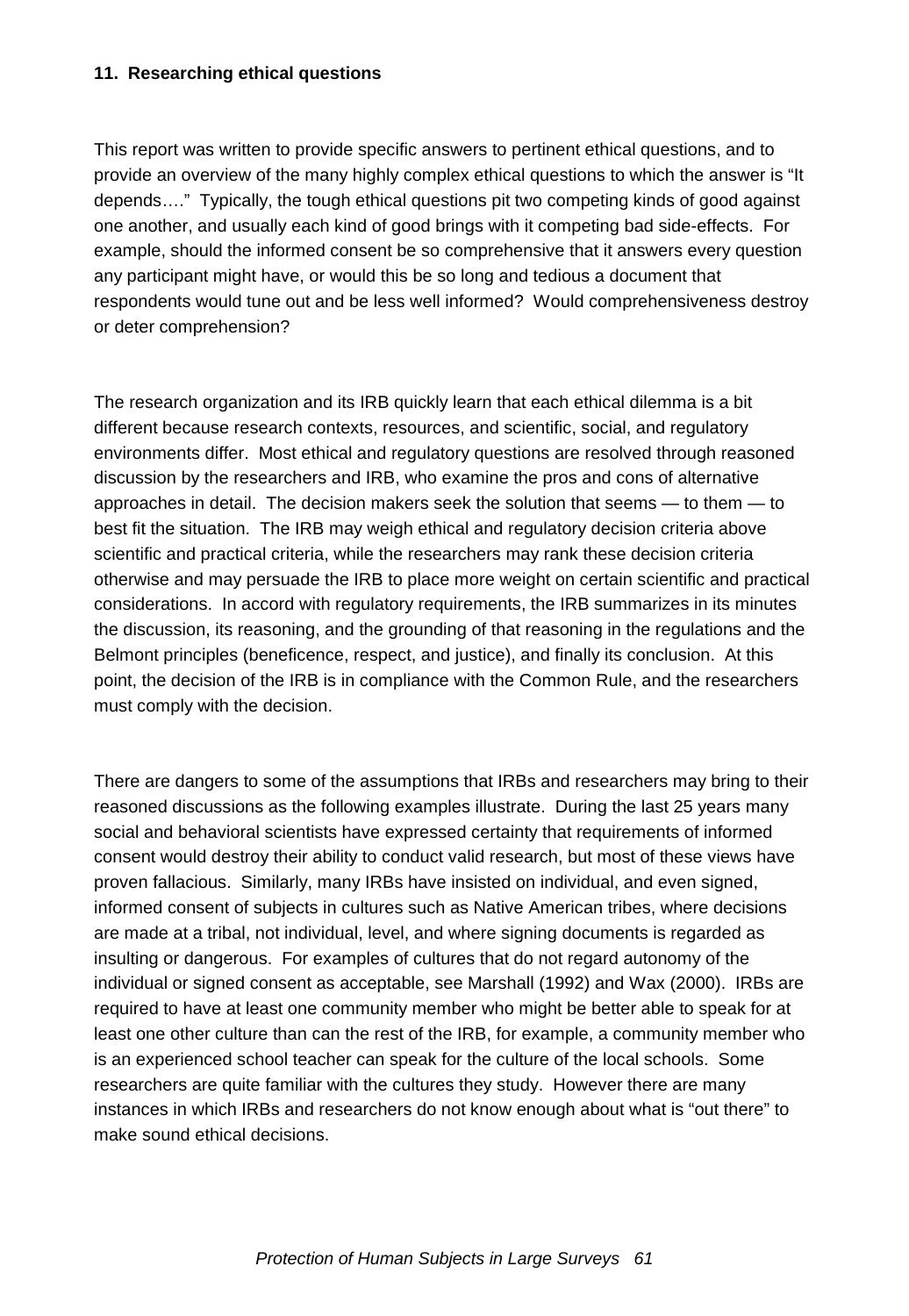Although ethics is a normative discipline, the ethics of survey research raises many questions that are empirical and methodological. Ethics requires that researchers obtain children's informed assent to participate; but does not tell us what kinds of information children can understand or what kinds of decisions they are competent to make at a given age. Ethics requires that researchers respect confidentiality of information obtained from respondents, but does not tell us whether respondents believe promises of confidentiality or whether such promises make a difference in their willingness to participate candidly. As this literature search reveals, major survey research organizations — Survey Research Center of the Institute for Social Research, University of Michigan; National Opinion Research Center, University of Chicago; the U.S. Census Bureau — carry out continuous programs of research on ways to improve their research methods. Many of these programs are stimulated by changes in the ethical or regulatory environment of social research.

In their continuing quest to improve ethical and methodological aspects of the NCVS, BJS and Census will undoubtedly face many empirical questions, some of which were raised in this report. Is the NCVS designed to evoke the most accurate responses from young teenagers or would a somewhat different version work better? Does signed informed consent affect willingness to participate or to answer sensitive questions?

Survey researchers can use several approaches to answer empirical questions. Some useful approaches are: the experiment within a study or as a pilot test prior to a study, the focus group to explore reactions of respondents to aspects of the intended survey and to generate new hypotheses to be tested, the ethnographic study of one's research populations, and the study of meta-communication within the research process. A brief outline of these approaches follows.

## **The experiment within a study**

Researchers can add one or more experimental conditions to some aspect of the study, and examine the effects of the variations in relation to one or more dependent variables. Here are a few examples:

The experimental conditions may be integral to the survey, such as the effects of anonymity or various kinds of confidentiality. Investigators might try different wordings of sensitive questions and different ways to jog subjects' memories. Researchers might perform these experiments in pilot tests or build them into the main study.

Sometimes such experiments are not intended to yield generalizable knowledge about survey research, but rather to provide information about the particular research issue. An example of such an experiment follows. Sieber and Saks (1989) mailed a survey to all U.S.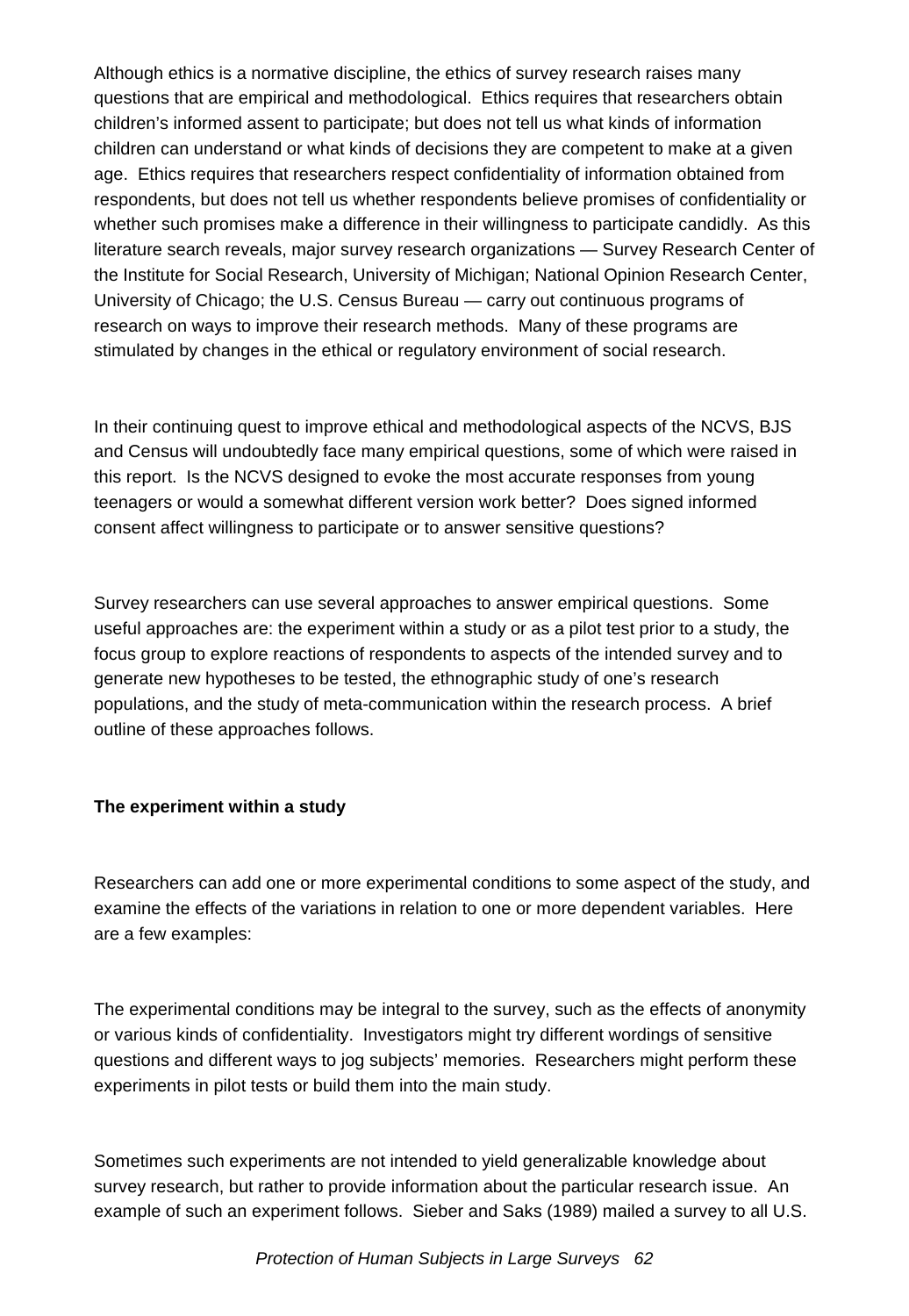and Canadian psychology departments that asked, essentially, whether departmental subject pool practices were in keeping with psychologists' code of research ethics and with the federal regulations of human research. Half of the respondents were asked to indicate the name of their university. Was the response rate or the admission of unethical or illegal practices equal for the two groups? Can either group be trusted to tell the truth? Clearly, anonymity had an impact, but not in the way expected. Response rate was unaffected, and there were only slightly more admissions of dubious practices by anonymous respondents. However all admissions by identified departments were accompanied by extensive rationales justifying their behavior. The profile of kinds of ethical improprieties was similar for the two groups. The survey had a 90% response rate. The results of the survey and the experiment within it indicated that departments were mindful of the ethical implications of their policies, sensitive or defensive about their breaches of ethical conduct, but basically honest in their responses to the survey. This is an example of an experimental result that probably could not be meaningfully generalized to other contexts but that provided additional information about both the ethical sensitivities of the respondents and the validity of their responses.

The experimental manipulation might precede the research itself, such as the mode in which researchers recruit subjects (for example letter, phone, or e-mail) the amount or kind of incentive researchers offer for participation, or the way researchers provide informed consent (for example individual verbal discussion, group discussion, pamphlet, videotape, or computer-assisted instruction). One prevalent idea that has not been reported yet in the literature is to present informed consent information via computer-assisted instruction when the research involves risks that are not easily understood. The subject would be tested, via the computer, on the information that the interviewer has presented, and not allowed to proceed until able to correctly answer questions about the informed consent process. The program then asks whether the respondent consents to participate. Researchers would electronically document the entire procedure for each subject. Dependent variables might include: willingness to participate, willingness and candor to respond to individual questions, satisfaction with the experience of participating, and how much the subject knows about the study right after participating.

The experimental manipulation might be in the technology of the survey itself. The survey may be administered in a face-to-face interview, web-based Internet survey, or computerassisted self-interview. The experimental manipulation might be the systematic variation of respondent-researcher characteristics. For example, does it matter whether the interviewer is of the same gender, ethnicity, or age bracket as the respondent?

## **The focus group**

The focus group is a form of qualitative research that is best suited for generating, as opposed to testing, hypotheses, and for exploring people's reactions to questions that are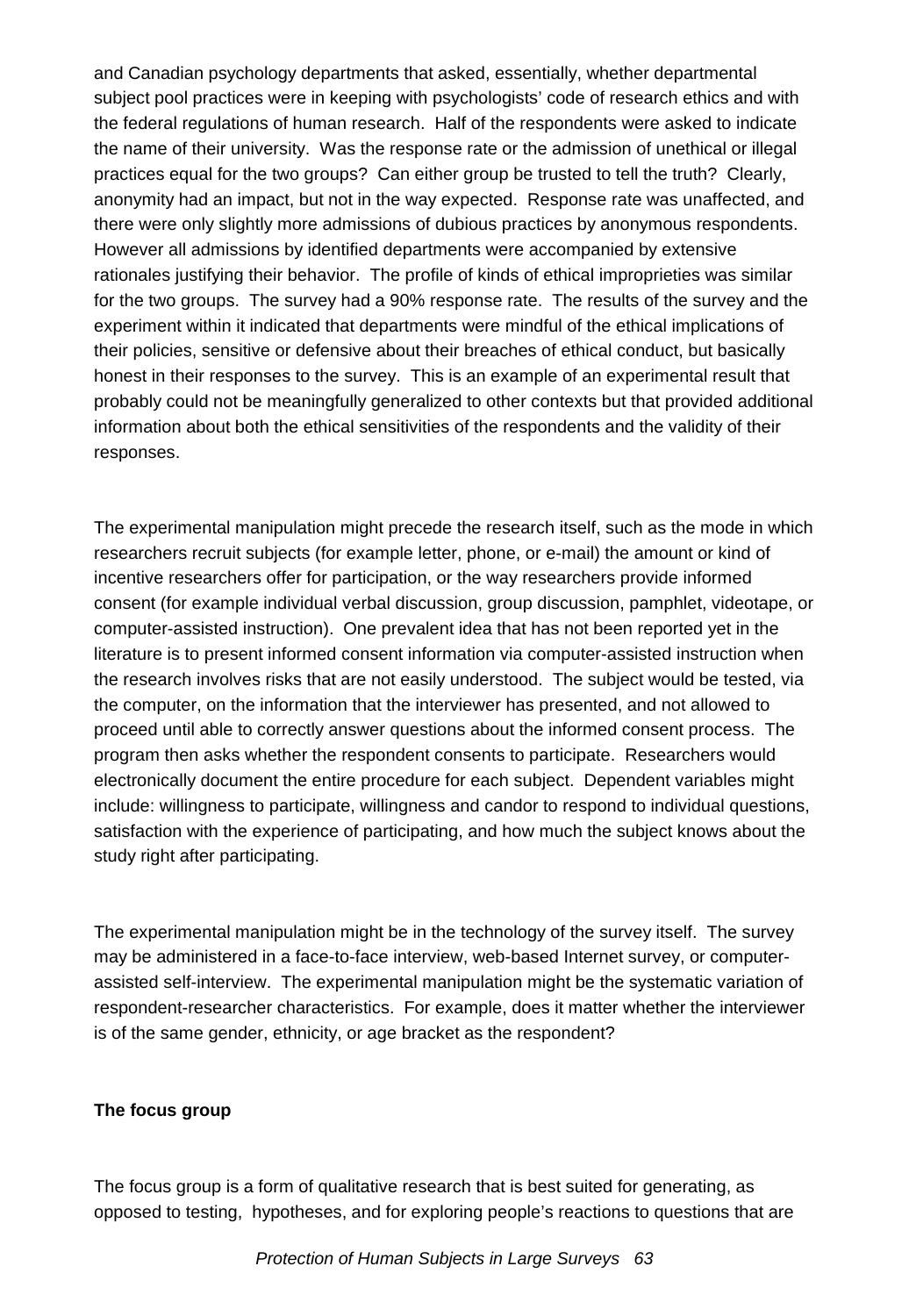somewhat new to them and for which they do not have ready, thought-out answers. David Morgan (1988) suggests the following uses of focus groups:

- To orient oneself to a new field of study,
- To generate hypotheses based on informants' insights,
- To evaluate different research sites or study populations,
- To develop interview schedules and questionnaires, and
- To get participants' interpretations of results.

Researchers can ask a properly organized focus group of about 5 to 12 persons the kinds of questions that people could not or would not answer in a survey or questionnaire, but that would evoke extensive lively discussion in a focus group. There are no right answers to focus group questions. The participants are the experts; their role is to tell the researcher such things as how they feel about a certain issue, what they need or want, or what approach to some activity they would find preferable or believe would work.

For example, sociologist Benjamin Bowser (Bowser and Sieber, 1993) sought to find out what crack cocaine-using inner-city teenagers know about HIV infection and safe sex, and what kinds of sexual practices they engage in. He hung out in an inner-city neighborhood, got to know street kids, and invited them to focus groups over pizza. He told them what he needed to know to help kids help themselves, and asked their advice on how to go about surveying kids who frequent crack houses. Their advice led him to develop an innovative and successful survey research approach and to achieve major survey research findings on the risk behavior of this population.

Although the researcher has specific questions in mind for the group to answer, it is often unnecessary to ask more than the first question. As the group takes on a life of its own, it may raise and answer all of the researcher's unasked questions and provide powerful unexpected insights along the way. It is important that the researcher have goals in mind so that the group can be kept somewhat on the subject; but it is equally important that the researcher be flexible enough to permit unexpected but highly valuable new ideas to emerge. At the conclusion of the focus group, which often could go on much longer than the leader permits, the participants each have much clearer ideas about the topic, ideas which they are able and willing to articulate. It is a common practice to give individual respondents a questionnaire after the focus group so that they can give their individual responses to questions in a short answer or Likert Scale format.

Focus groups can be operated very inexpensively and simply. Commercial marketing firms may charge many thousands of dollars for one or more focus groups that involve one-way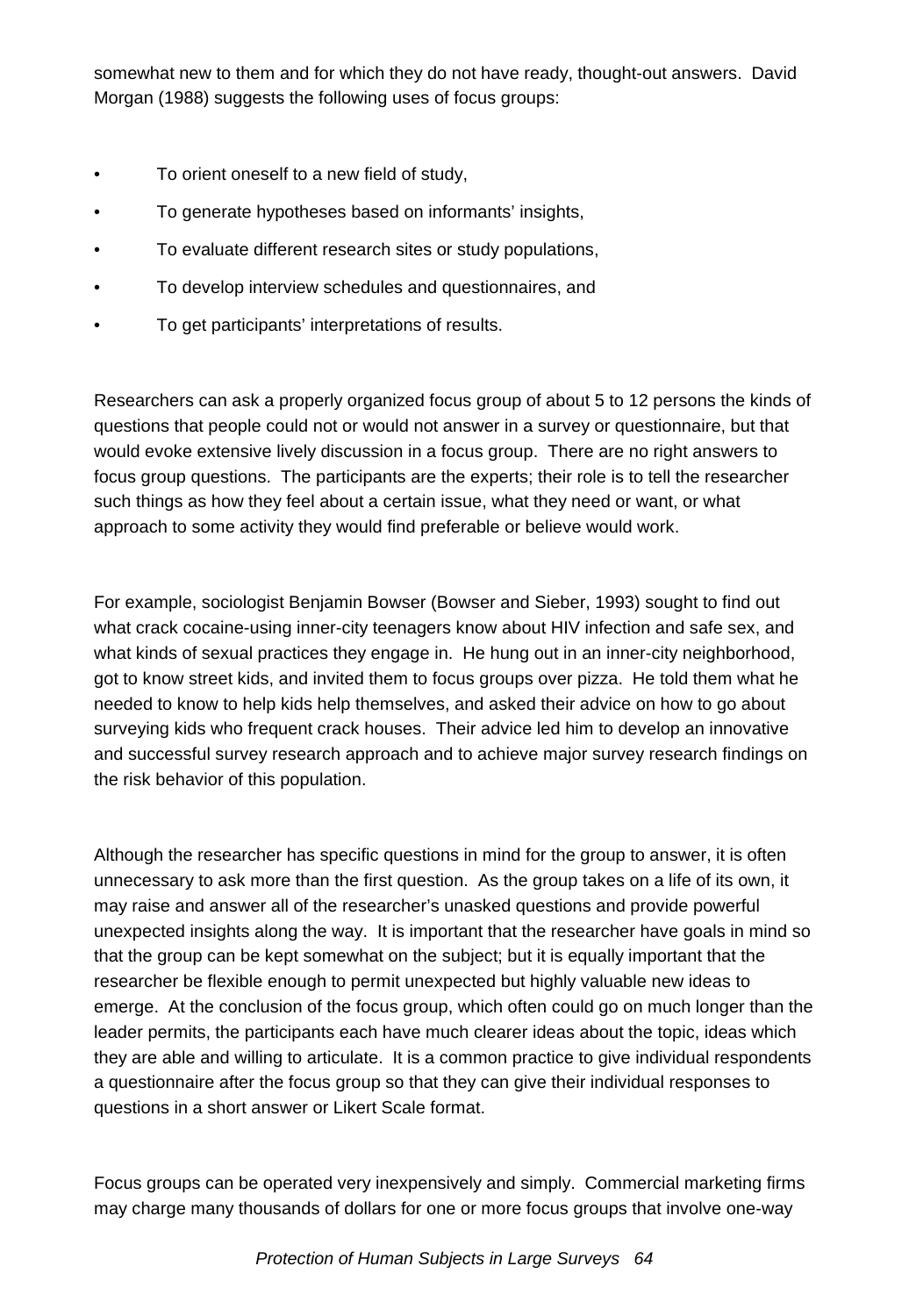mirrors, videotaping, and hours of transcribing. However most researchers find that an effective approach is to involve a discussion leader and two assistants who sit nearby and take notes on the main ideas that are raised. Near the end of the focus group the assistants may summarize their notes to the participants to ask if there are ideas they want to add or if the note-takers got it right. An outstanding source of information on conducting focus groups is Krueger (1994 or a later edition). A brief discussion of how to use and conduct a focus group is found in appendix B of this paper.

## **Ethnography**

Issues of respect for research participants, informed consent, risk/benefit assessment, privacy and confidentiality, and respondents' willingness to participate candidly and to answer sensitive questions take on a different character when surveying members of deviant or marginalized populations. Obviously each deviant population is different and requires a different ethnographic approach.

Some populations of interest to researchers conducting surveys on crime victimization are persons whose unconventional, transitory, or lower-status lifestyle make them highly likely candidates for crime victimization. These populations include groups of homeless people, unassimilated immigrants (legal and otherwise), prostitutes, households of drug dealers, and enclaves of young gay men who have migrated to cities where their lifestyle may be more acceptable. If researchers wish to interview members of such groups, they must know where, when, and how to do so; above all, they must know how to establish enough trust to create a viable relationship and obtain candid answers.

Researchers can use the knowledge of urban anthropologists and other professionals who have worked with the population they seek to study to prepare their survey. However this neither establishes the legitimacy of the researcher to ask for sensitive information nor gives the researcher the level of comfort needed to work in the environment of their respondents. It is well known that the personal characteristics of a participant observer affect his or her research practice (e.g., see Wax, 1979). Researchers may find it necessary to match backgrounds of interviewer and target population, including matching ethnicity, gender, or language. For example, a female doctoral student who had once been homeless conducted highly useful research and AIDS outreach with homeless women who used injection-drugs in San Francisco. She socialized with members of her target population for a few weeks, after which she rented a "flop house" and put on dinners for the people she wished to survey. She knew how to organize her interaction with them so that they could avoid police hassles. She respected them and conversed with them in a familiar way, and they knew and trusted her. Moreover, she was close enough to them and their lifestyles that she could evaluate their responses for candor, and interpret responses that would not be interpretable by persons unacquainted with this culture and setting.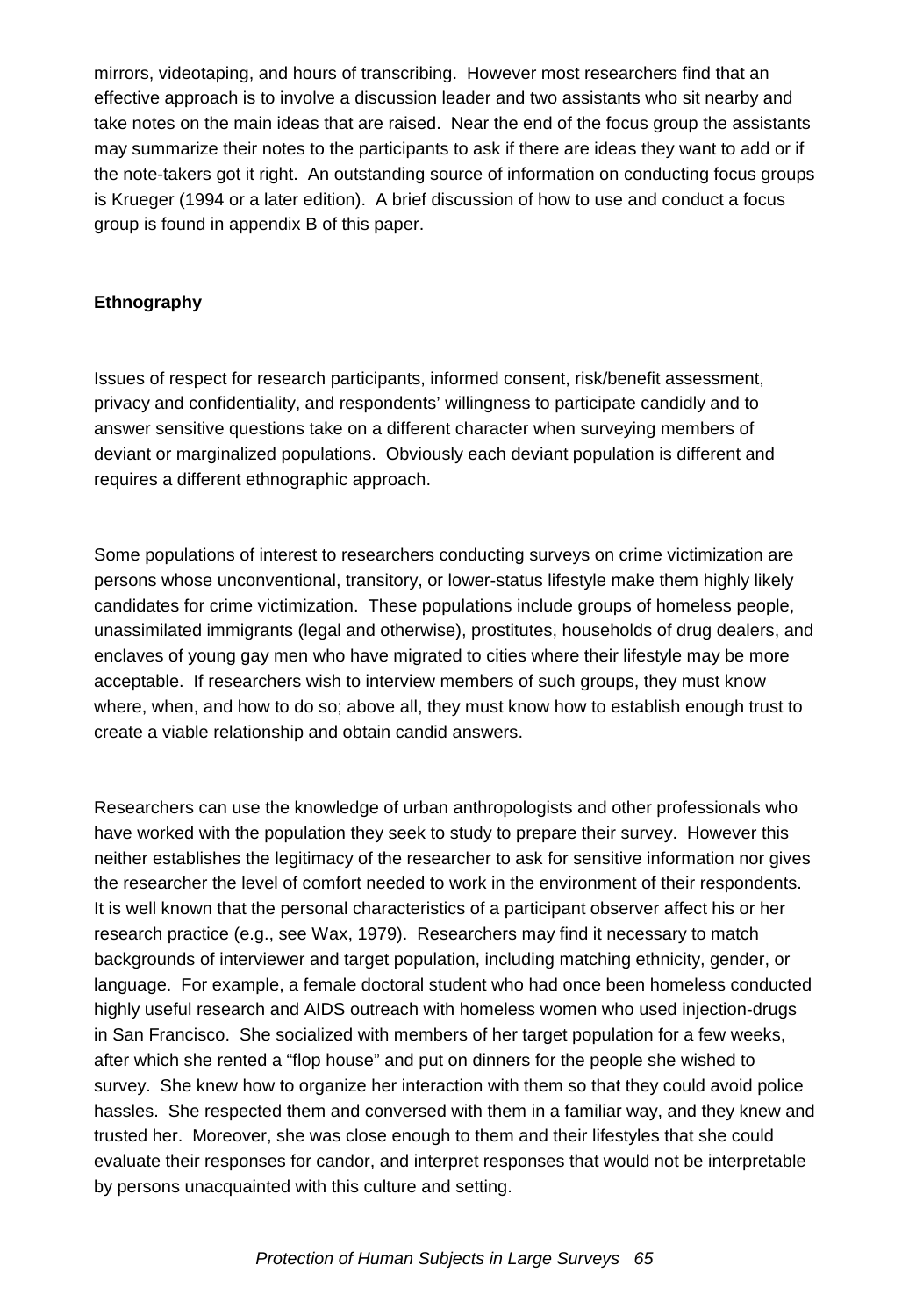It is well documented by those who perform empirical research on the process of survey research that there are considerable individual differences among trained interviewers in the results they achieve. An interesting example is found in the work of Singer and Frankel (1982) who studied informed consent procedures in telephone interviews. Two aspects of informed consent were varied: information about the content of the interview and information about its purpose. There was a brief and a more detailed and honest version of each. Singer and Frankel found that these factors made little difference in the quality of the data collected and the meaning of the experience for the respondents. By far the largest variation in response rate to the survey occurred among interviewers. The more experienced interviewers produced a higher response rate using the brief consent procedures that they were used to, while the less experienced interviewers produced a higher response rate using the more lengthy experimental procedure.

To date there is very little understanding of what factors enter into the success of welltrained interviewers. However it is obvious that there is considerable meta-communication that occurs between researcher and subject. Researchers know that tone of voice, body language, mirroring and congruence with the respondent, physical characteristics, room arrangement, and distance between persons make a difference in some situations (Sieber, 1996). The question is whether researchers need to be concerned with any of these differences to conduct survey research effectively and efficiently.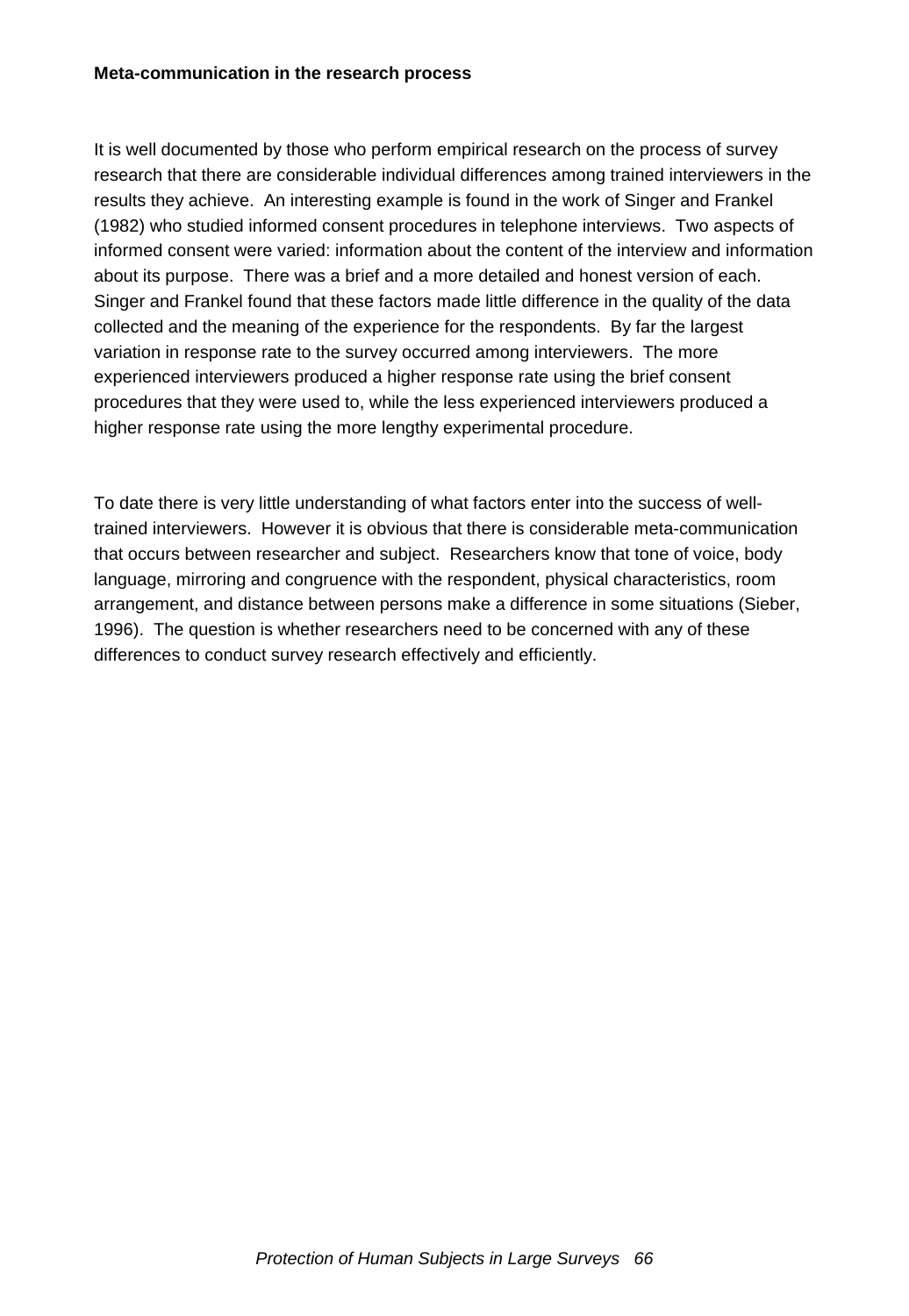## **12. Keeping abreast of new developments and answering questions**

A growing variety of informational resources on the ethics and regulation of human research attest to the need for researchers to keep abreast of new and old issues and to learn from others. The following resources are useful to researchers and IRBs.

#### **On-line resources**

Relative to other areas of human research, researchers regard survey research as relatively risk free, and anonymous surveys that do not ask sensitive questions are exempt from IRB review. Consequently there are as yet no on-line tutorials concerned with ethics and regulations of survey research. In fact there are no tutorials dedicated to social and behavioral research; there are only tutorials for biomedical research. However there is indication that Office of Human Research Protections (OHRP), Department of Health and Human Services, which provides guidance on Common Rule questions, has plans to offer within the year an on-line tutorial concerned with social and behavioral research.

There are other ways in which survey researchers can find answers to their questions online. Members of any IRB that is instituted in connection with the NCVS should join the online discussion group entitled McWirb (**http://www.mcwirb.org**). Members may post questions, share information, and learn how other IRBs in the United States and Canada handle issues.

## **Meetings**

Two kinds of professional organizations regularly hold meetings that deal with ethical issues in research.

The primary organization is Public Responsibility in Medicine & Research (**http://www.primr.org**), which holds annual meetings in Boston in December and in San Diego in October. It holds other meetings at irregular intervals. It is located at 132 Boylston Street, Boston, MA 02116; phone 617-423-4112, FAX 617-423-1185.

The other professional organizations are scientific societies, such as the American Association for the Advancement of Science **(http://www.aaas.org)**, American Sociological Association **(http://www.asanet.org)**, and the American Psychological Association **(http://www.apa.org)**. Their examination of ethical issues usually occurs at their annual scientific meetings, and is far less intense or focused than are the sessions at PRIM&R.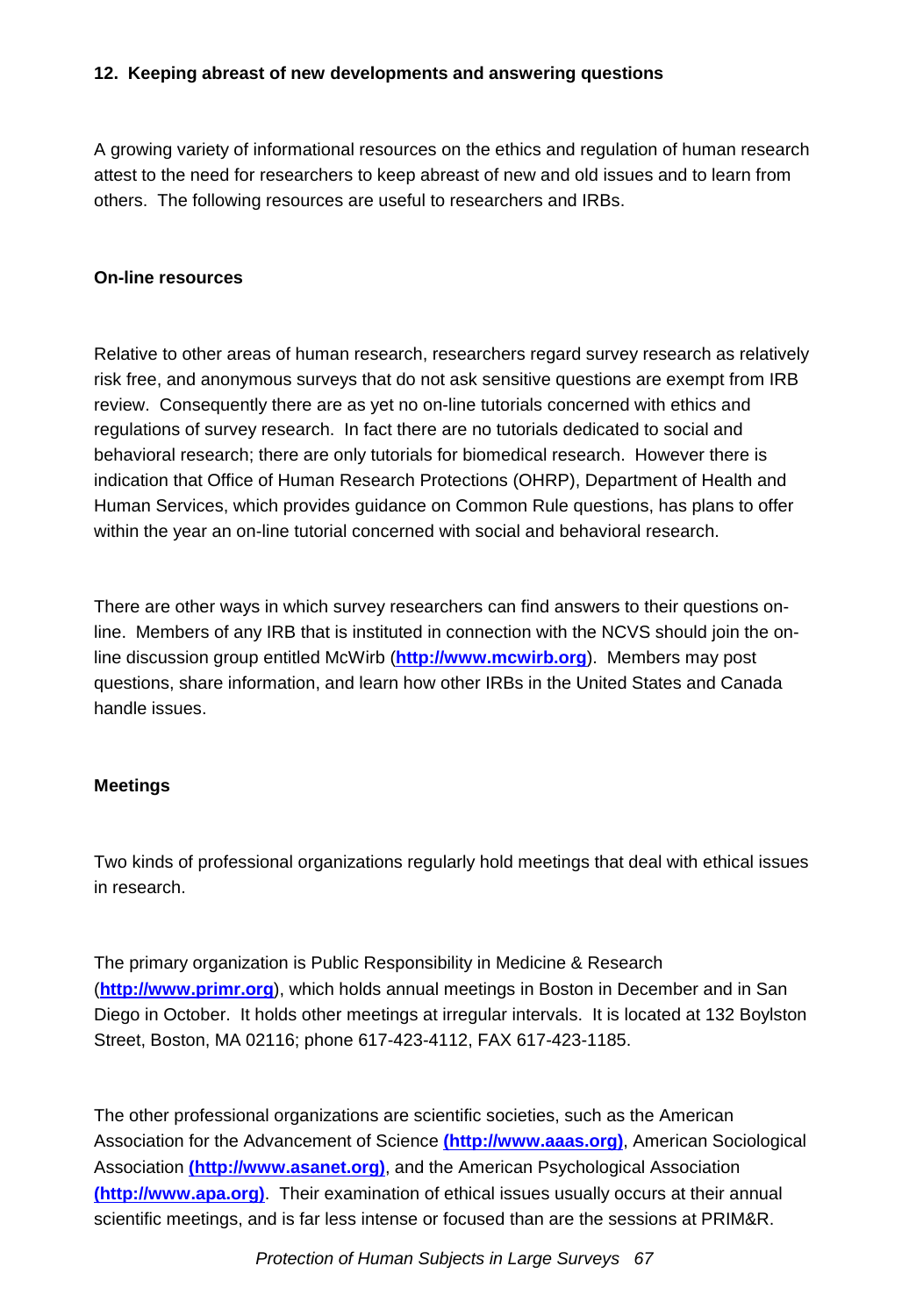## **Journals**

There are two journals devoted largely to ethical issues in human research that carry articles of concern to survey researchers.

*Ethics & Behavior* is edited by Dr. Gerald Koocher, Department of Psychiatry, Children's Hospital, 300 Longwood Avenue, Boston, MA 02115 (**http://www.erlbaum.com/Journals**).

*IRB: Ethics and Human Research* is edited by Betty Criger, and published by the Hastings Institute. It is of particular interest to IRB members, research administrators, and investigators in the biomedical and behavioral/social sciences. It is published by the Hastings Center at Garrison, New York 10524, phone 845-424-4040, fax 845-424-4545, or see the journal index at **http://www.thehastingscenter.org/publications**.

Two other journals that may be of tangential interest to BJS are *Scientific & Engineering Ethics*, edited by Stephanie J. Bird and Raymond Spier, **http://www.opragen.co.uk**, and *Accountability in Research*, edited by Dr. Adil E. Shamoo, **http://www.gbhap.com/journals/149**. These journals rarely publish articles of interest to survey researchers.

## **Informal local groups**

NCVS researchers concerned with ethical issues may have more interests/issues in common with other government agencies that conduct survey research than with researchers engaged in other kinds of survey research. It may prove worthwhile to develop a consortium of government agency IRB chairs, administrators, researchers, and other interested members to discuss and exchange ideas and information.

## **Office of Human Research Protections**

The Office of Human Research Protections (OHRP), Department of Health and Human Services, can provide useful guidance. OHRP is at **http://ohrp.osophs.dhhs.gov/**. OHRP's phone number is 301-496-7005.

A useful document is the OHRP publication Protecting Human Subjects: Institutional Review Board Guidebook, which is available from OHRP and on-line at **http://ohrp.osophs.dhhs.gov/irb/irb\_preface.htm**.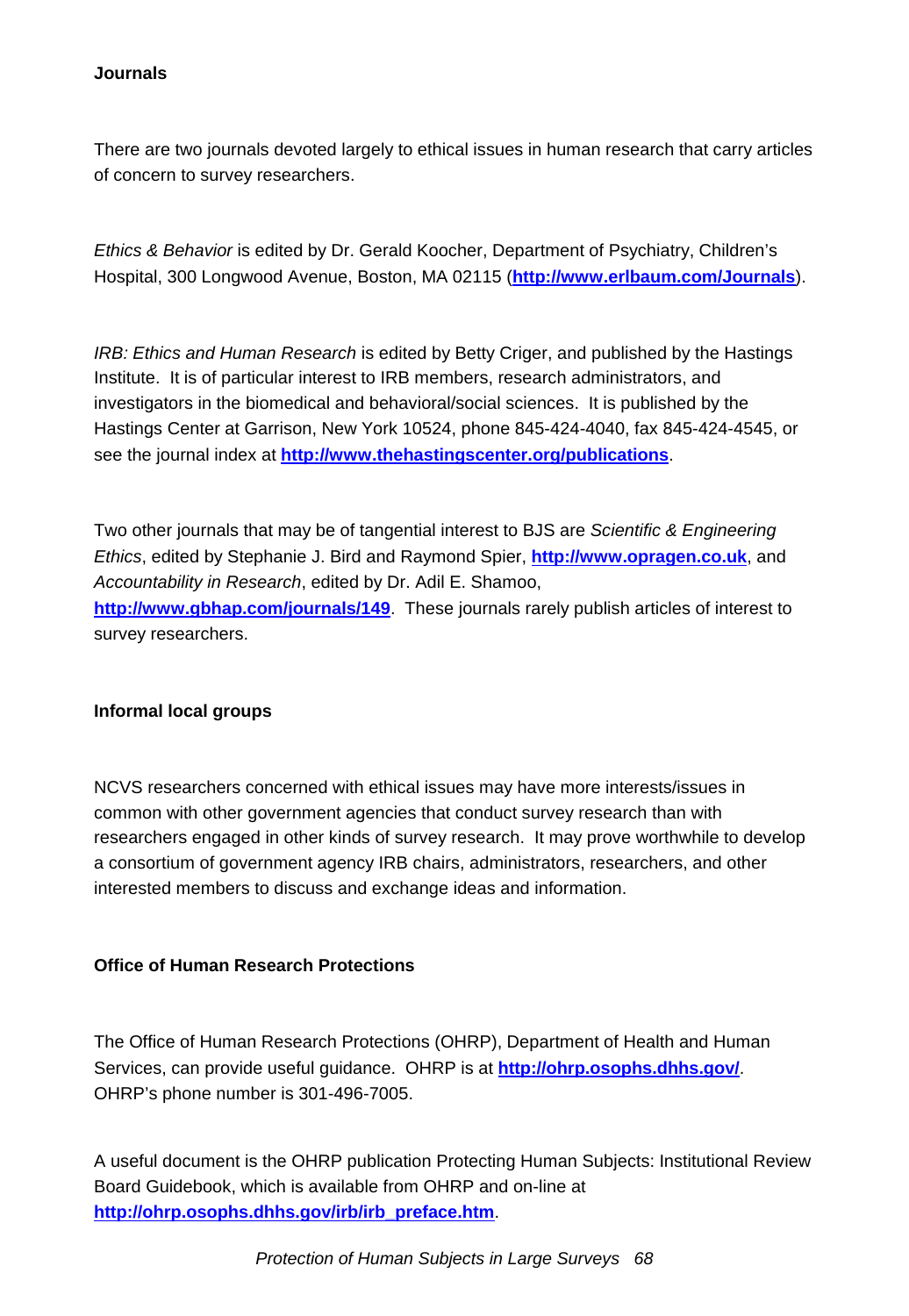# **13. Briefly annotated bibliography of literature cited**

American Psychological Association, *Ethical Principles of Psychologists and Code of Conduct* (Washington, D.C.: APA, 1992).

*While most of this code of ethics pertains to clinical practice and other non-research activities, Sections 6.06 to 6.26 concern research and are heavily relied upon not only by psychologists but by other organizations concerned with ethics and regulations of human research.*

A. W. Austin and R. F. Boruch, "A 'Link File System' for Assuring Confidentiality of Research Data in Longitudinal Studies," *American Educational Research Journal* 7, 615-624 (1970).

*This article describes highly sophisticated techniques for linking files without the possibility of discovery of individual identities.*

P. J. Barker and R. F. Cooper, "Do Sexual Health Questions Alter the Public's Response to Lifestyle Questionnaires?" *Journal of Epidemiology and Community Health* 50, 688 (1996).

*The finding that just one sensitive question did not affect response rate leaves one to wonder what is the threshold for making a survey too sensitive, and hence for affecting response rate.*

David M. Bersoff and Donald M. Bersoff, "Ethical Issues in the Collection of Self-Report Data," in A. A. Stone, J. S. Turkkan, C. A. Bachrach, J. B. Jobe, H. S. Kurtzman, and V. S. Cain, eds., *The Science of Self-Report: Implications for Research and Practice* (Mahwah, N.J.: Lawrence Erlbaum Associates, 2000), pp. 9-24.

*The risks connected with self-report surveys are discussed, pointing out that surveys can ask for far more personal information than is available by observation or experiment. An anonymous survey, requiring no IRB review or informed consent, may deeply invade privacy and cause much emotional upset by probing into painful experiences.*

O. Boikess, *Privacy Protection for Research Subjects: Certificates of Confidentiality*, personal communication, 2000.

*This communication sets forth details of a legal case, heard in the Supreme Court of New York, in which the power of the Certificate of Confidentiality was tested and upheld.*

R. F. Boruch and J. S. Cecil, *Assuring the Confidentiality of Social Research Data* (Philadelphia: University of Pennsylvania Press, 1979).

*This book, now out of print, might be regarded as the most important publication on*

*Protection of Human Subjects in Large Surveys 69*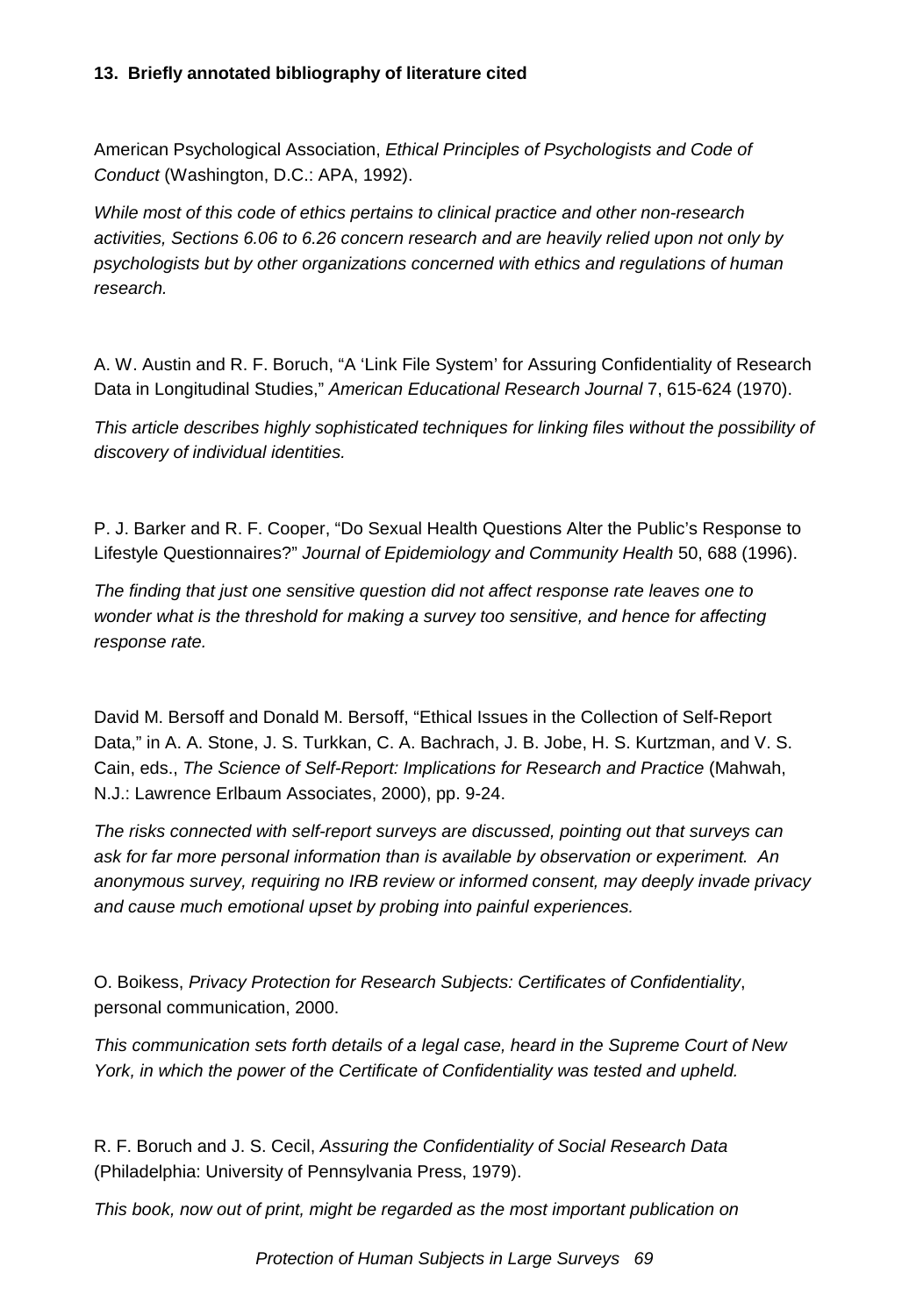*approaches to assuring the confidentiality of social research data. It catalogs and describes the many kinds of approaches to assuring confidentiality, such as procedural, statistical, and legal. Though a few parts of it would be rewritten in light of new information, it remains a seminal work.*

B. P. Bowser and J. E. Sieber, "AIDS Prevention Research: Old Problems and New Solutions," in C. M. Renzetti and R. M. Lee, eds., *Researching Sensitive Topics* (Newbury Park: Sage, 1993), pp. 160-176.

*The challenge of AIDS prevention calls for new combinations of research tools that enable social scientists to understand why a particular intervention succeeds or fails. This chapter describes a series of approaches, including the use of focus groups, to reconceptualize AIDS prevention research and to improve methods and theory in this area.*

D. T. Campbell, R. F. Boruch, R. D. Schwartz, and J. Steinberg, "Confidentiality-Preserving Modes of Access to Files and to Interfile Exchange for Useful Statistical Analysis," *Evaluation Quarterly* 1, 269-300 (1977).

*The authors present many techniques that enable useful data sharing and secondary analysis without jeopardizing confidentiality of data.*

A. H. Church, "Estimating the Effects of Incentives on Mail Survey Response Rates: A Meta Analysis," *Public Opinion Quarterly* 57, 62-79 (1993).

*This is a useful empirical study of the effects of financial incentives on willingness to participate in survey research.*

R. B. Cialdini, *Influence: The Psychology of Persuasion* (New York: Morrow, 1993).

*This important book helps us to better understand subtle forces of persuasion that are at work in survey research and other contexts.*

J. E. Corbin, "Child Abuse and Neglect: The Cultural Context," in R. E. Helfer and R. S. Kempe, eds., *The Battered Child* (Chicago: University of Chicago Press, 4<sup>th</sup> ed., 1987), pp. 239-255.

*The authors discuss a wide range of definitions of child abuse and neglect, and show that the incidence of abuse and neglect vary widely depending on definitions.*

W. W. Darrow, H. W. Jaffe, P. A. Thomas, H. W. Haverkos, M. F. Rogers, M. E. Guinan, D. M. Auerbach, T. J. Spria, and J. W. Curran, "Sex of Interviewer, Place of Interview, and Responses of Homosexual Men to Sensitive Questions*," Archives of Sexual Behavior* 15,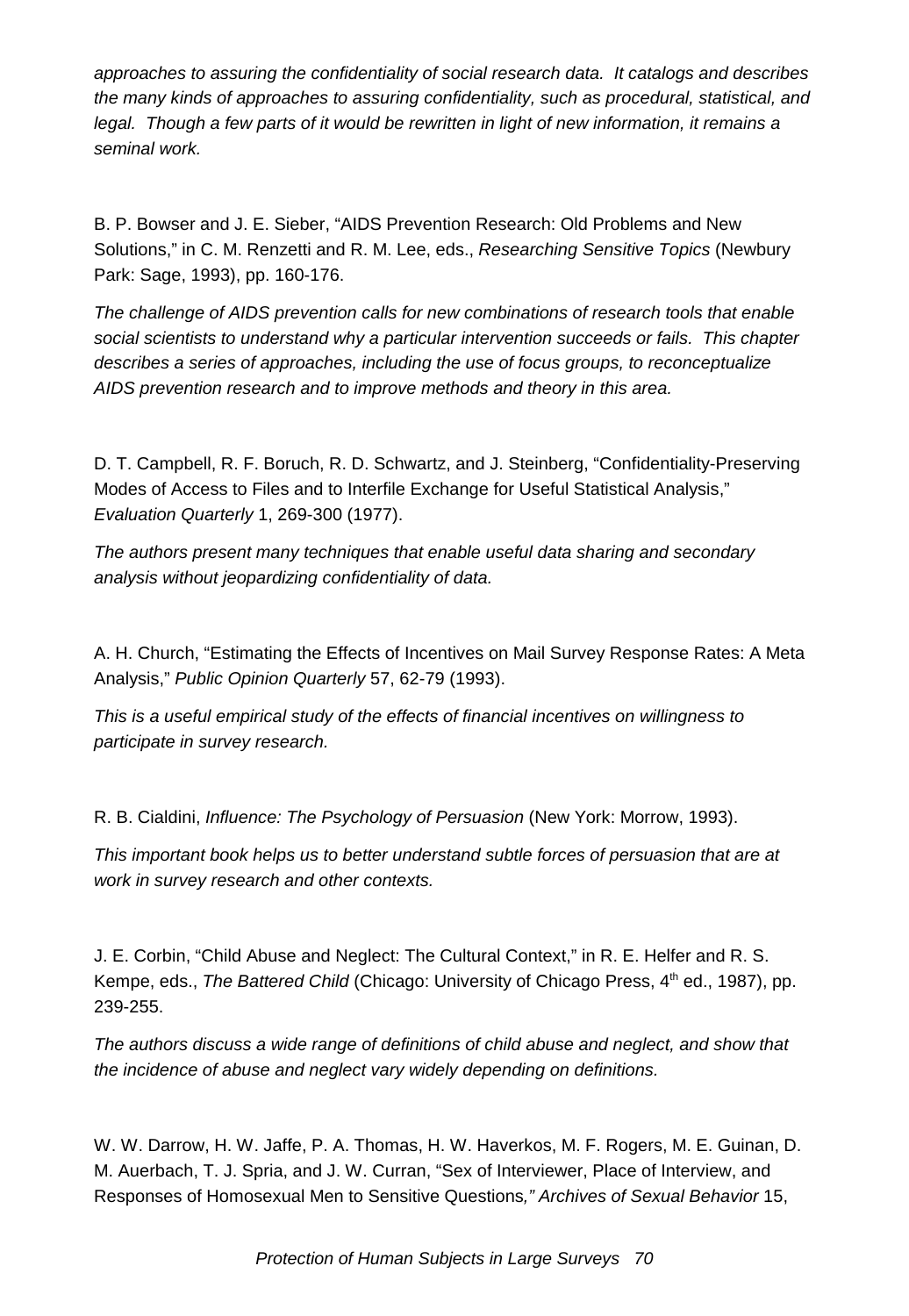79-88 (1986).

*Their examination of a variety of physician-patient interviews revealed virtually no differences as a result of gender of interviewer and location of interview.*

C. B. Fisher and S. A. Wallace, "Through the Community Looking Glass: Reevaluating the Ethical and Policy Implications of Research on Adolescent Risk and Psychopathology," *Ethics & Behavior* 10, 99-118 (2000).

*This article, based on community focus groups, urges investigators to seek the perspectives of teenagers and parents in evaluating the personal and political costs and benefits of research on adolescent risk behaviors.*

J. L. Freedman and S. C. Fraser, "Compliance Without Pressure: The Foot-in-the-door Technique," *Journal of Personality and Social Psychology* 4, 195-202 (1966).

*This seminal study of the way in which persons could be gotten to accede to unreasonable requests has triggered a variety of studies that have informed survey researchers about ways to approach sensitive topics.*

E. Gil, *The California Child Abuse Reporting Law: Issues and Answers for Professionals* (Publication No. 132 [10/86]), 1982. Available from the State of California Department of Social Services, Office of Child Abuse Prevention, 744 P Street, M.S. 9-100. Sacramento, CA 95815.

*This document provides many useful tips to the professional who is subject to mandatory reporting of child abuse in California. Gil's recommended wording to warn respondents that confidentiality of survey or interview data is not absolute is of particular interest.*

J. Gilbert, *Protecting Confidential Research Information from Disclosure in Litigation*, personal communication, Federal Judicial Center Memo, July 7, 2000.

*In this memo, legal intern Gilbert sets forth the legal limits of protection to subpoenaed data; of particular interest is his discussion of the methods of legal discovery that can be used to obtain data that have been sent outside of the country.*

E. Gray and J. Cosgrove, "Ethnocentric Perceptions of Childrearing Practices in Protective Services," *Child Abuse and Neglect* 9, 389-396 (1985).

*Adding to the difficulty of defining child abuse is the prevalence of major differences among ethnic groups in punitiveness of childrearing practices.*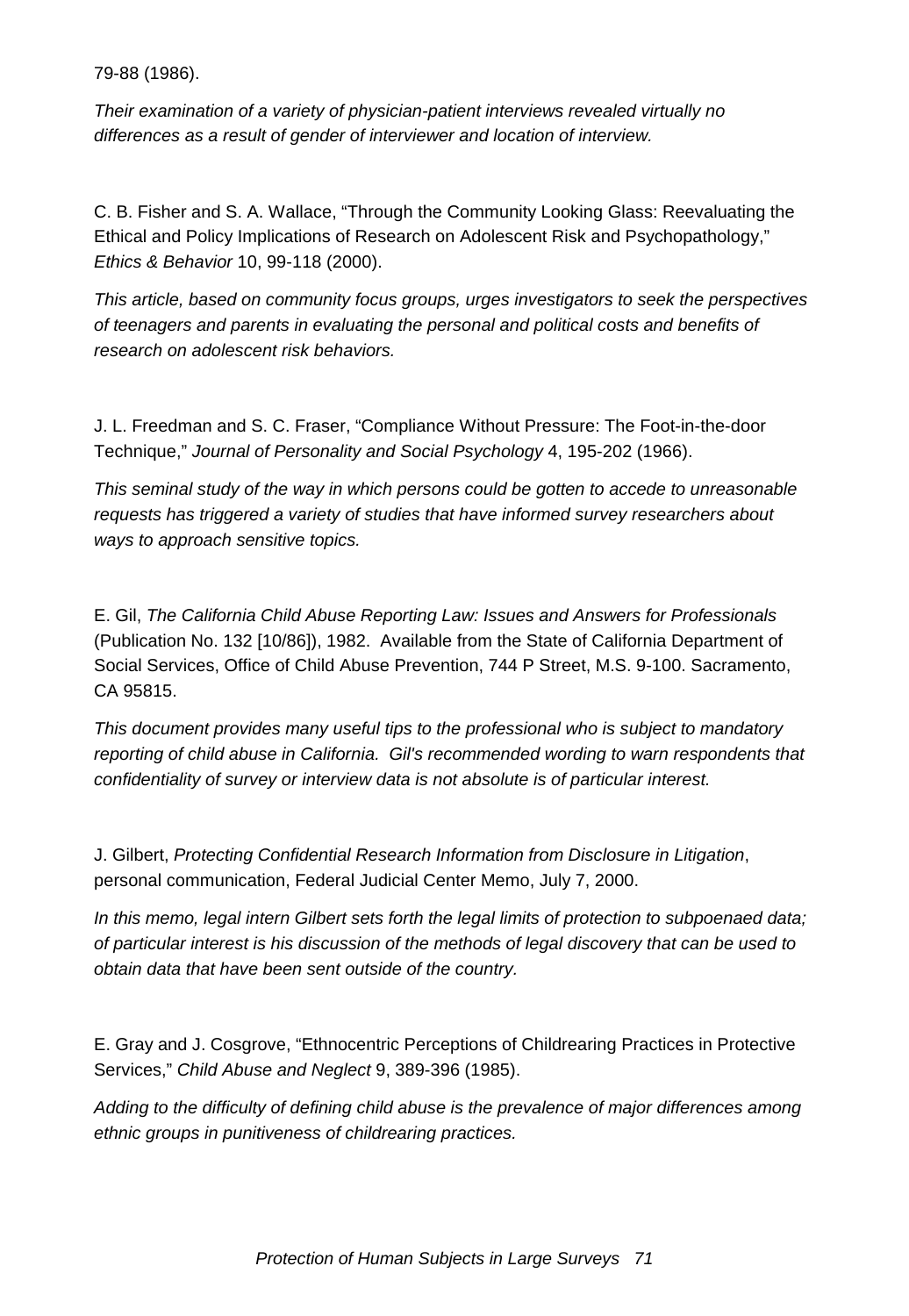T. P. Johnson and R. W. Moore, "Gender Interactions Between Interviewer and Survey Respondents: Issues of Pornography and Community Standards," *Sex Roles* 28, 5-6 (1993).

*The authors did not find a gender effect in a study of responses to a phone survey on use of pornographic materials.*

S. C. Kalichman, *Mandated Reporting of Suspected Child Abuse: Ethics, Law and Policy* (Washington, D.C.: APA, 1999).

*Every State requires that human services professionals report suspected child abuse. Kalichman offers an innovative model for making the reporting decision.*

M. Kim, "Poor Women Survey Poor Women: Feminist Perspectives in Survey Research," *Feminist Economics* 3, 99-117 (1997).

*This article describes a highly qualitative and collaborative approach to telephone surveys of participants in job training programs. The use of poor women to interview poor women was highly effective in creating rapport, reducing interviewer bias, and facilitating the answering of sensitive questions.*

A. Kinsey, W. B. Pomeroy, C. E. Martin, and P. H. Gebhard, *Sexual Behavior in the Human Female* (Philadelphia: Saunders, 1953).

*Kinsey and his associates pioneered the development of survey techniques that enabled them to elicit candid answers to highly sensitive questions.*

P. Kissinger, J. Rice, T. Farley, S. Trim, K. Jewitt, V. Mangavio, and D. H. Martin, "Application of Computer-Assisted Interviews to Sexual Behavior Research," *American Journal of Epidemiology* 149, 950-954 (1999).

*The authors describe video-enhanced computer-assisted, self-administered interviews, which were shown to elicit more social undesirable responses than face-to-face interviews.*

R. A. Krueger, *Focus Groups: A Practical Guide for Applied Research* (Newbury Park: Sage, 2<sup>nd</sup> ed., 1994).

*This handy guide and other works by Krueger have good advice for researchers who want to conduct focus groups.*

J. A. Landsheer, P. G. van der Heijden, and G. van Gils, "Trust and Understanding, Two Psychological Aspects of Randomized Response," *Quality and Quantity* 33, 1-12 (1999).

*This research established the importance of trust and understanding of the method in producing valid responses on socially undesirable topics.*

*Protection of Human Subjects in Large Surveys 72*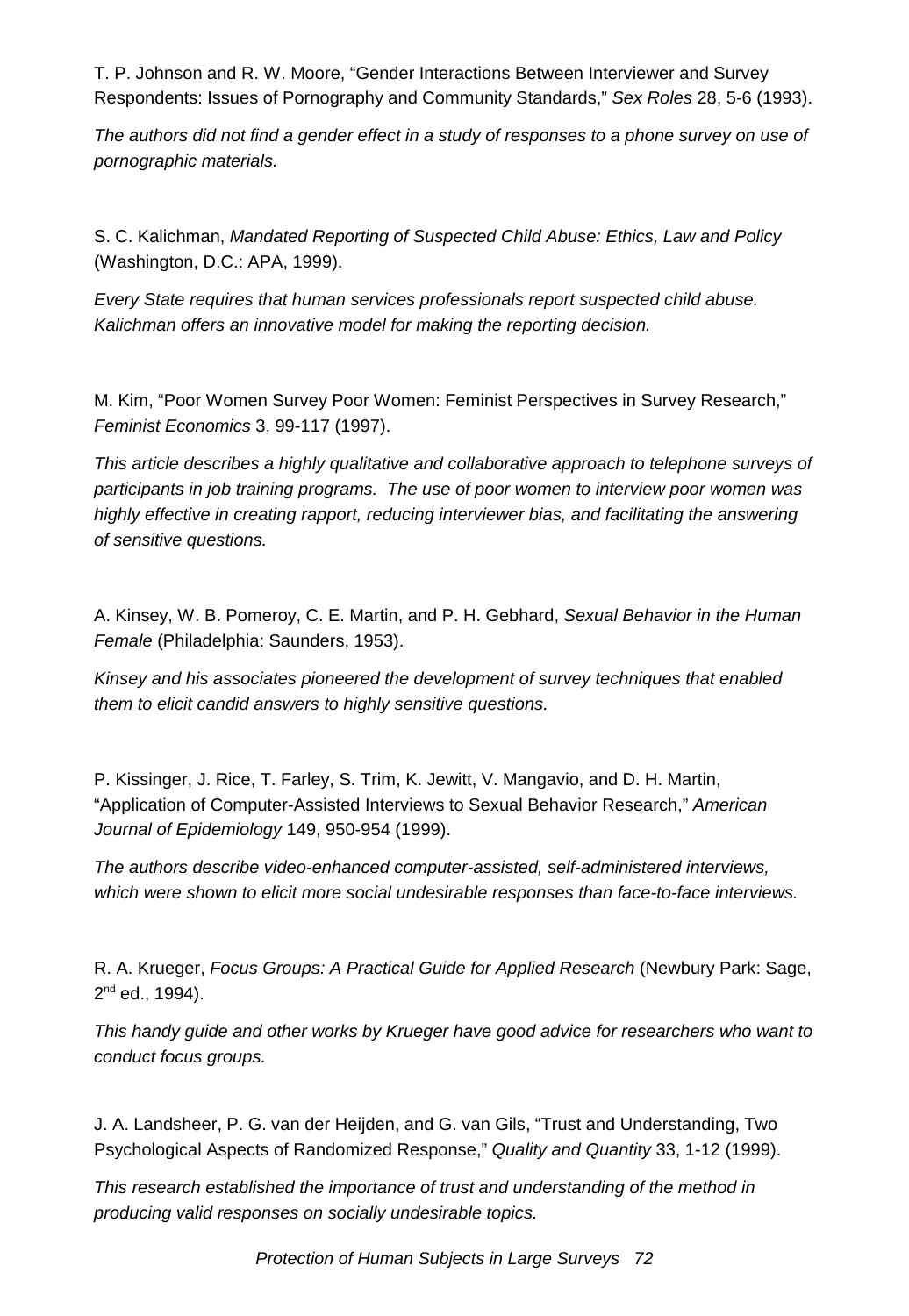R. S. Laufer and M. Wolfe, "Privacy as a Concept and a Social Issue: A Multidimensional Developmental Theory," *Journal of Social Issues* 33, 44-87 (1977).

*Laufer and Wolfe's theory of personal privacy recognizes the manifold cultural, developmental, and situational elements by which individuals orchestrate their privacy.*

J. T. Lesser and J. M. O'Reilly, "Mode of Interview and Reporting of Sensitive Issues: Design and Implementation of Audio Computer-assisted Self-interviewing," *NIDA Research Monograph* 167, 366-382 (1997).

*The authors review various approaches to interviewing people about sensitive issues. They include the implementation and results of using audio-computer-assisted self-interviewing.*

E. K. Levine, "Old People Are Not All Alike: Social Class, Ethnicity/Race, and Sex Are Bases for Important Differences," in J. E. Sieber, ed., *The Ethics of Social Research: Surveys and Experiments* (New York: Springer Verlag, 1982), pp. 127-144.

*This account traces the history of avoiding research on the elderly, particularly elderly women, details the kinds of issues that are not raised in research publications, and shows how many incorrect assumptions about elderly persons have arisen out of poor sampling and assumptions of homogeneity of this population.*

M. Levine and A. Levine, *Helping Children: A Social History* (New York: Oxford University Press, 1983).

*A history of the development of child welfare reporting laws is presented.*

L. E. Linden and D. J. Weiss, "An Empirical Assessment of the Random Response Method of Sensitive Data Collection," *Journal of Social Behavior and Personality* 9, 823-836 (1994).

*The authors studied sensitive aspects of personal history in 285 undergraduates using written questionnaires. They found no difference between direct and randomized response methods of questioning.*

P. A. Marshall, "Research Ethics in Applied Anthropology," *IRB: A Review of Human Subjects Research* 14, November-December, pp. 1-5 (1992).

*Various problems arise when researchers apply culturally insensitive approaches to non-Western or non-mainstream cultures, and when researchers apply federal regulations designed for mainstream American culture elsewhere. This article describes the resulting dilemmas.*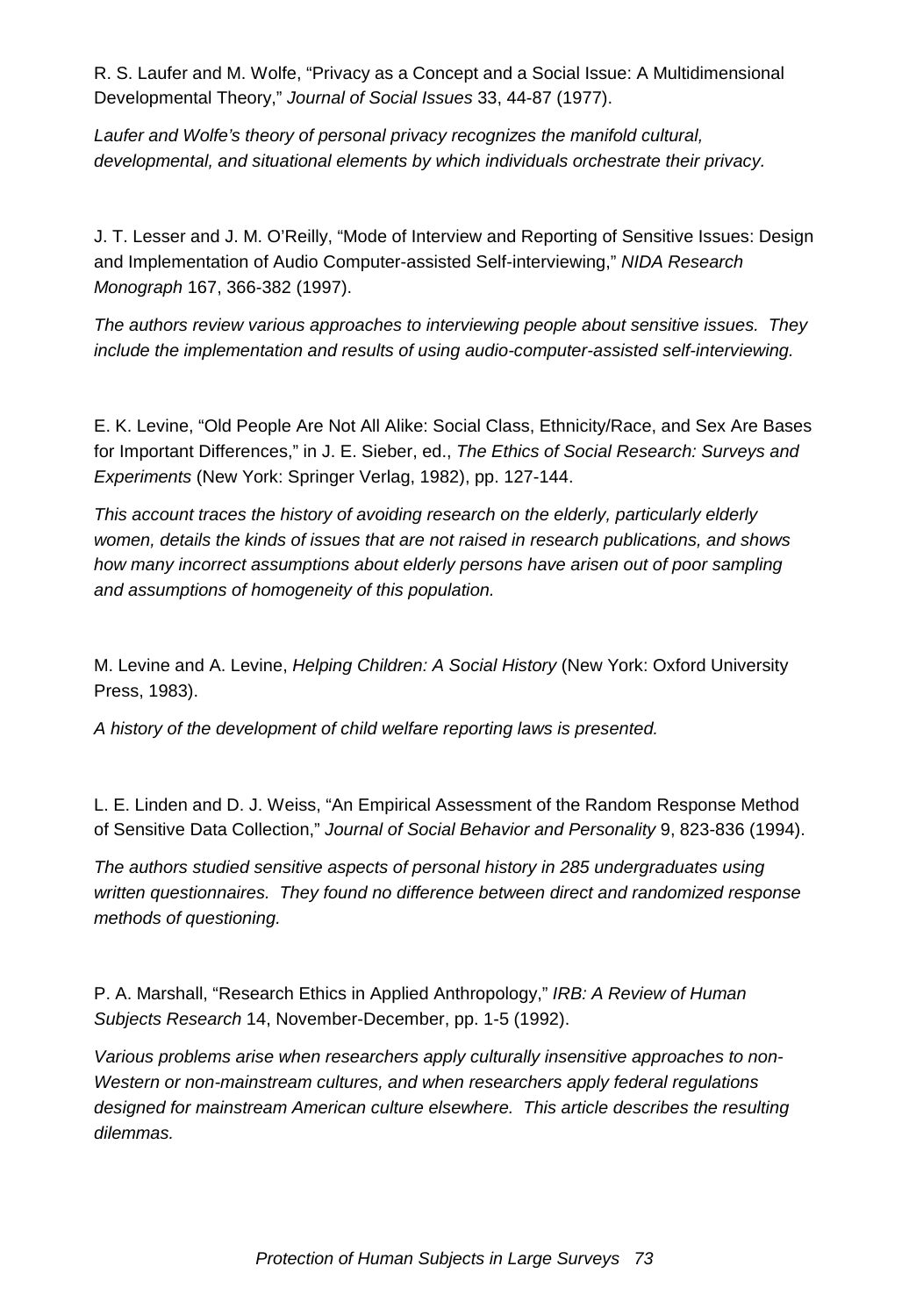T. Makkai and I. McAllister, "Measuring Social Indicators in Opinion Surveys: A Method to Improve Accuracy on Sensitive Questions," *Social Indicators Research* 27, 169-186 (1992).

*The authors compare sealed booklet technique with the face-to-face interview in terms of respondent's willingness to answer sensitive questions.*

G. B. Melton, "Respecting Boundaries: Minors, Privacy and Behavioral Research," in B. Stanley and J. Sieber, eds., *The Ethics of Research on Children and Adolescents* (Newbury Park: Sage, 1992), pp. 65-87.

*The problems of protecting privacy and assuring confidentiality of behavioral research on minors are discussed. The stages of development of minor's sense of privacy are illustrated. Melton discusses uses and limits of Certificates of Confidentiality.*

G. B. Melton, R. J. Levine, G. P. Koocher, R. Rosenthal, and W. Thompson, "Community Consultation in Socially Sensitive Research: Lessons from Clinical Trials on Treatments for AIDS," *American Psychologist* 43, 573-581 (1988).

*This classic article describes the process and benefits of consultation between members of vulnerable communities and researchers whose intentions are regarded with suspicion, anger, and plans for non-cooperation by those they seek to study.*

National Commission for the Protection of Human Subjects of Biomedical and Behavioral Research, *The Belmont Report* (Washington, D.C.: National Commission for the Protection of Human Subjects of Biomedical and Behavioral Research, 1979).

*The Belmont Report sets forth the ethical principles upon which the Federal Regulations of Human Subjects are based.*

M. T. Orne, "On the Social Psychology of the Psychological Experiment: With Particular Reference to Demand Characteristics and Their Implications," *American Psychologist* 17, 776-783 (1962).

*This classical essay provided an important foundation for subsequent evaluation of the demand characteristics of various social science research activities*.

P. Raghubir and G. Menon, "Asking Sensitive Questions: The Effects of Type of Referent and Frequency Wording in Counter-biasing Methods," *Psychology & Marketing* 13, 633-652 (1996).

*The authors conducted two experiments that tested the effects of counter-biasing methods on respondent's willingness to admit to stigmatized behaviors.*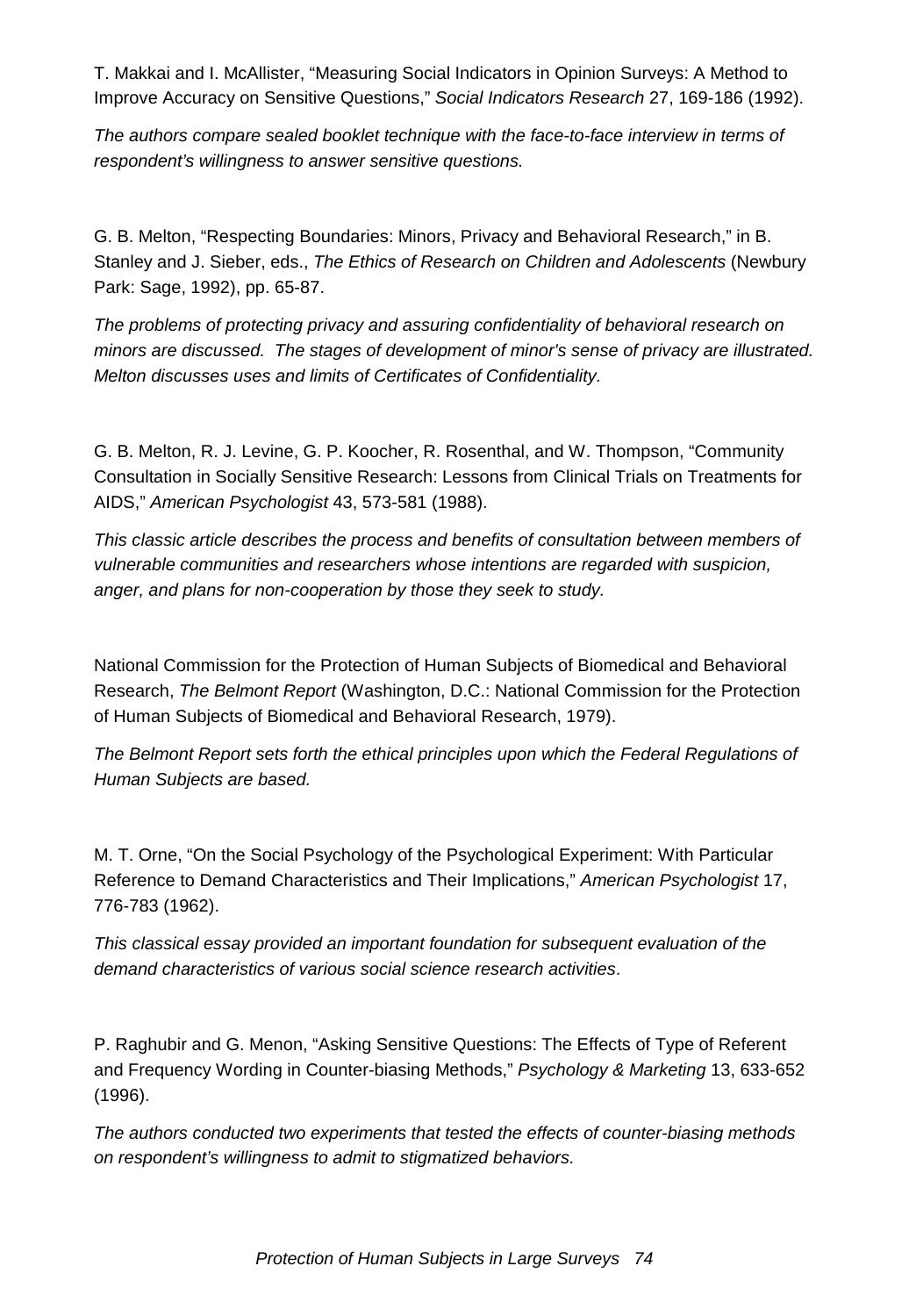G. A. Sachs and C. K. Cassel, "Biomedical Research Involving Older Human Subjects," *Law, Medicine and Health Care* 18, 234-243 (1990).

*This excellent article outlines special issues arising in research on the elderly, and kinds of safeguards and best practices advisable with older populations.*

J. E. Sieber, ed., *Sharing Social Science Data: Advantages and Challenges* (Newbury Park: Sage, 1991).

*This edited volume discusses a range of data sharing arrangements and the attendant challenges of protecting identities and providing adequate documentation. It includes descriptions of a variety of innovative sharing relationships.*

J. E. Sieber, "Typically Unexamined Communication Processes in Research," in B. H. Stanley, J. E. Sieber, and G. B. Melton, eds. *Research Ethics: A Psychological Approach* (Lincoln: University of Nebraska Press, 1996).

*This article specifies a range of meta-communication processes that occur in research and that may be deserving of research in relation to ethical and methodological questions.*

J. E. Sieber and M. Saks, "A Census of Subject Pool Characteristics and Policies," *American Psychologist* 44, 1051-1063 (1989).

*This is an illustration of an experiment within a survey that examined the effects of anonymity on response rate and frequency of acknowledging unethical or illegal practices.*

E. Singer, "Informed Consent: Consequences for Response Rate and Response Quality in Social Surveys," *American Sociological Review* 43, 144-162 (1978).

*The author investigated the effects in face-to-face interviews of more versus less information about sensitive subject matter, of varied assurances of confidentiality, and of requiring or not requiring a signature to document consent. Varying information made no difference, but was noticed if it failed to mention pertinent elements of the study. Subjects were inaccurate in their perceptions of how much confidentiality they had been promised. However perception that one had been given absolute assurance of confidentiality was associated with higher estimates of sensitive behavior. Subjects assigned to a condition in which they were asked to sign a consent form significantly more often refused to do so but were willing to participate in the interview if they didn't have to sign the consent form.*

E. Singer, "Informed Consent in Surveys: A Review of the Empirical Literature, "*Journal of Official Statistics,* 9, 361-375, (1993).

*This paper examines the effects of four elements of consent: the content of the interview and purpose of the research, assurances of confidentiality or anonymity; active versus passive*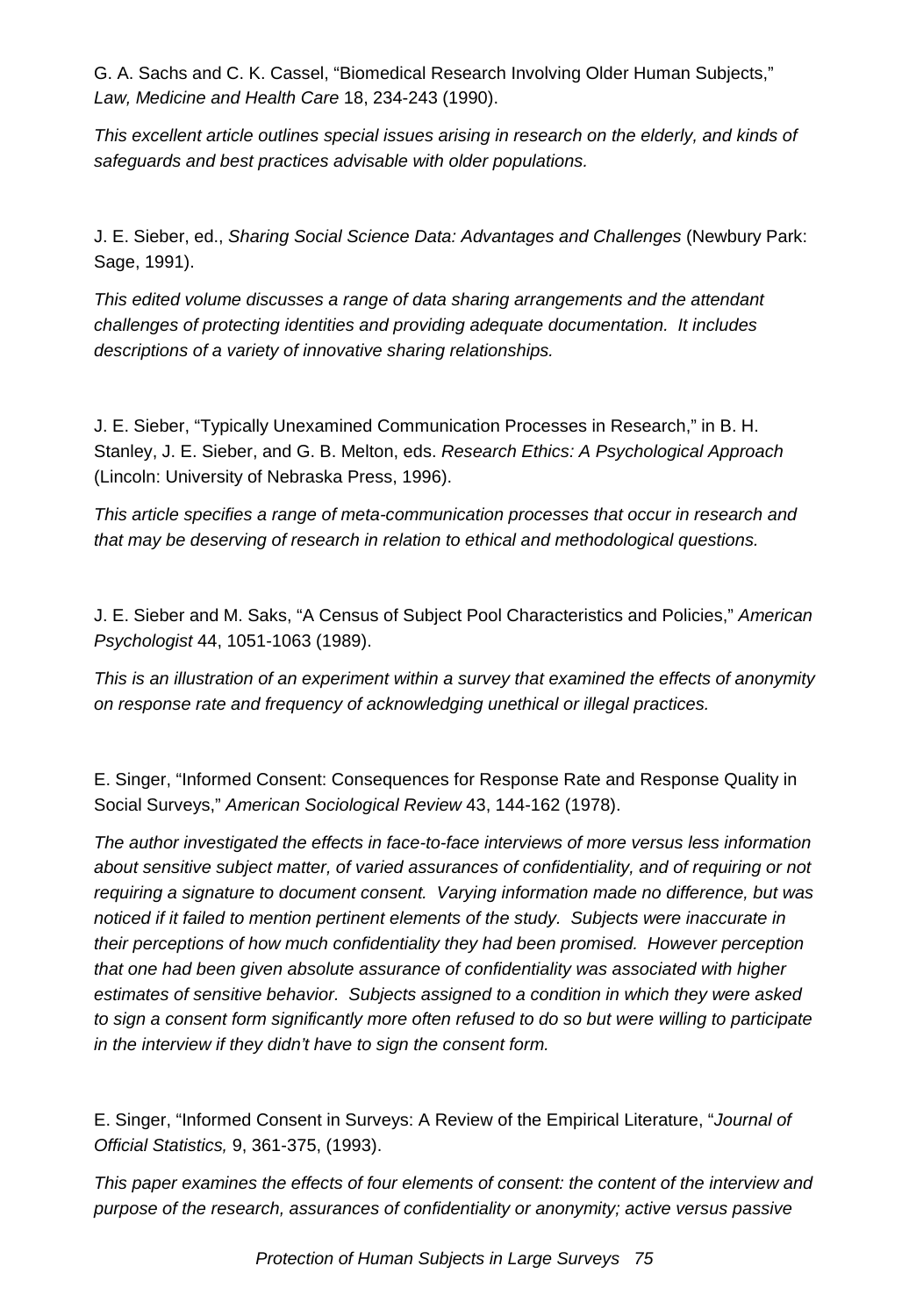*consent, and voluntariness of participation. Of particular interest was the finding that confidentiality promises have a small effect on willingness to participate in survey research. Highly detailed promises are counterproductive when the research questions are not sensitive; presumably such detail raises unwarranted concerns and suspicions.*

E. Singer and M. R. Frankel, "Informed Consent Procedures in Telephone Interviews," *American Sociological Review* 47, June, pp. 416-427 (1982).

*This paper reports an experiment with providing varying amounts of information on the content and purpose of the survey in the informed consent. Interestingly, the experimental variables had little impact on the willingness of respondents to be interviewed and the quality of the interview. However large variations in response rate occurred among interviewers, with experienced interviewers doing best with the short consent statement and the inexperienced ones doing best with the long statement.*

E. Singer, R. M. Groves, and A. D. Corning, "Differential Incentives: Beliefs about Practices, Perceptions of Equity, and Effects on Survey Participation," *Public Opinion Quarterly* 53, 251-260 (1999).

*This study found that use of incentives to convert refusals is perceived as inequitable but that this does not effect the response rate of cooperative subjects who know about this practice.*

E. Singer, H. Hippler, and N. Schwarz, "Confidentiality Assurances in Surveys: Reassurance or Threat?" *International Journal of Public Opinion Research* 4, 256-268 (1992).

*When non-threatening questions are accompanied by elaborate assurances of confidentiality, response rate is lowered.*

E. Singer, N. Mathiowetz, and M. P. Couper, "The Impact of Privacy and Confidentiality Concerns on Survey Participation: The Case of the 1990 U.S. Census*," Public Opinion Quarterly* 57, 465-482 (1993).

*The impact of privacy and confidentiality concerns are only slightly related to survey response.*

E. Singer, D. vonThurn, and E. Miller, "Confidentiality Assurances and Response: A Quantitative Review of the Experimental Literature," *Public Opinion Quarterly* 59, 66-77 (1995).

*Meta-analysis of 30 studies of the effect of confidentiality assurances (verbal assurances, anonymity, or use of randomized response method) showed that assurances of all three kinds are positively associated with response rate and response quality, but only when sensitive questions are asked.*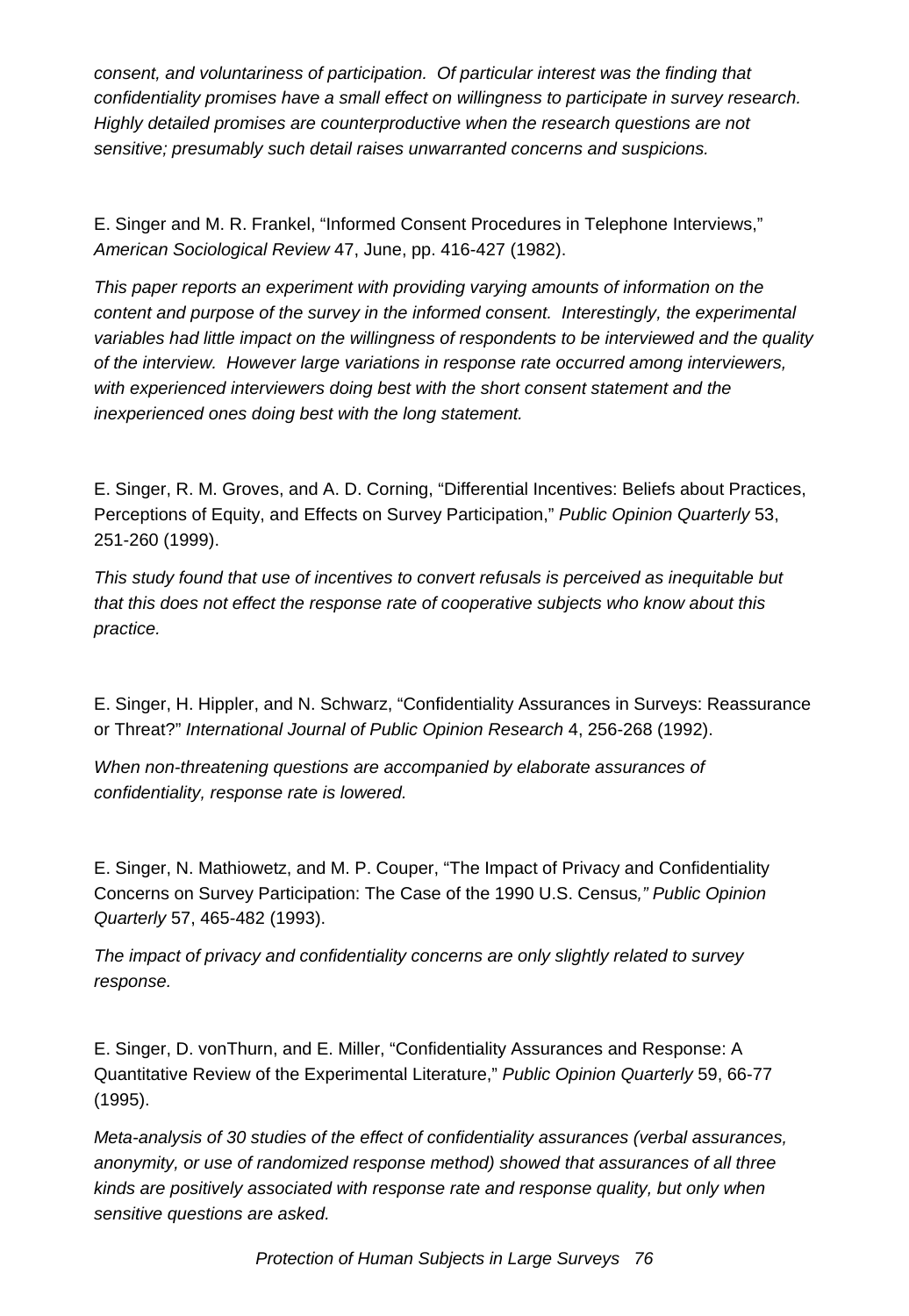E. Singer, N. Gebler, J. Van Hoewyk, T. Raghunathan, and K. McGonagle, "The Effects of Incentives on Response Rates in Face-to-Face and Telephone Surveys," *Journal of Official Statistics* 15, 217-230, (1999).

*This experiment investigated the effects of various kinds of incentives on response rate in face-to-face and phone surveys.*

T. W. Smith, "The Impact of the Presence of Others on a Respondent's Answers to Questions," *International Journal of Public Opinion Research* 9, 33-47 (1997).

*This study examines the effects of the presence of spouses and children during interviews to determine whether different responses are evoked under these conditions.*

A. L. Stanton, E. J. Burker, and D. Kershaw, "Effects of Researcher Follow-up of Distressed Subjects: Tradeoff Between Validity and Ethical Responsibility?," *Ethics & Behavior* 1, 105- 112 (1991).

*This excellent experiment provides strong evidence for the value of providing respondents with useful information and referrals, and for the importance of not seeking to intervene with help that was not requested.*

S. Sudman and N. M. Bradburn, *Asking Questions.* (San Francisco: Jossey-Bass, 1982).

*This is a highly practical and useful introductory treatise on formulating and asking questions of various types in survey research.*

R. Thompson, "Developmental Changes in Research Risk and Benefit: A Changing Calculus of Concerns," in B. Stanley and J. Sieber, eds., *Social Research on Children and Adolescents: Ethical Issues* (Newbury Park: Sage, 1982), pp. 31-64.

*In contrast to the usual view that minors become less vulnerable as they grow older, this chapter presents a description of kinds of vulnerabilities that arise through the developmental sequence from early childhood to adulthood, showing that there are forms of vulnerability that increase with age through adolescence.*

R. Tourangeau and T. W. Smith, "Asking Sensitive Questions: The Impact of Data Collection, Mode of Question Format, and Question Context," *Public Opinion Quarterly* 80, 275-304 (1996).

*This complex study examined the effects of three kinds of computer-assisted interviewing, open- versus closed-ended answer options, and contextual variables.*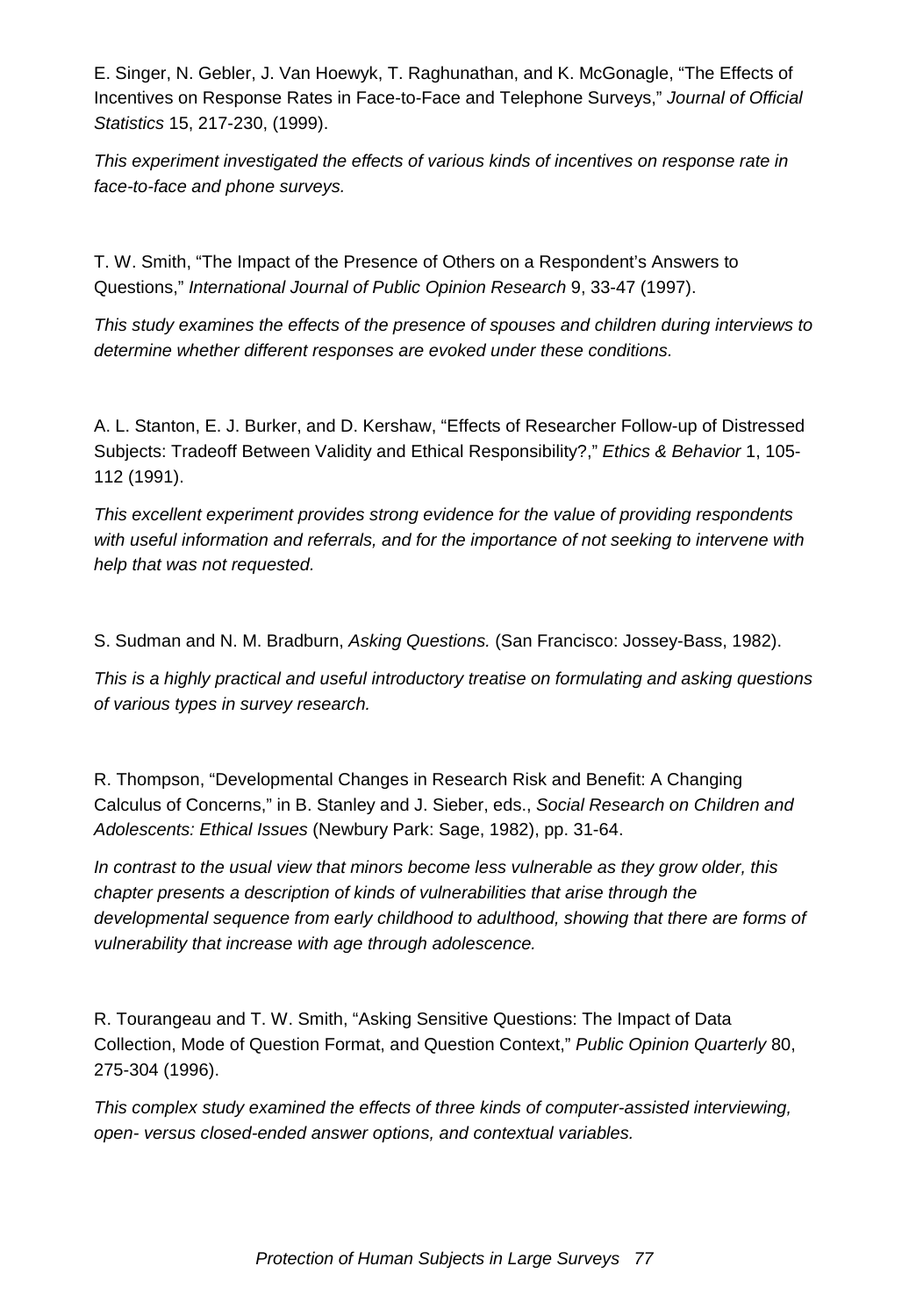A. D. Trice, "Informed Consent. VII. Biasing of Sensitive Self-report Data by Both Consent and Information," *Journal of Social Behavior and Personality* 2, 369-374 (1987).

*The author found that a significant number of subjects refused to participate if required to sign a consent form but were willing to participate otherwise.*

A. G. Turner, "What Subjects of Survey Research Believe about Confidentiality," in J. E. Sieber, ed., *The Ethics of Social Research: Surveys and Experiments* (New York: Springer Verlag, 1982).

*Turner summarizes a series of high-level studies of what American populations, especially minority populations, believe about survey research. Many see surveys as pointless since they believe the government already knows everything about them. They do not trust promises of confidentiality. When individuals find themselves in a position where they cannot refuse to participate, they may be very careful to say only those things that they believe will not come back to haunt them, and are careful to tell each survey taker the same story.*

U. N. Umesh and R. A. Peterson, "A Critical Evaluation of the Randomized Response Method: Applications, Validation, and Research Agenda," *Sociological Methods & Research* 20, 104-118 (1991).

*This article reviews recent applications of the randomized response method, identifies new issues being studied, and suggests future research.*

P. G. van der Heijden, G. van Gils, J. Bouts, and J. J. Hox, "A Comparison of Randomized Response, Computer-assisted Self Interview, and Face-to-Face Direct Questioning: Eliciting Sensitive Information in the Context of Welfare and Unemployment Benefit," *Sociological Methods & Research* 28, 505-537 (2000).

*This is one of the few validation studies conducted in which the respondents and interviewers did not know that the researchers knew about their welfare fraud. Respondents in the randomized response condition admitted more acts of fraud than either the face-toface interviewed respondents or the computer-assisted self-interviewed respondents.*

M. L. Wax, "Gender and Age in Fieldwork and Fieldwork Education," *Social Problems* 26, 509-522 (1979).

*Characteristics of the ethnographer influence the talents he or she brings to the work, the interaction likely to occur in the field, and the way members of the community perceive the ethnographer.*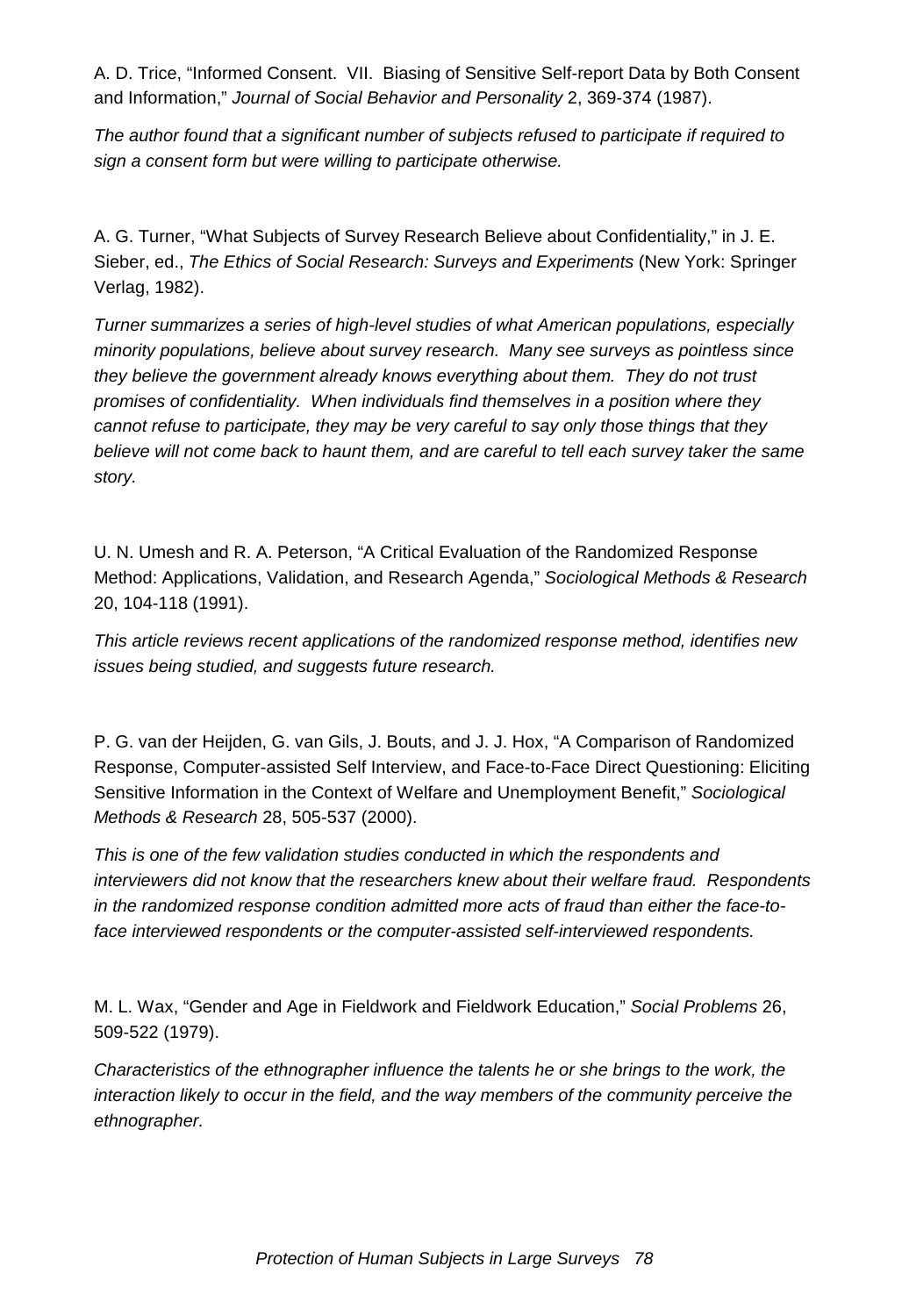M. L. Wax, Testimony before the National Bioethics Advisory Commission on Problems raised by the Federal Regulations for Research in Cultural Anthropology, Washington, D.C., April 6, 2000.

J. G. Weis, "Family Violence Research Methodology and Design," in L. Ohlin and M. Tonry, eds., *Family Violence* (Chicago: University of Chicago Press, 1989), pp. 296-321.

*This provides a comprehensive perspective on the incidence of child abuse and the dependence of reported incidence on definitional and research criteria.*

G. B. Willis, "The Use of the Psychological Laboratory to Study Sensitive Survey Topics," *NIDA Research Monograph* 167, 416-438 (1997).

*The author describes various cognitive techniques for studying approaches to asking sensitive questions in ways that produce truthful answers, and offers recommendations for improving survey design.*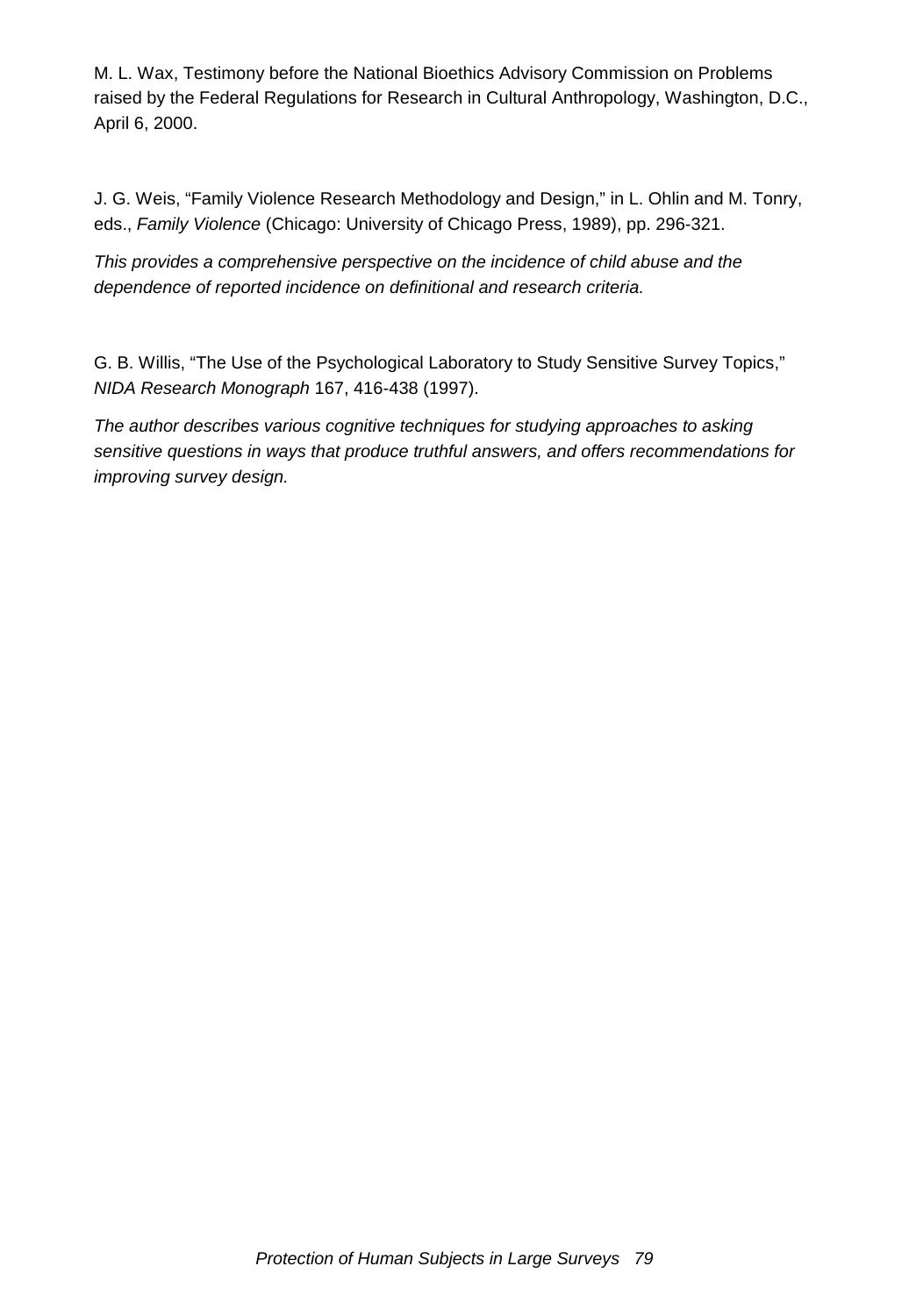#### **Appendix A. State phone numbers for reporting child maltreatment**

Childhelp USA is a non-profit organization dedicate to the prevention and treatment of child abuse. It assists States in establishing guidelines to make the own laws to protect abused and neglected children. has no authority to intervene in individual child abus and neglect cases.

Many States have a toll-free number to call to repor suspected abuse. States with toll-free child abuse reporting numbers are listed. The reporting party and the child who is allegedly being abused must reside in the same State for the following reporting numbe to be valid. When the reporting party resides in a different State than the child, or for States not listed, call Childhelp's National Child Abuse Hotline at 1- 800-422-4453 or visit Childhelp's website at **http://www.childhelpusa.org**. Childhelp is not involved in investigations by a government agency. Hotline counselors provide the State or county reporting number to callers or provide other referrals.

This document is current as of September 12, 2000.

Arizona (800) 330-1822

Arkansas (800) 482-5964

**Connecticut** (800) 842-2288

Delaware (800) 292-9582

Florida (800) 962-2873

Illinois (800) 252-2873

Indiana (800) 562-2407

| d          | lowa           | New York       |
|------------|----------------|----------------|
| eir        | (800) 362-2178 | (800) 342-3720 |
| . It<br>sе | Kansas         | North Carolina |
|            | (800) 922-5330 | (800) 662-7030 |
| t          | Kentucky       | Oklahoma       |
|            | (800) 752-6200 | (800) 522-3511 |
| nd         | Maine          | Oregon         |
| €<br>rs    | (800) 452-1999 | (800) 854-3508 |
|            |                |                |
| I,         | Massachusetts  | Pennsylvania   |
|            | (800) 792-5200 | (800) 932-0313 |
|            |                |                |
|            | Michigan       | Rhode Island   |
| s.         | (800) 942-4357 | (800) 742-4453 |
|            | Mississippi    | Texas          |
| ).         | (800) 222-8000 | (800) 252-5400 |
|            |                |                |
|            | Missouri       | Utah           |
|            | (800) 392-3738 | (800) 678-9399 |
|            | Montana        | Virginia       |
|            | (800) 332-6100 | (800) 552-7096 |
|            |                |                |
|            | Nebraska       | Washington     |
|            | (800) 652-1999 | (800) 562-5624 |
|            |                |                |
|            | Nevada         | West Virginia  |
|            | (800) 992-5757 | (800) 352-6513 |
|            | New Hampshire  |                |
|            | (800) 894-5533 |                |
|            | New Jersey     |                |
|            | (800) 792-8610 |                |
|            |                |                |

New Mexico (800) 432-2075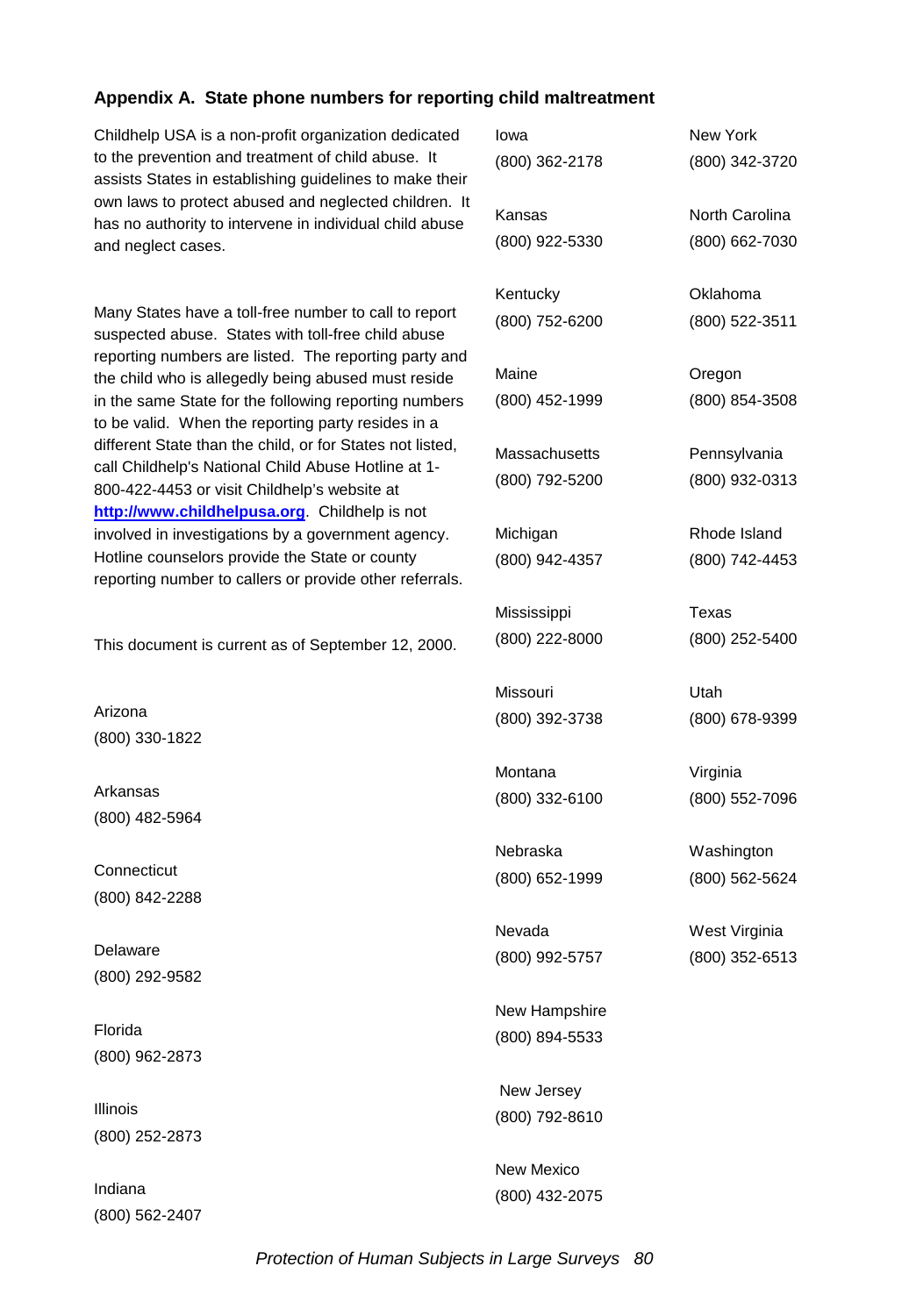## **Appendix B. Using focus groups**

A focus group is a homogeneous group of 4 to 12 people who are invited to present their views on a specific topic. Group members are put at ease (typically over a meal) in a gracious private setting. The moderator begins with a general question on the topic and leads members to discuss aspects about which information is desired. Often the moderator does not know just how the participants would frame or discuss the issue, and is open to unplanned turns in the discussion. A recorder or note-taker keeps track of the ideas discussed and recaps them at the end for further evaluation by the group.

Focus groups motivate participants to think deeply and develop new ideas. While a survey or interview generally only reveals which of various predetermined alternatives is true for individuals or gleans facts such as age, a focus group can reveal entirely new insights never contemplated before by the sponsor, the moderator, or the participants. A well-organized focus group can take on a life of its own with little apparent leadership from the moderator. However the moderator always has a store of questions or probes that can be used to get the discussion back on track if needed. Focus groups often go on longer than was planned, with participants asking "When can we come and discuss this again?" The discussion is usually highly involving and participants typically view the discussion as a valuable and rewarding experience.

Market researchers often pay focus group members because their own interest is obviously monetary, although the group may get excited about the new product or service, and find participation useful in its own right. In most other contexts, monetary incentives are inappropriate. Rather, researchers better express appreciation by giving participants a little gift or a packet of useful information. Some focus groups are designed to explore the possible value of new services, and the creation of the needed services is the most rewarding outcome of the focus group. The traditional use of focus groups in business is for market research. Homogeneous groups, representing segments of the target market, are given an opportunity to look over a proposed new product or service (perhaps alternative versions of it) to evaluate, discuss price point, use, and report what they like and dislike about it. They might also discuss possible product extensions and ways in which they would prefer to receive or use the product. The company uses the information to develop, advertise, promote, distribute, and merchandise the item.

Effective focus groups are carefully planned. It should include the following essential elements:

1. Know what questions you want answered and how to probe group members in case the relevant information is not readily forthcoming. Organize questions and probes starting with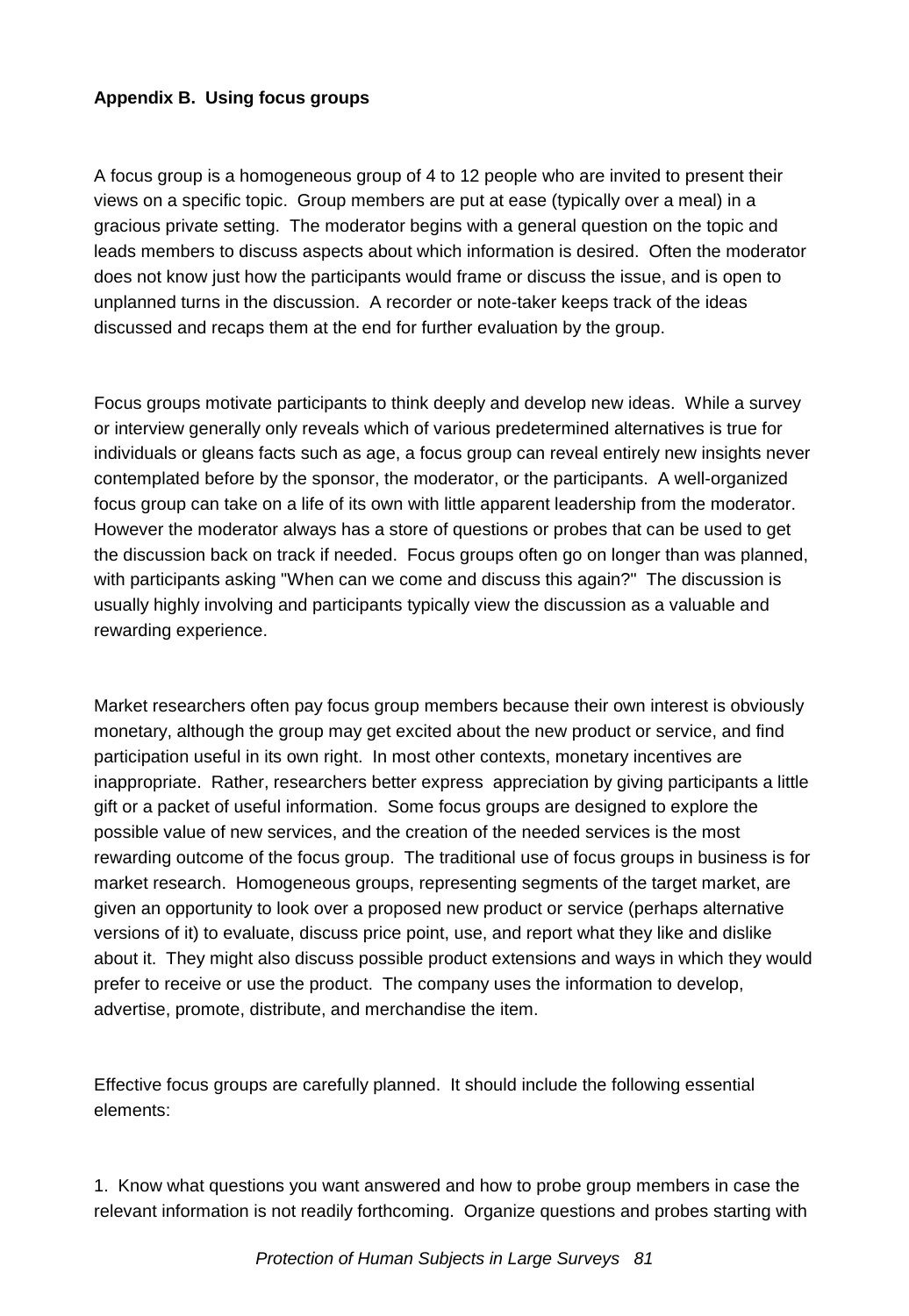the most general and introductory and concluding with a summary question. Reduce these to 5 to 7 very general questions.

2. Define target population. Who are the people whose opinion you want to know?

3. Select groups of about 6 to 12 people, keeping each group as homogeneous and compatible as possible. Do not mix genders, people of different status, or people who would be guarded around one another. Groups may include friends or strangers.

4. Select good gatekeepers — people who will help communicate to each group why their participation is a good idea, recruit individuals and groups, and find times and places to meet.

5. Effectively invite them. The invitation may be via more than one channel. The gatekeeper may do the initial recruitment, and follow up with a letter describing all of the pertinent information. Offer appropriate incentive to participate.

6. Create a comfortable and private setting for the focus group.

7. Conduct the focus group, serve appropriate food, and summarize.

8. Organize responses around main questions or emergent themes. If more than one focus group is conducted, identify main themes and tangential themes.

9. Prepare and disseminate report of findings.

It is important that focus group members perceive the moderator as neutral to the topic of the group. The idea is to get an entirely unbiased, uninhibited response to questions. If a focus group member thinks a particular product, service, or idea is "really lousy," they must feel free to say so. A focus group is of no value if its members feel constrained to say nice things when they may feel otherwise. For example, a representative of the company should not conduct a focus group evaluating a company's new product line and a representative of management should not conduct a focus group that asks employees' evaluation of a proposed new company policy.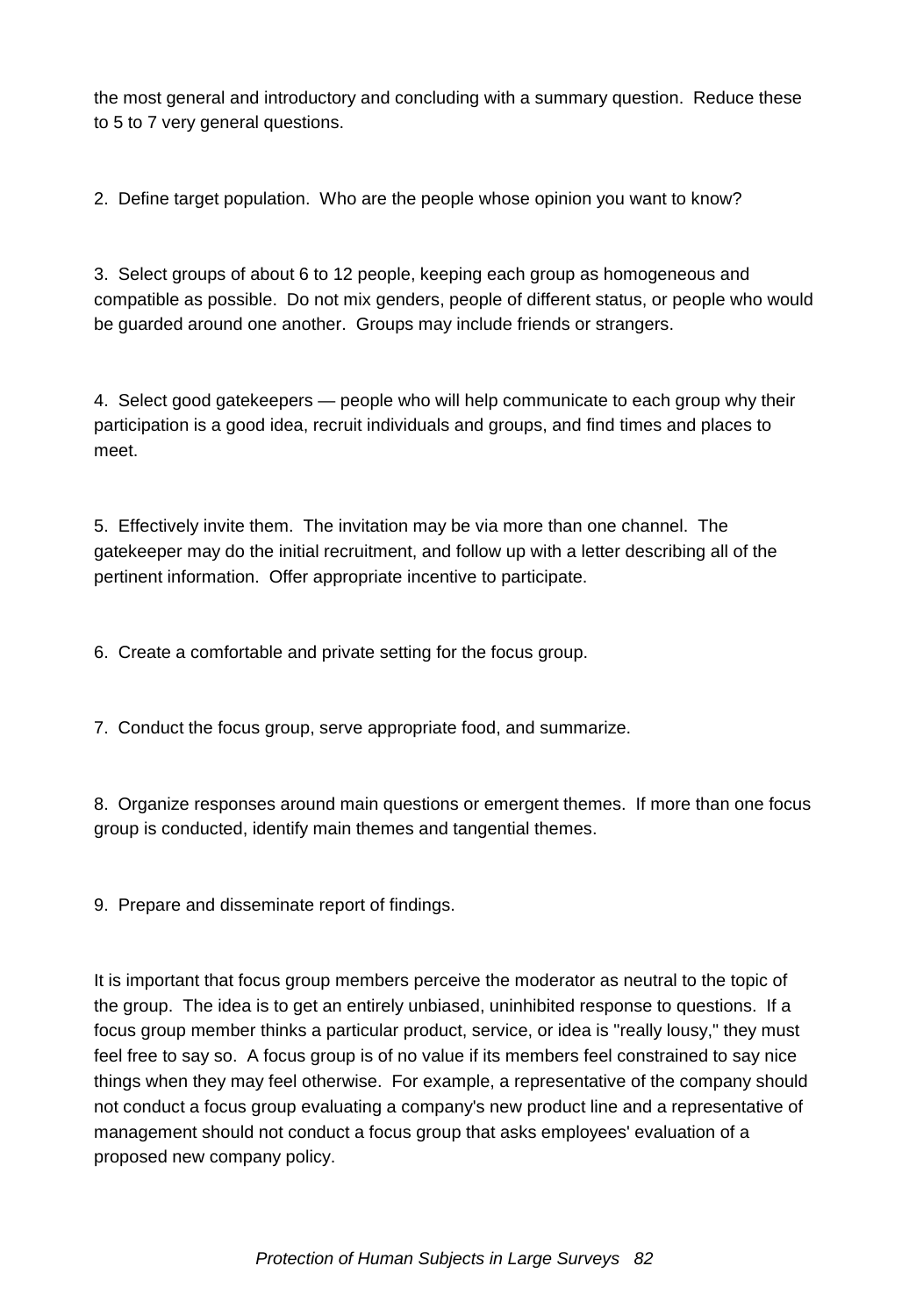#### **Focus groups are the method of choice when:**

- \$ Exploring new ideas, such as proposed new product designs, services, or activities. Because people do not have experience or knowledge of these matters beforehand, they need to discuss the idea before they can say how they feel about it.
- \$ Exploring ideas germane to a specific group, such as ideas about how to improve a group activity that the group is engaged in, and about which group discussion and evaluation is likely to be more useful than individual evaluation.
- \$ Exploring how others conceptualize and talk about an idea, including an old idea but one that different groups conceptualize differently. Suppose, for example, a physical trainer wished to consider offering exercise programs to elders living in a retirement village. What would they like about such a program? What are their reservations? How would they want to be trained? Focus groups could show whether there is a market and how to reach it.
- \$ Seeking information from groups that will not respond to a survey. Literacy, time pressures, ability to speak English, suspicion of strangers, or cynicism about responding to surveys or phone interviews are factors that may necessitate use of focus groups. Because of the motivation built by gatekeepers and the enthusiasm that is sustained by the group setting — plus the possibility to tailoring the language, setting, and staffing to the demography of the focus group members — it is possible to get thoughtful, creative, and penetrating analysis from people who would not even bother to respond or would respond thoughtlessly to a survey.
- \$ A quick answer is needed. Sometimes researchers can assemble, conduct, and analyze results of one or more focus groups within a week or two, while a mailed survey is likely to take months.
- One needs to know what to ask and how to ask it on a survey. A focus group may be an essential prelude to developing and conducting a survey.

## **Surveys are useful when:**

- \$ Seeking cut and dried answers to simple questions. If one knows how to ask the questions in terms the respondents will understand, and researchers can locate and motivate a representative group of respondents, surveys are most efficient tools.
- \$ Seeking demographic differences in response. Cross-tabulation of attitudinal and behavioral responses with demographic variables shows who thinks (or does) what.
- One has a well defined target population and a directory enabling one to randomly sample from that population. Random sampling assumes that one has a list of all